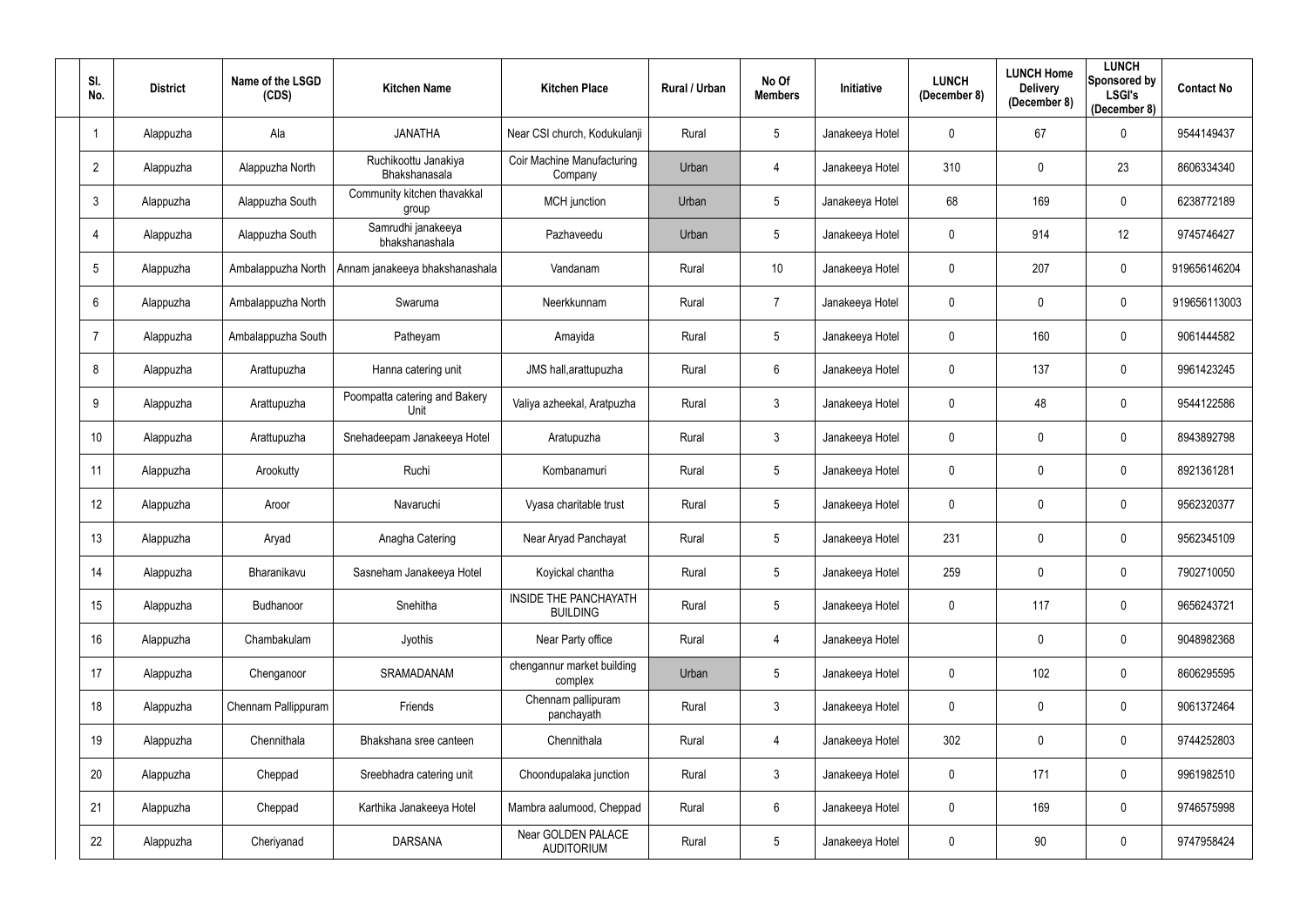|    | SI.<br>No. | <b>District</b> | Name of the LSGD<br>(CDS) | <b>Kitchen Name</b>                     | <b>Kitchen Place</b>               | Rural / Urban | No Of<br><b>Members</b> | Initiative      | <b>LUNCH</b><br>(December 8) | <b>LUNCH Home</b><br><b>Delivery</b><br>(December 8) | <b>LUNCH</b><br>Sponsored by<br><b>LSGI's</b><br>(December 8) | <b>Contact No</b> |
|----|------------|-----------------|---------------------------|-----------------------------------------|------------------------------------|---------------|-------------------------|-----------------|------------------------------|------------------------------------------------------|---------------------------------------------------------------|-------------------|
|    | 23         | Alappuzha       | Cherthala Municipality    | Santwanam                               | Ward 10                            | Urban         | $5\phantom{.0}$         | Janakeeya Hotel | 0                            | $\mathbf 0$                                          | $\mathbf 0$                                                   | 8848178001        |
|    | 24         | Alappuzha       | Cherthala Municipality    | <b>NULM</b> canteen                     | Cherthala Municipality             | Urban         | $5\phantom{.0}$         | Janakeeya Hotel | 0                            | $\mathbf 0$                                          | $\mathbf 0$                                                   | 6282870356        |
|    | 25         | Alappuzha       | Cherthala South           | Kashinandana                            | Cherthala S                        | Rural         | 10 <sup>°</sup>         | Janakeeya Hotel | 0                            | $\mathbf 0$                                          | $\overline{0}$                                                | 9745940057        |
|    | 26         | Alappuzha       | Cheruthana                | Sreedurga janakeeya hotel               | Near govt HSS aayaparambu          | Rural         | 4                       | Janakeeya Hotel | 229                          | $\overline{0}$                                       | $\mathbf 0$                                                   | 9961178936        |
|    | 27         | Alappuzha       | Chettikulangara           | SREE VINAYAKA JANAKEEYA<br><b>HOTEL</b> | <b>KARIPUZHA</b>                   | Rural         | $\mathfrak{Z}$          | Janakeeya Hotel | 216                          | $\mathbf 0$                                          | $\overline{0}$                                                | 9656810109        |
|    | 28         | Alappuzha       | Chingoli                  | souhridam unit                          | karthikappally I p school          | Rural         | $\mathfrak{Z}$          | Janakeeya Hotel | 89                           | 101                                                  | $\boldsymbol{0}$                                              | 7559808470        |
|    | 29         | Alappuzha       | Chunakkara                | Vanitha Canteen                         | Chunakkara                         | Rural         | $\mathfrak{Z}$          | Janakeeya Hotel | 102                          | $\mathbf 0$                                          | $\mathbf 0$                                                   | 9400509985        |
|    | 30         | Alappuzha       | Devikulangara             | Thripthi                                | Buds school, devikulangara         | Rural         | 4                       | Janakeeya Hotel | 0                            | 76                                                   | $\mathbf 0$                                                   | 9746712528        |
|    | 31         | Alappuzha       | Edathua                   | Theertham                               | Edathua market                     | Rural         | $\mathbf{3}$            | Janakeeya Hotel | 0                            | $\mathbf 0$                                          | $\mathbf 0$                                                   | 9544351169        |
|    | 32         | Alappuzha       | Ezhupunna                 | Neethipeedam                            | Eramalloor                         | Rural         | 8                       | Janakeeya Hotel | $\mathbf 0$                  | $\mathbf 0$                                          | $\mathbf 0$                                                   | 9946790986        |
|    | 33         | Alappuzha       | Harippad                  | Swad                                    | A private Hotel's Kitchen          | Urban         | 4                       | Janakeeya Hotel | 0                            | $\mathbf 0$                                          | $\mathbf 0$                                                   | 9562373933        |
|    | 34         | Alappuzha       | Kadakkarappally           | Soorya                                  | Kandamangalam temple<br>auditorium | Rural         | $5\phantom{.0}$         | Janakeeya Hotel | 0                            | $\mathbf 0$                                          | $\overline{0}$                                                | 9895266763        |
|    | 35         | Alappuzha       | Kainakary                 | Sivakashi                               | Near Panchayath                    | Rural         | $5\phantom{.0}$         | Janakeeya Hotel | 0                            | $\mathbf 0$                                          | $\mathbf 0$                                                   | 8111821552        |
|    | 36         | Alappuzha       | Kandalloor                | Annapoorna Hotel                        | Near Velanchira junction           | Rural         | 4                       | Janakeeya Hotel | 0                            | 140                                                  | $\overline{0}$                                                | -9747600181       |
|    | 37         | Alappuzha       | Kanjikuzhy                | Santhwanam                              | Opposite NSS college               | Rural         | $5\phantom{.0}$         | Janakeeya Hotel | $\mathbf 0$                  | $\mathbf 0$                                          | $\overline{0}$                                                | 9605307328        |
|    | 38         | Alappuzha       | Karthikappally            | Ruchi                                   | Community hall                     | Rural         | $6\,$                   | Janakeeya Hotel | 185                          | $\mathbf 0$                                          | $\mathbf 0$                                                   | 9747607478        |
|    | 39         | Alappuzha       | Karuvatta                 | Karunya janakeeya hotel                 | Near Aashramam junction            | Rural         | $6\phantom{.}$          | Janakeeya Hotel | 0                            | $\mathbf 0$                                          | $\mathbf 0$                                                   | 916282508791      |
|    | 40         | Alappuzha       | Kavalam                   | Koottukari Janakeeya Hotel              | <b>Near Permanent Outlet</b>       | Rural         | $5\phantom{.0}$         | Janakeeya Hotel | $\mathbf 0$                  | $\mathbf 0$                                          | $\mathbf 0$                                                   | 9744173219        |
|    | 41         | Alappuzha       | Kayamkulam West           | palazhy catering unit                   | Kallummood junction                | Urban         | $5\phantom{.0}$         | Janakeeya Hotel | $\mathbf 0$                  | 154                                                  | $\overline{0}$                                                | 9388819110        |
|    | 42         | Alappuzha       | Kodamthurath              | <b>MATRUSAKTHI</b>                      | KUTHIYATHODE                       | Rural         | $\overline{5}$          | Janakeeya Hotel | 0                            | $\mathbf 0$                                          | $\mathbf 0$                                                   | 8281687439        |
| 87 | 43         | Alappuzha       | Krishnapuram              | Kanivu catering unit                    | Near SCB, kappil                   | Rural         | 4                       | Janakeeya Hotel | $\pmb{0}$                    | 96                                                   | $\mathbf 0$                                                   | 9544047480        |
|    | 44         | Alappuzha       | Kumarapuram               | Mahadeva jankeeya hotel                 | Near kavarattu temple              | Rural         | $\mathfrak{Z}$          | Janakeeya Hotel | 272                          | $\overline{0}$                                       | $\mathbf 0$                                                   | 918606736168      |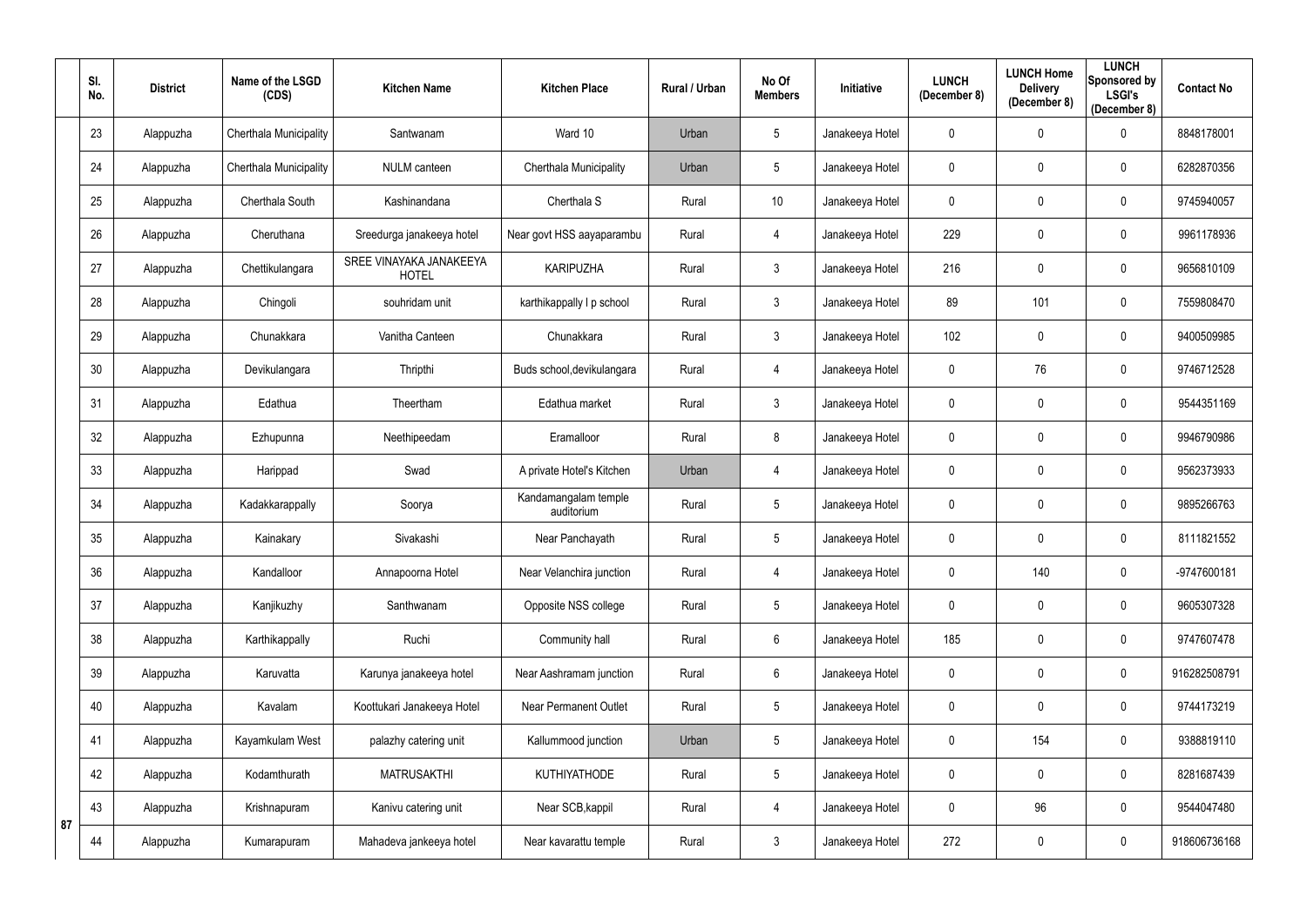| SI.<br>No. | <b>District</b> | Name of the LSGD<br>(CDS)   | <b>Kitchen Name</b>                | <b>Kitchen Place</b>                        | Rural / Urban | No Of<br><b>Members</b> | Initiative      | <b>LUNCH</b><br>(December 8) | <b>LUNCH Home</b><br><b>Delivery</b><br>(December 8) | <b>LUNCH</b><br><b>Sponsored by</b><br><b>LSGI's</b><br>(December 8) | <b>Contact No</b> |
|------------|-----------------|-----------------------------|------------------------------------|---------------------------------------------|---------------|-------------------------|-----------------|------------------------------|------------------------------------------------------|----------------------------------------------------------------------|-------------------|
| 45         | Alappuzha       | Kumarapuram                 | Navodhaya janakeeya hotel          | Kumarapuram                                 | Rural         | $\mathbf{3}$            | Janakeeya Hotel | 0                            | $\boldsymbol{0}$                                     | 0                                                                    | 9037499871        |
| 46         | Alappuzha       | Kuthiyathode                | Ruchi Janakeeya Hotel              | Near kuthiyathode panchayath<br>office      | Rural         | 5                       | Janakeeya Hotel | 0                            | $\mathbf 0$                                          | 0                                                                    | 9249269374        |
| 47         | Alappuzha       | Mannanchery                 | Snehitha                           | Panchayat building                          | Rural         | 4                       | Janakeeya Hotel | 43                           | 46                                                   | $\mathbf 0$                                                          | 9544461740        |
| 48         | Alappuzha       | Mannar                      | Snehadhara                         | Kunnathur devasom                           | Rural         | 5                       | Janakeeya Hotel | 197                          | $\mathbf 0$                                          | $\mathbf 0$                                                          | 9567853570        |
| 49         | Alappuzha       | Mararikulam South           | Snehasparsham                      | Kattoor                                     | Rural         | 4                       | Janakeeya Hotel | 0                            | 10                                                   | $\mathbf 0$                                                          | 9747881642        |
| 50         | Alappuzha       | Mavelikara<br>Municipality  | Ruchi janakeeya hotel              | Municipality building                       | Urban         | 10 <sup>°</sup>         | Janakeeya Hotel | 0                            | $\mathbf 0$                                          | 0                                                                    | 8289996136        |
| 51         | Alappuzha       | Mavelikkara<br>Thamarakulam | <b>Thripthi Catering</b>           | Thamarakulam                                | Rural         | 5                       | Janakeeya Hotel | 139                          | $\mathbf 0$                                          | $\mathbf 0$                                                          | 8281558036        |
| 52         | Alappuzha       | Mavelikkara<br>Thekkekara   | Bhai catering                      | Pallarimangalam                             | Rural         | 5                       | Janakeeya Hotel | 188                          | $\mathbf 0$                                          | $\mathbf 0$                                                          | 9539851155        |
| 53         | Alappuzha       | Muhamma                     | <b>SNV Catering</b>                | Near Community Health<br>Centre             | Rural         | 5                       | Janakeeya Hotel | 190                          | $\mathbf 0$                                          | $\mathbf 0$                                                          | 9605388763        |
| 54         | Alappuzha       | Mulakkuzha                  | Snehathanal                        | Mulakkuzha                                  | Rural         | 5                       | Janakeeya Hotel | 0                            | $\mathbf 0$                                          | $\mathbf 0$                                                          | 9037085079        |
| 55         | Alappuzha       | Muttar                      | Ruchi Catering Unit                | Panchayat Building                          | Rural         |                         | Janakeeya Hotel | 0                            | $\mathbf 0$                                          | 0                                                                    | 9072276826        |
| 56         | Alappuzha       | Nedumudy                    | Oruma                              | Champakulam                                 | Rural         | 5                       | Janakeeya Hotel | 0                            | $\mathbf 0$                                          | $\mathbf 0$                                                          | 9188536147        |
| 57         | Alappuzha       | Neelamperoor                | Amrutha Janakeeya<br>Bhakshanasala | Panchayat Building                          | Rural         | 3                       | Janakeeya Hotel | 0                            | $\mathbf 0$                                          | 0                                                                    | 9656167060        |
| 58         | Alappuzha       | Nooranad                    | Amma Canteen                       | Inside market place, Noornad                | Rural         | 5                       | Janakeeya Hotel | 210                          | $\mathbf 0$                                          | $\mathbf 0$                                                          | 7034377340        |
| 59         | Alappuzha       | Palamel                     | Arogya Canteen                     | Panchayat office compound                   | Rural         | 4                       | Janakeeya Hotel | 412                          | $\pmb{0}$                                            | $\overline{0}$                                                       | 9497107651        |
| 60         | Alappuzha       | Pallippad                   | Annapoorneswari catering unit      | Irattakulangara junction                    | Rural         | $5\phantom{.0}$         | Janakeeya Hotel | 170                          | $\pmb{0}$                                            | $\mathbf 0$                                                          | 9562318624        |
| 61         | Alappuzha       | Panavally                   | Harikrishnan                       | near nalpatheneswaram<br>temple             | Rural         |                         | Janakeeya Hotel | 64                           | $70\,$                                               | $\mathbf 0$                                                          | 9961774363        |
| 62         | Alappuzha       | Pandanad                    | Sreebhadra                         | Muthavazhi                                  | Rural         | 5                       | Janakeeya Hotel | 0                            | 58                                                   | $\mathbf 0$                                                          | 9947120239        |
| 63         | Alappuzha       | Pathiyoor                   | Dakshina catering unit             | Mahalekshmi auditorium,<br>kareelakulangara | Rural         | $5\phantom{.0}$         | Janakeeya Hotel | 0                            | 150                                                  | $\mathbf 0$                                                          | 9048200655        |
| 64         | Alappuzha       | Pattanakkad                 | Aparna                             | Opposite of pattanakkad<br>gramapanchayath  | Rural         | $5\phantom{.0}$         | Janakeeya Hotel | 0                            | $\pmb{0}$                                            | $\overline{0}$                                                       | 9037450634        |
| 65         | Alappuzha       | Perumbalam                  | Amritham                           | Near by govt hospital                       | Rural         | 4                       | Janakeeya Hotel | 0                            | 85                                                   | $\mathbf 0$                                                          | 8592809257        |
| 66         | Alappuzha       | Pulincunnu                  | Nanma Janakeeya Hotel              | Near Krishi Bhavan                          | Rural         | $5\phantom{.0}$         | Janakeeya Hotel | 0                            | $\boldsymbol{0}$                                     | $\boldsymbol{0}$                                                     | 9544752465        |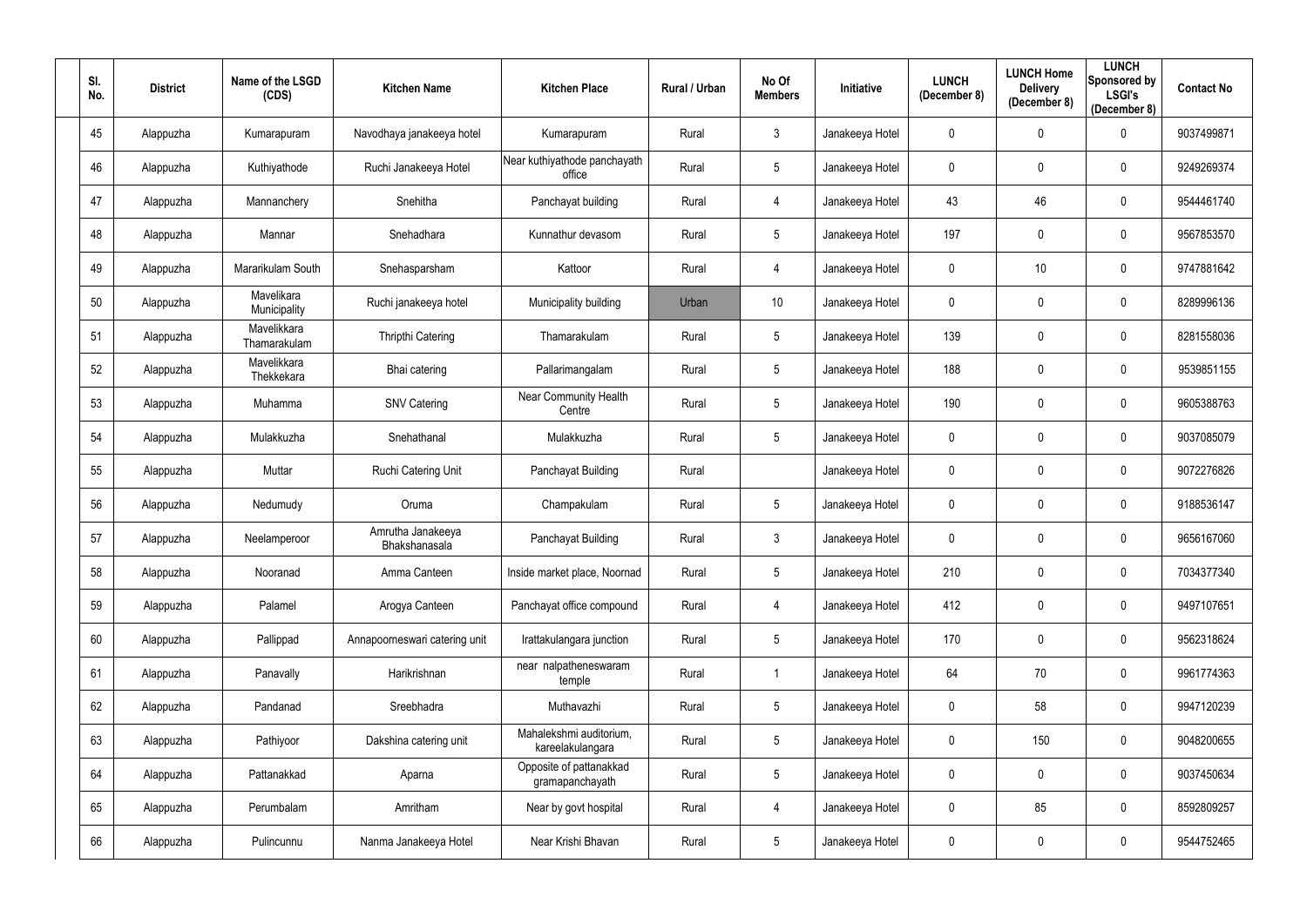|    | SI.<br>No. | <b>District</b> | Name of the LSGD<br>(CDS) | <b>Kitchen Name</b>         | <b>Kitchen Place</b>                                        | <b>Rural / Urban</b> | No Of<br><b>Members</b> | Initiative      | <b>LUNCH</b><br>(December 8) | <b>LUNCH Home</b><br><b>Delivery</b><br>(December 8) | <b>LUNCH</b><br>Sponsored by<br><b>LSGI's</b><br>(December 8) | <b>Contact No</b> |
|----|------------|-----------------|---------------------------|-----------------------------|-------------------------------------------------------------|----------------------|-------------------------|-----------------|------------------------------|------------------------------------------------------|---------------------------------------------------------------|-------------------|
|    | 67         | Alappuzha       | Puliyoor                  | <b>UPPUM MULAKUM</b>        | <b>INSIDE PANCHAYATH</b><br><b>COMPOUND</b>                 | Rural                | $5\,$                   | Janakeeya Hotel | $\mathbf 0$                  | 125                                                  | $\mathbf 0$                                                   | 6238836314        |
|    | 68         | Alappuzha       | Punnapra North            | Annapoorneshwary            | Janajagrithi                                                | Rural                | 4                       | Janakeeya Hotel | 38                           | 77                                                   | $\mathbf 0$                                                   | 8129450136        |
|    | 69         | Alappuzha       | Punnapra South            | Thripthy janakeeya hotel    | Punnapra south                                              | Rural                | 9                       | Janakeeya Hotel | $\mathbf 0$                  | 100                                                  | $\pmb{0}$                                                     | 9846179646        |
|    | 70         | Alappuzha       | Purakad                   | Pulari                      | Purakkad gp                                                 | Rural                | $\overline{5}$          | Janakeeya Hotel | $\mathbf 0$                  | $\mathbf 0$                                          | $\mathbf 0$                                                   | 7034494313        |
|    | 71         | Alappuzha       | Purakad                   | Thiruvonam catering service | Thottappally                                                | Rural                | 4                       | Janakeeya Hotel | $\mathbf 0$                  | $\mathbf{0}$                                         | $\pmb{0}$                                                     |                   |
|    | 72         | Alappuzha       | Ramankary                 | Kudumbashree Vanitha Hotel  | Ramankary Town, Opposite<br>Judicial First Class Magistrate | Rural                | 4                       | Janakeeya Hotel | 0                            | $\mathbf 0$                                          | $\mathbf 0$                                                   | 8281314746        |
|    | 73         | Alappuzha       | Thaicattussery            | Unarv                       | Thyakattusheri junction                                     | Rural                | 4                       | Janakeeya Hotel | 43                           | 40                                                   | $\mathbf 0$                                                   | 9605897567        |
|    | 74         | Alappuzha       | Thakazhy                  | Thripthi Thakazhy           | <b>GBHSS Thakazhy</b>                                       | Rural                | $6\,$                   | Janakeeya Hotel | $\mathbf 0$                  | $\mathbf 0$                                          | $\mathbf 0$                                                   | 9747405368        |
|    | 75         | Alappuzha       | Thalavady                 | Sakthi                      | Panayanbnoorkavu Temple<br>Auditorium                       | Rural                | $\overline{5}$          | Janakeeya Hotel | $\mathbf 0$                  | $\mathbf 0$                                          | $\pmb{0}$                                                     |                   |
|    | 76         | Alappuzha       | Thannermukkom             | Patheyam                    | Panchayath office                                           | Rural                | 4                       | Janakeeya Hotel | $\mathbf 0$                  | $\mathbf 0$                                          | $\pmb{0}$                                                     | 9633933288        |
|    | 77         | Alappuzha       | Thazhakkara               | Akshaya catering            | Building at glassfactory<br>junction                        | Rural                | $\overline{5}$          | Janakeeya Hotel | $\mathbf 0$                  | $\mathbf 0$                                          | $\mathbf 0$                                                   | 9847177930        |
|    | 78         | Alappuzha       | Thiruvanvandoor           | <b>SREE KRISHNA</b>         | Near pravinkoodu junction,                                  | Rural                | $\overline{5}$          | Janakeeya Hotel | $\mathbf 0$                  | 116                                                  | $\mathbf 0$                                                   | 9446627175        |
|    | 79         | Alappuzha       | Thrikkunnappuzha          | Akshara janakeeya hotel     | KV jetty road                                               | Rural                | $5\phantom{.0}$         | Janakeeya Hotel | 331                          | $\mathbf 0$                                          | $\mathbf 0$                                                   | 918891921223      |
|    | 80         | Alappuzha       | Thuravoor                 | RUCHI JANAKEEYA HOTEL       | Near alakkaparambu                                          | Rural                | $\sqrt{5}$              | Janakeeya Hotel | $\mathbf 0$                  | $\mathbf 0$                                          | $\mathbf 0$                                                   | 8157934346        |
|    | 81         | Alappuzha       | Vallikunnam               | Samthripthi                 | Padayanivattom temple<br>Auditorium                         | Rural                | 4                       | Janakeeya Hotel | 82                           | $\mathbf 0$                                          | $\mathbf 0$                                                   | 8078962129        |
|    | 82         | Alappuzha       | Vayalar                   | Five star                   | Near Nagamkulangara Market                                  | Rural                | $\sqrt{5}$              | Janakeeya Hotel | 0                            | $\boldsymbol{0}$                                     | $\mathbf 0$                                                   | 8606081847        |
|    | 83         | Alappuzha       | Veeyapuram                | Swad 2                      | Veeyapuram jn                                               | Rural                | $\sqrt{5}$              | Janakeeya Hotel | 280                          | $\mathbf 0$                                          | $\pmb{0}$                                                     |                   |
|    | 84         | Alappuzha       | Veeyapuram                | Karuthal                    | Payippad LPS                                                | Rural                | $\sqrt{5}$              | Janakeeya Hotel | 210                          | $\mathbf 0$                                          | $\mathbf 0$                                                   | 8606846513        |
|    | 85         | Alappuzha       | Veliyanad                 | Manus Janakeeya Hotel       | Kurishmoodu, Near Veliyanadu<br>Grama Panchayat             | Rural                | $\mathfrak{Z}$          | Janakeeya Hotel | 0                            | $\mathbf 0$                                          | $\mathbf 0$                                                   | 8086782924        |
|    | 86         | Alappuzha       | Venmoney                  | Annapoorna                  | Poyka                                                       | Rural                | $5\phantom{.0}$         | Janakeeya Hotel | $\mathbf 0$                  | 189                                                  | $\pmb{0}$                                                     |                   |
| 87 |            |                 |                           |                             |                                                             |                      | 408                     |                 | 4860                         | 3984                                                 | 35                                                            |                   |
|    |            | Ernakulam       | Aikkaranad                | Subiksha Janakeeya Hotel    | Kolancherry                                                 | Rural                | 4                       | Janakeeya Hotel | 402                          | $\boldsymbol{0}$                                     | $\mathbf 0$                                                   | 9496215730        |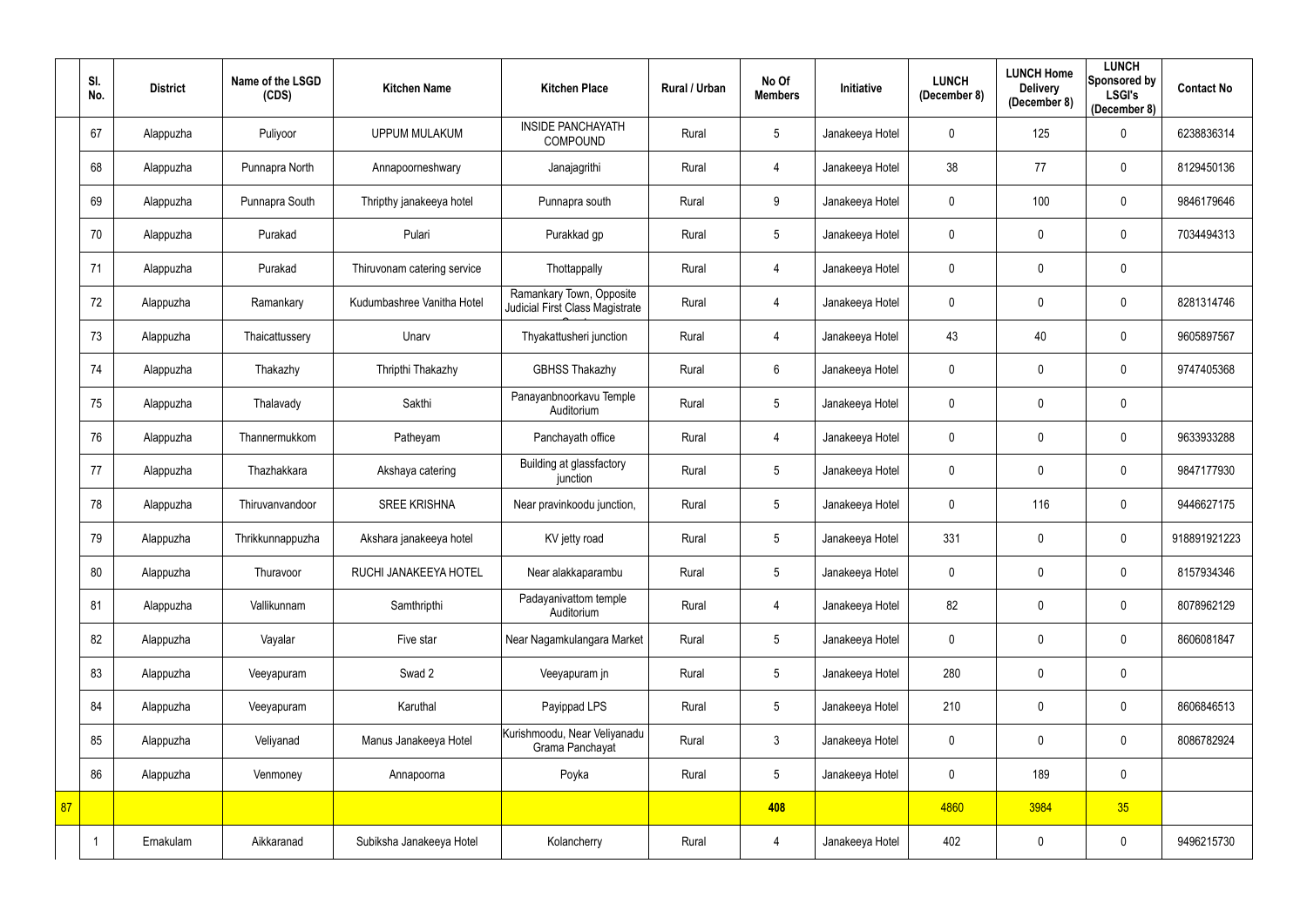| SI.<br>No.     | <b>District</b> | Name of the LSGD<br>(CDS) | <b>Kitchen Name</b>              | <b>Kitchen Place</b>         | <b>Rural / Urban</b> | No Of<br><b>Members</b> | Initiative      | <b>LUNCH</b><br>(December 8) | <b>LUNCH Home</b><br><b>Delivery</b><br>(December 8) | <b>LUNCH</b><br>Sponsored by<br><b>LSGI's</b><br>(December 8) | <b>Contact No</b> |
|----------------|-----------------|---------------------------|----------------------------------|------------------------------|----------------------|-------------------------|-----------------|------------------------------|------------------------------------------------------|---------------------------------------------------------------|-------------------|
| $\overline{2}$ | Ernakulam       | Alengade                  | Thanima foods                    | Koduvazhanga                 | Rural                | $\mathfrak{Z}$          | Janakeeya Hotel | 72                           | $\overline{2}$                                       | $\mathbf 0$                                                   | 9349013322        |
| $\mathbf{3}$   | Ernakulam       | Alengade                  | Mr.Bakers                        | Malikam peedika              | Rural                | $\mathfrak{Z}$          | Janakeeya Hotel | 34                           | $\mathbf 0$                                          | 0                                                             | 9633887779        |
| 4              | Ernakulam       | Alengade                  | Kasthurba kitchen                | Neerikkode                   | Rural                | $\mathbf{3}$            | Janakeeya Hotel | 101                          | $\boldsymbol{0}$                                     | $\mathbf 0$                                                   | 9526260253        |
| 5              | Ernakulam       | Aluva                     | Ruchi Janakeeya hotel            | Aluva                        | Urban                | 4                       | Janakeeya Hotel | 0                            | $\boldsymbol{0}$                                     | $\mathbf 0$                                                   |                   |
| 6              | Ernakulam       | Amballoor                 | Dhanshree catering               | St.ignatius schools Amballur | Rural                | 5                       | Janakeeya Hotel | 120                          | $\boldsymbol{0}$                                     | $\mathbf 0$                                                   | 8330081552        |
| -7             | Ernakulam       | Angamaly                  | Cafe Shree Canteen               | <b>Municipality Canteen</b>  | Urban                | 5                       | Janakeeya Hotel | 525                          | $\mathbf 0$                                          | $\mathbf 0$                                                   | 9656927253        |
| 8              | Ernakulam       | Angamaly                  | <b>JANAKEEYA HOTEL</b>           | <b>TB Junction</b>           | Urban                | $\mathbf{3}$            | Janakeeya Hotel | 96                           | $\mathbf 0$                                          | $\mathbf 0$                                                   | 9447924974        |
| 9              | Ernakulam       | Arakuzha                  | Ruchi Janakeeya hotel, Arakkuzha | Pandappilly                  | Rural                | 5                       | Janakeeya Hotel | 149                          | $\boldsymbol{0}$                                     | $\mathbf 0$                                                   | 9744864225        |
| 10             | Ernakulam       | Assamannoor               | New Life kudumbasree Hotel       | Cherukunnam                  | Rural                | $\mathbf{3}$            | Janakeeya Hotel | 139                          | $\boldsymbol{0}$                                     | $\mathbf 0$                                                   | 9656729450        |
| 11             | Ernakulam       | Avoly                     | Janakeeya Hotel, Avoli           | Hostel Junction, Avoli       | Rural                | $\mathfrak{Z}$          | Janakeeya Hotel | 272                          | $\pmb{0}$                                            | $\mathbf 0$                                                   | 9847983621        |
| 12             | Ernakulam       | Ayavana                   | Keralasree Janakeeya Hotel       | Ayavana                      | Rural                | 5                       | Janakeeya Hotel | 52                           | $\mathbf 0$                                          | $\mathbf 0$                                                   | 9744607799        |
| 13             | Ernakulam       | Ayyampuzha                | Five Star Hotel and Catering     | Panchayat Junction           | Rural                | 4                       | Janakeeya Hotel | 82                           | $\boldsymbol{0}$                                     | $\mathbf 0$                                                   | 9744836324        |
| 14             | Ernakulam       | Ayyampuzha                | Sneha janakeeya hotel            | ayyampuzha junction          | Rural                | 4                       | Janakeeya hotel | 227                          | $\mathbf 0$                                          | 0                                                             | 8590753551        |
| 15             | Ernakulam       | Chendamangalam            | Anugraha Kudumbashree hotel      | Vadakkumpuram                | Rural                | 5                       | Janakeeya Hotel | 210                          | $\mathbf 0$                                          | $\bf{0}$                                                      | 9061419729        |
| 16             | Ernakulam       | Chengamanade              | Mythri janakeeya hotel           | Purayar                      | Rural                | $5\phantom{.0}$         | Janakeeya Hotel | $\mathbf 0$                  | 195                                                  | $\overline{0}$                                                | 9496172362        |
| 17             | Ernakulam       | Cheranalloor              | Chaithanya                       | <b>Community Hall</b>        | Rural                | $6\phantom{.}$          | Janakeeya Hotel | 70                           | $\boldsymbol{0}$                                     | $\mathbf 0$                                                   | 9995156639        |
| 18             | Ernakulam       | Cheranalloor              | Adukkala                         | Chittoor                     | Rural                | 5                       | Janakeeya Hotel | 0                            | $\pmb{0}$                                            | $\mathbf 0$                                                   | 808922128         |
| 19             | Ernakulam       | Chittattukara             | Swadh Janakeeya Hotel            | chittattukara jn.            | Rural                | $\mathfrak{S}$          | Janakeeya Hotel | 343                          | $\pmb{0}$                                            | $\mathbf 0$                                                   |                   |
| 20             | Ernakulam       | Choornikkara              | Metro hotel                      | Ambattukavu                  | Rural                | $\mathbf{3}$            | Janakeeya Hotel | 315                          | $\boldsymbol{0}$                                     | $\overline{0}$                                                | 9605319455        |
| 21             | Ernakulam       | Chottanikkara             | Ahalya Cafe                      | Kottayatthupara              | Rural                | $6\phantom{.}$          | Janakeeya Hotel | 85                           | $\boldsymbol{0}$                                     | $\overline{0}$                                                | 9567512337        |
| 22             | Ernakulam       | Edakkattuvayal            | Santhwanam                       | Arakunnam                    | Rural                | $\mathfrak{Z}$          | Janakeeya Hotel | 39                           | $\pmb{0}$                                            | $\overline{0}$                                                | 9447047980        |
| 23             | Ernakulam       | Edathala                  | Souhridam Kudumbashree canteen   | Edathala                     | Rural                | $\mathfrak{S}$          | Janakeeya Hotel | 206                          | $\boldsymbol{0}$                                     | $\overline{0}$                                                | 9745769363        |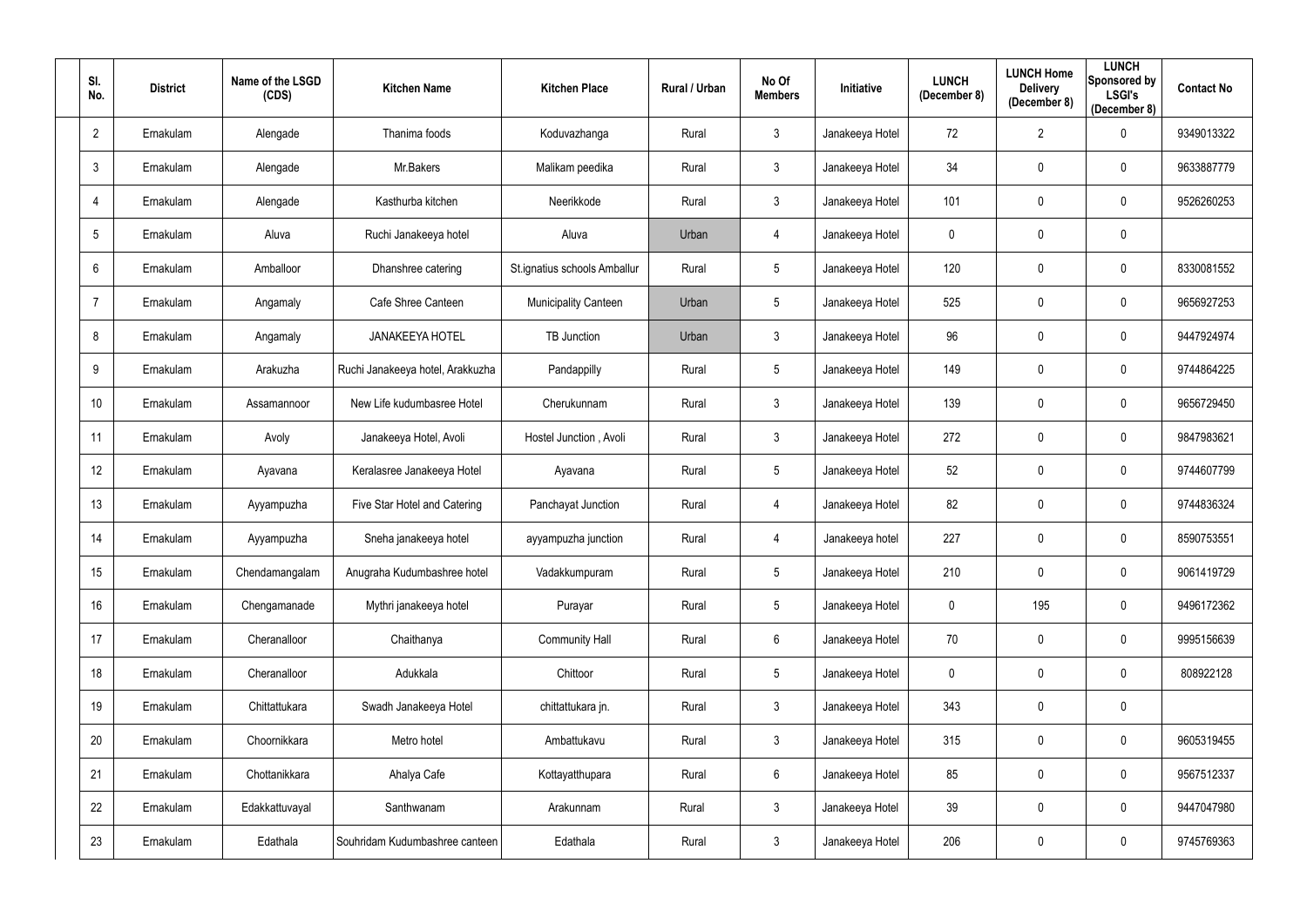| SI.<br>No. | <b>District</b> | Name of the LSGD<br>(CDS) | <b>Kitchen Name</b>                   | <b>Kitchen Place</b>                      | <b>Rural / Urban</b> | No Of<br><b>Members</b> | Initiative      | <b>LUNCH</b><br>(December 8) | <b>LUNCH Home</b><br><b>Delivery</b><br>(December 8) | <b>LUNCH</b><br>Sponsored by<br><b>LSGI's</b><br>(December 8) | <b>Contact No</b> |
|------------|-----------------|---------------------------|---------------------------------------|-------------------------------------------|----------------------|-------------------------|-----------------|------------------------------|------------------------------------------------------|---------------------------------------------------------------|-------------------|
| 24         | Ernakulam       | Edathala                  | Veetiloru oonne                       | Manalimukke                               | Rural                | $\mathfrak{Z}$          | Janakeeya Hotel | 279                          | $\mathbf 0$                                          | $\mathbf 0$                                                   | 9745769363        |
| 25         | Ernakulam       | Edavanakkad               | Royal Hotel                           | Edavanakad                                | Rural                | $\mathfrak{Z}$          | Janakeeya Hotel | 73                           | $\mathbf 0$                                          | $\mathbf 0$                                                   | 7902933414        |
| 26         | Ernakulam       | Elanji                    | janakiya hotel elanji                 | elanji punjayathu junction                | Rural                | 5                       | Janakeeya Hotel | 49                           | $\mathbf 0$                                          | $\mathbf 0$                                                   | 9947990787        |
| 27         | Ernakulam       | Eloor                     | Nalanandhana janakeeya hotel          | Eloor                                     | Urban                | 4                       | Janakeeya Hotel | 115                          | $\boldsymbol{0}$                                     | $\mathbf 0$                                                   | 9562885391        |
| 28         | Ernakulam       | Ezhikkara                 | Sree Rajarajeswari Janakeeya<br>Hotel | Ezhikkara                                 | Rural                | 5                       | Janakeeya Hotel | 0                            | $\mathbf 0$                                          | $\mathbf 0$                                                   | 8921579011        |
| 29         | Ernakulam       | Kadungalloor              | Snehitha janakeeya hotel              | Kadungalloor                              | Rural                | $\mathfrak{Z}$          | Janakeeya Hotel | 193                          | $\mathbf 0$                                          | $\mathbf 0$                                                   | 9567418674        |
| 30         | Ernakulam       | Kalady                    | Jyothi Vanitha Canteen                | Kalady                                    | Rural                | 5                       | Janakeeya Hotel | 881                          | $\mathbf 0$                                          | $\mathbf 0$                                                   | 9544624439        |
| 31         | Ernakulam       | Kalamassery East          | Nanma janakeeya hotel                 | HMT, kalammassery                         | Urban                | $\mathfrak{Z}$          | Janakeeya Hotel | 402                          | $\boldsymbol{0}$                                     | $\mathbf 0$                                                   | 9895535089        |
| 32         | Ernakulam       | Kalamassery east          | thanima Janakeeya hotel               | kangarappadi                              | urban                | $\mathfrak{Z}$          | Janakeeya hotel | 302                          | $\boldsymbol{0}$                                     | $\mathbf 0$                                                   | 9745481742        |
| 33         | Ernakulam       | <b>Kalamassery West</b>   | Pulari janakeeya hotel                | Kunamthai                                 | Urban                | $\mathfrak{Z}$          | Janakeeya Hotel | 436                          | $\pmb{0}$                                            | $\mathbf 0$                                                   | 7736594305        |
| 34         | Ernakulam       | Kalamassery West          | Kismath janakeeya hotel               | Vattekkunnam                              | Urban                | $\mathfrak{Z}$          | Janakeeya Hotel | 236                          | $\mathbf 0$                                          | $\mathbf 0$                                                   | 8075879290        |
| 35         | Ernakulam       | Kalloorkkad               | Puthuma Janakeeya Hotel               | Kallorkkad                                | Rural                | $\mathfrak{Z}$          | Janakeeya Hotel | 196                          | $\mathbf 0$                                          | $\mathbf 0$                                                   | 7558091353        |
| 36         | Ernakulam       | Kanjoor                   | Ammachiyude Adukkala                  | Parappuram                                | Rural                | 3                       | Janakeeya Hotel | 140                          | $\mathbf 0$                                          | 0                                                             | 6238583699        |
| 37         | Ernakulam       | Karukutti                 | Anugraha Janakeeya Hotel              | Pallissery                                | Rural                | 5                       | Janakeeya Hotel | 70                           | $\mathbf 0$                                          | $\mathbf 0$                                                   | 9846161486        |
| 38         | Ernakulam       | Karumalloor               | Koottayma janakeeya hotel             | Kariyachira                               | Rural                | 4                       | Janakeeya Hotel | $\mathbf 0$                  | $\pmb{0}$                                            | $\mathbf 0$                                                   | 9746484979        |
| 39         | Ernakulam       | Kavalangad                | Five star Janakeeya Hotel             | Nellimattom                               | Rural                | 5                       | Janakeeya Hotel | 340                          | $\pmb{0}$                                            | $\mathbf 0$                                                   | 9744705648        |
| 40         | Ernakulam       | Keerampara                | Abhaya Janakeeya Hotel                | Punnekkad                                 | Rural                | 4                       | Janakeeya hotel | 105                          | $\pmb{0}$                                            | $\mathbf 0$                                                   | 8301059431        |
| 41         | Ernakulam       | Keezhmad                  | Sadyalayam janakeeya hotel            | Keezhmad                                  | Rural                | 5                       | Janakeeya Hotel | 98                           | $\pmb{0}$                                            | $\mathbf 0$                                                   | 9846027221        |
| 42         | Ernakulam       | Kochi East                | ANNAPOORNA JANAKEEYA<br><b>HOTEL</b>  | ALINCHUVADU                               | Urban                | 5                       | Janakeeya Hotel | 180                          | $\boldsymbol{0}$                                     | $\mathbf 0$                                                   | 9567529849        |
| 43         | Ernakulam       | Kochi East                | YUMMEES KITCHEN                       | VADUTHALA                                 | Urban                | 5                       | Janakeeya Hotel | 141                          | 30                                                   | $\overline{2}$                                                |                   |
| 44         | Ernakulam       | Kochi East                | <b>ORUMA KITCHEN</b>                  | <b>PACHALAM</b>                           | Urban                | $\mathfrak{Z}$          | Janakeeya Hotel | 270                          | 80                                                   | $\overline{2}$                                                | 9744763589        |
| 45         | Ernakulam       | Kochi East                | <b>PONPULARI</b>                      | <b>KEERHI NAGAR,</b><br><b>ELAMAKKARA</b> | Urban                | $\mathfrak{S}$          | Janakeeya Hotel | 311                          | $\boldsymbol{0}$                                     | $\overline{4}$                                                | 8289818357        |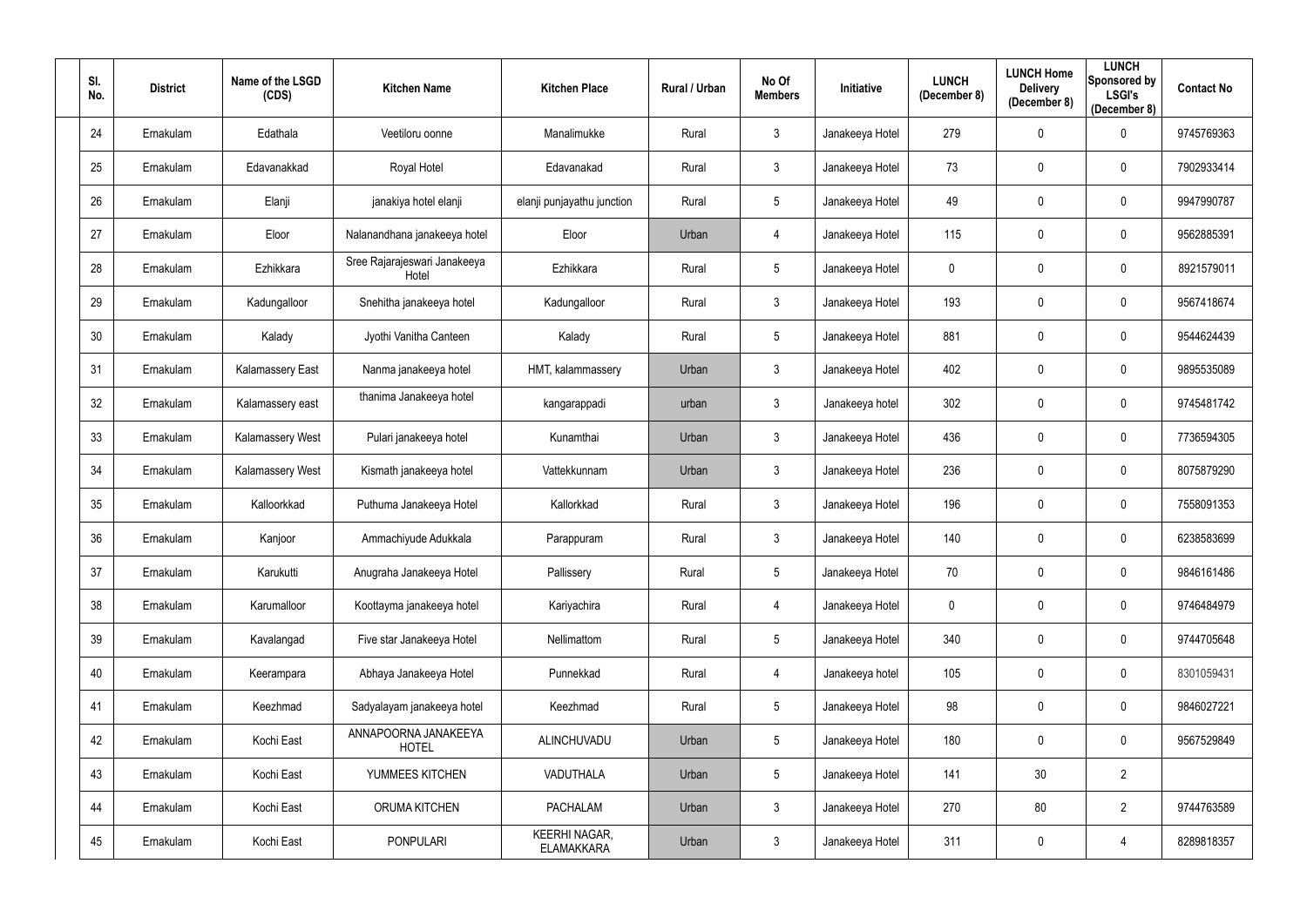|     | SI.<br>No. | <b>District</b> | Name of the LSGD<br>(CDS) | <b>Kitchen Name</b>                  | <b>Kitchen Place</b>      | Rural / Urban | No Of<br><b>Members</b> | Initiative      | <b>LUNCH</b><br>(December 8) | <b>LUNCH Home</b><br><b>Delivery</b><br>(December 8) | <b>LUNCH</b><br>Sponsored by<br><b>LSGI's</b><br>(December 8) | <b>Contact No</b> |
|-----|------------|-----------------|---------------------------|--------------------------------------|---------------------------|---------------|-------------------------|-----------------|------------------------------|------------------------------------------------------|---------------------------------------------------------------|-------------------|
|     | 46         | Ernakulam       | Kochi East                | <b>RUCHI CATERING</b>                | PUNNACKAL                 | Urban         | $5\phantom{.0}$         | Janakeeya Hotel | 310                          | $\overline{0}$                                       |                                                               | 9947080022        |
|     | 47         | Ernakulam       | kochi east                | samrudhi@kochi                       | ernakulam north           | urban         | 14                      | Janakeeya hotel | 1968                         | 1193                                                 | $\mathbf 0$                                                   | 9048609615        |
|     | 48         | Ernakulam       | Kochi South               | <b>AMMAS KITCHEN</b>                 | <b>THEVARA</b>            | Urban         | 4                       | Janakeeya Hotel | 895                          | $\mathbf 0$                                          | $\overline{0}$                                                | 7994618127        |
|     | 49         | Ernakulam       | Kochi South               | NEW AKSHAYA HOTEL                    | <b>PONNURUNNI</b>         | Urban         | $5\phantom{.0}$         | Janakeeya Hotel | 742                          | $\overline{0}$                                       | $\overline{0}$                                                | 9895292721        |
|     | 50         | Ernakulam       | Kochi South               | <b>FRIENDS</b>                       | <b>MINI PARK</b>          | Urban         | $5\phantom{.0}$         | Janakeeya Hotel | 165                          | $\mathbf 0$                                          | $\overline{0}$                                                | 9048207287        |
|     | 51         | Ernakulam       | Kochi West                | PUTHUMA KUDUMBASHREE<br><b>HOTEL</b> | PALLURUTHY NADA           | Urban         | $5\phantom{.0}$         | Janakeeya Hotel | 253                          | $\mathbf 0$                                          | $\boldsymbol{0}$                                              | 9947611626        |
|     | 52         | Ernakulam       | Kochi West                | NAMMUDE ADUKKALA                     | ERAVELI COLONY            | Urban         | $5\phantom{.0}$         | Janakeeya Hotel | 695                          | $\mathbf 0$                                          | $\overline{0}$                                                | 9746033279        |
|     | 53         | Ernakulam       | Kochi West                | Ushas Kudumbashree Hotel             | <b>FORT KOCHI</b>         | Urban         | 4                       | Janakeeya Hotel | 0                            | $\mathbf 0$                                          | $\overline{0}$                                                | 7510713668        |
|     | 54         | Ernakulam       | Koothattukulam            | Niravu Janakeeya Hotel               |                           | Urban         |                         | Janakeeya Hotel | 300                          | $\mathbf 0$                                          | $\overline{0}$                                                |                   |
|     | 55         | Ernakulam       | Koovappady                | Kaipunyam Janakeeya hotel            | Koovappady                | Rural         | $5\phantom{.0}$         | Janakeeya Hotel | 95                           | $\mathbf 0$                                          | $\boldsymbol{0}$                                              |                   |
|     | 56         | Ernakulam       | Kothamangalam             | Thanima catering unit                | Kothamangalam             | Urban         | $\mathbf{3}$            | Janakeeya Hotel | 122                          | $\mathbf 0$                                          | $\overline{0}$                                                | 9846664377        |
| 113 | 57         | Ernakulam       | kothamangalam             | P.K janakeeya hotel                  | kothamangalam             | Urban         | $6\phantom{.}$          | Janakeeya Hotel | 326                          | $\mathbf 0$                                          | $\overline{0}$                                                | 8156869114        |
|     | 58         | Ernakulam       | Kottapady                 | Janakeeya Hotel                      | Kottappady junction       | Rural         | $\mathbf{3}$            | Janakeeya Hotel | 172                          | $\mathbf 0$                                          | $\mathbf 0$                                                   | 9497406993        |
|     | 59         | Ernakulam       | Kottuvally                | subhiksha vanitha canteen            | kottuvally                | Rural         | $5\phantom{.0}$         | Janakeeya Hotel | 82                           | $\mathbf 0$                                          | $\mathbf 0$                                                   | 8590034196        |
|     | 60         | Ernakulam       | kumbalangi                | st.antoneys kudumbashree             | old post office           | Rural         | $\mathfrak{Z}$          | Janakeeya Hotel | 188                          | $\pmb{0}$                                            | $\overline{0}$                                                | 8138860764        |
|     | 61         | Ernakulam       | Kumblam                   | JANAKEEYA HOTEL, KUMBALAM            | <b>KUMBALAM</b>           | rural         | $\overline{5}$          | Janakeeya Hotel | 348                          | $\mathbf 0$                                          | $\mathbf 0$                                                   | 9746652714        |
|     | 62         | Ernakulam       | kunnathunadu              | thripthy janakeeya hotel             | pallikkara                | Rural         | $6\phantom{.0}$         | Janakeeya Hotel | 79                           | $\mathbf 0$                                          | $\mathbf 0$                                                   | 9744561425        |
|     | 63         | Ernakulam       | Kunnukara                 | Greenchilly cafe                     | Kunnukara                 | Rural         | $\mathfrak{Z}$          | Janakeeya Hotel | $\mathbf 0$                  | 69                                                   | $\mathbf 0$                                                   | 9496852989        |
|     | 64         | Ernakulam       | Kunnukara                 | Thanima canteen                      | North aduvassery          | Rural         | $5\phantom{.0}$         | Janakeeya Hotel | $\mathbf 0$                  | 59                                                   | $\overline{0}$                                                | 9744200583        |
|     | 65         | Ernakulam       | Kuttampuzha               | Nila kudumbashree janakiya hotel     | Mini stadium, vadattupara | Rural         | $6\phantom{.}$          | Janakeeya Hotel | 74                           | $\mathbf 0$                                          | $\mathbf 0$                                                   | 9496754018        |
|     | 66         | Ernakulam       | Kuzhippilly               | Janakeeya hotel                      | Kuzhupilli                | Rural         | $\mathbf 0$             | Janakeeya Hotel | 96                           | $\overline{0}$                                       | $\mathbf 0$                                                   | 9847371780        |
|     | 67         | Ernakulam       | Malayattoor               | Whats app Janakeeya Hotel            | Thottuva                  | Rural         | $\mathfrak{Z}$          | Janakeeya Hotel | 279                          | $\mathbf 0$                                          | $\overline{0}$                                                | 9497796828        |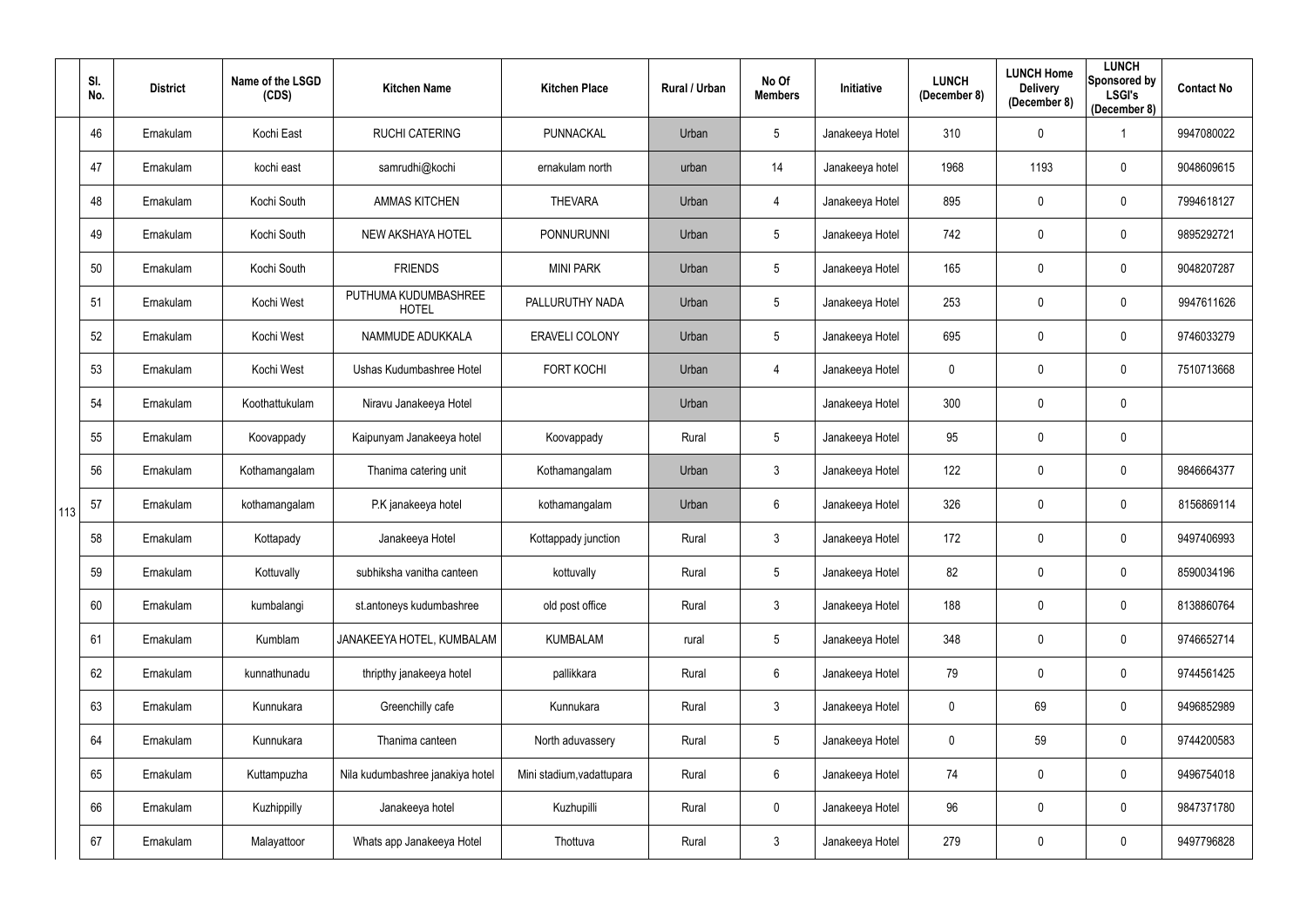| SI.<br>No. | <b>District</b> | Name of the LSGD<br>(CDS) | <b>Kitchen Name</b>            | <b>Kitchen Place</b>                    | <b>Rural / Urban</b> | No Of<br><b>Members</b> | Initiative      | <b>LUNCH</b><br>(December 8) | <b>LUNCH Home</b><br><b>Delivery</b><br>(December 8) | <b>LUNCH</b><br>Sponsored by<br><b>LSGI's</b><br>(December 8) | <b>Contact No</b> |
|------------|-----------------|---------------------------|--------------------------------|-----------------------------------------|----------------------|-------------------------|-----------------|------------------------------|------------------------------------------------------|---------------------------------------------------------------|-------------------|
| 68         | Ernakulam       | Malayattoor               | Natturuchi Janakeeya Hotel     | Ettakkadavu                             | Rural                | $\mathfrak{Z}$          | Janakeeya Hotel | 312                          | $\boldsymbol{0}$                                     | $\mathbf 0$                                                   | 9745470234        |
| 69         | Ernakulam       | Maneed                    | Coral Island                   | Maneed                                  | Rural                | 4                       | Janakeeya Hotel | 0                            | $\mathbf 0$                                          | $\mathbf 0$                                                   | 7012652495        |
| 70         | Ernakulam       | Manjalloor                | Thanima Kudumbashree hotel     | Vazhakkulam                             | Rural                | 5                       | Janakeeya Hotel | 320                          | $\mathbf 0$                                          | $\mathbf 0$                                                   | 9526215854        |
| 71         | Ernakulam       | Manjapra                  | Sara's Kitchen                 | Puthenpalli                             | Rural                | $\mathfrak{Z}$          | Janakeeya Hotel | 297                          | $\boldsymbol{0}$                                     | $\mathbf 0$                                                   | 8547392730        |
| 72         | Ernakulam       | Maradu                    | <b>VANITHA HOTEL</b>           | <b>KUNDANNOR JN</b>                     | Urban                | 4                       | Janakeeya Hotel | 52                           | $\mathbf 0$                                          | $\mathbf 0$                                                   |                   |
| 73         | Ernakulam       | Marady                    | Janakeeya Hotel Marady         | Unnakkuppa                              | Rural                | 4                       | Janakeeya Hotel | 30                           | $\mathbf 0$                                          | $\mathbf 0$                                                   | 9947943177        |
| 74         | Ernakulam       | Mazhuvannoor              | Sruthi Janakeeya Hotel         | Valayanchirangara                       | Rural                | $\mathbf{3}$            | Janakeeya Hotel | 145                          | $\mathbf 0$                                          | $\mathbf 0$                                                   | 9747924485        |
| 75         | Ernakulam       | Mookkannoor               | Mamma's Kitchen                | Mookkannoor                             | Rural                | $\mathfrak{Z}$          | Janakeeya Hotel | 110                          | $\boldsymbol{0}$                                     | $\mathbf 0$                                                   | 8593835285        |
| 76         | Ernakulam       | Mudakkuzha                | janakeeya hotel                | mudakkuzha                              | Rural                | $\mathbf{3}$            | Janakeeya hotel | 77                           | $\boldsymbol{0}$                                     | $\mathbf 0$                                                   | 9496431218        |
| 77         | Ernakulam       | Mulavukad                 | Kudumbashree Veetile bakshanam | Mulavukad                               | Rural                | 5                       | Janakeeya Hotel | 275                          | $\boldsymbol{0}$                                     | $\mathbf 0$                                                   | 9061339557        |
| 78         | Ernakulam       | Muvattupuzha              | Oottupura                      | Muvattupuzha                            | Urban                | $\mathbf{3}$            | Janakeeya Hotel | 266                          | $\mathbf 0$                                          | $\mathbf 0$                                                   | 7736573412        |
| 79         | Ernakulam       | Nayarambalam              | Four star cafe                 | Nayarambalam                            | Rural                | $\mathfrak{Z}$          | Janakeeya Hotel | 101                          | $\mathbf 0$                                          | $\mathbf 0$                                                   | 8075349161        |
| 80         | Ernakulam       | Nedumbassery              | thani nadan                    | athani                                  | rural                | 5                       | Janakeeya Hotel | 0                            | 241                                                  | 0                                                             | 9961277604        |
| 81         | Ernakulam       | Nellikuzhy                | Janakeeya Hotel                | Nellikkuzhi                             | Rural                | $\mathfrak{S}$          | Janakeeya Hotel | 297                          | $\mathbf 0$                                          | $\mathbf 0$                                                   | 9744641099        |
| 82         | Ernakulam       | Njarakkal                 | Kripa Catering Unit            | Njarakkal                               | Rural                | 3 <sup>1</sup>          | Janakeeya Hotel | 53                           | $\pmb{0}$                                            | $\overline{0}$                                                | 9567534006        |
| 83         | Ernakulam       | Okkal                     | Manna Janakeeya Hotel          | Edavoor                                 | Rural                | 4                       | Janakeeya Hotel | 62                           | $\pmb{0}$                                            | $\mathbf 0$                                                   | 8086822888        |
| 84         | Ernakulam       | Paingottoor               | Janakeeya hotel                | Paingottoor                             | Rural                | $\overline{7}$          | Janakeeya Hotel | 76                           | $\pmb{0}$                                            | $\bf{0}$                                                      | 9656855730        |
| 85         | Ernakulam       | Pallarimangalam           | Janakeeya Hotel                | Janakeeya Hotel, Koovalloor             | Rural                | 4                       | Janakeeya Hotel | 134                          | $\pmb{0}$                                            | $\bf{0}$                                                      | 7025992310        |
| 86         | Ernakulam       | Pallipuram                | Kadumanga Food court           | Pothen valav                            | Rural                | 5                       | Janakeeya Hotel | 254                          | $\boldsymbol{0}$                                     | $\mathbf 0$                                                   | 9747525176        |
| 87         | Ernakulam       | Pambakkuda                | viswastha catering unit        | pambakkuda block punjayathu<br>building | Rural                | 4                       | Janakeeya Hotel | 48                           | $\pmb{0}$                                            | $\overline{0}$                                                | 7510382367        |
| 88         | Ernakulam       | Parakkadave               | Thejus catering unit           | Moozhikkulam                            | Rural                | 10                      | Janakeeya Hotel | $\mathbf 0$                  | $\pmb{0}$                                            | $\overline{0}$                                                | 9847936303        |
| 89         | Ernakulam       | Paravoor                  | sreevikneswara                 | Govt.boys' HSS, N.Paravur               | Urban                | 4                       | Janakeeya Hotel | 96                           | $\boldsymbol{0}$                                     | $\bf{0}$                                                      | 9567581698        |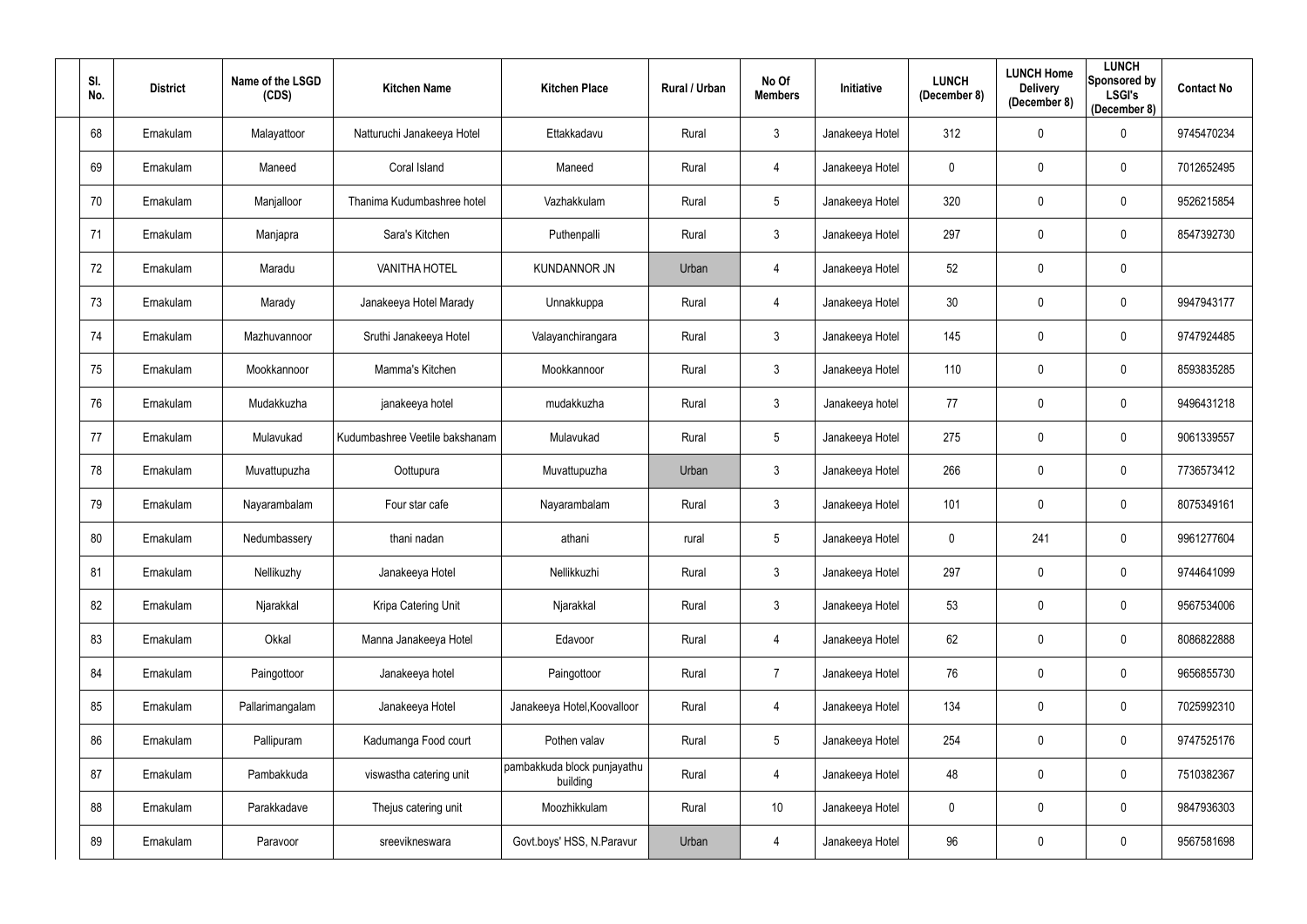| SI.<br>No. | <b>District</b> | Name of the LSGD<br>(CDS) | <b>Kitchen Name</b>                                             | <b>Kitchen Place</b>                        | Rural / Urban | No Of<br><b>Members</b> | Initiative      | <b>LUNCH</b><br>(December 8) | <b>LUNCH Home</b><br><b>Delivery</b><br>(December 8) | <b>LUNCH</b><br>Sponsored by<br><b>LSGI's</b><br>(December 8) | <b>Contact No</b> |
|------------|-----------------|---------------------------|-----------------------------------------------------------------|---------------------------------------------|---------------|-------------------------|-----------------|------------------------------|------------------------------------------------------|---------------------------------------------------------------|-------------------|
| 90         | Ernakulam       | Payipra                   | Nanma janakeeya hotel                                           | Pezhakkappilly                              | Rural         | $\mathfrak{Z}$          | Janakeeya Hotel | 170                          | $\mathbf 0$                                          | $\overline{0}$                                                | 9567747725        |
| 91         | Ernakulam       | Perumbavoor               | Janakeeya Hotel                                                 | Kanjirakkad, Pallippadi                     | Urban         | $\mathfrak{Z}$          | Janakeeya Hotel | 237                          | $\mathbf 0$                                          | $\overline{0}$                                                |                   |
| 92         | Ernakulam       | Perumbavoor               | Swath kudumbashree canteen                                      | Perumbavoor                                 | Urban         | $\mathfrak{Z}$          | Janakeeya Hotel | 315                          | $\mathbf 0$                                          | $\overline{0}$                                                | 8156881057        |
| 93         | Ernakulam       | Perumbavoor               | <b>JANAKEEYA HOTEL MINI CIVIL</b><br><b>STATION PERUMBAVOOR</b> | Perumbavoor                                 | Urban         | $\mathfrak{Z}$          | Janakeeya Hotel | 437                          | $\overline{0}$                                       | $\overline{0}$                                                | 9847008734        |
| 94         | Ernakulam       | Pindimana                 | Janakeeya hotel                                                 | Muthamkuzhi                                 | Rural         | 4                       | Janakeeya Hotel | 98                           | $\mathbf 0$                                          | $\overline{0}$                                                | 9656297799        |
| 95         | Ernakulam       | Piravam                   | sneha canteen                                                   | municipality building base floor<br>piravom | Urban         | 4                       | Janakeeya Hotel | 250                          | $\overline{0}$                                       | $\overline{0}$                                                | 9605594018        |
| 96         | Ernakulam       | poothrukka                | Grandma Janakeeya hotel                                         | choondi                                     | Rural         | $\mathfrak{Z}$          | Janakeeya hotel | 0                            | $\mathbf 0$                                          | $\overline{0}$                                                | 9400550287        |
| 97         | Ernakulam       | Pothanikkad               | Taj hotel                                                       | Pothanikkad                                 | Rural         | $\mathfrak{Z}$          | Janakeeya Hotel | 140                          | $\overline{0}$                                       | $\overline{0}$                                                | 8943961843        |
| 98         | Ernakulam       | Puthanvelikkara           | Panjami cafe kudumbashree                                       | Near panjayath office                       | Rural         | 5                       | Janakeeya Hotel | 0                            | 140                                                  | $\overline{0}$                                                | 9645530669        |
| 99         | Ernakulam       | Ramamangalam              | cafe kudumbashree                                               | ramamngalam                                 | Rural         | 4                       | Janakeeya Hotel | 248                          | $\overline{0}$                                       | $\overline{0}$                                                | 9961344346        |
| 100        | Ernakulam       | Rayamangalam              | Arya canteen                                                    | Kuruppampady                                | Rural         | $\mathfrak{Z}$          | Janakeeya Hotel | 138                          | $\overline{0}$                                       | $\mathbf 0$                                                   | 9072147163        |
| 101        | Ernakulam       | Thirumarady               | janakiya hotel thirumarady                                      | edappara jn.                                | Rural         | $\mathfrak{Z}$          | Janakeeya Hote5 | 48                           | $\overline{0}$                                       | $\overline{0}$                                                | 7594811868        |
| 102        | Ernakulam       | Thiruvaniyoor             | Thanima                                                         | Thiruvaniyoor                               | Rural         | 5                       | Janakeeya Hotel | 0                            | $\mathbf 0$                                          | $\mathbf 0$                                                   | 9061239698        |
| 103        | Ernakulam       | Thrikkakkara East         | Thanima Janakeeya Hotel                                         | Kakkanad                                    | Urban         | 8                       | Janakeeya Hotel | 67                           | $\mathbf 0$                                          | $\mathbf 0$                                                   | 9207134763        |
| 104        | Ernakulam       | Thrikkakkara west         | Janakeeya Hotel                                                 | Chembumukku                                 | Urban         | $5\phantom{.0}$         | Janakeeya Hotel | 102                          | $\mathbf 0$                                          | $\mathbf 0$                                                   | 9496530576        |
| 105        | Ernakulam       | Thuravoor                 | E Grill                                                         | Yudapuram                                   | Rural         | 4                       | Janakeeya Hotel | 440                          | $\mathbf 0$                                          | $\overline{0}$                                                | 9526845935        |
| 106        | Ernakulam       | Tripunithura              | Janakeeya Hotel Tripunithura                                    | Eroor                                       | Urban         | $\mathfrak{Z}$          | Janakeeya Hotel | 127                          | $\mathbf 0$                                          | $\overline{0}$                                                | 8089117821        |
| 107        | Ernakulam       | Vadakkekkara              | vadakkekkara kudumbasree<br>janakeeya hotel                     | Madaplathuruth                              | Rural         | 4                       | Janakeeya Hotel | 156                          | $\mathbf 0$                                          | $\mathbf 0$                                                   | 8301806778        |
| 108        | Ernakulam       | Vadavukode<br>Puthancruz  | Janakeeya Hotel                                                 | Vadavukod                                   | Rural         | 4                       | Janakeeya Hotel | $\pmb{0}$                    | 120                                                  | $\overline{0}$                                                |                   |
| 109        | Ernakulam       | Valakom                   | Ruchi kudumbashree catering                                     | Valakom                                     | Rural         | 5                       | Janakeeya Hotel | 132                          | $\pmb{0}$                                            | $\mathbf 0$                                                   |                   |
| 110        | Ernakulam       | Varapuzha                 | <b>DURGA ACTIVITY</b>                                           | CHETTIBHAGAM                                | Rural         | $8\phantom{.}$          | Janakeeya Hotel | $\pmb{0}$                    | $\boldsymbol{0}$                                     | $\mathbf 0$                                                   | 9496160074        |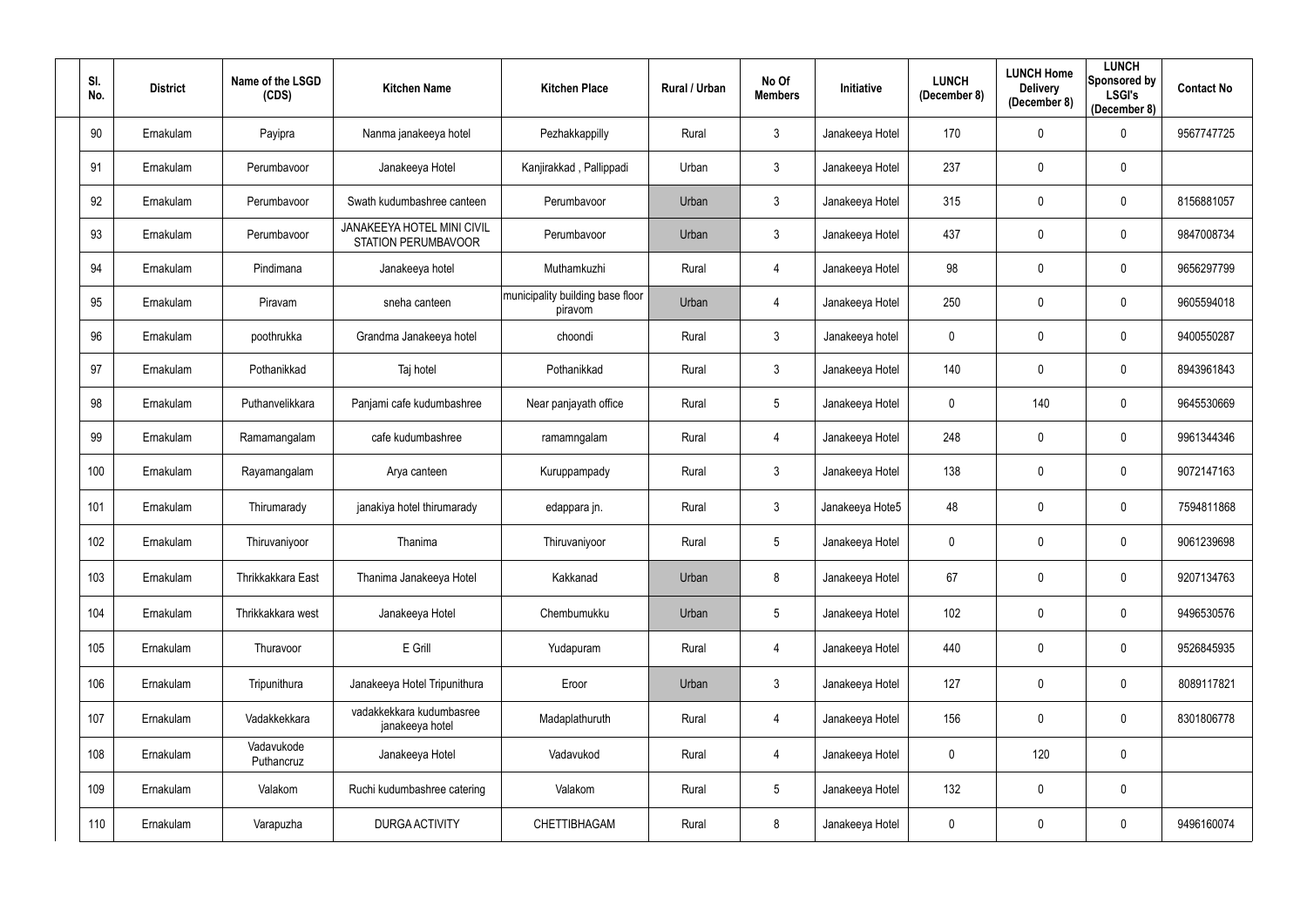|     | SI.<br>No.      | <b>District</b> | Name of the LSGD<br>(CDS) | <b>Kitchen Name</b>          | <b>Kitchen Place</b>                              | Rural / Urban | No Of<br><b>Members</b> | <b>Initiative</b> | <b>LUNCH</b><br>(December 8) | <b>LUNCH Home</b><br><b>Delivery</b><br>(December 8) | <b>LUNCH</b><br>Sponsored by<br><b>LSGI's</b><br>(December 8) | <b>Contact No</b> |
|-----|-----------------|-----------------|---------------------------|------------------------------|---------------------------------------------------|---------------|-------------------------|-------------------|------------------------------|------------------------------------------------------|---------------------------------------------------------------|-------------------|
|     | 111             | Ernakulam       | Vazhakulam                | Three Star Hotel             | Marampally                                        | Rural         | $\mathbf{3}$            | Janakeeya Hotel   | 295                          | $\mathbf 0$                                          | $\mathbf 0$                                                   | 8547309874        |
|     | 112             | Ernakulam       | Vengola                   | Janakeeya Hotel              | Pathipalam                                        | Rural         | $5\phantom{.0}$         | Janakeeya Hotel   | 84                           | $\mathbf 0$                                          | $\mathbf 0$                                                   | 8113030921        |
|     | 113             | Ernakulam       | Vengoor                   | <b>JANAKEEYA HOTEL</b>       | Choorathod                                        | Rural         | 4                       | Janakeeya Hotel   | 150                          | $\mathbf 0$                                          | $\overline{0}$                                                | 6238320991        |
| 113 |                 |                 |                           |                              |                                                   |               | 449                     |                   | 22184                        | 2129                                                 | 9                                                             |                   |
|     |                 | Idukki          | Adimaly                   | Friends Janakeeya Hotel      | Adimaly                                           | Rural         | 4                       | Janakeeya Hotel   | 183                          | $\mathbf 0$                                          | $\overline{0}$                                                | 9961635779        |
|     | $\overline{2}$  | Idukki          | Alackode                  | Five Star Canteen            | Elamdesham Block<br>Panchayath Building, Alakode  | Rural         | $5\phantom{.0}$         | Janakeeya Hotel   | $\mathbf 0$                  | $\mathbf 0$                                          | $\mathbf 0$                                                   | 9961482164        |
|     | 3               | Idukki          | Arakkulam                 | Sabhalyam                    | Moolamattom                                       | Rural         | 4                       | Janakeeya Hotel   | 247                          | $\mathbf 0$                                          | $\mathbf 0$                                                   | 8848124921        |
|     | 4               | Idukki          | Ayyappancovil             | Maria Janakeeya Hotel        | Parappu                                           | Rural         | $\mathfrak{Z}$          | Janakeeya Hotel   | 170                          | $\mathbf 0$                                          | $\mathbf 0$                                                   | 9544622096        |
|     | 5               | Idukki          | Bysonvalley               | Famous Janakiya Hotel        | Pottankad                                         | Rural         | 4                       | Janakeeya Hotel   | 91                           | $\mathbf 0$                                          | $\mathbf 0$                                                   | 9744566398        |
|     | 6               | Idukki          | Chakkupallam              | Vanithasree Janakeeya Hotel  | Anakkara                                          | Rural         | $\mathfrak{Z}$          | Janakeeya Hotel   | 248                          | $\mathbf 0$                                          | $\mathbf 0$                                                   | 8075143547        |
|     |                 | Idukki          | Devikulam                 | Kudumbashree Janakeeya Hotel | Echo point                                        | Rural         | $\mathfrak{Z}$          | Janakeeya Hotel   | 164                          | $\mathbf 0$                                          | $\mathbf 0$                                                   | 8281640208        |
|     | 8               | Idukki          | Edavetty                  | Kudumbashree Janakeeya Hotel | Edavetty                                          | Rural         | $\mathfrak{Z}$          | Janakeeya Hotel   | 0                            | $\mathbf 0$                                          | $\mathbf 0$                                                   | 6238694173        |
|     | 9               | Idukki          | Erattayar                 | Vanitha Janakeeya Hotel      | Erattayar                                         | Rural         | 4                       | Janakeeya Hotel   | 123                          | $\mathbf 0$                                          | $\mathbf 0$                                                   | 9188166929        |
|     | 10 <sup>°</sup> | Idukki          | Kamakshi                  | Kripa Catering               | Thankamani                                        | Rural         | $5\phantom{.0}$         | Janakeeya Hotel   | 256                          | $\mathbf 0$                                          | $\mathbf 0$                                                   | 9544021398        |
|     | 11              | ldukki          | Kanchiyar                 | Swadh Janakeeya Hotel        | Kanchiyar                                         | Rural         | $5\phantom{.0}$         | Janakeeya Hotel   | 162                          | $\mathbf 0$                                          | $\mathbf 0$                                                   | 8606856496        |
|     | 12              | Idukki          | Kanjikkuzhi               | Samarppanam                  | Kanjikkuzhi                                       | Rural         | 4                       | Janakeeya Hotel   | 112                          | $\mathbf 0$                                          |                                                               | 9447169262        |
|     | 13              | Idukki          | Kanthaloor                | Morningstar Janakeeya Hotel  | Sahayagiri complex, near<br>Kanthalloor Bus stand | Rural         | 4                       | Janakeeya Hotel   | $\mathbf 0$                  | $\mathbf 0$                                          | $\mathbf 0$                                                   | 9447941632        |
|     | 14              | Idukki          | Karimannoor               | Rujiya Catering Unit         | Karimannoor                                       | Rural         | $5\phantom{.0}$         | Janakeeya Hotel   | 96                           | $\mathbf 0$                                          | $\mathbf 0$                                                   | 9497454952        |
|     | 15              | Idukki          | Karunapuram               | Karuna Hotel                 | Panchayathu complex                               | Rural         | 4                       | Janakeeya Hotel   | 218                          | $\mathbf 0$                                          | $\overline{0}$                                                | 9961152820        |
|     | 16              | Idukki          | Kattappana                | Karunya Janakeeya Hotel      | Kattappana                                        | Urban         | $5\phantom{.0}$         | Janakeeya Hotel   | 290                          | $\mathbf 0$                                          | $\mathbf 0$                                                   | 9497684477        |
|     | 17              | Idukki          | Kodikkulam                | Kulirma Janakiya Hotel       | Kodikkulam                                        | Rural         | $6\,$                   | Janakeeya Hotel   | 74                           | $\pmb{0}$                                            | $\mathbf 0$                                                   | 9605111852        |
|     | 18              | Idukki          | Kokkayar                  | Sevana Janakeeya hotel       | 35th Mile                                         | Rural         | $\mathfrak{Z}$          | Janakeeya Hotel   | 17                           | $\pmb{0}$                                            | $\overline{0}$                                                | 9562067674        |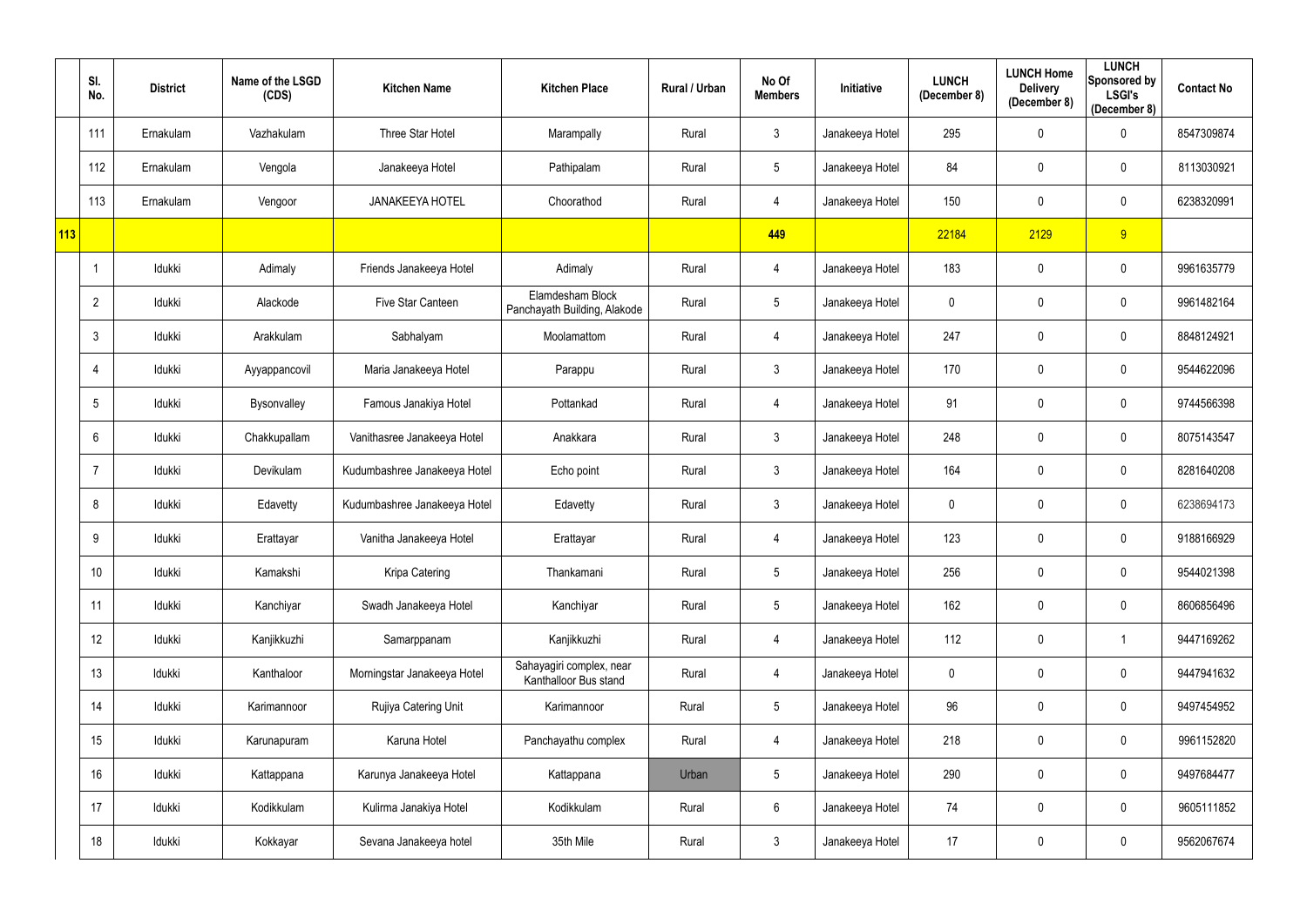|    | SI.<br>No. | <b>District</b> | Name of the LSGD<br>(CDS) | <b>Kitchen Name</b>                   | <b>Kitchen Place</b>          | Rural / Urban | No Of<br><b>Members</b> | <b>Initiative</b> | <b>LUNCH</b><br>(December 8) | <b>LUNCH Home</b><br><b>Delivery</b><br>(December 8) | <b>LUNCH</b><br>Sponsored by<br><b>LSGI's</b><br>(December 8) | <b>Contact No</b> |
|----|------------|-----------------|---------------------------|---------------------------------------|-------------------------------|---------------|-------------------------|-------------------|------------------------------|------------------------------------------------------|---------------------------------------------------------------|-------------------|
|    | 19         | Idukki          | Konnathadi                | Friends Janakeeya Hotel               | Panickankudi                  | Rural         | 6                       | Janakeeya Hotel   | 58                           | $\mathbf 0$                                          | $\mathbf 0$                                                   | 9544048878        |
|    | 20         | Idukki          | Konnathadi                | Janapriya Janakeeya Hotel             | Konnathadi                    | Rural         | $\mathfrak{Z}$          | Janakeeya Hotel   | 143                          | $\mathbf 0$                                          | $\mathbf 0$                                                   | 9895147074        |
|    | 21         | Idukki          | Kumaramangalam            | Kumaramangalam Janakeeya<br>Hotel     | Kumaramangalam                | Rural         | 4                       | Janakeeya Hotel   | 110                          | $\mathbf 0$                                          | $\overline{0}$                                                | 9745633509        |
|    | 22         | Idukki          | Kumili                    | Ruchi Hotel                           | Kumili                        | Rural         | 4                       | Janakeeya Hotel   | 149                          | $\mathbf 0$                                          | $\mathbf 0$                                                   | 9447980637        |
|    | 23         | Idukki          | Manakkadu                 | Vanitha Hotel                         | Chittoor                      | Rural         | $\mathfrak{Z}$          | Janakeeya Hotel   | 42                           | $\mathbf 0$                                          | $\overline{0}$                                                | 8330097933        |
|    | 24         | Idukki          | Mankulam                  | Jeevanam Catering Janakeeya<br>Hotel  | Panchayathu Building          | Rural         | 4                       | Janakeeya Hotel   | 60                           | $\mathbf 0$                                          | $\mathbf 0$                                                   | 9495060505        |
| 49 | 25         | Idukki          | Marayoor                  | Malabar food court Janakeeya<br>Hotel | Marayoor Near IDCB bank       | Rural         | 4                       | Janakeeya Hotel   | 136                          | $\mathbf 0$                                          | $\mathbf 0$                                                   | 9446925610        |
|    | 26         | Idukki          | Mariyapuram               | Anaswara Hotel & Catering             | Idukki                        | Rural         | 4                       | Janakeeya Hotel   | 140                          | $\overline{0}$                                       | $\overline{0}$                                                | 9526329438        |
|    | 27         | Idukki          | Munnar                    | Annapoorna catering                   | Lorry stand, old munnar       | Rural         | $5\phantom{.0}$         | Janakeeya Hotel   | 200                          | $\mathbf 0$                                          | $\mathbf 0$                                                   | 8281009478        |
|    | 28         | Idukki          | Muttom                    | Nila Janakeeya Hotel                  | Muttom                        | Rural         | $\mathfrak{Z}$          | Janakeeya hotel   | 278                          | $\mathbf 0$                                          | $\mathbf 0$                                                   | 9961104818        |
|    | 29         | Idukki          | Nedumkandam               | Annus catering                        | Nedumkandam<br>Kizhakkekavala | Rural         | 4                       | Janakeeya Hotel   | 205                          | $\mathbf 0$                                          | $\mathbf 0$                                                   | 9747458576        |
|    | 30         | Idukki          | Pallivasal                | <b>Blessing Janakeeya Hotel</b>       | Pallivasal                    | Rural         | 4                       | Janakeeya Hotel   | 90                           | $\mathbf 0$                                          | $\overline{0}$                                                | 9947981574        |
|    | 31         | Idukki          | Pampadumpara              | Thripthy Janakeeya Hotel              | Pampadumpara                  | Rural         | $\mathfrak{Z}$          | Janakeeya Hotel   | 196                          | $\mathbf 0$                                          | $\mathbf 0$                                                   | 9207150558        |
|    | 32         | Idukki          | Peermedu                  | Thripthy Janakeeya Hotel              | Peermedu                      | Rural         | $\mathfrak{Z}$          | Janakeeya Hotel   | 125                          | $\mathbf 0$                                          | $\mathbf 0$                                                   | 9633311267        |
|    | 33         | Idukki          | Peruvanthanam             | Janakeeya Hotel                       | Peruvanthanam                 | Rural         | $5\phantom{.0}$         | Janakeeya Hotel   | 90                           | $\mathbf 0$                                          | $\overline{0}$                                                | 9562274720        |
|    | 34         | Idukki          | Purappuzha                | Ammas Janakeeya Hotel                 | Purappuzha                    | Rural         | $\mathfrak{Z}$          | Janakeeya Hotel   | 92                           | $\mathbf 0$                                          | $\mathbf 0$                                                   | 9744954032        |
|    | 35         | Idukki          | Rajakkadu                 | Janakeeya Hotel                       | Rajakkadu Town                | Rural         | $\mathbf{3}$            | Janakeeya Hotel   | 448                          | $\pmb{0}$                                            | $\mathbf 0$                                                   | 9446766999        |
|    | 36         | Idukki          | Rajakumari                | Aiswarya Vanitha Restaurent           | Rajakumari South              | Rural         | 4                       | Janakeeya Hotel   | 360                          | $\mathbf 0$                                          | $\mathbf 0$                                                   | 9526570410        |
|    | 37         | Idukki          | Santhanpara               | Janakeeya Hotel                       | Santhanpara                   | Rural         | 4                       | Janakeeya Hotel   | 165                          | $\mathbf 0$                                          | $\mathbf 0$                                                   | 9526174553        |
|    | 38         | Idukki          | Senapathy                 | Ammoose Hotel                         | Mangathotty                   | Rural         | $\mathfrak{Z}$          | Janakeeya Hotel   | $\mathbf 0$                  | $\mathbf 0$                                          | $\mathbf 0$                                                   | 9539396626        |
|    | 39         | Idukki          | Udumbannoor               | Kudumbashree Janakeeya Hotel          | Udumbannor                    | Rural         | $\mathfrak{Z}$          | Janakeeya Hotel   | 205                          | $\pmb{0}$                                            | $\mathbf 0$                                                   | 9633678438        |
|    | 40         | Idukki          | Upputhara                 | Samarppitha Janakeeya hotel           | Upputhara                     | Rural         | $\sqrt{5}$              | Janakeeya Hotel   | 168                          | $\pmb{0}$                                            | $\mathbf 0$                                                   | 9526590710        |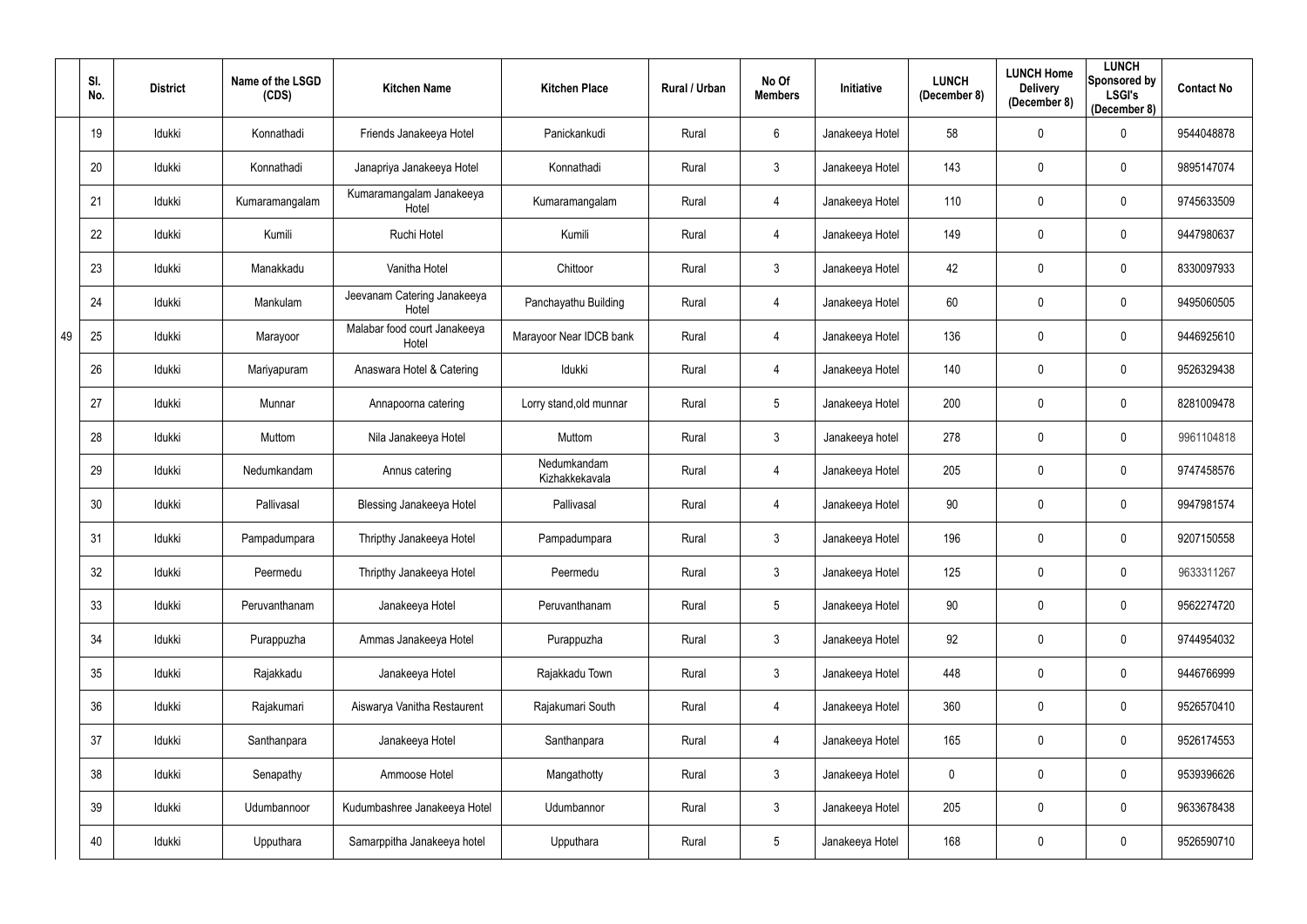|    | SI.<br>No.      | <b>District</b> | Name of the LSGD<br>(CDS)   | <b>Kitchen Name</b>                                | <b>Kitchen Place</b>                      | Rural / Urban | No Of<br><b>Members</b> | <b>Initiative</b> | <b>LUNCH</b><br>(December 8) | <b>LUNCH Home</b><br><b>Delivery</b><br>(December 8) | <b>LUNCH</b><br>Sponsored by<br><b>LSGI's</b><br>(December 8) | <b>Contact No</b> |
|----|-----------------|-----------------|-----------------------------|----------------------------------------------------|-------------------------------------------|---------------|-------------------------|-------------------|------------------------------|------------------------------------------------------|---------------------------------------------------------------|-------------------|
|    | 41              | Idukki          | Vandanmedu                  | Dharshana Janakeeya Hotel                          | Vandanmedu                                | Rural         | 4                       | Janakeeya Hotel   | 137                          | $\mathbf 0$                                          | $\mathbf 0$                                                   | 9744038737        |
|    | 42              | Idukki          | Vandiperiyar                | Vandiperiyar Janakeeya Hotel                       | Vandiperiyar                              | Rural         | $5\phantom{.0}$         | Janakeeya Hotel   | 248                          | $\mathbf 0$                                          | $\mathbf 0$                                                   | 8086863254        |
|    | 43              | Idukki          | Vannappuram                 | Souhrudham Janakeeya Hotel                         | Vannappuram                               | Rural         | $5\phantom{.0}$         | Janakeeya Hotel   | 36                           | $\mathbf{0}$                                         | $\mathbf 0$                                                   | 8113054492        |
|    | 44              | Idukki          | Vathikudy                   | Karthika                                           | Thopramkudi                               | Rural         | 4                       | Janakeeya Hotel   | 0                            | $\mathbf 0$                                          | $\mathbf 0$                                                   | 9947636989        |
|    | 45              | Idukki          | Vathikudy                   | Mahima                                             | Murickassery                              | Rural         | $\mathfrak{Z}$          | Janakeeya Hotel   | 148                          | $\mathbf 0$                                          | $\mathbf 0$                                                   | 8289945652        |
|    | 46              | Idukki          | Vattavada                   | Vattavada Kudumbashree<br>Janakeeya Hotel          | Keekkara, Kovilur                         | Rural         | 4                       | Janakeeya Hotel   | 152                          | $\mathbf 0$                                          | $\mathbf 0$                                                   | 9497790469        |
|    | 47              | Idukki          | Vazhathoppu                 | Grahalakshmi Hotel & Catering                      | Cheruthoni                                | Rural         | 4                       | Janakeeya Hotel   | 162                          | $\mathbf 0$                                          |                                                               | 9496178884        |
|    | 48              | Idukki          | Vellathooval                | Flowers Janakeeya Hotel                            | Vellathooval                              | Rural         | 4                       | Janakeeya Hotel   | 0                            | $\mathbf 0$                                          | $\mathbf 0$                                                   | 9961419892        |
|    | 49              | Idukki          | Velliyamattam               | Padhayam Kudumbashree<br>Janakeeya Hotel           | Velliyamattam                             | Rural         | 4                       | Janakeeya Hotel   | 89                           | $\mathbf 0$                                          | $\mathbf 0$                                                   | 7902854627        |
| 49 |                 |                 |                             |                                                    |                                           |               | <b>195</b>              |                   | 6883                         | $\mathbf{0}$                                         | $\overline{2}$                                                |                   |
|    |                 | Kannur          | Maloor                      | Maloor Janakeeya Hotel                             | Thrikandaripoyil, PO-<br>Thrikandaripoyil | Rural         | $\mathfrak{Z}$          | Janakeeya Hotel   | 170                          | $\mathbf 0$                                          | $\mathbf 0$                                                   | 9656132294        |
|    | $\overline{2}$  | Kannur          | Kolachery                   | Janakeeya Hotel                                    | Kolachery Paramba, PO-<br>Kolacheri       | Rural         | $5\phantom{.0}$         | Janakeeya Hotel   | 193                          | $\mathbf 0$                                          | 3                                                             | 9895324699        |
|    | 3               | Kannur          | Pinarayi                    | Janakeeya hotel, Pinarayi                          | Pinarayi                                  | Rural         | 6                       | Janakeeya Hotel   | 166                          | $\mathbf 0$                                          | $\mathbf 0$                                                   | 9447215211        |
|    | 4               | Kannur          | Muzhakunnu                  | Thripthy Janakeeya Hotel                           | Kakkayangad, Muzhakkunnu                  | Rural         | $5\phantom{.0}$         | Janakeeya Hotel   | 265                          | $\mathbf 0$                                          | $\overline{2}$                                                | 9526047538        |
|    | $5\overline{)}$ | Kannur          | Chapparappadavu             | Kudumbasree janakeeya hotel                        | Near village office,<br>Chapparappadav    | Rural         | $\mathfrak{Z}$          | Janakeeya Hotel   | 151                          | $\mathbf 0$                                          | $\mathbf 0$                                                   | 9605413324        |
|    | 6               | Kannur          | Iritty                      | Roopasree Kudumbashree hotel                       | Koolichembra                              | Urban         | 8                       | Janakeeya Hotel   | 388                          | $\mathbf 0$                                          | $\mathbf 0$                                                   | 8589921533        |
|    | $\overline{7}$  | Kannur          | Dharmadam                   | Dharmadam Janakeeya hotel                          | Near Andalloor kav,<br>Dharmadam          | Rural         | $\mathfrak{Z}$          | Janakeeya Hotel   | 106                          | $\pmb{0}$                                            | $\mathbf 0$                                                   | 9526975778        |
|    | 8               | Kannur          | Peralassery                 | Janakeeya Hotel                                    | Peralassery Town, PO -<br>Mundallur       | Rural         | $9\,$                   | Janakeeya Hotel   | 432                          | $\mathbf 0$                                          | $\mathbf 0$                                                   | 70256213909       |
|    | 9               | Kannur          | Kadannappalli<br>Panappuzha | Kudumbasree janakeeya hotel                        | Chanthappura                              | Rural         | 4                       | Janakeeya Hotel   | 161                          | $\mathbf 0$                                          | $\overline{0}$                                                | 9961089935        |
|    | 10              | Kannur          | Anthur                      | Janakeeya hotel                                    | Dharmasala                                | Urban         | $5\phantom{.0}$         | Janakeeya Hotel   | 252                          | $\mathbf 0$                                          | $\mathbf 0$                                                   | 9544138650        |
|    | 11              | Kannur          | Cheruthazham                | Janakeeya Hotel (Thripthi<br>Kudumbashree Canteen) | Pilathara                                 | Rural         | $\mathbf{3}$            | Janakeeya Hotel   | 224                          | $\pmb{0}$                                            | $\mathbf 0$                                                   | 9947540361        |
|    | 12              | Kannur          | Peravoor                    | Kudumbashree Janakeeya Hotel                       | Peravoor Bus stand, Peravoor<br>PO        | Rural         | $\mathfrak{Z}$          | Janakeeya Hotel   | 274                          | $\pmb{0}$                                            | $\overline{0}$                                                | 9947567857        |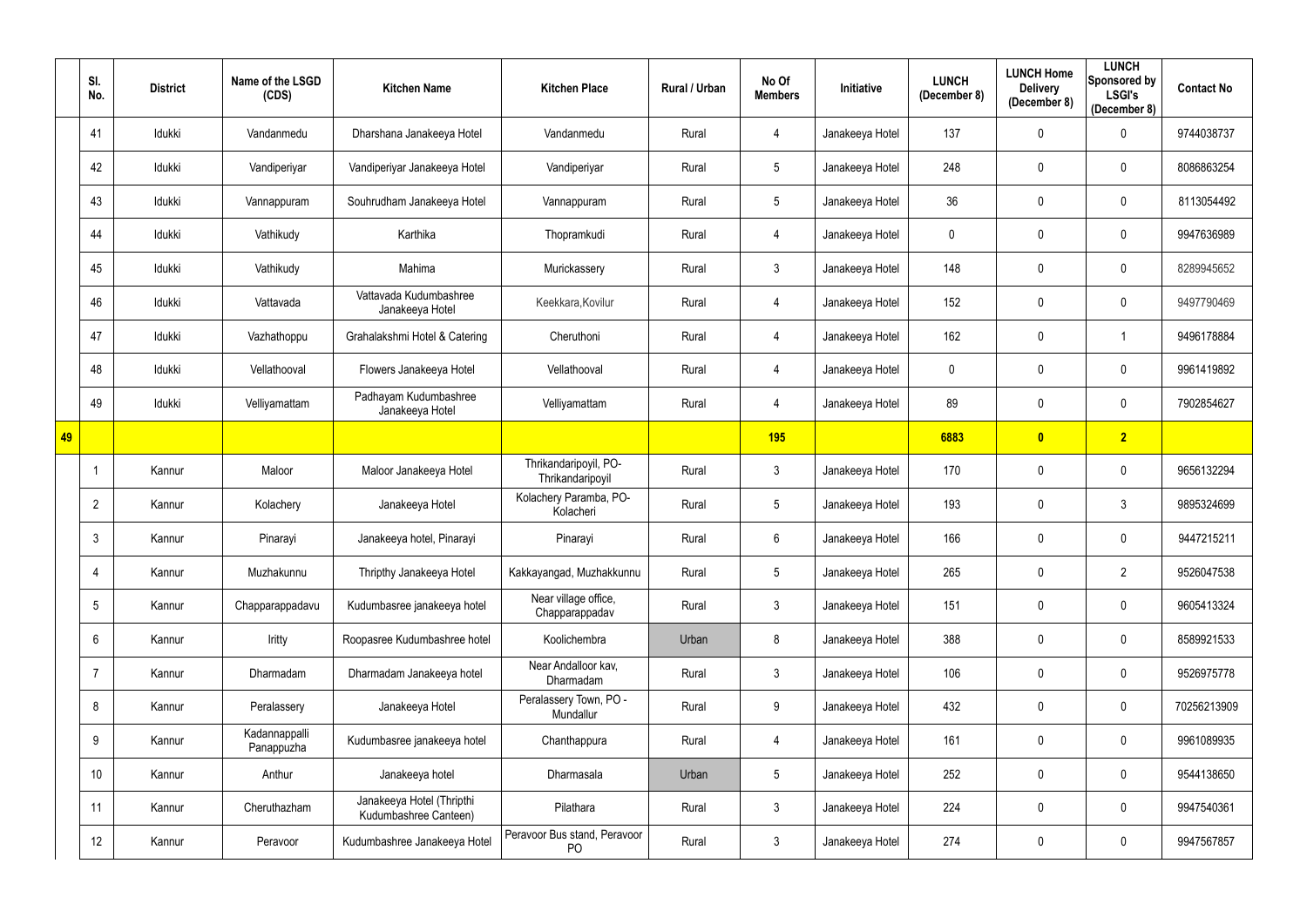| SI.<br>No. | <b>District</b> | Name of the LSGD<br>(CDS) | <b>Kitchen Name</b> | <b>Kitchen Place</b>                          | Rural / Urban | No Of<br><b>Members</b> | Initiative      | <b>LUNCH</b><br>(December 8) | <b>LUNCH Home</b><br><b>Delivery</b><br>(December 8) | <b>LUNCH</b><br>Sponsored by<br><b>LSGI's</b><br>(December 8) | <b>Contact No</b> |
|------------|-----------------|---------------------------|---------------------|-----------------------------------------------|---------------|-------------------------|-----------------|------------------------------|------------------------------------------------------|---------------------------------------------------------------|-------------------|
| 13         | Kannur          | Kalliassery               | Janakeeya Hotel     | Irinav Road, Payyattam, PO-<br>Irinav         | Rural         | 4                       | Janakeeya Hotel | 286                          | $\pmb{0}$                                            | $\mathbf 0$                                                   | 8848330570        |
| 14         | Kannur          | Panniyannur               | Janakeeya Hotel     | Panoor Block office compound                  | Rural         | $6\phantom{.0}$         | Janakeeya Hotel | 301                          | $\mathbf 0$                                          | $\mathbf 0$                                                   | 9447449875        |
| 15         | Kannur          | Kannapuram                | Janakeeya Hotel     | Chynaclay road, Kannapuram                    | Rural         | $5\phantom{.0}$         | Janakeeya Hotel | 163                          | $\pmb{0}$                                            | $\overline{2}$                                                | 8089127045        |
| 16         | Kannur          | Sreekandapuram            | Janakeeya Hotel     | Sreekandapuram, near bus<br>stand             | Urban         | 5                       | Janakeeya Hotel | 342                          | $\mathbf 0$                                          | $\mathbf 0$                                                   | 7591948757        |
| 17         | Kannur          | Thalasseri                | Janakeeya Hotel     | New bus stand, Thalasseri                     | Urban         | 6                       | Janakeeya Hotel | 684                          | $\mathbf 0$                                          | $\mathbf 0$                                                   | 9446263864        |
| 18         | Kannur          | Chokli                    | Janakeeya Hotel     | Olavilam, Chokli                              | Rural         | 5                       | Janakeeya Hotel | 110                          | $\mathbf 0$                                          | $\boldsymbol{0}$                                              | 9846892821        |
| 19         | Kannur          | Udayagiri                 | Janakeeya Hotel     | Karthikapuram                                 | Rural         | 4                       | Janakeeya Hotel | 267                          | $\mathbf 0$                                          | $\mathbf 0$                                                   | 9562375342        |
| 20         | Kannur          | Karivellur Peralam        | Janakeeya Hotel     | Panchayah building,<br>Onakkunnu              | Rural         | 4                       | Janakeeya Hotel | 168                          | $\mathbf 0$                                          | $\mathbf 0$                                                   | 7025519714        |
| 21         | Kannur          | Muzhappilangad            | Janakeeya Hotel     | Near FCI godown,<br>Muzhappilangad            | Rural         | 5                       | Janakeeya Hotel | 342                          | $\mathbf 0$                                          | $\mathbf 0$                                                   | 7306005267        |
| 22         | Kannur          | Narath                    | Janakeeya Hotel     | Janakeeya Hotel, Kambil,<br>Narath            | Rural         | $\overline{7}$          | Janakeeya Hotel | 176                          | $\pmb{0}$                                            |                                                               | 9747441162        |
| 23         | Kannur          | Payyannur                 | Janakeeya Hotel     | Municipality compoud,<br>Payyannur            | Urban         | $\mathfrak{Z}$          | Janakeeya Hotel | 320                          | $\pmb{0}$                                            | $\mathbf 0$                                                   | 9526620805        |
| 24         | Kannur          | Kangol Alappadamba        | Janakeeya Hotel     | Mathil, Near Kangol<br>Alappadamba Panchayath | Rural         | 4                       | Janakeeya Hotel | 120                          | $\mathbf 0$                                          | $\mathbf 0$                                                   | 9495296142        |
| 25         | Kannur          | Naduvil                   | Janakeeya Hotel     | Panchayath compound,<br>Naduvil town          | Rural         | 4                       | Janakeeya Hotel | 162                          | $\mathbf 0$                                          | $\mathbf 0$                                                   | 7902902490        |
| 26         | Kannur          | Koothuparamba             | Janakeeya Hotel     | Manghad Vayal, Near HSS<br>Koothuparamba, PO- | Urban         | 8                       | Janakeeya Hotel | 373                          | $\overline{0}$                                       | $\bf{0}$                                                      | 9645608253        |
| 27         | Kannur          | Kuttiatoor                | Janakeeya Hotel     | Near Panchayath office,<br>Chattukappara      | Rural         | $5\phantom{.0}$         | Janakeeya Hotel | 116                          | $\mathbf 0$                                          | $\mathbf 0$                                                   | 9544644195        |
| 28         | Kannur          | Kathirur                  | Janakeeya Hotel     | Panchayath office building,<br>Kathirur       | Rural         | $5\phantom{.0}$         | Janakeeya Hotel | 522                          | $\pmb{0}$                                            |                                                               | 8129404833        |
| 29         | Kannur          | Panoor                    | Janakeeya Hotel     | Elangode, Panoor                              | Urban         | $5\phantom{.0}$         | Janakeeya Hotel | 207                          | $\pmb{0}$                                            | $\mathbf 0$                                                   | 9605852157        |
| 30         | Kannur          | Chirakkal                 | Janakeeya Hotel     | Chirakkal weavers,<br>Puthiyatheru            | Rural         | $5\phantom{.0}$         | Janakeeya Hotel | 242                          | $\mathbf 0$                                          | $\mathbf 0$                                                   | 9895854873        |
| 31         | Kannur          | Eranjoli                  | Janakeeya Hotel     | Near Thalassery RTO office,<br>Chungam        | Rural         | 5                       | Janakeeya Hotel | 224                          | $\pmb{0}$                                            | $\mathbf 0$                                                   | 9656368808        |
| 32         | Kannur          | Payam                     | Janakeeya Hotel     | Near Panchayath office,<br>Madathil           | Rural         | 4                       | Janakeeya Hotel | 134                          | $\pmb{0}$                                            | $\mathbf 0$                                                   | 9496554678        |
| 33         | Kannur          | Eramam Kuttoor            | Janakeeya Hotel     | Mathamangalam, Near CDS<br>office             | Rural         | 4                       | Janakeeya Hotel | 173                          | $\overline{0}$                                       | $\mathbf 0$                                                   | 9562473576        |
| 34         | Kannur          | Ramanthally               | Janakeeya hotel     | Ramanthally                                   | Rural         | 4                       | Janakeeya Hotel | 202                          | $\boldsymbol{0}$                                     | $\overline{0}$                                                | 9496705429        |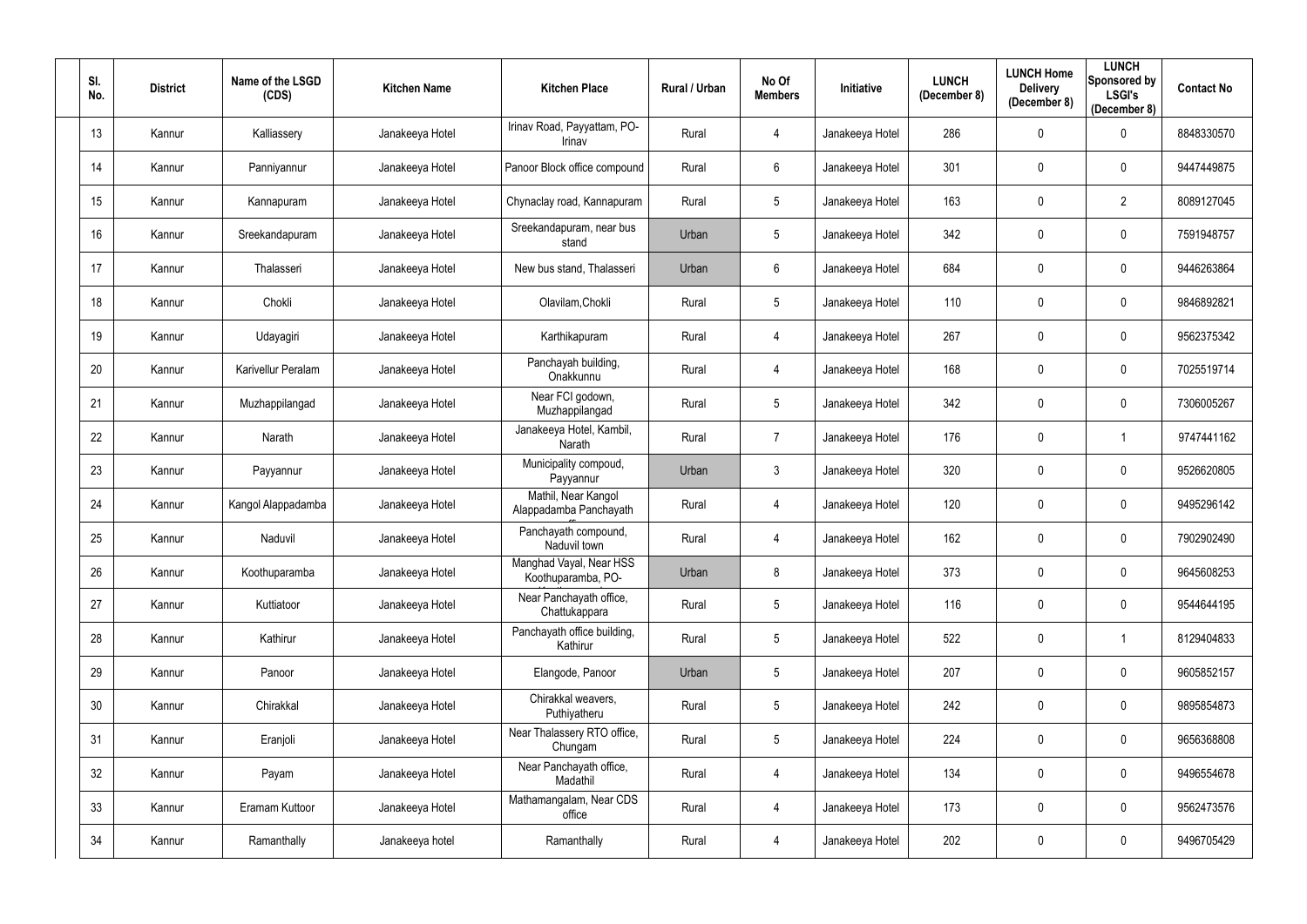|    | SI.<br>No. | <b>District</b> | Name of the LSGD<br>(CDS) | <b>Kitchen Name</b> | <b>Kitchen Place</b>                                             | Rural / Urban | No Of<br><b>Members</b> | Initiative      | <b>LUNCH</b><br>(December 8) | <b>LUNCH Home</b><br><b>Delivery</b><br>(December 8) | <b>LUNCH</b><br>Sponsored by<br><b>LSGI's</b><br>(December 8) | <b>Contact No</b> |
|----|------------|-----------------|---------------------------|---------------------|------------------------------------------------------------------|---------------|-------------------------|-----------------|------------------------------|------------------------------------------------------|---------------------------------------------------------------|-------------------|
|    | 35         | Kannur          | Thripangottur             | Janakeeya Hotel     | Kallikkandy, Thripangottur                                       | Rural         | $\mathbf{3}$            | Janakeeya Hotel | 261                          | $\mathbf 0$                                          | $\mathbf 0$                                                   | 9495191659        |
|    | 36         | Kannur          | Madayi                    | Janakeeya Hotel     | Eripuram, Near Vrindhavan<br>Residency, PO Pazhayangadi          | Rural         | $\mathbf{3}$            | Janakeeya Hotel | 215                          | $\theta$                                             | $\mathbf 0$                                                   | 7561006271        |
|    | 37         | Kannur          | Kelakam                   | Janakeeya Hotel     | Kelakam PO                                                       | Rural         | $\mathfrak{Z}$          | Janakeeya Hotel | 132                          | $\mathbf 0$                                          | $\mathbf 0$                                                   | 8113866296        |
|    | 38         | Kannur          | Kurumathoor               | Janakeeya Hotel     | Near GVHSS, Kurumathoor                                          | Rural         | $\mathbf{3}$            | Janakeeya Hotel | 111                          | $\mathbf 0$                                          |                                                               | 9633816470        |
|    | 39         | Kannur          | Peringome Vayakkara       | Janakeeya Hotel     | Peringome, Near Police station                                   | Rural         | $5\phantom{.0}$         | Janakeeya Hotel | 98                           | $\mathbf 0$                                          | $\mathbf 0$                                                   | 9961413726        |
|    | 40         | Kannur          | Munderi                   | Janakeeya Hotel     | Kanjirode Karakkadu, Munderi                                     | Rural         | 4                       | Janakeeya Hotel | 269                          | $\mathbf 0$                                          | $\mathbf 0$                                                   | 8547609196        |
|    | 41         | Kannur          | Anjarakandy               | Janakeeya Hotel     | Panayatham Paramba,<br>Anjarankandy                              | Rural         | 4                       | Janakeeya Hotel | 201                          | $\mathbf 0$                                          | $\mathbf 0$                                                   | 9496900755        |
| 87 | 42         | Kannur          | Ayyankkunnu               | Janakeeya Hotel     | Ayyankunnu Panchayth<br>Anghadikkadavu                           | Rural         | 4                       | Janakeeya Hotel | 141                          | $\mathbf 0$                                          | $\mathbf 0$                                                   | 9946734976        |
|    | 43         | Kannur          | Padiyoor                  | Janakeeya Hotel     | Padiyoor PO                                                      | Rural         | 4                       | Janakeeya Hotel | 72                           | $\mathbf 0$                                          | $\mathbf 0$                                                   | 9539028498        |
|    | 44         | Kannur          | Ezhome                    | Janakeeya Hotel     | Pazhayangadi bus stand,<br>Ezhom                                 | Rural         | $5\phantom{.0}$         | Janakeeya Hotel | 300                          | $\mathbf 0$                                          | $\overline{0}$                                                | 8086910862        |
|    | 45         | Kannur          | Koodali                   | Janakeeya Hotel     | Near Koodali Panchayath<br>Office, Kololam, PO -                 | Rural         | 4                       | Janakeeya Hotel | 252                          | $\boldsymbol{0}$                                     |                                                               | 9526524230        |
|    | 46         | Kannur          | Pappinisseri              | Janakeeya Hotel     | Edayannoor<br>Near EMS Smaraka Govt.<br>Higher secondary school, | Rural         | 4                       | Janakeeya Hotel | 254                          | $\mathbf 0$                                          | $\mathbf 0$                                                   | 9605727307        |
|    | 47         | Kannur          | Mattannur                 | Janakeeya Hotel     | Near Municipality office,<br>Mattannur                           | Urban         | $5\overline{)}$         | Janakeeya Hotel | 270                          | $\mathbf 0$                                          | $\mathbf 0$                                                   | 7510706897        |
|    | 48         | Kannur          | Chenghalayi               | Janakeeya Hotel     | Valakai, Chenghalayi                                             | Rural         | $\mathbf{3}$            | Janakeeya Hotel | 128                          | $\pmb{0}$                                            | $\mathbf 0$                                                   | 8547696233        |
|    | 49         | Kannur          | Pattiam                   | Janakeeya Hotel     | Cheruvancheri PO.<br>Cheruvancheri                               | Rural         | 4                       | Janakeeya Hotel | 240                          | $\mathbf 0$                                          | $\mathbf 0$                                                   | 7025025275        |
|    | 50         | Kannur          | Thaliparamba              | Janakeeya Hotel     | Municipality compoud,<br>Thaliparamba                            | Urban         | 4                       | Janakeeya Hotel | 160                          | $\pmb{0}$                                            | $\mathbf 0$                                                   | 8547849019        |
|    | 51         | Kannur          | Payyavoor                 | Janakeeya Hotel     | Payyavoor - PO, Payyavoor                                        | Rural         | $5\phantom{.0}$         | Janakeeya Hotel | 290                          | $\mathbf 0$                                          | $\mathbf 0$                                                   | 9495311608        |
|    | 52         | Kannur          | Kottiyoor                 | Janakeeya Hotel     | Neendunokki, Kottiyoor - PO                                      | Rural         | $5\phantom{.0}$         | Janakeeya Hotel | 125                          | $\mathbf 0$                                          | $\mathbf 0$                                                   | 6282565854        |
|    | 53         | Kannur          | Kunnothparamba            | Janakeeya Hotel     | Kunnothparamba PO,<br>Kunnothparamba                             | Rural         | $\mathfrak{Z}$          | Janakeeya Hotel | 241                          | $\mathbf 0$                                          | $\mathbf 0$                                                   | 8156840487        |
|    | 54         | Kannur          | Pariyaram                 | Janakeeya Hotel     | Near Panchayath Office,<br>Chithappile poyil, Pariyaram          | Rural         | 4                       | Janakeeya Hotel | 0                            | $\boldsymbol{0}$                                     | $\mathbf 0$                                                   | 9744385083        |
|    | 55         | Kannur          | Kunjimangalam             | Janakeeya Hotel     | Old Post office building,<br>Andamkovil, Kunjimangalam           | Rural         | 4                       | Janakeeya Hotel | 155                          | $\boldsymbol{0}$                                     | $\overline{0}$                                                | 9526981326        |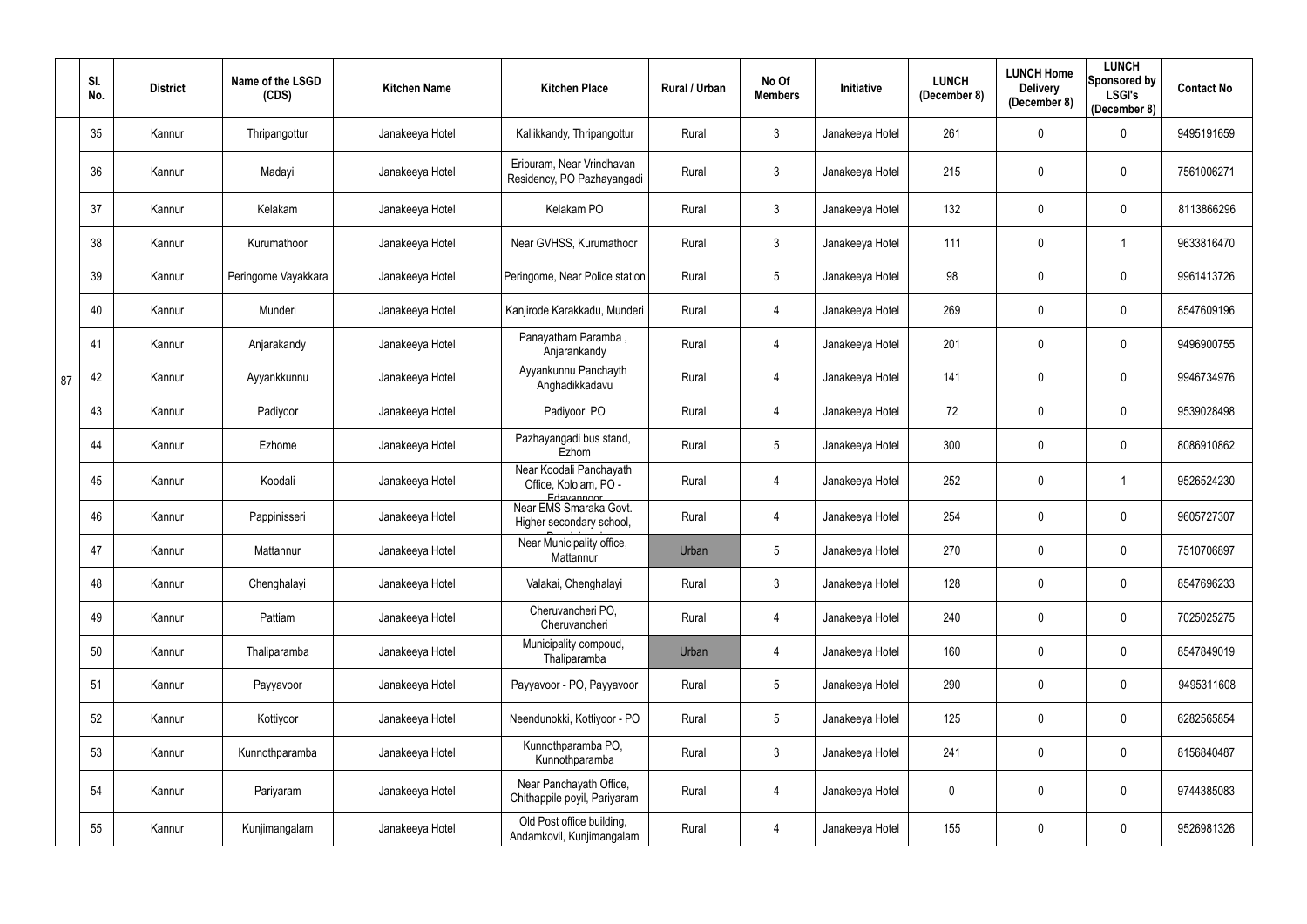| SI.<br>No. | <b>District</b> | Name of the LSGD<br>(CDS) | <b>Kitchen Name</b>                          | <b>Kitchen Place</b>                         | Rural / Urban | No Of<br><b>Members</b> | Initiative      | <b>LUNCH</b><br>(December 8) | <b>LUNCH Home</b><br><b>Delivery</b><br>(December 8) | <b>LUNCH</b><br>Sponsored by<br><b>LSGI's</b><br>(December 8) | <b>Contact No</b> |
|------------|-----------------|---------------------------|----------------------------------------------|----------------------------------------------|---------------|-------------------------|-----------------|------------------------------|------------------------------------------------------|---------------------------------------------------------------|-------------------|
| 56         | Kannur          | Thillenkeri               | Janakeeya Hotel                              | Thekkam poyil, Near Uliyil<br>Town           | Rural         | $\mathfrak{Z}$          | Janakeeya Hotel | 300                          | $\mathbf 0$                                          | $\mathbf 0$                                                   | 9745059451        |
| 57         | Kannur          | Chittariparamba           | Janakeeya Hotel                              | Poovathinkeezhil, PO-<br>Chittariparamba     | Rural         | $6\phantom{.0}$         | Janakeeya Hotel | 155                          | $\mathbf 0$                                          | $\mathbf 0$                                                   | 8943506825        |
| 58         | Kannur          | Mayyil                    | Janakeeya Hotel                              | Near Mayyil Panchayath office,<br>Mayyil     | Rural         | 4                       | Janakeeya Hotel | 0                            | $\pmb{0}$                                            | $\mathbf 0$                                                   | 9526072638        |
| 59         | Kannur          | Cherukunnu                | Janakeeya Hotel                              | Pallichal, PO - Cherukunnu,<br>Pin -670301   | Rural         | 4                       | Janakeeya Hotel | 184                          | $\mathbf 0$                                          | $\overline{2}$                                                | 8547361298        |
| 60         | Kannur          | Aaralam                   | Janakeeya Hotel                              | Athikkal, PO - Keezhpally                    | Rural         | $5\phantom{.0}$         | Janakeeya Hotel | 276                          | $\mathbf 0$                                          | $\mathbf 0$                                                   | 9961285762        |
| 61         | Kannur          | Alakkode                  | Janakeeya Hotel                              | Therthally, Therthally PO,<br>Alakkode       | Rural         | 5 <sub>5</sub>          | Janakeeya Hotel | 291                          | $\mathbf 0$                                          | $\boldsymbol{0}$                                              | 8547045070        |
| 62         | Kannur          | Malappattam               | Janakeeya Hotel                              | Near Malappattam<br>panchayath, Malappattam  | Rural         | $\mathfrak{Z}$          | Janakeeya Hotel | 158                          | $\mathbf{0}$                                         | $\mathbf 0$                                                   | 9400571842        |
| 63         | Kannur          | Kanichar                  | Janakeeya Hotel                              | Kanichar PO, Kanichar                        | Rural         | $\mathfrak{Z}$          | Janakeeya Hotel | 214                          | $\mathbf 0$                                          | $\mathbf 0$                                                   | 9526167667        |
| 64         | Kannur          | Mokeri                    | Kudumbashree Janakeeya Hotel,<br>Mokeri      | Vallangad, Mokeri                            | Rural         | $5\phantom{.0}$         | Janakeeya Hotel | 253                          | $\mathbf 0$                                          | $\mathbf 0$                                                   | 9947037223        |
| 65         | Kannur          | Anjarakandy 2             | Kudumbashree Janakeeya Hotel,<br>Anjarakandy | Kavinmoola, Anjarakandy                      | Rural         | 5 <sub>5</sub>          | Janakeeya Hotel | 215                          | $\mathbf 0$                                          | $\mathbf 0$                                                   | 9446657510        |
| 66         | Kannur          | Newmahi                   | Kudumbashree Janakeeya Hotel                 | Newmahi bridge, Newmahi                      | Rural         | $\mathfrak{Z}$          | Janakeeya Hotel | 243                          | $\pmb{0}$                                            | $\mathbf 0$                                                   | 9946056862        |
| 67         | Kannur          | Keezhallur                | Janakeeya Hotel                              | Kummanam, Elambara                           | Rural         | $\mathfrak{Z}$          | Janakeeya Hotel | 211                          | $\mathbf 0$                                          | $\mathbf 0$                                                   | 9947648580        |
| 68         | Kannur          | Chembilode                | Janakeeya hotel                              | Chakkarakal bus stand,<br>mowanchery         | Rural         | $5\phantom{.0}$         | Janakeeya Hotel | 550                          | $\mathbf 0$                                          | 0                                                             | 9847951631        |
| 69         | Kannur          | vengad                    | Janakeeya hotel                              | mambaram                                     | Rural         | 6                       | Janakeeya Hotel | 195                          | $\mathbf 0$                                          | $\mathbf 0$                                                   | 7902970902        |
| 70         | Kannur          | Azhikode                  | Janakeeya hotel                              | vankulathvayayal                             | Rural         | 4                       | Janakeeya Hotel | 149                          | $\pmb{0}$                                            | $\mathbf 0$                                                   | 9895910633        |
| 71         | Kannur          | Kolayad                   | Janakeeya hotel                              | kolayad                                      | rural         | $\mathfrak{Z}$          | janakeeya hotel | 130                          | $\mathbf 0$                                          | $\overline{0}$                                                | 8592065431        |
| 72         | Kannur          | valapattanam              | janakeeya hotel                              | mill road, valapattanam                      | rural         | $\mathfrak{Z}$          | janakeeya hotel | 0                            | $\pmb{0}$                                            | $\mathbf 0$                                                   | 9061345312        |
| 73         | Kannur          | Anthur 2                  | annapoorna janakeeya hotel                   | paliyath valapp, po morazha                  | urban         | $\mathfrak{Z}$          | janakeeya hotel | 186                          | $\mathbf 0$                                          | $\mathbf 0$                                                   | 9526183004        |
| 74         | Kannur          | payyannur 2               | janakeeya hotel                              | kaniyeri, po vellur                          | urban         | $\mathfrak{Z}$          | janakeeya hotel | 42                           | $\pmb{0}$                                            | $\mathbf 0$                                                   | 8301817232        |
| 75         | Kannur          | cherupuzha                | janakeeya hotel                              | near panjayath office,<br>cherupuzha, 670511 | rural         | 4                       | janakeeya hotel | 319                          | $\mathbf 0$                                          | $\overline{0}$                                                | 8547114024        |
| 76         | Kannur          | Eruvessy                  | Janakeeya hotel                              | Panchayath office road,<br>Chemberi          | Rural         | 4                       | Janakeeya hotel | 269                          | $\overline{0}$                                       | $\overline{0}$                                                | 9544893463        |
| 77         | Kannur          | Pattuvam                  | Janakeeya Hotel                              | Near Pattuvam panchayath<br>office, Pattuvam | Rural         | $5\phantom{.0}$         | Janakeeya hotel | 217                          | $\pmb{0}$                                            | $\mathbf 0$                                                   | 9539731430        |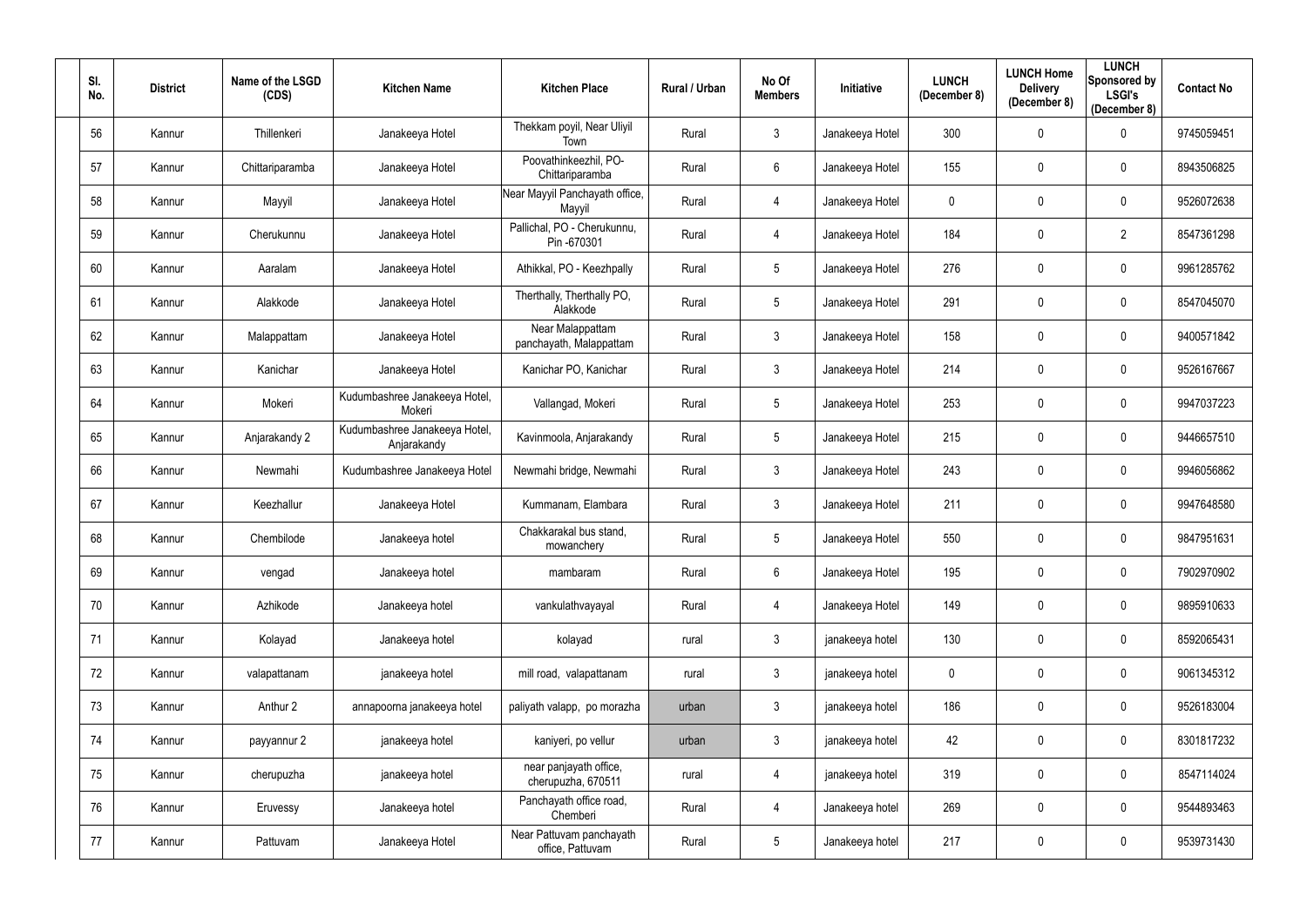| SI.<br>No.      | <b>District</b> | Name of the LSGD<br>(CDS) | <b>Kitchen Name</b>             | <b>Kitchen Place</b>                                        | Rural / Urban | No Of<br><b>Members</b> | Initiative      | <b>LUNCH</b><br>(December 8) | <b>LUNCH Home</b><br><b>Delivery</b><br>(December 8) | <b>LUNCH</b><br>Sponsored by<br><b>LSGI's</b><br>(December 8) | <b>Contact No</b> |
|-----------------|-----------------|---------------------------|---------------------------------|-------------------------------------------------------------|---------------|-------------------------|-----------------|------------------------------|------------------------------------------------------|---------------------------------------------------------------|-------------------|
| 78              | Kannur          | Mangattidom               | Janakeeya Hotel                 | Kaitheri idam, Nirmalagiri PO,<br>Mangattidom               | Rural         | $\overline{7}$          | Janakeeya hotel | 211                          | $\mathbf 0$                                          | $\overline{0}$                                                | 9207253934        |
| 79              | Kannur          | Panoor                    | Janakeeya Hotel                 | Thundayi peedika, Pukkom,<br>Panoor PO                      | Urban         | 5                       | Janakeeya hotel | 172                          | $\mathbf 0$                                          | $\mathbf 0$                                                   | 9605852157        |
| 80              | Kannur          | Kottayam                  | Janakeeya hotel                 | Kottayam malabar, Kottayam<br>panchayath building, Kottayam | Rural         | $5\phantom{.0}$         | Janakeeya hotel | 147                          | $\mathbf 0$                                          | $\overline{0}$                                                | 9656672187        |
| 81              | Kannur          | Ulikkal                   | Janakeeya hotel                 | Vattiyam thodu (po) Mattara,<br>Ulikkal, 670705             | Rural         | $5\phantom{.0}$         | Janakeeya hotel | 91                           | $\mathbf 0$                                          | $\mathbf 0$                                                   | 8086777517        |
| 82              | Kannur          | Kadambur                  | Janakeeya hotel                 | Kadachira, Kadambur                                         | Rural         | $5\phantom{.0}$         | Janakeeya hotel | 162                          | $\mathbf{0}$                                         | $\overline{0}$                                                | 9847178332        |
| 83              | Kannur          | Irikkoor                  | Janakeeya hotel                 | Peruvalathuparambu, PO -<br>Irikkoor                        | Rural         | 4                       | Janakeeya hotel | 179                          | $\mathbf 0$                                          | $\mathbf 0$                                                   | 9746864255        |
| 84              | Kannur          | Mattool                   | Janakeeya hotel                 | Mattool central, Mattool                                    | Rural         | $5\phantom{.0}$         | Janakeeya hotel | 20                           | $\mathbf 0$                                          | $\mathbf 0$                                                   | 9895321842        |
| 85              | Kannur          | Thalasseri -2             | Janakeeya hotel                 | Thalayi harbour, Thalasseri                                 | Urban         | $5\phantom{.0}$         | Janakeeya hotel | 214                          | $\mathbf 0$                                          | $\overline{0}$                                                | 9605745402        |
| 86              | Kannur          | Kannur                    | Janakeeya hotel                 | Pallipoyil division, Kannur<br>corporation                  | Urban         | $\mathbf{3}$            | Janakeeya hotel | 199                          | $\mathbf 0$                                          | $\mathbf 0$                                                   | 9745243643        |
| 87              | Kannur          | Ulikkal                   | Janakeeya hotel                 | Manikkadavu PO,<br>Manikkadadavu - 670705                   | Rural         | $\overline{5}$          | Janakeeya hotel | 258                          | $\mathbf 0$                                          | $\mathbf 0$                                                   | 8547972988        |
| 88              | Kannur          | payam                     | Janakeeya hotel                 | vallithod, Kiliyanthara po<br>670706                        | Rural         | $5\phantom{.0}$         | Janakeeya Hotel | 308                          | $\mathbf 0$                                          | $\mathbf 0$                                                   | 8848760234        |
|                 |                 |                           |                                 |                                                             |               | 390                     |                 | 18849                        | 0                                                    | 13                                                            |                   |
|                 | kasaragod       | kayyur cheemeni           | janakeeya hotel cheemeni        | cheemeni                                                    | Rural         | 4                       | janakeeya hotel | 204                          |                                                      |                                                               |                   |
| $\overline{2}$  | Kasaragod       | Pilicode                  | Janakeeya Hotel, Pilicode       | Kalikkadavu                                                 | Rural         | $\overline{4}$          | Janakeeya Hotel | 191                          | $\mathbf 0$                                          | $\mathbf 0$                                                   | 9944087661        |
| $\mathbf{3}$    | Kasaragod       | Kodom belur               | janakeeya hotel kalichanadukkam | Kalichanadukkam                                             | Rural         | $\overline{4}$          | Janakeeya Hotel | 137                          | $\mathbf 0$                                          | $\mathbf 0$                                                   | 9562820280        |
| $\overline{4}$  | Kasaragod       | Chemnad                   | Oruma janakeeya hotel           | Koliyadkam                                                  | Rural         | $\sqrt{5}$              | Janakeeya Hotel | 295                          | $\pmb{0}$                                            | $\mathbf 0$                                                   | 9567660603        |
| $5\phantom{.0}$ | Kasaragod       | Trikarpur                 | Janakeeya Hotel                 | Trikaripur                                                  | Rural         | $5\phantom{.0}$         | Janakeeya Hotel | 197                          | $\mathbf 0$                                          | $\mathbf 0$                                                   | 8086392698        |
| $6\phantom{.}6$ | Kasaragod       | Panathady                 | janakeeya hotel panthoor        | Panathoor                                                   | Rural         | $\overline{4}$          | Janakeeya Hotel | 119                          | $\mathbf 0$                                          | $\mathbf 0$                                                   | 8943109804        |
| $\overline{7}$  | Kasaragod       | West eleri                | Thripthi Janakeeya hotel        | Bheemanadi                                                  | Rural         | $\overline{4}$          | Janakeeya Hotel | 244                          | $\mathbf 0$                                          | $\mathbf 0$                                                   | 9497847040        |
| 8               | Kasaragod       | Madikai                   | Salkara Janakeeya hotel         | Madikai                                                     | Rural         | $\mathfrak{Z}$          | Janakeeya Hotel | 120                          | $\pmb{0}$                                            | $\mathbf 0$                                                   | 8281850733        |
| 9               | Kasaragod       | Valiyaparamba             | Janakeeya hotel                 | Valiyaparamba                                               | Rural         | $\mathbf{3}$            | Janakeeya Hotel | 65                           | $\mathbf 0$                                          | $\mathbf 0$                                                   | 9745962447        |
| 10              | Kasaragod       | Ajanur                    | Janakeeya hotel                 | Vellikkoth                                                  | Rural         | $\mathfrak{Z}$          | Janakeeya Hotel | 380                          | $\boldsymbol{0}$                                     | $\pmb{0}$                                                     | 7558068272        |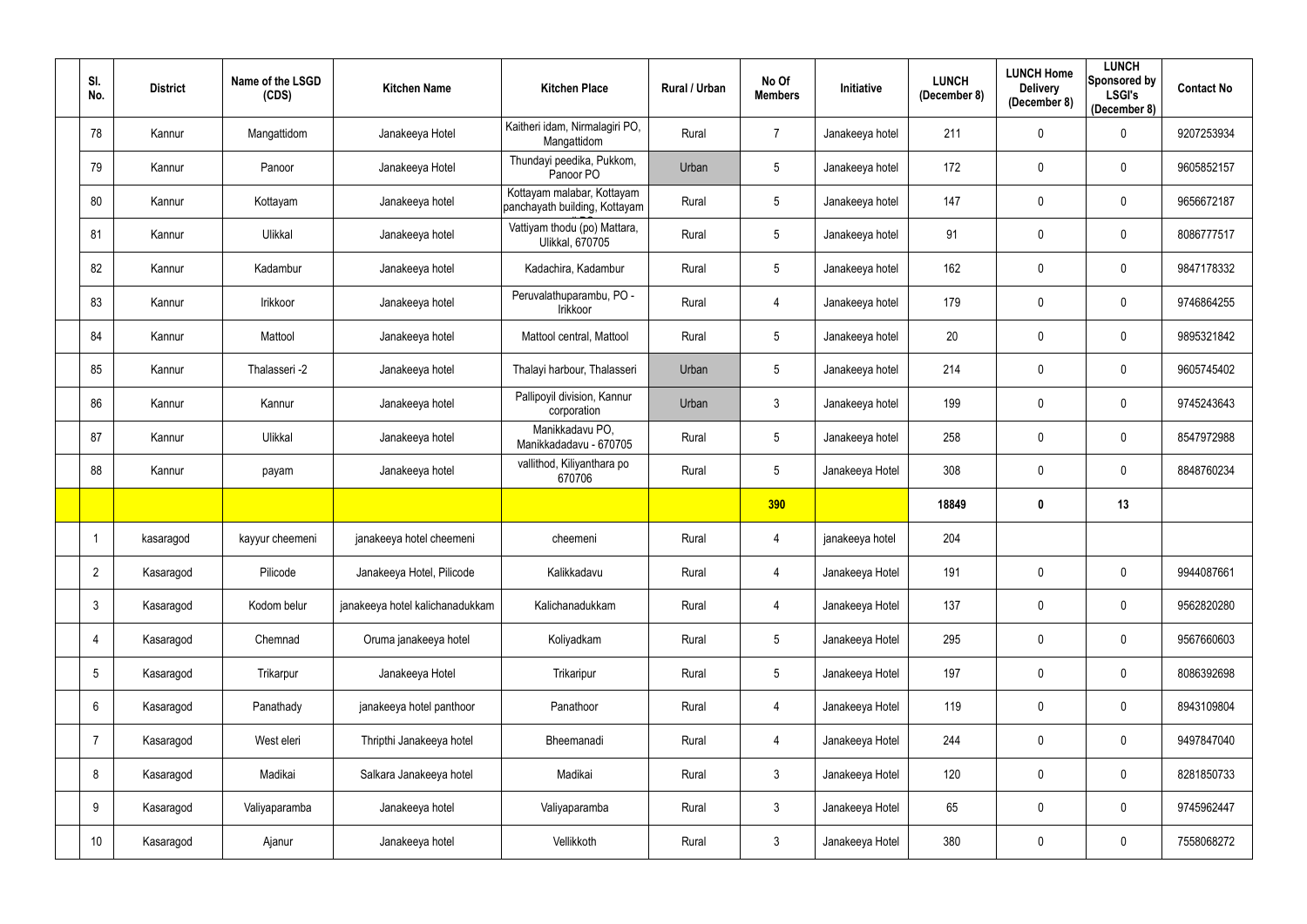| SI.<br>No. | <b>District</b> | Name of the LSGD<br>(CDS) | <b>Kitchen Name</b> | <b>Kitchen Place</b>  | Rural / Urban | No Of<br><b>Members</b> | Initiative      | <b>LUNCH</b><br>(December 8) | <b>LUNCH Home</b><br><b>Delivery</b><br>(December 8) | <b>LUNCH</b><br>Sponsored by<br><b>LSGI's</b><br>(December 8) | <b>Contact No</b> |
|------------|-----------------|---------------------------|---------------------|-----------------------|---------------|-------------------------|-----------------|------------------------------|------------------------------------------------------|---------------------------------------------------------------|-------------------|
| 11         | Kasaragod       | Badiadka                  | Janakeeya hotel     | Badiadka              | Rural         | 4                       | Janakeeya Hotel | 83                           | $\mathbf 0$                                          | $\overline{0}$                                                | 9539359291        |
| 12         | Kasaragod       | Kuttikkol                 | Janakeeya hotel     | Kuttikkol             | Rural         | 4                       | Janakeeya Hotel | 102                          | $\mathbf 0$                                          | $\overline{0}$                                                | 8547062480        |
| 13         | Kasaragod       | Delampadi                 | Janakeeya hotel     | Delampadi             | Rural         | 4                       | Janakeeya hotel | 70                           | $\mathbf 0$                                          | $\overline{0}$                                                | 9496702505        |
| 14         | Kasaragod       | Meenja                    | Janakeeya hotel     | Miyapadav             | Rural         | 4                       | Janakeeya Hotel | 140                          | $\mathbf 0$                                          | $\overline{0}$                                                | 9497161960        |
| 15         | Kasaragod       | Puthige                   | Janakeeya hotel     | Puthige               | Rural         | $\mathfrak{Z}$          | Janakeeya hotel | 73                           | $\mathbf 0$                                          | $\overline{0}$                                                | 8592071686        |
| 16         | Kasaragod       | Bedaduka                  | Janakeeya hotel     | Kundamkuzhi           | Rural         | $\mathfrak{Z}$          | Janakeeya hotel | 175                          | $\mathbf 0$                                          | $\pmb{0}$                                                     | 8281092860        |
| 17         | Kasaragod       | muliyar                   | Janakeeya Hotel     | Bovikanam             | Rural         | 0.9                     | Janakeeya Hotel | 243                          | $\mathbf 0$                                          | $\overline{0}$                                                | 7034632654        |
| 18         | Kasaragod       | Pallikara                 | Janakeeya Hotel     | Pallikara             | Rural         | $\overline{4}$          | Janakeeya Hotel | 230                          | $\mathbf 0$                                          | $\overline{0}$                                                | 7034016505        |
| 19         | Kasaragod       | Kinanoor karinthalam      | Janakeeya Hotel     | Parappa               | Rural         | $\overline{5}$          | Janakeeya hotel | 227                          | $\mathbf 0$                                          | $\overline{0}$                                                | 9526063885        |
| 20         | Kasaragod       | Nileswaram                | Janakeeya Hotel     | Nileswaram market     | Urban         | $\overline{5}$          | Janakeeya hotel | 280                          | $\mathbf 0$                                          | $\overline{0}$                                                | 6235177323        |
| 21         | Kasaragod       | Kanhangad 1               | Janakeeya hotel     | Kanhangad town        | Urban         | $\overline{5}$          | Janakeeya hotel | 487                          | $\boldsymbol{0}$                                     | $\overline{0}$                                                | 8111858204        |
| 22         | Kasaragod       | Kanhangad 1               | Janakeeya hotel     | Nr.Mini civil station | Urban         | $\mathfrak{Z}$          | Janakeeya hotel | 148                          | 125                                                  | $\overline{0}$                                                | 9495561250        |
| 23         | Kasaragod       | Paivalige                 | Janakeeya hotel     | Paivalige             | Rural         | 4                       | Janakeeya hotel | 110                          | $\mathbf 0$                                          | $\mathbf 0$                                                   | 7356491447        |
| 24         | Kasaragod       | Manjeswaram               | Janakeeya Hotel     | Manjeswaram           | Rural         | $\overline{4}$          | Janakeeya Hotel | 102                          | $\mathbf 0$                                          | $\overline{0}$                                                | 9562867549        |
| 25         | Kasaragod       | Kanhangad 2               | Janakeeya Hotel     | Kottrachal            | Urban         | $\mathfrak{Z}$          | Janakeeya Hotel | 159                          | $\mathbf 0$                                          | $\mathbf 0$                                                   | 7025961094        |
| 26         | Kasaragod       | Cheruvathur               | Janakeeya hotel     | Kavumchira            | Rural         | $\sqrt{5}$              | Janakeeya Hotel | 185                          | $\pmb{0}$                                            | $\overline{0}$                                                | 9562358039        |
| 27         | Kasaragod       | Padne                     | Janakeeya Hotel     | Nadakkavu             | Rural         | $\mathfrak{Z}$          | Janakeeya Hotel | 262                          | $\boldsymbol{0}$                                     | $\overline{0}$                                                | 9744087661        |
| 28         | Kasaragod       | Kasaragod                 | Janakeeya Hotel     | Kasaragod             | Urban         | $\overline{4}$          | Janakeeya Hotel | 210                          | $\boldsymbol{0}$                                     | $\mathbf 0$                                                   | 9633400269        |
| 29         | Kasarkode       | Pallikkara                | Janakeeya Hotel     | Perladukkam           | Rural         | $\overline{4}$          | Janakeeya Hotel | 238                          | $\mathbf 0$                                          | $\mathbf 0$                                                   | 9544582935        |
| 30         | Kasargode       | Kumbala                   | Janakeeya Hotel     | Kumbala               | Rural         | $\mathbf{3}$            | Janakeeya Hotel | 51                           | $\pmb{0}$                                            | $\overline{0}$                                                | 7012142329        |
| 31         | Kasargode       | Karadka                   | Janakeeya Hotel     | Mulleria              | Rural         | $\overline{7}$          | Janakeeya Hotel | 100                          | $\boldsymbol{0}$                                     | $\mathbf 0$                                                   | 8281395910        |
| 32         | Kasaragode      | Vorkady                   | Janakeeya Hotel     | Vorkady               | Rural         | $\mathfrak{Z}$          | Janakeeya Hotel | 0                            | $\boldsymbol{0}$                                     | $\overline{0}$                                                | 8547223339        |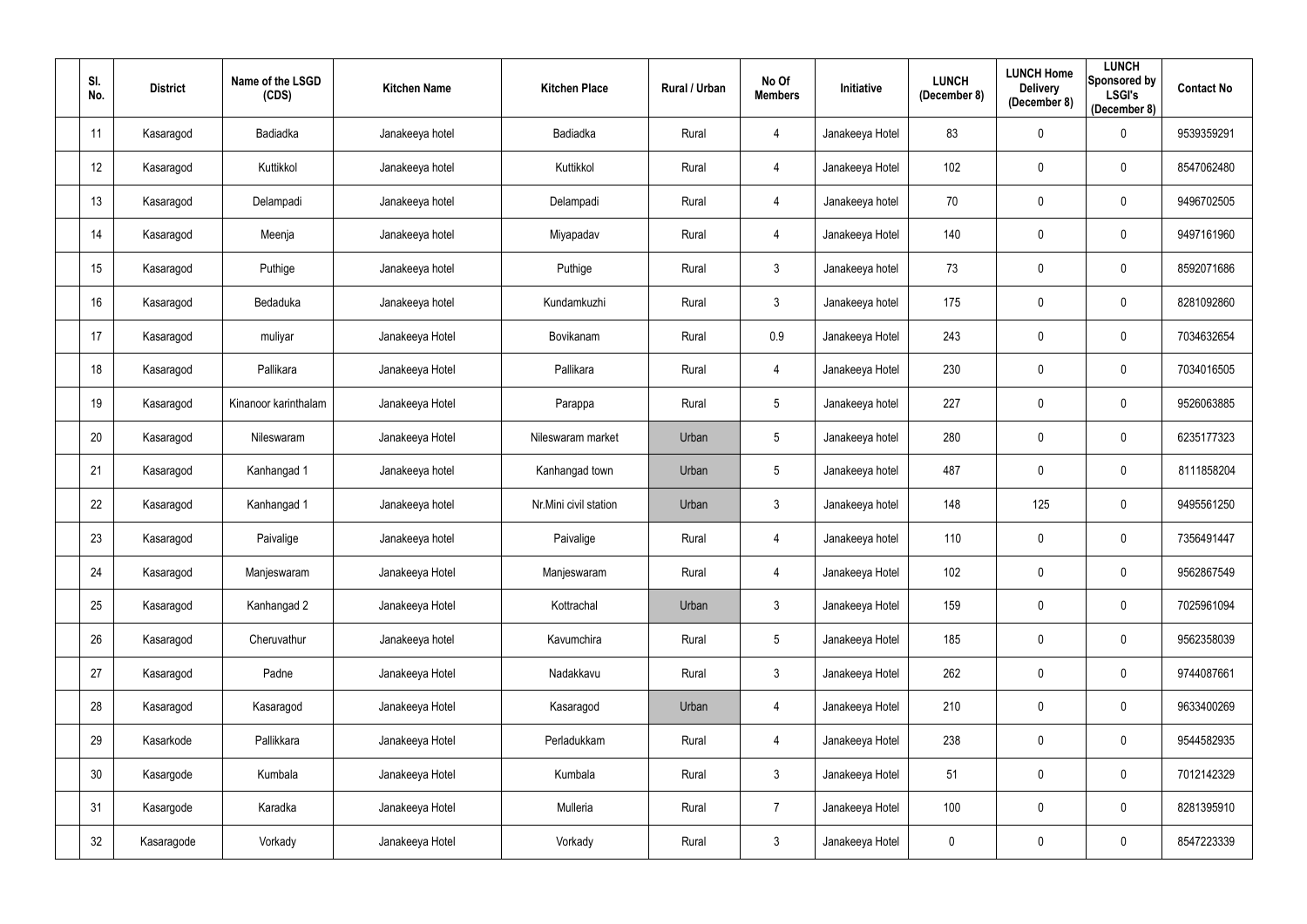|    | SI.<br>No.        | <b>District</b> | Name of the LSGD<br>(CDS) | <b>Kitchen Name</b>          | <b>Kitchen Place</b>                 | Rural / Urban | No Of<br><b>Members</b> | Initiative      | <b>LUNCH</b><br>(December 8) | <b>LUNCH Home</b><br><b>Delivery</b><br>(December 8) | <b>LUNCH</b><br>Sponsored by<br><b>LSGI's</b><br>(December 8) | <b>Contact No</b> |
|----|-------------------|-----------------|---------------------------|------------------------------|--------------------------------------|---------------|-------------------------|-----------------|------------------------------|------------------------------------------------------|---------------------------------------------------------------|-------------------|
|    | 33                | Kasaragode      | Balal                     | Janakeeya hotel              | <b>Balal</b>                         | Rural         | $\mathfrak{Z}$          | Janakeeya hotel | 102                          | $\mathbf 0$                                          | $\mathbf 0$                                                   | 7510839676        |
|    | 34                | Kasaragod       | Nileswaram                | mahima janakeeya hotel       | kanichira                            | urban         | 4                       | janakeeya hotel | 139                          | $\mathbf 0$                                          | $\mathbf 0$                                                   | 8590121681        |
|    | 35                | Kasaragode      | Kallar                    | janakeeya hotel              | kallar                               | rural         | 4                       | janakeeya hotel | 157                          | $\mathbf 0$                                          | $\overline{0}$                                                | 9562820280        |
|    | 36                | Kasaragode      | Mangalpady                | janakeeya hotel              | mangalpady                           | rural         | 4                       | janakeeya hotel | 192                          | $\mathbf 0$                                          | $\mathbf 0$                                                   | 9633488309        |
|    | 37                | kasaragod       | Uduma                     | granma janakeeya hotel       | palakkunnu                           | Rural         | 4                       | janakeeya hotel | 357                          | $\mathbf 0$                                          | $\overline{0}$                                                | 8129957159        |
|    | 38                | Kasaragod       | pullur periya             | Salkara Janakeeya hotel      | periya                               | Rural         | $5\phantom{.0}$         | janakeeya hotel | 358                          | $\mathbf 0$                                          | $\mathbf 0$                                                   | 8547309266        |
|    | 39                | kasaragod       | kumbadaje                 | janakeeya hotel              | kumbadaje                            | Rural         | $\mathfrak{Z}$          | janakeeya hotel | 40                           | $\mathbf 0$                                          | $\overline{0}$                                                | 8593848698        |
|    | 40                | Kasaragod       | Chengala                  | Janakeeya Hotel              | Cherkkala                            | Rural         | $\mathfrak{Z}$          | Janakeeya Hotel | 201                          | $\overline{0}$                                       | $\overline{0}$                                                |                   |
|    | 41                | kasaragod       | East eleri                | janakeeya hotel              | east eleri                           | Rural         | $\mathfrak{Z}$          | janakeeya hotel | 126                          | $\mathbf 0$                                          | $\overline{0}$                                                |                   |
| 41 |                   |                 |                           |                              |                                      |               | <b>156.9</b>            |                 | 7299                         | $\boldsymbol{0}$                                     | $\mathbf 0$                                                   |                   |
|    | -1                | Kollam          | Chathannur                | Memsahib                     | Sheemaaty junction                   | Rural         | $5\phantom{.0}$         | Janakeeya Hotel | 348                          | $\mathbf 0$                                          | $\mathbf 0$                                                   | 9446246685        |
|    | $\overline{2}$    | Kollam          | Melila                    | <b>Atham Unit</b>            | Melila                               | Rural         | $\overline{7}$          | Janakeeya Hotel | 256                          | $\mathbf 0$                                          | $\mathbf 0$                                                   | 9961178040        |
|    | 3                 | Kollam          | Kulakkada                 | Ruchi Snacks & Catering Unit | Poovattoor                           | Rural         | 4                       | Janakeeya Hotel | 0                            | $\mathbf 0$                                          | $\mathbf 0$                                                   | 7907941183        |
|    | 4                 | Kollam          | Ittiva                    | Nanma Janakeeya hotel        | Kattampally                          | Rural         | $5\phantom{.0}$         | Janakeeya Hotel | $\mathbf 0$                  | $\mathbf 0$                                          | $\mathbf 0$                                                   | 9809171887        |
|    | 5                 | Kollam          | Sooranad North            | Nanma catering unit          | Sooranadu higher secondary<br>school | Rural         | $5\phantom{.0}$         | Janakeeya Hotel | 534                          | $\mathbf 0$                                          | $\overline{0}$                                                | 9846082469        |
|    | $6\phantom{.}$    | Kollam          | Clappana                  | Bismi catering               | Palakulangara                        | Rural         | $5\,$                   | Janakeeya Hotel | 253                          | $\mathbf 0$                                          | $\mathbf 0$                                                   | 9847901413        |
|    | 7                 | Kollam          | Mayyanad                  | Krishnas Janakeeya hotel     | Eravipuram                           | Rural         | $\mathfrak{Z}$          | Janakeeya Hotel | 172                          | $\pmb{0}$                                            | $\mathbf 0$                                                   | 9656477455        |
|    | 8                 | Kollam          | Mayyanad                  | Souhridha Janakeeya hotel    | Pattarumukku,                        | Rural         | $9\,$                   | Janakeeya Hotel | 250                          | $\mathbf 0$                                          | $\mathbf 0$                                                   | 7902645448        |
|    | 9                 | Kollam          | Kulasekharapuram          | adi sakthi                   | Puthentheruvu.                       | Rural         | $5\phantom{.0}$         | Janakeeya Hotel | 253                          | $\mathbf 0$                                          | $\overline{0}$                                                | 9656890790        |
|    | 10                | Kollam          | Thekkumbhagam             | Krishna hotel                | Nadakavu junction                    | Rural         | 4                       | Janakeeya Hotel | 43                           | $\mathbf 0$                                          | $\overline{0}$                                                | 9961070031        |
|    | 11                | Kollam          | Oachira                   | Parabhramam catering         | near oachira , ITI canteen,          | Rural         | 4                       | Janakeeya Hotel | $\boldsymbol{0}$             | $\pmb{0}$                                            | $\overline{0}$                                                | 9562283927        |
|    | $12 \overline{ }$ | Kollam          | Thodiyoor                 | Samridhi activity group      | Lpschool thodiyoor                   | Rural         | $\sqrt{5}$              | Janakeeya Hotel | 145                          | $\pmb{0}$                                            | $\overline{0}$                                                | 9895703572        |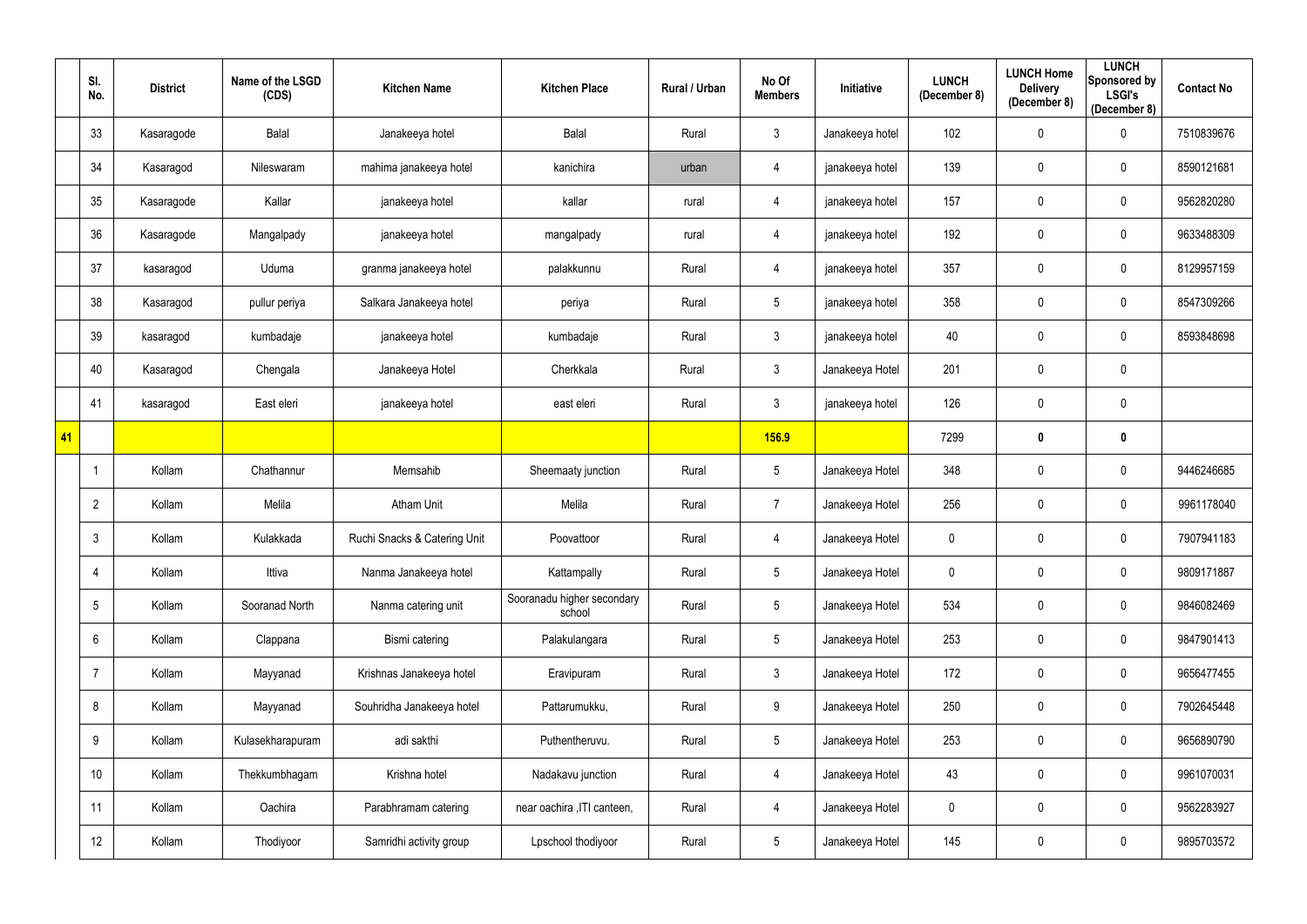| SI.<br>No.      | <b>District</b> | Name of the LSGD<br>(CDS) | <b>Kitchen Name</b>              | <b>Kitchen Place</b>         | <b>Rural / Urban</b> | No Of<br><b>Members</b> | Initiative      | <b>LUNCH</b><br>(December 8) | <b>LUNCH Home</b><br><b>Delivery</b><br>(December 8) | <b>LUNCH</b><br>Sponsored by<br><b>LSGI's</b><br>(December 8) | <b>Contact No</b> |
|-----------------|-----------------|---------------------------|----------------------------------|------------------------------|----------------------|-------------------------|-----------------|------------------------------|------------------------------------------------------|---------------------------------------------------------------|-------------------|
| 13              | Kollam          | Thrikkovilvattom          | Murari catering, janakeeya hotel | Mukhathala                   | Rural                | 4                       | Janakeeya Hotel | 64                           | $\pmb{0}$                                            | $\mathbf 0$                                                   | 9847072544        |
| 14              | Kollam          | Sasthamcotta              | Sreedurgha catering              | Jemini hotel sasthamcotta    | Rural                | $\overline{7}$          | Janakeeya Hotel | 294                          | $\mathbf 0$                                          | $\mathbf 0$                                                   | 9744368496        |
| 15              | Kollam          | Kollam                    | Athulya catering                 | Thirumullavaram              | Urban                | 4                       | Janakeeya Hotel | 205                          | $\pmb{0}$                                            | $\overline{0}$                                                | 9048646080        |
| 16              | Kollam          | West Kallada              | Keerthi catering                 | Karalimukku                  | Rural                | $5\phantom{.0}$         | Janakeeya Hotel | 276                          | $\mathbf 0$                                          | $\overline{0}$                                                | 9605206907        |
| 17              | Kollam          | Thazhava                  | Pavizham                         | Karutheri junction           | Rural                | $5\phantom{.0}$         | Janakeeya Hotel | 182                          | $\mathbf 0$                                          | $\overline{0}$                                                | 8086704216        |
| 18              | Kollam          | Kollam                    | Niravu catering                  | Chinnakkada                  | Urban                | 5                       | Janakeeya Hotel | 118                          | 130                                                  | $\mathbf 0$                                                   | 9633073613        |
| 19              | Kollam          | Kundara                   | Ammu Catering unit               | Mulavana LP school           | Rural                | 4                       | Janakeeya Hotel | $\mathbf 0$                  | $\mathbf 0$                                          | $\mathbf 0$                                                   | 9633518572        |
| 20              | Kollam          | Neduvathur                | Pooja hotel                      | Thevalappuram                | Rural                | 3 <sup>1</sup>          | Janakeeya Hotel | 21                           | $\mathbf 0$                                          | $\mathbf 0$                                                   | 9745376675        |
| 21              | Kollam          | Punalur                   | Jyothi Catering                  | Punalur                      | Urban                | 4                       | Janakeeya Hotel | 295                          | $\mathbf 0$                                          | $\mathbf 0$                                                   | 9961249345        |
| 22              | Kollam          | Punalur                   | Mahima Catering                  | Punalur                      | Urban                | 5 <sub>5</sub>          | Janakeeya Hotel | 229                          | $\pmb{0}$                                            | $\overline{0}$                                                | 9496112957        |
| 23              | Kollam          | Punalur                   | Safalyam Catering                | Punalur                      | Urban                | $5\phantom{.0}$         | Janakeeya Hotel | 367                          | $\mathbf 0$                                          | $\mathbf 0$                                                   | 9495476197        |
| 24              | Kollam          | Thrikkaruva               | Janakeeya Bhakshanashala         | Thinavila Junction Kanjaveli | Rural                | 4                       | Janakeeya Hotel | 126                          | $\mathbf 0$                                          | $\overline{0}$                                                | 9645069880        |
| 25              | Kollam          | Chithara                  | AKG Janakeeya Hotel              | Kizhakkumbagom               | Rural                | $5\phantom{.0}$         | Janakeeya Hotel | 135                          | $\mathbf 0$                                          | $\mathbf 0$                                                   | 9495701987        |
| 26              | Kollam          | South Paravur             | Kshree janakeeya hotel           | Busstand , paravur           | Urban                | 5                       | Janakeeya Hotel | 152                          | $\mathbf 0$                                          | $\sqrt{5}$                                                    | 8606179380        |
| 27              | Kollam          | Mynagappally              | Anugraha hotel                   | Kadappa                      | Rural                | $5\phantom{.0}$         | Janakeeya Hotel | 501                          | $\pmb{0}$                                            | $\overline{0}$                                                | 9995085705        |
| 28              | Kollam          | Mandrothuruthu            | Janakeeya Bhakshanashala         | Thoombummukham               | Rural                | $\overline{4}$          | Janakeeya Hotel | 91                           | $\pmb{0}$                                            | $\mathbf 0$                                                   | 9526648057        |
| 29              | Kollam          | Karungappally             | Bagya catering                   | Muncipality                  | Urban                | 4                       | Janakeeya Hotel | 0                            | $\pmb{0}$                                            | $\overline{0}$                                                | 9947702130        |
| 30 <sup>°</sup> | Kollam          | Kollam East               | Bharathlekshmi                   | Vadakkevila                  | Urban                | $\mathfrak{Z}$          | Janakeeya Hotel | 387                          | $\pmb{0}$                                            | $\overline{0}$                                                | 9744300901        |
| 31              | Kollam          | Chavara                   | Harisree janakeya hotel          | Panchayath                   | Rural                | $\mathbf{3}$            | Janakeeya Hotel | 53                           | $\pmb{0}$                                            | $\mathbf 0$                                                   | 9995166343        |
| 32              | Kollam          | Pavithreswaram            | Kairali                          | Pavithreswaram               | Rural                | 4                       | Janakeeya Hotel | 219                          | $\pmb{0}$                                            | $\mathbf 0$                                                   | 9605836414        |
| 33              | Kollam          | Veliyam                   | Kantharees                       | Panchayathu building         | Rural                | $5\phantom{.0}$         | Janakeeya Hotel | 132                          | $\pmb{0}$                                            | $\mathbf 0$                                                   | 9562111715        |
| 34              | Kollam          | Velinalloor               | Quality Janakeeya hotel          | Alummod, Velinalloor         | Rural                | 4                       | Janakeeya Hotel | 107                          | $\boldsymbol{0}$                                     | $\overline{0}$                                                | 9605896303        |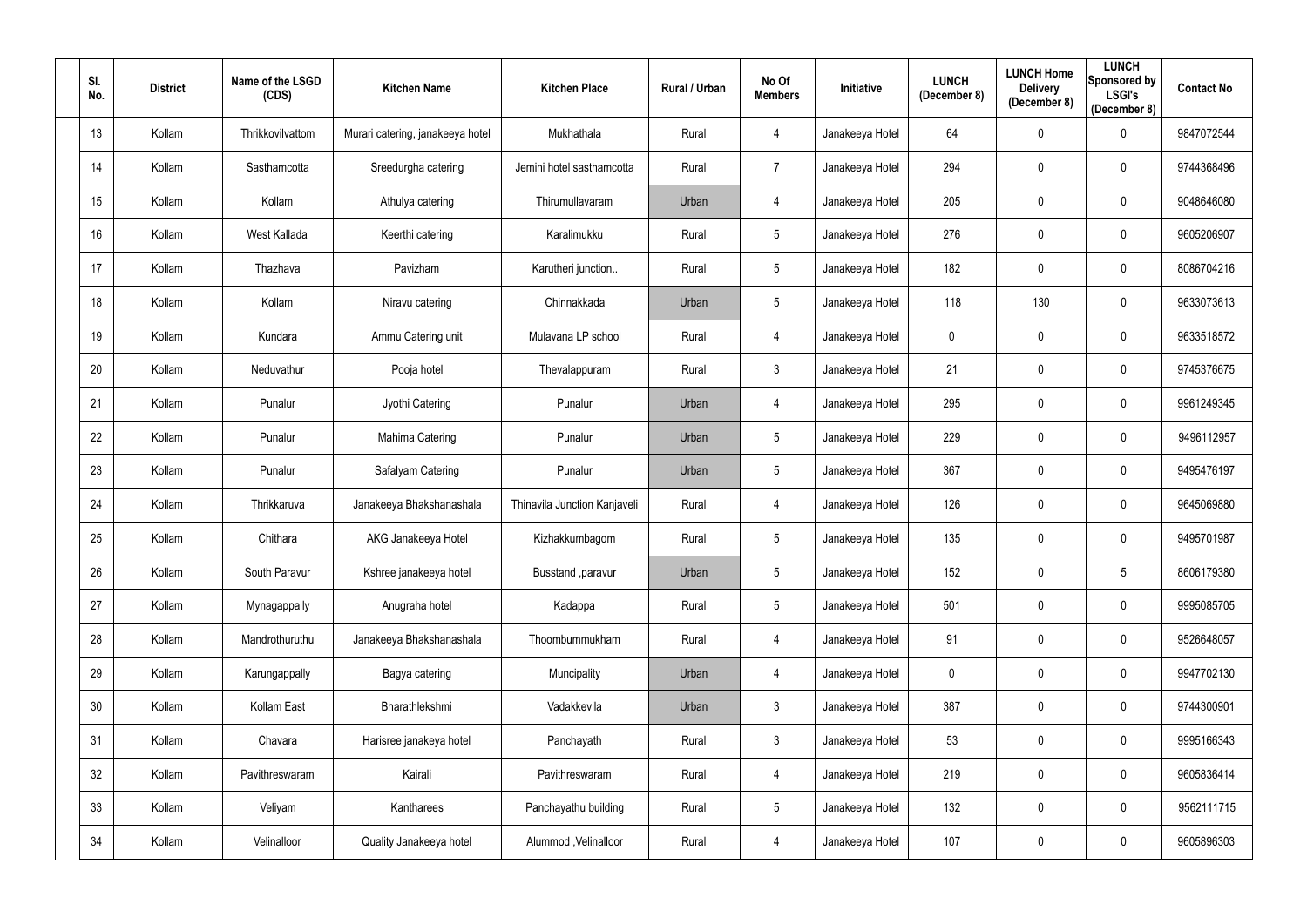|    | SI.<br>No. | <b>District</b> | Name of the LSGD<br>(CDS) | <b>Kitchen Name</b>          | <b>Kitchen Place</b>                                 | Rural / Urban | No Of<br><b>Members</b> | Initiative      | <b>LUNCH</b><br>(December 8) | <b>LUNCH Home</b><br><b>Delivery</b><br>(December 8) | <b>LUNCH</b><br>Sponsored by<br><b>LSGI's</b><br>(December 8) | <b>Contact No</b> |
|----|------------|-----------------|---------------------------|------------------------------|------------------------------------------------------|---------------|-------------------------|-----------------|------------------------------|------------------------------------------------------|---------------------------------------------------------------|-------------------|
|    | 35         | Kollam          | Elamadu                   | Swaruma janakeeya hotel      | Near cooperative bank,<br>Elamadu                    | Rural         | $\mathfrak{Z}$          | Janakeeya Hotel | 165                          | $\mathbf 0$                                          | $\mathbf 0$                                                   | 8129611321        |
|    | 36         | Kollam          | Kadakkal                  | Nanma janakeeya hotel        | Kadakkal                                             | Rural         | 4                       | Janakeeya Hotel | 320                          | $\mathbf 0$                                          | $\mathbf 0$                                                   | 9847936390        |
|    | 37         | Kollam          | Perayam                   | Janakeeya hotel              | Onambalam                                            | Rural         | 4                       | Janakeeya Hotel | 0                            | $\pmb{0}$                                            | $\mathbf 0$                                                   | 9446855866        |
|    | 38         | Kollam          | Ezhukone                  | Ezhukone janakeeya hotel     | Near panchayathu office                              | Rural         | 5                       | Janakeeya Hotel | 185                          | $\mathbf 0$                                          | $\mathbf 0$                                                   | 8086757275        |
| 80 | 39         | Kollam          | Adichanalloor             | Ruchikkoottu                 | Mylakkaadu                                           | Rural         | 4                       | Janakeeya Hotel | 41                           | $\mathbf 0$                                          | $\overline{0}$                                                | 8136954461        |
|    | 40         | Kollam          | Poruvazhi                 | Amma janakeeya hotel         | Poruvaxhy                                            | Rural         | $5\phantom{.0}$         | Janakeeya Hotel | 392                          | $\mathbf 0$                                          | $\boldsymbol{0}$                                              | 9656421272        |
|    | 41         | Kollam          | Nilamel                   | Vanitha Janakeeya Hotel      | Nilamel                                              | Rural         | 4                       | Janakeeya Hotel | 155                          | $\mathbf 0$                                          | $\mathbf 0$                                                   | 9447407264        |
|    | 42         | Kollam          | Panmana                   | SV janakeeya hotel           | Kollaka CN junction                                  | Rural         | $\mathfrak{Z}$          | Janakeeya Hotel | 124                          | $\mathbf 0$                                          | $\mathbf 0$                                                   | 8113020216        |
|    | 43         | Kollam          | Ummannoor                 | Thanal                       | Nellikunnam                                          | Rural         | 4                       | Janakeeya Hotel | 182                          | $\boldsymbol{0}$                                     | $\mathbf 0$                                                   | 9656194614        |
|    | 44         | Kollam          | Kulathupuzha              | Karunya Janakeeya Hotel      | Thinkal karikkam                                     | Rural         | 4                       | Janakeeya Hotel | 172                          | $\mathbf 0$                                          | $\mathbf 0$                                                   | 9048034267        |
|    | 45         | Kollam          | Kareepra                  | Kareepra janakeeya hotel     | Panchayathu office junction                          | Rural         | $5\phantom{.0}$         | Janakeeya Hotel | 65                           | $\pmb{0}$                                            | $\mathbf 0$                                                   | 9656783244        |
|    | 46         | Kollam          | Piravanthur               | Thanima catering unit        | Piravanthoor                                         | Rural         | 5                       | Janakeeya Hotel | 156                          | $\mathbf 0$                                          | $\mathbf 0$                                                   | 9207907284        |
|    | 47         | Kollam          | Karavaloor                | Sreelekshmi Janakeeya Hotel  | Karavalur                                            | Rural         | $5\phantom{.0}$         | Janakeeya Hotel | 193                          | $\mathbf 0$                                          | $\mathbf 0$                                                   | 9745719860        |
|    | 48         | Kollam          | Kunnathur                 | Sneha janakeeya hotel        | Bhoothakuzhi                                         | Rural         | $\mathfrak{Z}$          | Janakeeya Hotel | 387                          | $\mathbf 0$                                          | $\mathbf 0$                                                   | 9061504141        |
|    | 49         | Kollam          | Alayaman                  | Sreelakam Janakeeya Hotel    | Karukone                                             | Rural         | 4                       | Janakeeya Hotel | 237                          | $\pmb{0}$                                            | $\overline{0}$                                                | 8592858448        |
|    | 50         | Kollam          | Kottarakkara              | Ruchi                        | Kottarakkara christuraj hospital<br>hospital canteen | Urban         | $5\phantom{.0}$         | Janakeeya Hotel | 239                          | $\mathbf 0$                                          | $\mathbf 0$                                                   | 9447997809        |
|    | 51         | Kollam          | Chirakkara                | Bhoomika Jh                  | Bhajanamadam mukku                                   | Rural         | $5\phantom{.0}$         | Janakeeya Hotel | 179                          | $\pmb{0}$                                            | $\overline{0}$                                                | 9567024263        |
|    | 52         | Kollam          | Kalluvathukkal            | Deepam Jh                    | Parippally                                           | Rural         | 4                       | Janakeeya Hotel | $\mathbf 0$                  | $\mathbf 0$                                          | $\mathbf 0$                                                   | 8593984144        |
|    | 53         | Kollam          | Chirakkara                | Niram Jh                     | Vadakkemukku ,chirakkara                             | Rural         | 4                       | Janakeeya Hotel | 197                          | $\pmb{0}$                                            | $\mathbf 0$                                                   | 9847286593        |
|    | 54         | Kollam          | Velinalloor               | Mathrika janakeeya hotel     | Govt PHC canteen                                     | Rural         | 4                       | Janakeeya Hotel | 136                          | $\mathbf 0$                                          | $\mathbf 0$                                                   | 7592859804        |
|    | 55         | Kollam          | East Kallada              | kudumbashree janakeeya hotel | marthandapuram                                       | Rural         | $5\phantom{.0}$         | Janakeeya Hotel | 231                          | $\mathbf 0$                                          | $\mathbf 0$                                                   | 9746964557        |
|    | 56         | Kollam          | Anchal                    | Malu janakeeya hotel         | Anchal, Town ward                                    | Rural         | $\mathfrak{Z}$          | Janakeeya Hotel | 297                          | $\boldsymbol{0}$                                     | $\overline{0}$                                                | 9656920091        |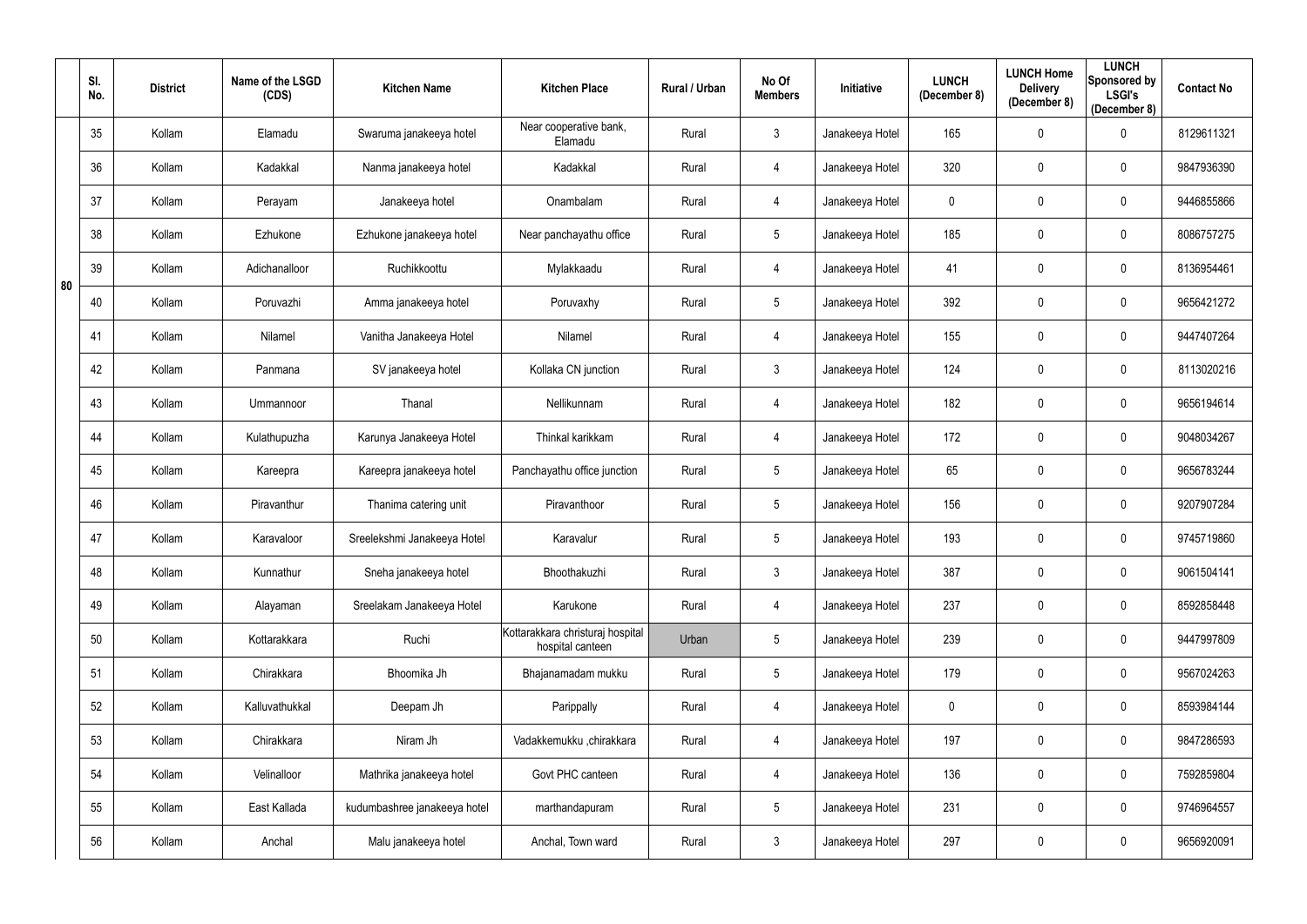| SI.<br>No. | <b>District</b> | Name of the LSGD<br>(CDS) | <b>Kitchen Name</b>                              | <b>Kitchen Place</b>                    | Rural / Urban | No Of<br><b>Members</b> | Initiative      | <b>LUNCH</b><br>(December 8) | <b>LUNCH Home</b><br><b>Delivery</b><br>(December 8) | <b>LUNCH</b><br>Sponsored by<br><b>LSGI's</b><br>(December 8) | <b>Contact No</b> |
|------------|-----------------|---------------------------|--------------------------------------------------|-----------------------------------------|---------------|-------------------------|-----------------|------------------------------|------------------------------------------------------|---------------------------------------------------------------|-------------------|
| 57         | Kollam          | Kummil                    | Sreebhadra janakeeya hotel                       | Thachonam                               | Rural         | $\mathfrak{Z}$          | Janakeeya Hotel | 85                           | $\overline{0}$                                       | $\mathbf 0$                                                   | 9846327312        |
| 58         | Kollam          | Yeroor                    | Oottupura janakeeya hotel                        | yeroor                                  | Rural         | $6\phantom{.}$          | Janakeeya Hotel | 278                          | $\mathbf 0$                                          | $\mathbf 0$                                                   | 9526031467        |
| 59         | Kollam          | Nedumpana                 | Samthripthy janakeeya hotel                      | Pallimon                                | Rural         | 4                       | Janakeeya Hotel | $\mathbf 0$                  | $\pmb{0}$                                            | $\overline{0}$                                                | 9539780119        |
| 60         | Kollam          | Kollam                    | Ishwarya janakeeya hotel                         | Near collectorate, Thevally<br>division | Urban         | $\mathfrak{Z}$          | Janakeeya Hotel | 0                            | $\overline{0}$                                       | $\mathbf 0$                                                   | 8848893882        |
| 61         | Kollam          | Edamulakkal               | Sahya janakeeya hotel                            | Edamulackal                             | Rural         | 4                       | Janakeeya Hotel | 138                          | $\mathbf 0$                                          | $\overline{0}$                                                | 7025532998        |
| 62         | Kollam          | Mylom                     | Amrutha                                          | Inchakkadu                              | Rural         | $5\phantom{.0}$         | Janakeeya Hotel | 0                            | $\overline{0}$                                       | $\boldsymbol{0}$                                              | 9539780965        |
| 63         | Kollam          | Thevalakkara              | Kerala Janakeeya Hotel                           | Thevalakkara                            | Rural         | $\mathfrak{Z}$          | Janakeeya Hotel | 75                           | $\mathbf 0$                                          | $\mathbf 0$                                                   | 9847291089        |
| 64         | Kollam          | Thalavoor                 | Kudumbasheree Nadan<br>Bhakshanashala            | Pidavoor                                | Rural         | 4                       | Janakeeya Hotel | 112                          | $\overline{0}$                                       | $\overline{0}$                                                | 9747324839        |
| 65         | Kollam          | Vilakkudy                 | vadhanam                                         | <b>KUNNICODU</b>                        | Rural         | $5\phantom{.0}$         | Janakeeya Hotel | 175                          | $\mathbf 0$                                          | $\mathbf 0$                                                   | 9526354689        |
| 66         | Kollam          | Poothakkulam              | Avani catering                                   | Poothakkulam gp                         | Rural         | 4                       | Janakeeya Hotel | 85                           | $\mathbf 0$                                          | $\mathbf 0$                                                   | 9562782082        |
| 67         | Kollam          | Pathanapuram              | Pathanapuram Grama Panchayath<br>Janakeeya Hotel | Pathanapuram                            | Rural         | 4                       | Janakeeya Hotel | 0                            | $\mathbf 0$                                          | $\mathbf 0$                                                   | 9061291033        |
| 68         | Kollam          | Chadayamangalam           | Real janakeeya hotel                             | Chadayamangalam                         | Rural         | $\mathfrak{Z}$          | Janakeeya Hotel | 85                           | $\mathbf 0$                                          | $\overline{0}$                                                | 9562123039        |
| 69         | Kollam          | Elampalloor               | Kalavara janakeeya hotel                         | Ashupathri mukku, Kundara               | Rural         | $5\phantom{.0}$         | Janakeeya Hotel | 239                          | $\mathbf 0$                                          | $\mathbf 0$                                                   | 8943182967        |
| 70         | Kollam          | Kottamkara                | Ishwarya janakeeya hotel                         | Keralapuram                             | Rural         | $5\phantom{.0}$         | Janakeeya Hotel | $\mathbf 0$                  | $\overline{0}$                                       | $\mathbf 0$                                                   | 9747765979        |
| 71         | Kollam          | Vettikavala               | Nanma                                            | Vettikkavala                            | Rural         | $\mathfrak{Z}$          | Janakeeya Hotel | 179                          | $\mathbf 0$                                          | $\overline{0}$                                                | 9645070430        |
| 72         | Kollam          | Pooyappally               | Anaswara janakeeya hotel                         | Maruthamanpally                         | Rural         | $\overline{5}$          | Janakeeya Hotel | 195                          | $\mathbf 0$                                          | $\overline{0}$                                                | 9947289476        |
| 73         | Kollam          | Thenmala                  | Nanma janakeeya hotel                            | Thennala                                | Rural         | 4                       | Janakeeya Hotel | 184                          | $\mathbf 0$                                          | $\mathbf 0$                                                   | 9446274943        |
| 74         | Kollam          | Pattazhi                  | Suprabhatham Catering Unit                       | pattazhy                                | Rural         | 4                       | Janakeeya Hotel | 69                           | $\mathbf 0$                                          | $\mathbf 0$                                                   | 9495195796        |
| 75         | Kollam          | Neendakara                | Darshana Janakeeya Hotel                         | Puthenthura Junction                    | Rural         | $\mathfrak{Z}$          | Janakeeya Hotel | $\mathbf 0$                  | $\mathbf 0$                                          | $\mathbf 0$                                                   | 9633106463        |
| 76         | Kollam          | Panayam                   | snehadeepam activity group                       | Thanikkamukku                           | Rural         | 4                       | Janakeeya Hotel | $\pmb{0}$                    | $\mathbf 0$                                          | $\mathbf 0$                                                   | 8606117577        |
| 77         | Kollam          | Clappana                  | Vijayasree                                       | Near alumpeedika junction               | Rural         | $\overline{5}$          | Janakeeya Hotel | $\pmb{0}$                    | $\overline{0}$                                       | $\overline{0}$                                                | 9567797660        |
| 78         | Kollam          | Sooranad South            | Akshaya janakeeya hotel                          | Patharam                                | Rural         | 4                       | Janakeeya Hotel | 593                          | $\overline{0}$                                       | $\overline{0}$                                                | 9746919825        |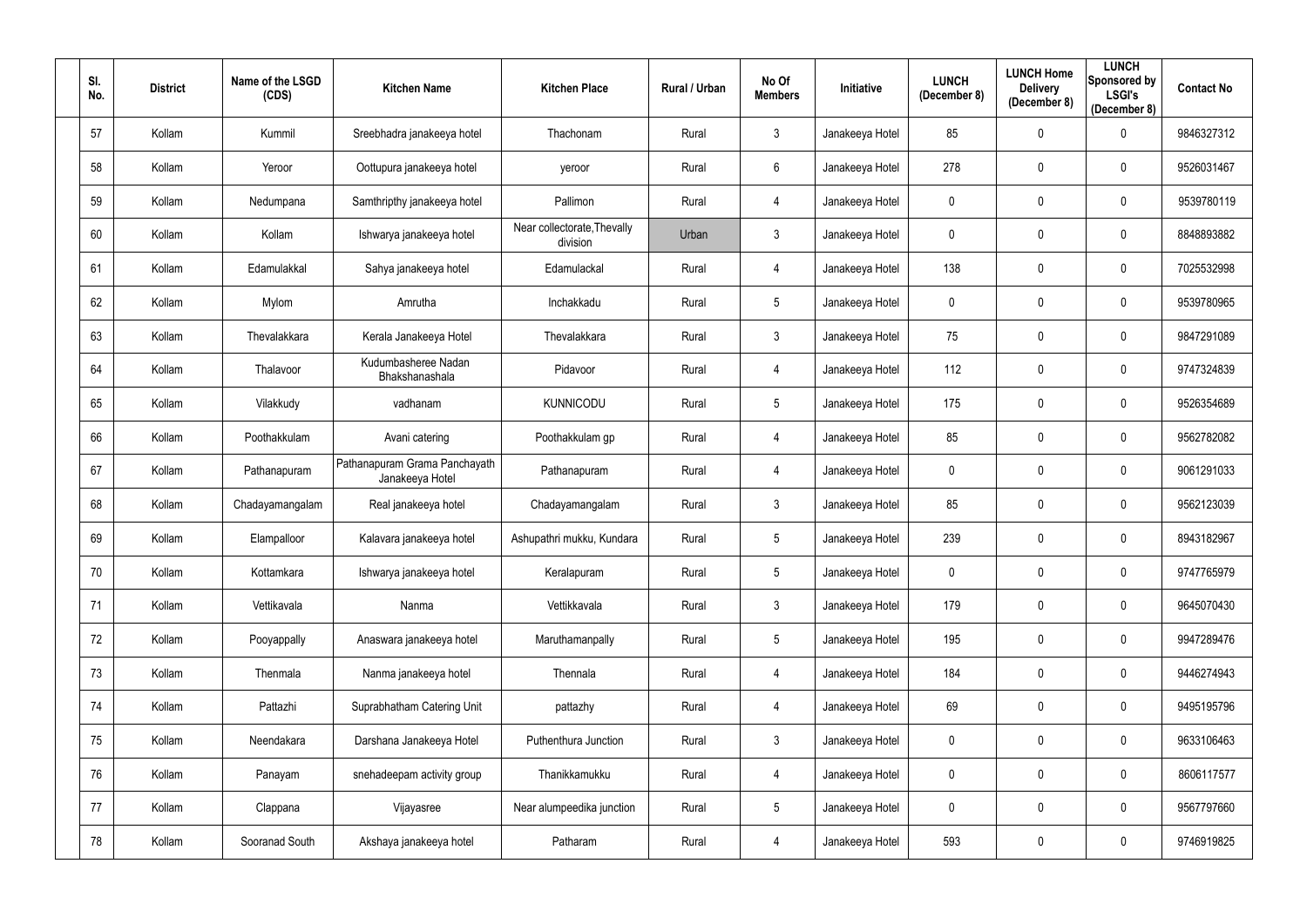|    | SI.<br>No. | <b>District</b> | Name of the LSGD<br>(CDS) | <b>Kitchen Name</b>                | <b>Kitchen Place</b>                   | Rural / Urban | No Of<br><b>Members</b> | Initiative      | <b>LUNCH</b><br>(December 8) | <b>LUNCH Home</b><br><b>Delivery</b><br>(December 8) | <b>LUNCH</b><br>Sponsored by<br><b>LSGI's</b><br>(December 8) | <b>Contact No</b> |
|----|------------|-----------------|---------------------------|------------------------------------|----------------------------------------|---------------|-------------------------|-----------------|------------------------------|------------------------------------------------------|---------------------------------------------------------------|-------------------|
|    | 79         | Kollam          | Edamulakkal               | Deepam janakeeya hotel             | Edamulackal                            | Rural         | $\mathfrak{Z}$          | Janakeeya Hotel | 289                          | $\mathbf 0$                                          | $\mathbf 0$                                                   | 9400684494        |
|    | 80         | Kollam          | Aryankavu                 | Sevana janakeeya hotel             | Kazhuthurutty                          | Rural         | $\mathfrak{Z}$          | Janakeeya Hotel | 0                            | $\mathbf 0$                                          | $\mathbf 0$                                                   | 8921381398        |
|    | 81         | Kollam          | Pattazhi Vadakkekara      | Annapoorna                         | Kaduvathode                            | Rural         | 4                       | Janakeeya Hotel | 92                           | $\mathbf 0$                                          | $\mathbf 0$                                                   | 7561013776        |
|    | 82         | Kollam          | Kulasekharapuram          | Vinayaka                           | Puthiykavu                             | Rural         | 4                       | Janakeeya Hotel | 239                          | $\mathbf 0$                                          | $\mathbf 0$                                                   | 9947499053        |
| 82 |            |                 |                           |                                    |                                        |               | 354                     |                 | 13373                        | 130                                                  | 5 <sub>5</sub>                                                |                   |
|    |            | Kottayam        | Akalakkunnam              | Navaruchi                          | Chengalam                              | Rural         | $5\phantom{.0}$         | Janakeeya Hotel | 135                          | $\mathbf 0$                                          | $\mathbf 0$                                                   | 9188362235        |
|    | 2          | Kottayam        | Arpookkara                | Niravu                             | <b>Medical College</b>                 | Rural         | 8                       | Janakeeya Hotel | 240                          | $\mathbf 0$                                          | $\overline{0}$                                                | 9744719092        |
|    | 3          | Kottayam        | Arpookkara                | Ruchi Janakeeya Hotel              | Kaippuzha mutt                         | Rural         | 4                       | Janakeeya Hotel | 190                          | $\mathbf 0$                                          | $\overline{0}$                                                | 9847147156        |
|    | 4          | Kottayam        | Athirampuzha              | Hannas                             | Mannanam                               | Rural         | 4                       | Janakeeya Hotel | 56                           | $\mathbf 0$                                          | $\mathbf 0$                                                   | 9496136682        |
|    | 5          | Kottayam        | Ayarkunnam                | Panchami Unit                      | Near PHC Ayarkunnam                    | Rural         | $5\phantom{.0}$         | Janakeeya Hotel | 40                           | $\mathbf 0$                                          | $\mathbf 0$                                                   | 9744560994        |
|    | 6          | Kottayam        | Aymanam                   | Bisiya                             | Aymanam panchayath hall                | Rural         | $\mathfrak{Z}$          | Janakeeya Hotel | 96                           | $\boldsymbol{0}$                                     | $\mathbf 0$                                                   | 9544560606        |
|    |            | Kottayam        | Bharananganam             | Kudumbshree nadan<br>bhakshanasala | Bharananganam                          | Rural         | $\mathfrak{Z}$          | Janakeeya Hotel | 145                          | $\mathbf 0$                                          | $\mathbf 0$                                                   | 8113827680        |
|    | 8          | Kottayam        | Changanassery             | Janakeeya Hotel                    | Near Railway station                   | Urban         | 3                       | Janakeeya Hotel | 120                          | $\mathbf 0$                                          | $\mathbf 0$                                                   | 7560866821        |
|    | 9          | Kottayam        | Chemp                     | Thanima                            | Chemp                                  | Rural         | 4                       | Janakeeya Hotel | $\mathbf 0$                  | $\mathbf 0$                                          | $\mathbf 0$                                                   | 9809940907        |
|    | 10         | Kottayam        | Chirakkadav               | <b>Udaya Catering Unit</b>         | Mahatma Gandhi Town Hall,<br>Ponkunnam | Rural         | 5                       | Janakeeya Hotel | 101                          | $\mathbf 0$                                          | $\mathbf 0$                                                   | 6282479410        |
|    | 11         | Kottayam        | Chirakkadav               | Sargam                             | Thekkethu Kavala                       | Rural         | $\mathfrak{Z}$          | Janakeeya Hotel | 52                           | $\pmb{0}$                                            | $\mathbf 0$                                                   | 9656087110        |
|    | 12         | Kottayam        | Elikulam                  | Janakeeya Hotel Elikkulam          | Manchakuzhy                            | Rural         | $\mathbf{3}$            | Janakeeya Hotel | 110                          | $\mathbf 0$                                          | $\mathbf 0$                                                   | 9074768314        |
|    | 13         | Kottayam        | Ettumanoor                | Gramashree cafe kudumbasree        | Nandanam auditorium,<br>Ettumanoor     | Urban         | 5                       | Janakeeya Hotel | 121                          | $\mathbf 0$                                          | $\mathbf 0$                                                   | 9847334071        |
|    | 14         | Kottayam        | Kadanad                   | Thanal catering                    | Kadanad                                | Rural         | $5\phantom{.0}$         | Janakeeya Hotel | 73                           | $\mathbf 0$                                          | $\mathbf 0$                                                   | 9048099040        |
|    | 15         | Kottayam        | Kadaplamattam             | Salt &pepper                       | Near Kadaplamattom CDS                 | Rural         | 4                       | Janakeeya Hotel | 52                           | 29                                                   | $\mathbf 0$                                                   | 9645400860        |
|    | 16         | Kottayam        | Kadaplamattam             | Kadaplamattam Janakeeya Hotel      | Vayala                                 | Rural         | 4                       | Janakeeya Hotel | 100                          | 28                                                   | $\mathbf 0$                                                   | 9446804954        |
|    | 17         | Kottayam        | Kaduthuruthy              | Janakeeya Hotel                    | Panchayath premise                     | Rural         | $6\phantom{.}$          | Janakeeya Hotel | 96                           | $\boldsymbol{0}$                                     | $\mathbf 0$                                                   | 9847166464        |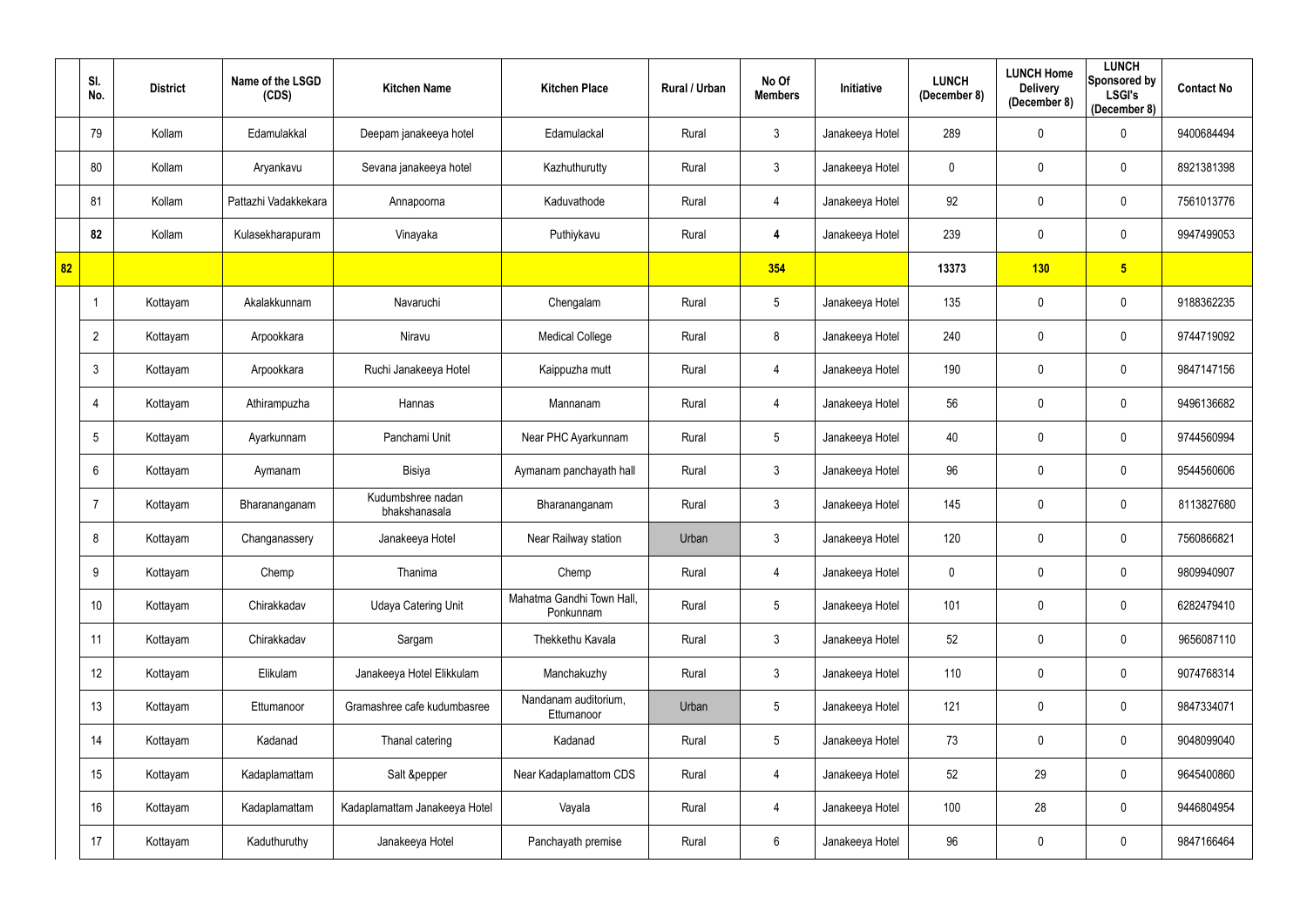| SI.<br>No. | <b>District</b> | Name of the LSGD<br>(CDS) | <b>Kitchen Name</b>             | <b>Kitchen Place</b>           | <b>Rural / Urban</b> | No Of<br><b>Members</b> | Initiative      | <b>LUNCH</b><br>(December 8) | <b>LUNCH Home</b><br><b>Delivery</b><br>(December 8) | <b>LUNCH</b><br>Sponsored by<br><b>LSGI's</b><br>(December 8) | <b>Contact No</b> |
|------------|-----------------|---------------------------|---------------------------------|--------------------------------|----------------------|-------------------------|-----------------|------------------------------|------------------------------------------------------|---------------------------------------------------------------|-------------------|
| 18         | Kottayam        | Kallara                   | Vasuki Janakeeya hotel          | Kallara                        | Rural                | $\mathfrak{Z}$          | Janakeeya Hotel | 95                           | $\boldsymbol{0}$                                     | $\mathbf 0$                                                   | 9846103478        |
| 19         | Kottayam        | Kanakkari                 | Jesus                           | Pattithanam                    | Rural                | $5\overline{)}$         | Janakeeya Hotel | 126                          | $\mathbf 0$                                          | $\mathbf 0$                                                   | 9447192439        |
| 20         | Kottayam        | Kangazha                  | Sulabha                         | Pathanadu                      | Rural                | $5\phantom{.0}$         | Janakeeya Hotel | 91                           | $\pmb{0}$                                            | $\overline{0}$                                                | 9847438293        |
| 21         | Kottayam        | Kanjirapally              | Vanitha canteen                 | Panchayath premise             | Rural                | $\mathfrak{Z}$          | Janakeeya Hotel | 145                          | $\mathbf 0$                                          | $\mathbf 0$                                                   | 9605391868        |
| 22         | Kottayam        | Karoor                    | Unarvu janakeeya hotel          | Valavoor                       | Rural                | 5                       | Janakeeya Hotel | 80                           | $\mathbf 0$                                          | $\overline{0}$                                                | 8304903250        |
| 23         | Kottayam        | Karukachal                | Sukrutham Catering Unit         | Karukachal                     | Rural                | 5                       | Janakeeya Hotel | 55                           | $\mathbf 0$                                          | $\mathbf 0$                                                   | 9847766843        |
| 24         | Kottayam        | Kidangoor                 | Janakeeya hotel                 | Kidangoor Panchayath           | Rural                | $\mathfrak{Z}$          | Janakeeya Hotel | 136                          | $\mathbf 0$                                          | $\mathbf 0$                                                   | 9048080292        |
| 25         | Kottayam        | Kooroppada                | Achus Janakeeya Hotel           | Panchayath                     | Rural                | 3 <sup>1</sup>          | Janakeeya Hotel | $52\,$                       | $\mathbf 0$                                          | $\mathbf 0$                                                   | 9778121989        |
| 26         | Kottayam        | Koottickal                | Janakeeya hotel                 | Koottickal                     | Rural                | $5\phantom{.0}$         | Janakeeya Hotel | 98                           | $\mathbf 0$                                          | $\mathbf 0$                                                   | 9645219929        |
| 27         | Kottayam        | Koruthodu                 | Koruthodu Janakeeya Hotel       | Koruthodu                      | Rural                | $6\phantom{.0}$         | Janakeeya Hotel | 65                           | $\pmb{0}$                                            | $\overline{0}$                                                | 7510770418        |
| 28         | Kottayam        | KottayamNorth             | Alfa Canteen                    | Municipality Kottayam          | Urban                | $5\phantom{.0}$         | Janakeeya Hotel | 225                          | $\pmb{0}$                                            | $\mathbf 0$                                                   | 9846571923        |
| 29         | Kottayam        | KottayamNorth             | Kerala cafe janakeeya hotel     | Choottuveli                    | Urban                | $\mathfrak{Z}$          | Janakeeya Hotel | 377                          | $\mathbf 0$                                          | $\mathbf 0$                                                   | 8129337294        |
| 30         | Kottayam        | KottayamNorth             | Maria Janakeeya Hotel           | Chungam                        | Urban                | $5\phantom{.0}$         | Janakeeya Hotel | 242                          | $\mathbf 0$                                          | $\mathbf 0$                                                   | 9744843928        |
| 31         | Kottayam        | KottayamNorth             | Ambady Janakeeya Hotel          | Karapuzha                      | Urban                | 4                       | Janakeeya Hotel | 0                            | $\mathbf 0$                                          | $\mathbf 0$                                                   | 9496374594        |
| 32         | Kottayam        | Kozhuvanal                | Rohini Janakeeya Hotel          | Vakkappulam                    | Rural                | 3 <sup>1</sup>          | Janakeeya Hotel | $\mathbf 0$                  | $\pmb{0}$                                            | $\overline{0}$                                                | 9400216885        |
| 33         | Kottayam        | Kuravilangadu             | kudumbashree janakeeya hotel    | kuravilangady by pass junction | Rural                | $5\phantom{.0}$         | Janakeeya Hotel | 143                          | $\pmb{0}$                                            | $\mathbf 0$                                                   | 7559022364        |
| 34         | Kottayam        | Kurichi                   | Swad Catering                   | Cheruvelippadi                 | Rural                | 4                       | Janakeeya Hotel | 296                          | $\pmb{0}$                                            | $\overline{0}$                                                | 9847891917        |
| 35         | Kottayam        | Madappally                | SR catering                     | Mammoodu                       | Rural                | $\mathfrak{Z}$          | Janakeeya Hotel | 98                           | $\pmb{0}$                                            | $\mathbf 0$                                                   | 9747702203        |
| 36         | Kottayam        | Manimala                  | Vanitha canteen                 | Manimala                       | Rural                | $\mathbf{3}$            | Janakeeya Hotel | 135                          | $\pmb{0}$                                            | $\mathbf 0$                                                   | 9946318069        |
| 37         | Kottayam        | Manjoor                   | Oruma catering unit             | Kuruppanthara                  | Rural                | $5\phantom{.0}$         | Janakeeya Hotel | 98                           | 47                                                   | $\overline{2}$                                                | 9349189590        |
| 38         | Kottayam        | Manjoor                   | Deepam                          | Manjoor                        | Rural                | $5\phantom{.0}$         | Janakeeya Hotel | $\mathbf 0$                  | $\pmb{0}$                                            | $\mathbf 0$                                                   | 8547676135        |
| 39         | Kottayam        | Marangattupilly           | Marangattupilly Janakeeya Hotel | Marangattupilly                | Rural                | 4                       | Janakeeya Hotel | 186                          | $\boldsymbol{0}$                                     | $\overline{0}$                                                | 9544416772        |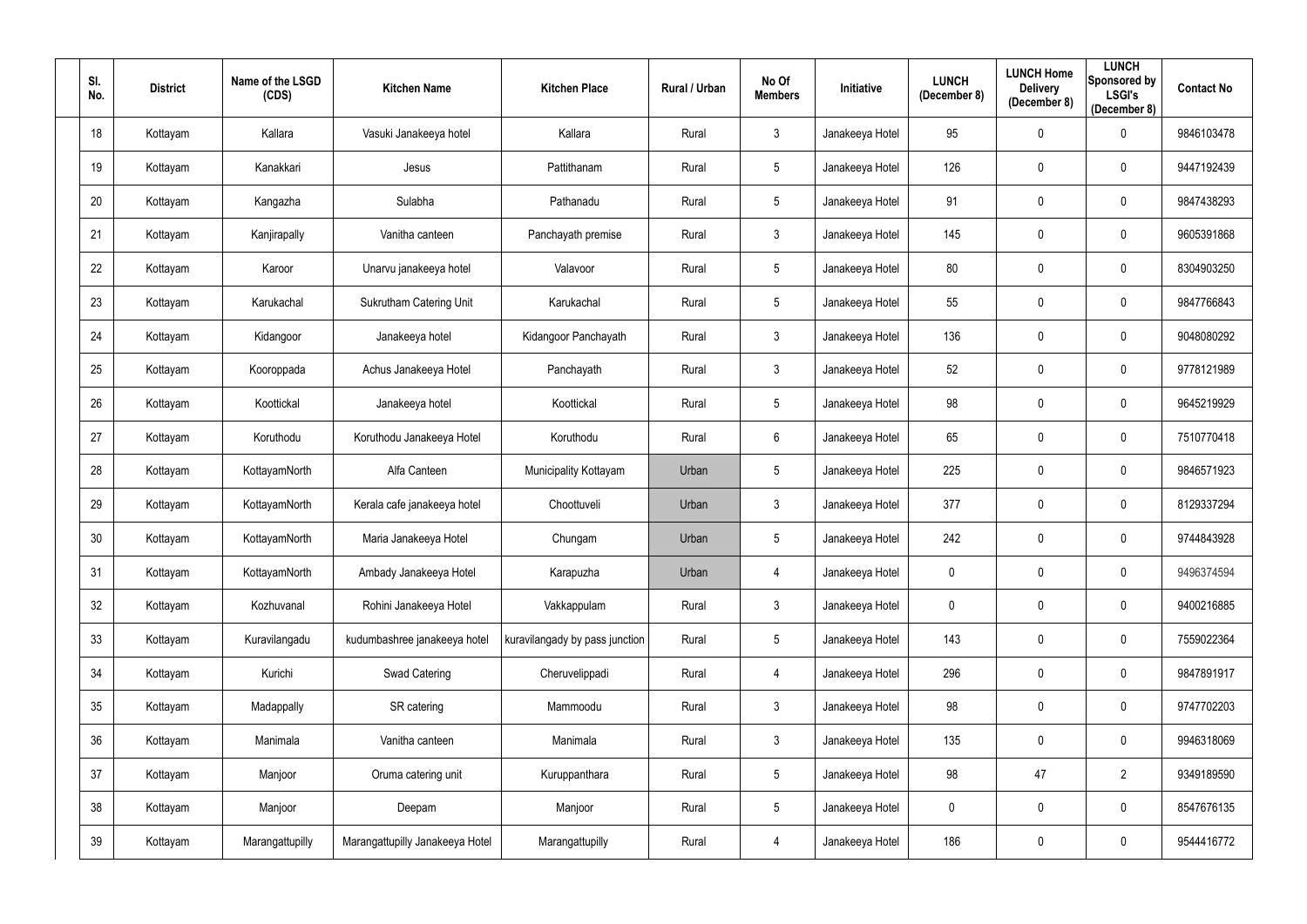|    | SI.<br>No. | <b>District</b> | Name of the LSGD<br>(CDS) | <b>Kitchen Name</b>         | <b>Kitchen Place</b>     | Rural / Urban | No Of<br><b>Members</b> | Initiative      | <b>LUNCH</b><br>(December 8) | <b>LUNCH Home</b><br><b>Delivery</b><br>(December 8) | <b>LUNCH</b><br>Sponsored by<br><b>LSGI's</b><br>(December 8) | <b>Contact No</b> |
|----|------------|-----------------|---------------------------|-----------------------------|--------------------------|---------------|-------------------------|-----------------|------------------------------|------------------------------------------------------|---------------------------------------------------------------|-------------------|
| 80 | 40         | Kottayam        | Maravanthuruth            | Changathi                   | Maravanthuruth           | Rural         | 4                       | Janakeeya Hotel | 75                           | $\pmb{0}$                                            | $\mathbf 0$                                                   | 9744598169        |
|    | 41         | Kottayam        | Meenachil                 | Akshaya Janakeeya hotel     | Idamattam                | Rural         | 4                       | Janakeeya Hotel | 110                          | $\mathbf 0$                                          | $\overline{2}$                                                | 9747190979        |
|    | 42         | Kottayam        | Meenachil                 | Archana janakeeya Hotel     | Paika                    | Rural         | $5\phantom{.0}$         | Janakeeya Hotel | 183                          | $\mathbf 0$                                          | $\overline{0}$                                                | 9048759539        |
|    | 43         | Kottayam        | Meenadom                  | Nainus                      | Meenadom                 | Rural         | $\mathfrak{Z}$          | Janakeeya Hotel | 102                          | $\mathbf 0$                                          | $\overline{0}$                                                | 9539752801        |
|    | 44         | Kottayam        | Melukavu                  | Seenayi Cafe centre         | Melukavumattam           | Rural         | $5\phantom{.0}$         | Janakeeya Hotel | $\mathbf 0$                  | $\mathbf 0$                                          | $\overline{0}$                                                | 9744546703        |
|    | 45         | Kottayam        | Moonnilav                 | Aiswarya                    | Moonnilav                | Rural         | $\mathfrak{Z}$          | Janakeeya Hotel | 83                           | $\mathbf 0$                                          | $\mathbf 0$                                                   | 8281227689        |
|    | 46         | Kottayam        | Mulakkulam                | Janakeeya Hotel             | Moorkkattilpadi          | Rural         | 4                       | Janakeeya Hotel | 56                           | $\mathbf 0$                                          | $\mathbf 0$                                                   | 9747856382        |
|    | 47         | Kottayam        | Mundakkayam               | Janakeeya Hotel Mundakkayam | Mundakkayam              | Rural         | 6                       | Janakeeya Hotel | 136                          | $\mathbf 0$                                          | $\mathbf 0$                                                   | 9495314979        |
|    | 48         | Kottayam        | Nedumkunnam               | Nanma Kudumbashree Unit     | Nedumkunnam              | Rural         | $5\phantom{.0}$         | Janakeeya Hotel | 66                           | $\mathbf 0$                                          | $\mathbf 0$                                                   | 7306791612        |
|    | 49         | Kottayam        | Neendoor                  | Gruhasree ME Unit           | Panchayath               | Rural         | $\mathfrak{Z}$          | Janakeeya Hotel | 60                           | $\pmb{0}$                                            | $\overline{0}$                                                | 9847756958        |
|    | 50         | Kottayam        | Njeezhoor                 | Annapoorna Janakeeya Hotel  | Panchayath               | Rural         | 4                       | Janakeeya Hotel | 94                           | $\mathbf 0$                                          | $\mathbf 0$                                                   | 9745246839        |
|    | 51         | Kottayam        | Pala                      | Harithasree catering        | Chethimattam             | Urban         | 5                       | Janakeeya Hotel | 222                          | $\mathbf 0$                                          |                                                               | 9895154240        |
|    | 52         | Kottayam        | Pampady                   | Thrupthi                    | Pampady Town             | Rural         | $5\phantom{.0}$         | Janakeeya Hotel | 20                           | $\mathbf 0$                                          | $\mathbf 0$                                                   | 9633013622        |
|    | 53         | Kottayam        | Panachikkadu              | Ruchi Canteen               | Paruthumpara             | Rural         | 5                       | Janakeeya Hotel | 65                           | $\mathbf 0$                                          | $\mathbf 0$                                                   | 9656411494        |
|    | 54         | Kottayam        | Parathodu                 | Janakeeya Hotel Parathodu   | Panchayath               | Rural         | 4                       | Janakeeya Hotel | 63                           | $\pmb{0}$                                            | $\mathbf 0$                                                   | 7907455541        |
|    | 55         | Kottayam        | Paippadu                  | Thejus                      | Paippadu                 | Rural         | 5                       | Janakeeya Hotel | 237                          | $\mathbf 0$                                          | $\mathbf 0$                                                   | 7034621426        |
|    | 56         | Kottayam        | Poonjar                   | Haritham                    | Poonjar                  | Rural         | $5\phantom{.0}$         | Janakeeya Hotel | 87                           | $\pmb{0}$                                            | $\overline{4}$                                                | 9495235348        |
|    | 57         | Kottayam        | Ramapuram                 | Ruchi                       | Ramapuram                | Rural         | 4                       | Janakeeya Hotel | 120                          | 45                                                   | $\mathbf 0$                                                   | 9495107277        |
|    | 58         | Kottayam        | T.V.Puram                 | Vijaya Janakeeya Hotel      | TV Puram                 | Rural         | $\mathbf{3}$            | Janakeeya Hotel | $\mathbf 0$                  | $\pmb{0}$                                            | $\mathbf 0$                                                   | 9847614136        |
|    | 59         | Kottayam        | Teekkoy                   | Kairali                     | Vagamattom, Kallambhagam | Rural         | 3 <sup>1</sup>          | Janakeeya Hotel | 75                           | $\pmb{0}$                                            | $\mathbf 0$                                                   | 7025702768        |
|    | 60         | Kottayam        | Thalanad                  | Nanma                       | Muttambhagam Kavala      | Rural         | $\mathfrak{Z}$          | Janakeeya Hotel | $\mathbf 0$                  | $\pmb{0}$                                            | $\mathbf 0$                                                   | 9961289547        |
|    | 61         | Kottayam        | Thalappalam               | Ameya                       | Thalappalam              | Rural         | 4                       | Janakeeya Hotel | 106                          | $\boldsymbol{0}$                                     | $\overline{0}$                                                | 7025932626        |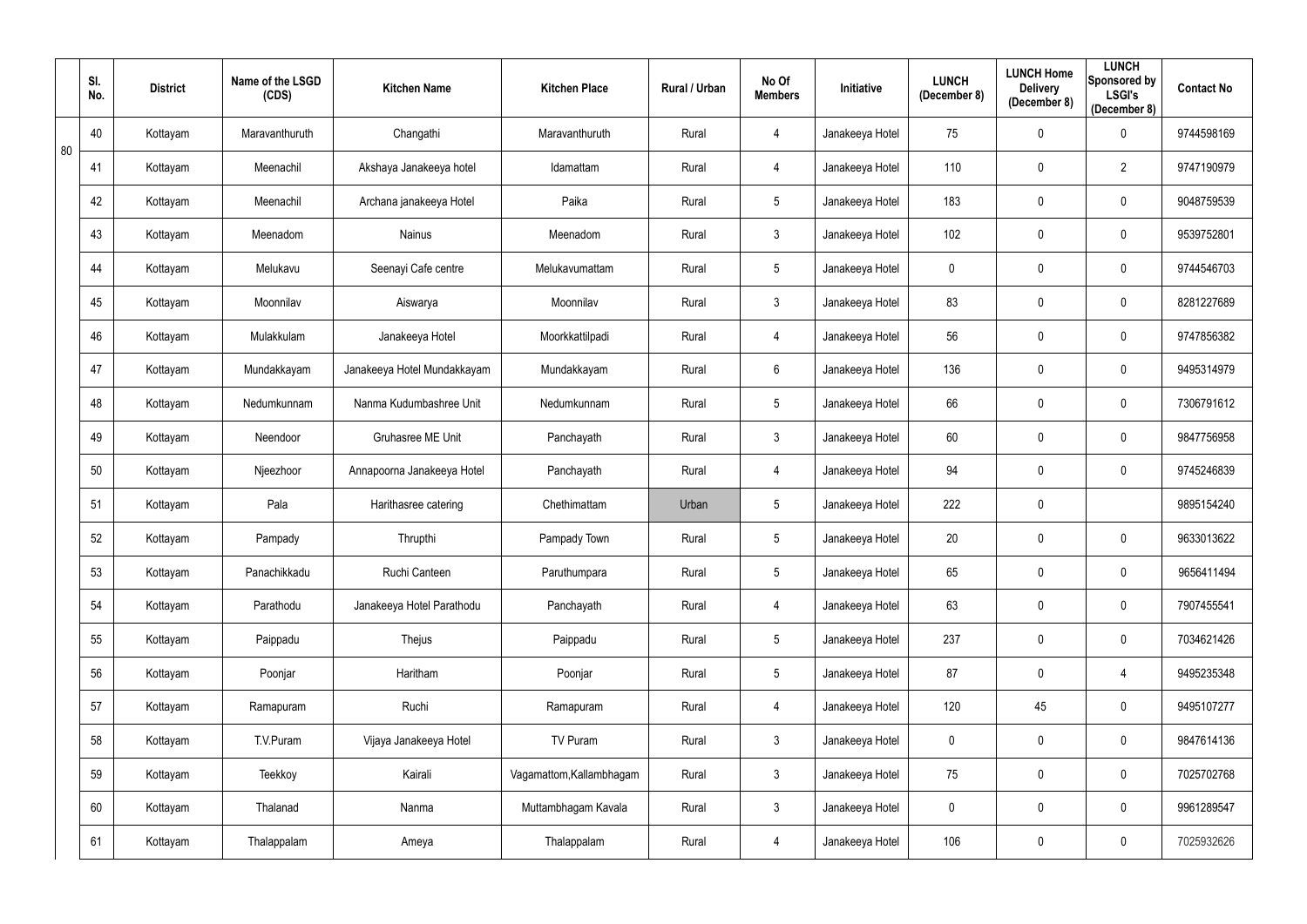|    | SI.<br>No.     | <b>District</b> | Name of the LSGD<br>(CDS) | <b>Kitchen Name</b>                                      | <b>Kitchen Place</b>                        | Rural / Urban | No Of<br><b>Members</b> | <b>Initiative</b> | <b>LUNCH</b><br>(December 8) | <b>LUNCH Home</b><br><b>Delivery</b><br>(December 8) | <b>LUNCH</b><br>Sponsored by<br><b>LSGI's</b><br>(December 8) | <b>Contact No</b> |
|----|----------------|-----------------|---------------------------|----------------------------------------------------------|---------------------------------------------|---------------|-------------------------|-------------------|------------------------------|------------------------------------------------------|---------------------------------------------------------------|-------------------|
|    | 62             | Kottayam        | Thalayolaparambu          | kudumbashree janakeeya hotel                             | Thalayolaparambu                            | Rural         | $\mathfrak{Z}$          | Janakeeya Hotel   | 92                           | $\mathbf 0$                                          | $\overline{0}$                                                | 7994830570        |
|    | 63             | Kottayam        | Thidanadu                 | Janani                                                   | Chemmlamattam                               | Rural         | $6\phantom{.}$          | Janakeeya Hotel   | 110                          | $\mathbf 0$                                          | 0\$                                                           | 9562695545        |
|    | 64             | Kottayam        | Thidanadu                 | Krishna                                                  | Near Panchayath                             | Rural         | 4                       | Janakeeya Hotel   | 215                          | $\mathbf{0}$                                         | $\overline{0}$                                                | 9605565960        |
|    | 65             | Kottayam        | Thiruvarppu               | Sreeparvathy food products                               | Illickal                                    | Rural         | $\mathfrak{Z}$          | Janakeeya Hotel   | 162                          | $\mathbf 0$                                          | $\mathbf 0$                                                   | 9747289846        |
|    | 66             | Kottayam        | Thrikkodithanam           | Swanthanam                                               | Thrikkodithanam                             | Rural         | 5                       | Janakeeya Hotel   | 86                           | $\mathbf{0}$                                         | $\overline{0}$                                                | 7902729237        |
|    | 67             | Kottayam        | Udayanapuram              | Uppum Mulakum                                            | Nerekadavu                                  | Rural         | $\mathfrak{Z}$          | Janakeeya Hotel   | 42                           | $\mathbf{0}$                                         | 0                                                             | 8111850728        |
|    | 68             | Kottayam        | Udayanapuram              | Aiswarya Activity Group                                  | Vaikom Block Panchayath                     | Rural         | 5                       | Janakeeya Hotel   | 68                           | $\mathbf{0}$                                         | $\mathbf 0$                                                   | 9847437286        |
|    | 69             | Kottayam        | Uzhavoor                  | Uzhavoor Janakeeya Hotel                                 | Uzhavoor Town                               | Rural         | 8                       | Janakeeya Hotel   | 223                          | 82                                                   | 15                                                            | 9746074266        |
|    | 70             | Kottayam        | Vaikom                    | <b>Chanees Eats</b>                                      | Chalapparambu                               | Urban         | 4                       | Janakeeya Hotel   | 88                           | $\mathbf 0$                                          | $\overline{0}$                                                | 9446467389        |
|    | 71             | Kottayam        | Vakathanam                | Padheyam                                                 | Njaliakuzhi                                 | Rural         | $6\phantom{.}$          | Janakeeya Hotel   | 220                          | $\mathbf 0$                                          | $\overline{0}$                                                | 9495010073        |
|    | 72             | Kottayam        | Vazhappally               | Udayam                                                   | Vazhappally                                 | Rural         | 4                       | Janakeeya Hotel   | 93                           | $\mathbf{0}$                                         | $\mathbf 0$                                                   | 9562267564        |
|    | 73             | Kottayam        | Vazhoor                   | Kudumbashree Canteen Unit At<br>Vazhoor Grama Panchayath | Vazhoor Grama Panchayath<br><b>Building</b> | Rural         | 5                       | Janakeeya Hotel   | 0                            | $\mathbf{0}$                                         | $\overline{0}$                                                | 9544717796        |
|    | 74             | Kottayam        | Vazhoor                   | New India                                                | Nedumavu                                    | Rural         | $\mathbf{3}$            | Janakeeya Hotel   | 27                           | $\mathbf 0$                                          | $\mathbf 0$                                                   | 9744581242        |
|    | 75             | Kottayam        | Vechoor                   | Treeland Annapoorna                                      | <b>Bund Road</b>                            | Rural         | $\mathfrak{Z}$          | Janakeeya Hotel   | 99                           | $\mathbf 0$                                          | $\overline{0}$                                                | 8606814487        |
|    | 76             | Kottayam        | Veliyannoor               | Thanima foods                                            | Veliyannoor                                 | Rural         | $\mathfrak{Z}$          | Janakeeya Hotel   | 157                          | $\mathbf 0$                                          | $\overline{0}$                                                | 9744392147        |
|    | 77             | Kottayam        | Vellavoor                 | Uppum Mulakum Janakeeya Hotel                            | Panchayath premise                          | Rural         | $5\,$                   | Janakeeya Hotel   | 40                           | $\mathbf 0$                                          | $\mathbf 0$                                                   | 9188317288        |
|    | 78             | Kottayam        | Velloor                   | Puzhayoram catering                                      | Near Velloor cds office                     | Rural         | 4                       | Janakeeya Hotel   | 98                           | $\mathbf 0$                                          | $\mathbf 0$                                                   | 9895522286        |
|    | 79             | Kottayam        | Vijayapuram               | Niravu                                                   | Iranjal                                     | Rural         | $\mathfrak{Z}$          | Janakeeya Hotel   | 289                          | $\mathbf 0$                                          | $\mathbf 0$                                                   | 9495245895        |
|    | 80             | Kottayam        | Vijayapuram               | Renown Janakeeya Hotel                                   | Vadavathoor                                 | Rural         | 5                       | Janakeeya Hotel   | 135                          | $\mathbf 0$                                          | $\overline{0}$                                                | 8606536302        |
| 80 |                |                 |                           |                                                          |                                             |               | 336                     |                   | 8674                         | 231                                                  | 23                                                            |                   |
|    |                | Kozhikode       | Balussery                 | Unarvu Janakeeya Hotel                                   | Balussery                                   | Rural         | $5\phantom{.0}$         | Janakeeya Hotel   | 167                          | $\pmb{0}$                                            | $\overline{0}$                                                | 95440 03929       |
|    | $\overline{2}$ | Kozhikode       | Panangad                  | Kairali Janakeeya Hotel                                  | Balussery mukku at KK<br>hospital           | Rural         | $\mathfrak{Z}$          | Janakeeya Hotel   | 415                          | $\mathbf 0$                                          | $\overline{0}$                                                | 97450 85782       |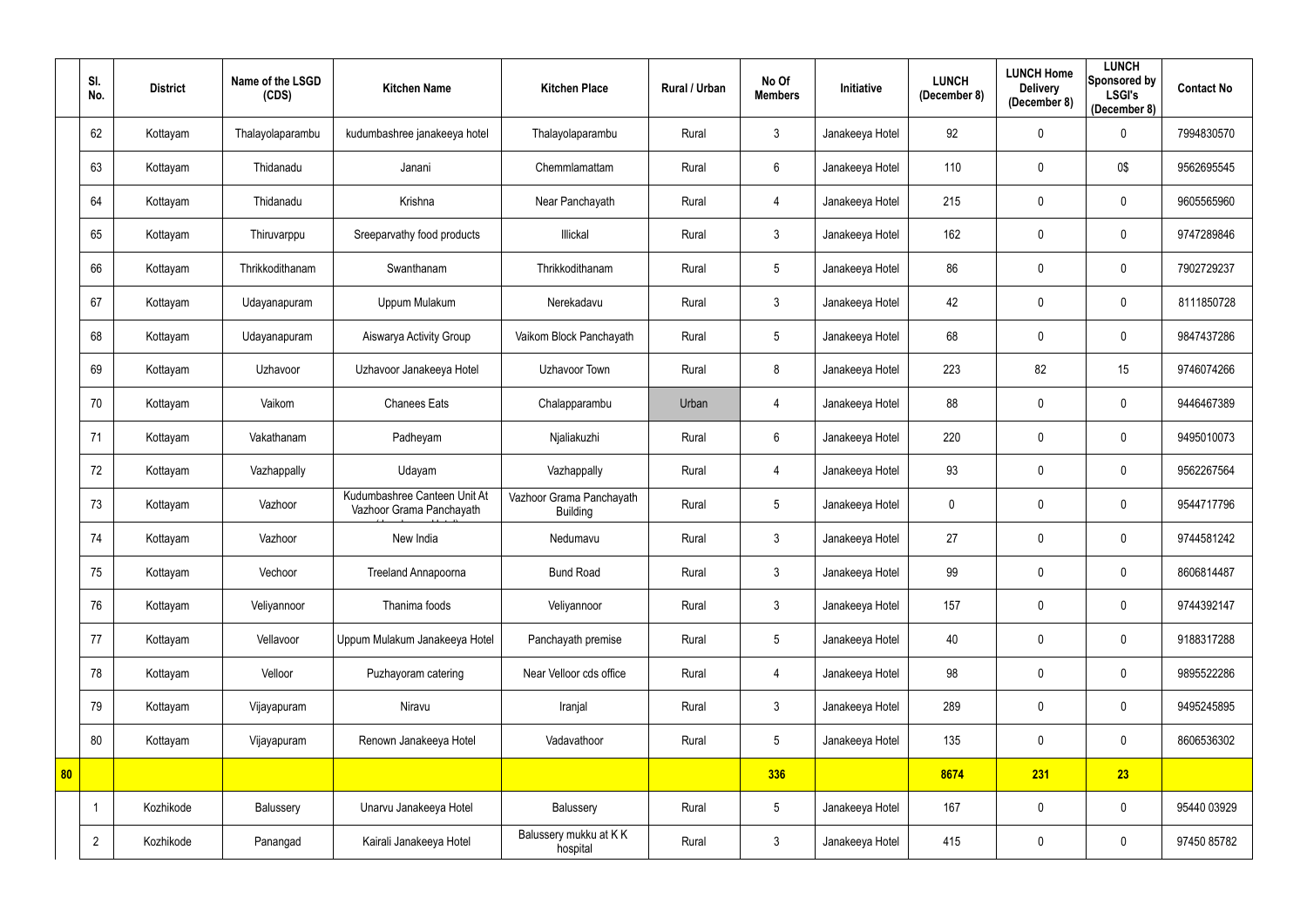| SI.<br>No.      | <b>District</b> | Name of the LSGD<br>(CDS) | <b>Kitchen Name</b>            | <b>Kitchen Place</b>                  | Rural / Urban | No Of<br><b>Members</b> | Initiative      | <b>LUNCH</b><br>(December 8) | <b>LUNCH Home</b><br><b>Delivery</b><br>(December 8) | <b>LUNCH</b><br><b>Sponsored by</b><br><b>LSGI's</b><br>(December 8) | <b>Contact No</b> |
|-----------------|-----------------|---------------------------|--------------------------------|---------------------------------------|---------------|-------------------------|-----------------|------------------------------|------------------------------------------------------|----------------------------------------------------------------------|-------------------|
| $\mathbf{3}$    | Kozhikode       | Koorachundu               | Koorachundu Janakeeya hotel    | Koorachundu                           | Rural         | 4                       | Janakeeya Hotel | 268                          | $\mathbf 0$                                          | 0                                                                    | 94967 07886       |
| $\overline{4}$  | Kozhikode       | Koorachundu               | Koottayma Janakeeya Hotel      | Kallanode                             | Rural         | 5                       | Janakeeya Hotel | 340                          | $\mathbf 0$                                          | 0                                                                    | 94967 26850       |
| $5\phantom{.0}$ | Kozhikode       | Kottur                    | Sneha Janakeeya Hotel          | Kottur                                | Rural         | 5 <sup>5</sup>          | Janakeeya Hotel | 105                          | $\mathbf 0$                                          | $\mathbf 0$                                                          | 97456 72101       |
| 6               | Kozhikode       | Naduvannur                | Naduvannur Janakeeya Hotel     | Naduvannur                            | Rural         | 7                       | Janakeeya Hotel | 401                          | $\mathbf 0$                                          | $\mathbf 0$                                                          | 8592-031802       |
| $\overline{7}$  | Kozhikode       | Naduvannur                | Kudumbashree Janakeeya Hotel   | Anjolimukku                           | Rural         | $\mathfrak{Z}$          | Janakeeya Hotel | 439                          | $\mathbf 0$                                          | $\mathbf 0$                                                          | 9995947043        |
| 8               | Kozhikode       | Ulliyeri                  | Ulliyeri Janakeeya Hotel       | Ulliyeri                              | Rural         | 4                       | Janakeeya Hotel | 428                          | $\mathbf 0$                                          | $\mathbf 0$                                                          | 89434 06681       |
| 9               | Kozhikode       | Unnikulam                 | Swad Janakeeya Hotel           | Ekarool Kaappil Road                  | Rural         | 3 <sup>1</sup>          | Janakeeya Hotel | 792                          | $\mathbf 0$                                          | $\mathbf 0$                                                          | 85475 75474       |
| 10 <sup>°</sup> | Kozhikode       | Unnikulam                 | Chaithanya Janakeeya Hotel     | Opposite unnikulam<br>gramapanchayath | Rural         | $\mathfrak{Z}$          | Janakeeya Hotel | 658                          | $\mathbf 0$                                          | $\mathbf 0$                                                          | 87141 31460       |
| 11              | Kozhikode       | Nanminda                  | Akshaya vanitha hotel          | Nanminda panchayath building          | Rural         | 3 <sup>1</sup>          | Janakeeya Hotel | 120                          | $\mathbf 0$                                          | $\mathbf 0$                                                          | 9961184212        |
| 12              | Kozhikode       | Thalakkulathur            | Thalakkulathur Janakeeya Hotel | Parambath                             | Rural         | 4                       | Janakeeya Hotel | 246                          | $\mathbf 0$                                          | $\mathbf 0$                                                          | 7593067511        |
| 13              | Kozhikode       | Kakkodi                   | Kakkodi Janakeeya Hotel        | Kakkodi Bazar                         | Rural         | $\overline{7}$          | Janakeeya Hotel | 340                          | $\mathbf 0$                                          | $\mathbf 0$                                                          | 8943123615        |
| 14              | Kozhikode       | Chelannur                 | Oottupura Janakeeya Hotel      | Ambalathukulangara                    | Rural         | 7                       | Janakeeya Hotel | 123                          | $\mathbf 0$                                          | $\overline{2}$                                                       | 9846010528        |
| 15              | Kozhikode       | Narikkuni                 | Amma Janakeeya Hotel           | Narikkuni                             | Rural         | 3                       | Janakeeya Hotel | 200                          | $\mathbf 0$                                          | 0                                                                    | 9645606562        |
| 16              | Kozhikode       | Kakkoor                   | Janakeeya Hotel Kakkoor        | Kakkoor                               | Rural         | 5                       | Janakeeya Hotel | 174                          | $\mathbf 0$                                          | 0                                                                    | 8592050112        |
| 17              | Kozhikode       | Koduvally                 | Sadhya Janakeeya Hotel         | G M L P School, Koduvally             | Urban         | 5 <sup>5</sup>          | Janakeeya Hotel | 498                          | $\mathbf 0$                                          | $\mathbf 0$                                                          | 8593898831        |
| 18              | Kozhikode       | Koduvally                 | KKN Janakeeya Hotel Koduvally  | Nellamkandi                           | Urban         | 3 <sup>1</sup>          | Janakeeya Hotel | 165                          | $\pmb{0}$                                            | $\mathbf 0$                                                          | 9847650894        |
| 19              | Kozhikode       | Koduvally                 | Swad Janakeeya Hotel           | Manipuram                             | Urban         | 5                       | Janakeeya Hotel | 244                          | $\pmb{0}$                                            | $\mathbf 0$                                                          | 9946991995        |
| 20              | Kozhikode       | Madavoor                  | Madavoor Janakeeya Hotel       | Near madavoor panchayath              | Rural         | 5                       | Janakeeya Hotel | 268                          | $\pmb{0}$                                            | $\bf{0}$                                                             | 8547590842        |
| 21              | Kozhikode       | Omasseri                  | Annapoornna Janakeeya Hotel    | Omasseri                              | Rural         | 4                       | Janakeeya Hotel | 316                          | $\boldsymbol{0}$                                     | $\mathbf 0$                                                          | 9605102599        |
| 22              | Kozhikode       | Puthuppadi                | Ruchi Janakeeya Hotel          | Puthupadi                             | Rural         | $5\phantom{.0}$         | Janakeeya Hotel | 324                          | $\mathbf 0$                                          | $\overline{0}$                                                       | 7909113114        |
| 23              | Kozhikode       | Kizhakkoth                | Swad Janakeeya Hotel           | Mariveettilthazham                    | Rural         | 4                       | Janakeeya Hotel | 140                          | $\boldsymbol{0}$                                     | $\bf{0}$                                                             | 9847086665        |
| 24              | Kozhikode       | Thamarassery              | Pavithram Janakeeya hotel      | Thamarassery old stand                | Rural         | $6\overline{6}$         | Janakeeya Hotel | 378                          | $\boldsymbol{0}$                                     | $\bf{0}$                                                             | 9048389661        |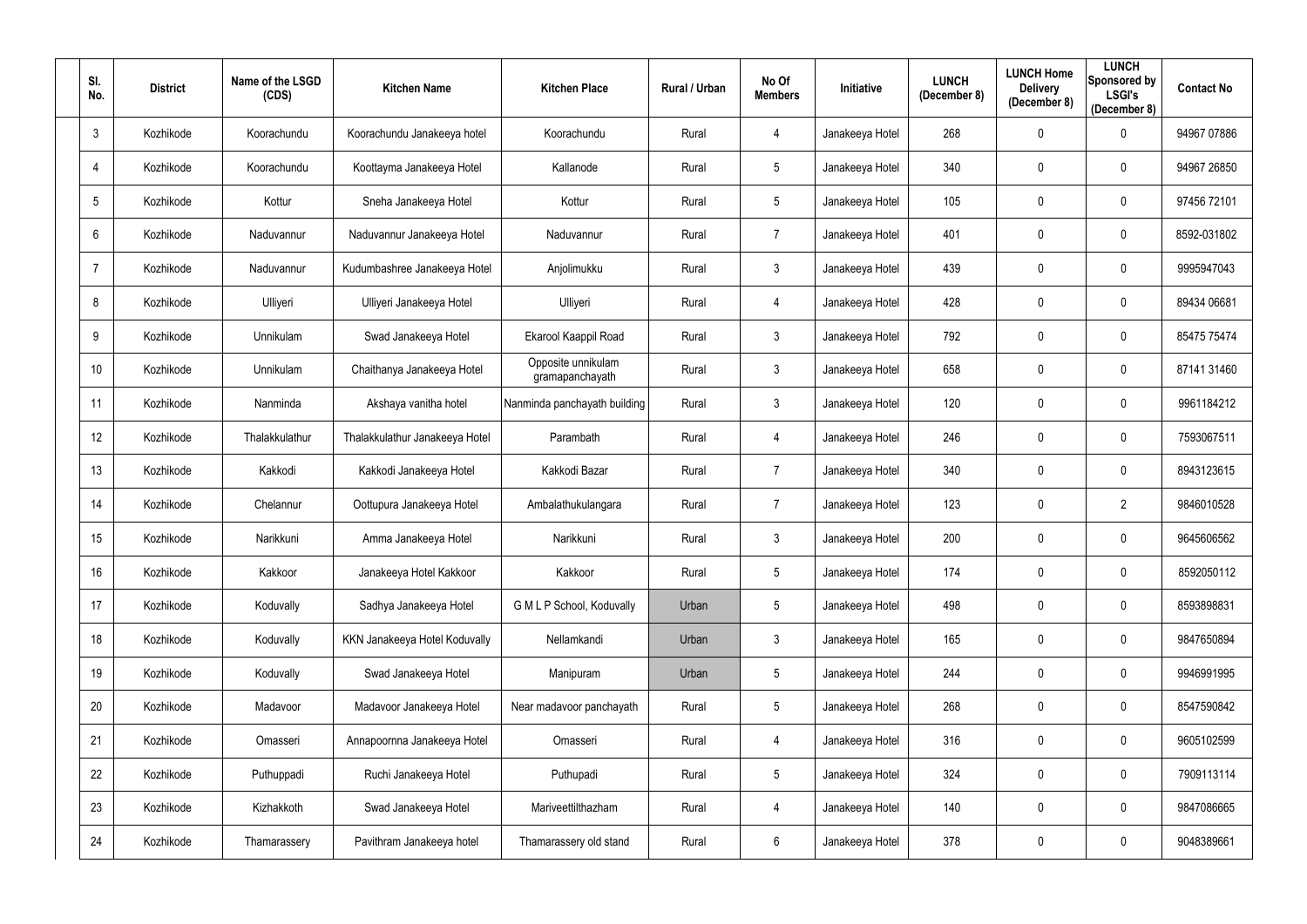| SI.<br>No. | <b>District</b> | Name of the LSGD<br>(CDS) | <b>Kitchen Name</b>                      | <b>Kitchen Place</b>                        | Rural / Urban | No Of<br><b>Members</b> | Initiative      | <b>LUNCH</b><br>(December 8) | <b>LUNCH Home</b><br><b>Delivery</b><br>(December 8) | <b>LUNCH</b><br><b>Sponsored by</b><br><b>LSGI's</b><br>(December 8) | <b>Contact No</b> |
|------------|-----------------|---------------------------|------------------------------------------|---------------------------------------------|---------------|-------------------------|-----------------|------------------------------|------------------------------------------------------|----------------------------------------------------------------------|-------------------|
| 25         | Kozhikode       | Kodenchery                | Kairali Janakeeya Hotel                  | Kodenchery                                  | Rural         | 4                       | Janakeeya Hotel | 0                            | $\mathbf 0$                                          | 0                                                                    | 9446037829        |
| 26         | Kozhikode       | Koodaranji                | Ruchikkoot Janakeeya Hotel               | Koodaranji                                  | Rural         | 6                       | Janakeeya Hotel | 246                          | $\mathbf 0$                                          | 0                                                                    | 9496439278        |
| 27         | Kozhikode       | Thiruvambadi              | Pulari Janakeeya Hotel                   | Thondimmal                                  | Rural         | 5 <sup>5</sup>          | Janakeeya Hotel | 155                          | $\mathbf{0}$                                         | $\mathbf 0$                                                          | 7034264232        |
| 28         | Kozhikode       | Kattippara                | Ruchi Janakeeya Hotel                    | Chamal                                      | Rural         | $6^{\circ}$             | Janakeeya Hotel | 180                          | $\mathbf 0$                                          | $\mathbf 0$                                                          | 7591974045        |
| 29         | Kozhikode       | Koyilandy North           | Naveena canteen                          | Near new bus stand                          | Urban         | $\overline{7}$          | Janakeeya Hotel | 662                          | $\mathbf 0$                                          | $\overline{2}$                                                       | 9544185262        |
| 30         | Kozhikode       | Koyilandy North           | Koyilandi Nagarasabha Janakeeya<br>Hotel | Near Kollamchira                            | Urban         | 10 <sup>°</sup>         | Janakeeya Hotel | 381                          | $\mathbf 0$                                          | 5                                                                    | 8943191728        |
| 31         | Kozhikode       | Koyilandi South           | Snehadeepam Janakeeya Hotel              | Muthambi                                    | Urban         | $6^{\circ}$             | Janakeeya Hotel | 58                           | $\mathbf 0$                                          | $\mathbf 0$                                                          | 9188198658        |
| 32         | Kozhikode       | Chengottukavu             | Amma Janakeeya Hotel                     | Edakkulam                                   | Rural         | 5                       | Janakeeya Hotel | 150                          | $\mathbf 0$                                          | $\mathbf 0$                                                          | 9048235785        |
| 33         | Kozhikode       | Atholi                    | Atholi Janakeeya Hotel                   | Kodassery                                   | Rural         | 4                       | Janakeeya Hotel | 128                          | $\mathbf 0$                                          | $\mathbf 0$                                                          | 9072499251        |
| 34         | Kozhikode       | Moodadi                   | Ruchi Janakeeya Hotel                    | Moodadi                                     | Rural         | 5                       | Janakeeya Hotel | 358                          | $\mathbf 0$                                          | $\mathbf 0$                                                          | 8281226403        |
| 35         | Kozhikode       | Chemancheri               | Annapoornna Janakeeya Hotel              | Pookkad                                     | Rural         | 5                       | Janakeeya Hotel | 172                          | $\mathbf 0$                                          |                                                                      | 9048235785        |
| 36         | Kozhikode       | Arikkulam                 | Thanima Janakeeya Hotel                  | Kurudimukku                                 | Rural         | 4                       | Janakeeya Hotel | 144                          | 0                                                    | $\mathbf 0$                                                          | 9645137125        |
| 37         | Kozhikode       | Arikkulam                 | Ruchiyidam Janakeeya Hotel               | Arikkulam                                   | Rural         | 4                       | Janakeeya Hotel | 104                          | $\mathbf 0$                                          | 0                                                                    | 9048410803        |
| 38         | Kozhikode       | Kozhikode Central.        | Ruchikkoott                              | <b>District Veterinary Hospital</b>         | Urban         | $\mathfrak{Z}$          | Janakeeya Hotel | 993                          | 240                                                  | $\mathbf 0$                                                          | 7025774213        |
| 39         | Kozhikode       | Kozhikode Central         | Sneha Ruchikkoott                        | Mankavu                                     | Urban         | $\overline{4}$          | Janakeeya Hotel | 377                          | 65                                                   | $\overline{0}$                                                       | 8921995031        |
| 40         | Kozhikode       | Kozhikode Central         | Tripthi Janakeeya Hotel                  | Near AMLP School,<br>Moozhikkal             | Urban         | 3 <sup>1</sup>          | Janakeeya Hotel | 624                          | 132                                                  | $\mathbf 0$                                                          | 8129200288        |
| 41         | Kozhikode       | Kozhikode Central         | New Ganesh                               | Kovoor, near library                        | Urban         | $5\phantom{.0}$         | Janakeeya Hotel | 890                          | 95                                                   | $\mathbf 0$                                                          | 9349123701        |
| 42         | Kozhikode       | Kozhikode Central         | Ruchippura Janakeeya Hotel               | Near Focus mall, New bus<br>stand Kozhikode | Urban         | $\mathbf{3}$            | Janakeeya Hotel | 984                          | $\boldsymbol{0}$                                     | $\mathbf 0$                                                          | 9605602806        |
| 43         | Kozhikode       | Kozhikode Central         | Souparnika Janakeeya Hotel               | Medical college near chest<br>hospital      | Urban         | 6                       | Janakeeya Hotel | 452                          | $\boldsymbol{0}$                                     | $\overline{0}$                                                       | 8281709784        |
| 44         | Kozhikode       | Kozhikode North           | Udayam kudumbasree canteen               | Thadambattuthazham                          | Urban         | $5\phantom{.0}$         | Janakeeya Hotel | 700                          | 88                                                   | $\overline{0}$                                                       | 7736850096        |
| 45         | Kozhikode       | Kozhikode North           | Ruchi                                    | Elathoor, Chettikulam                       | Urban         | 4                       | Janakeeya Hotel | 313                          | $\pmb{0}$                                            | $\overline{0}$                                                       | 9947743713        |
| 46         | Kozhikode       | Kozhikode North           | Tasty Janakeeya Hotel                    | Butt road                                   | Urban         | $5\phantom{.0}$         | Janakeeya Hotel | 593                          | 60                                                   | $\overline{0}$                                                       | 9074462795        |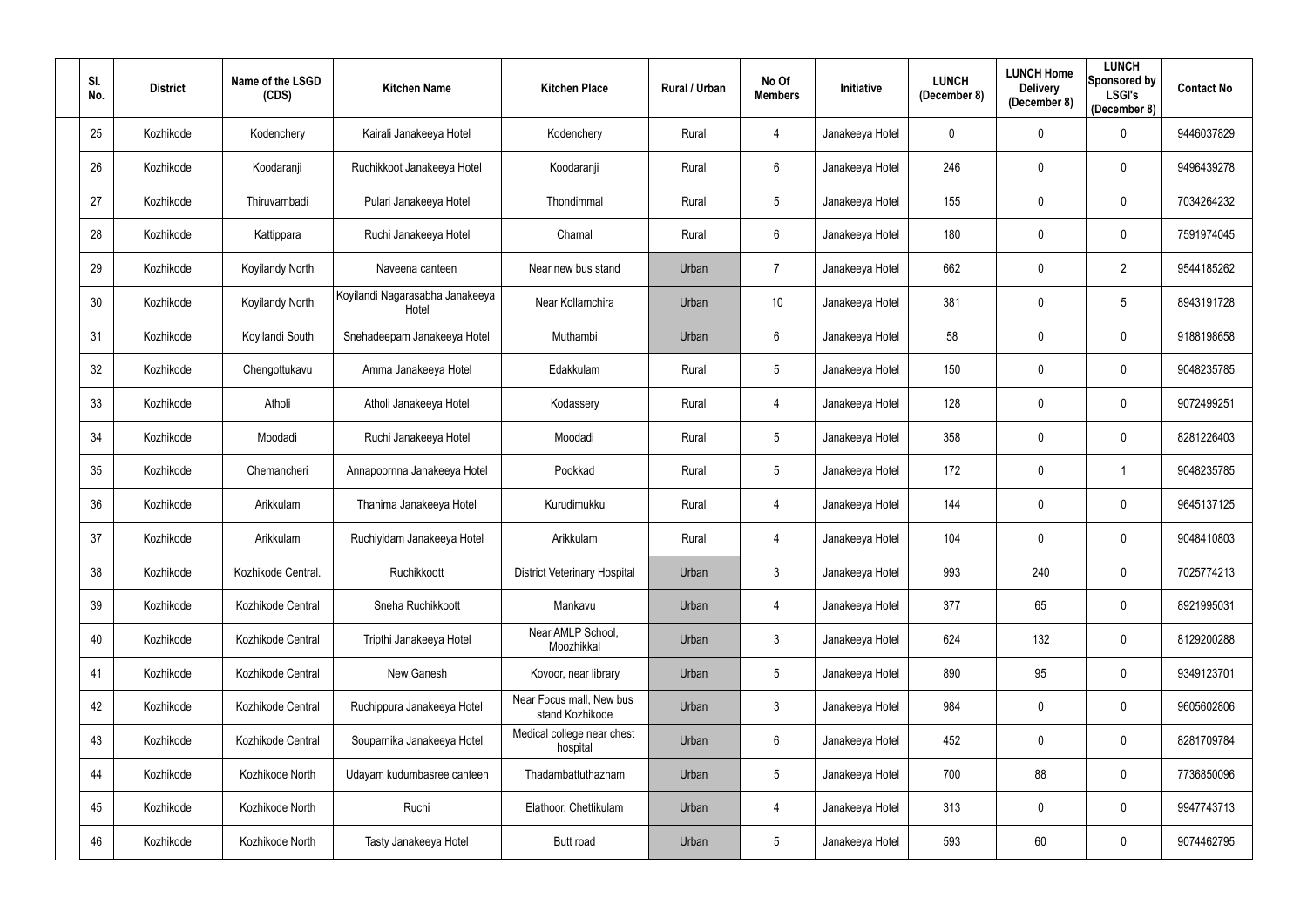|     | SI.<br>No. | <b>District</b> | Name of the LSGD<br>(CDS) | <b>Kitchen Name</b>            | <b>Kitchen Place</b>               | Rural / Urban | No Of<br><b>Members</b> | <b>Initiative</b> | <b>LUNCH</b><br>(December 8) | <b>LUNCH Home</b><br><b>Delivery</b><br>(December 8) | <b>LUNCH</b><br>Sponsored by<br><b>LSGI's</b><br>(December 8) | <b>Contact No</b> |
|-----|------------|-----------------|---------------------------|--------------------------------|------------------------------------|---------------|-------------------------|-------------------|------------------------------|------------------------------------------------------|---------------------------------------------------------------|-------------------|
|     | 47         | Kozhikode       | Kozhikode North           | Oruma                          | Eranjikkal                         | Urban         | 4                       | Janakeeya Hotel   | 310                          | 16                                                   | $\mathbf 0$                                                   |                   |
|     | 48         | Kozhikode       | Feroke                    | Ruchi vanitha mess             | <b>Feroke Muncipality</b>          | Urban         | 7                       | Janakeeya Hotel   | 227                          | $\mathbf 0$                                          | $\mathbf 0$                                                   | 9544468026        |
|     | 49         | Kozhikode       | Feroke                    | Mithra Janakeeya Hotel         | Ambalangadi                        | Urban         | $5\phantom{.0}$         | Janakeeya Hotel   | 270                          | $\mathbf 0$                                          | $\mathbf 0$                                                   | 9847657229        |
|     | 50         | Kozhikode       | Ramanattukara             | Tasty catering unit            | Ramanattukara                      | Urban         | $6\phantom{.}$          | Janakeeya Hotel   | 590                          | $\mathbf 0$                                          | $\mathbf 0$                                                   | 9961004004        |
|     | 51         | Kozhikode       | KozhikodeSouth            | Ushass cattering               | Meenchantha school                 | Urban         | $5\phantom{.0}$         | Janakeeya Hotel   | 773                          | $\mathbf 0$                                          | $\mathbf 0$                                                   | 9645629224        |
| 104 | 52         | Kozhikode       | Kozhikode South           | Oruma                          | Naduvattam                         | Urban         | 4                       | Janakeeya Hotel   | 372                          | $\mathbf 0$                                          | $\mathbf 0$                                                   | 9747405960        |
|     | 53         | Kozhikode       | Kozhikode South           | Ruchi Janakeeya Hotel          | Kundayithode                       | Urban         | $5\phantom{.0}$         | Janakeeya Hotel   | 545                          | $\mathbf 0$                                          | $\mathbf 0$                                                   | 9526521036        |
|     | 54         | Kozhikode       | Kozhikode South           | Five star                      | Palayam                            | Urban         | 4                       | Janakeeya Hotel   | 384                          | $\mathbf 0$                                          | $\mathbf 0$                                                   | 9744307041        |
|     | 55         | Kozhikode       | Olavanna                  | Kailamadam Janakeeya Hotel     | Pantheerankavu bypass              | Rural         | 6                       | Janakeeya Hotel   | 416                          | 154                                                  | $\overline{0}$                                                | 9526123535        |
|     | 56         | Kozhikode       | Olavanna                  | Snehitha Janakeeya Hotel       | Kunnathupalam                      | Rural         | $6\phantom{.}$          | Janakeeya Hotel   | 345                          | 265                                                  | $\mathbf 0$                                                   | 9072771905        |
|     | 57         | Kozhikode       | Kadalundi                 | Kadambhari Janakeeya Hotel     | Mannoor valavil                    | Rural         | $6\phantom{.}$          | Janakeeya Hotel   | 274                          | $\boldsymbol{0}$                                     | $\mathbf 0$                                                   | 9349923675        |
|     | 58         | Kozhikode       | Mukkam                    | Mukkam Friends Janakeeya hotel | Mukkam                             | Urban         | 4                       | Janakeeya Hotel   | 468                          | $\mathbf 0$                                          | $\mathbf 0$                                                   | 9497215604        |
|     | 59         | Kozhikode       | Mukkam                    | Oottupura Janakeeya Hotel      | Manassery                          | Urban         | 4                       | Janakeeya Hotel   | 538                          | $\mathbf 0$                                          | $\mathbf 0$                                                   | 9645563417        |
|     | 60         | Kozhikode       | Chathamangalam            | Prakruthi                      | Chathamangalam vipanana<br>kendram | Rural         | $5\phantom{.0}$         | Janakeeya Hotel   | 90                           | $\mathbf 0$                                          | $\mathbf 0$                                                   | 9745828787        |
|     | 61         | Kozhikode       | Perumanna                 | Thushara Janakeeya Hotel       | Vallikkunnu                        | Rural         | $5\phantom{.0}$         | Janakeeya Hotel   | 188                          | $\mathbf 0$                                          | $\mathbf 0$                                                   | 8113873612        |
|     | 62         | Kozhikode       | Kodiyathur                | Kanivu                         | Eranjimavu                         | Rural         | 4                       | Janakeeya Hotel   | 141                          | $\mathbf 0$                                          | $\mathbf 0$                                                   | 9048094053        |
|     | 63         | Kozhikode       | Karassery                 | Karassery CDS Janakeeya Hotel  | Near karassery panchayath          | Rural         | 4                       | Janakeeya Hotel   | 160                          | $\mathbf 0$                                          | $\mathbf 0$                                                   | 9645120636        |
|     | 64         | Kozhikode       | Kuruvattoor               | Nanma Janakeeya Hotel          | Payambra                           | Rural         | 4                       | Janakeeya Hotel   | 130                          | $\mathbf 0$                                          | $\mathbf 0$                                                   | 8547413299        |
|     | 65         | Kozhikode       | Mavoor                    | Koottayma Janakeeya Hotel      | Mavoor                             | Rural         | 4                       | Janakeeya Hotel   | 322                          | $\mathbf 0$                                          | $\mathbf 0$                                                   | 9961856227        |
|     | 66         | Kozhikode       | Peruvayal                 | Tripthi Janakeeya Hotel        | Velliparambu                       | Rural         | $\sqrt{5}$              | Janakeeya Hotel   | 221                          | $\mathbf 0$                                          | $\mathbf 0$                                                   | 6238723687        |
|     | 67         | Kozhikode       | Kunnamangalam             | Snehapuram Janakeeya Hotel     | Karanthoor                         | Rural         | $\mathbf{3}$            | Janakeeya Hotel   | $\mathbf 0$                  | $\boldsymbol{0}$                                     | $\mathbf 0$                                                   | 9048545152        |
|     | 68         | Kozhikode       | Kuttiadi                  | Janakeeya Hotel                | Kuttiadi Town                      | Rural         | 9                       | Janakeeya Hotel   | 310                          | $\boldsymbol{0}$                                     | $\overline{0}$                                                | 8606099575        |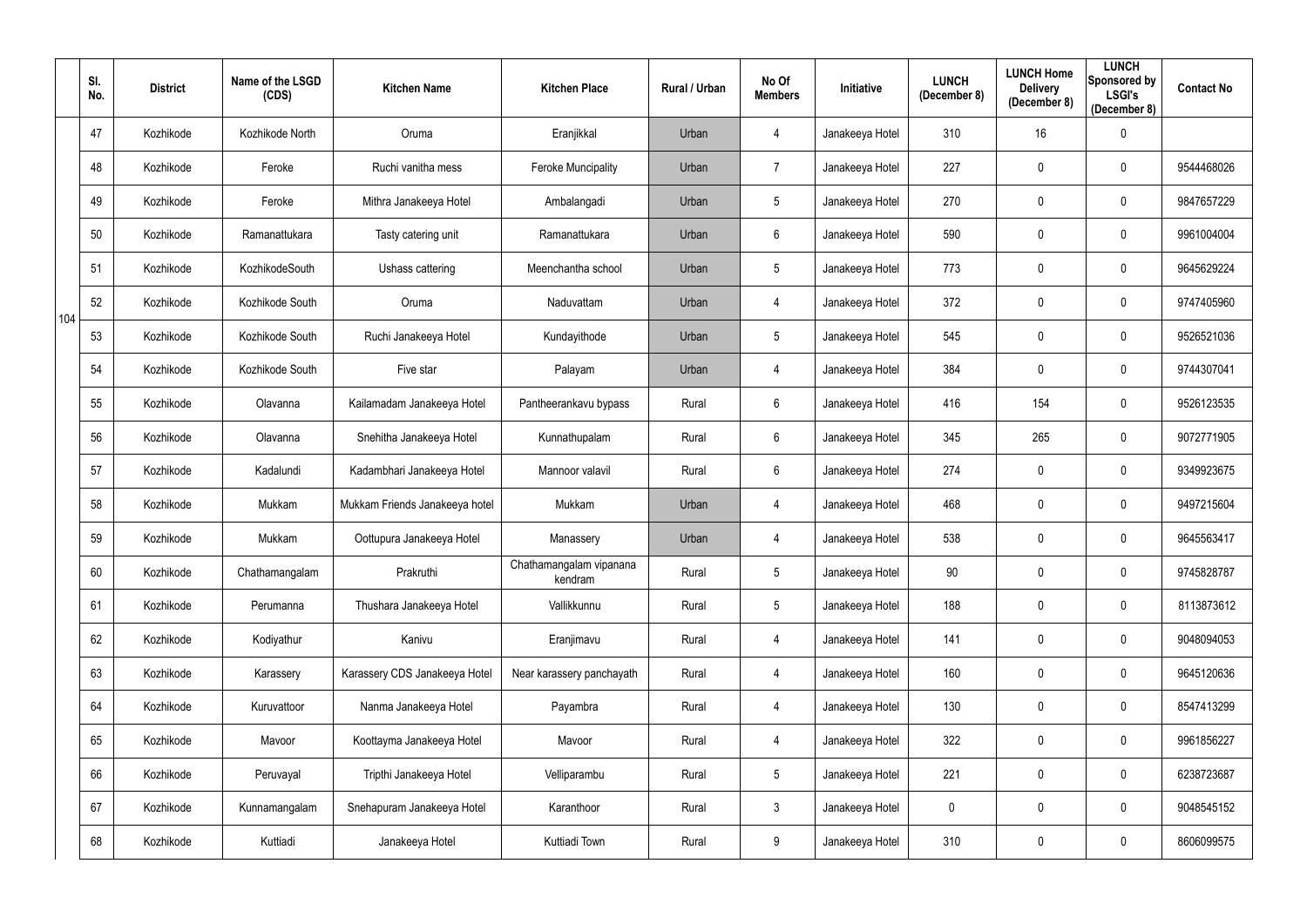| SI.<br>No. | <b>District</b> | Name of the LSGD<br>(CDS) | <b>Kitchen Name</b>                                  | <b>Kitchen Place</b>                               | Rural / Urban | No Of<br><b>Members</b> | Initiative      | <b>LUNCH</b><br>(December 8) | <b>LUNCH Home</b><br><b>Delivery</b><br>(December 8) | <b>LUNCH</b><br>Sponsored by<br><b>LSGI's</b><br>(December 8) | <b>Contact No</b> |
|------------|-----------------|---------------------------|------------------------------------------------------|----------------------------------------------------|---------------|-------------------------|-----------------|------------------------------|------------------------------------------------------|---------------------------------------------------------------|-------------------|
| 69         | Kozhikode       | Kavilumpara               | Kavilumpara panchayath<br>Janakeeya Hotel            | Thottilpalam                                       | Rural         | 4                       | Janakeeya Hotel | 324                          | $\boldsymbol{0}$                                     | $\mathbf 0$                                                   | 8157900256        |
| 70         | Kozhikode       | Maruthonkara              | Thanima Janakeeya Hotel                              | Adukkath                                           | Rural         | 5                       | Janakeeya Hotel | 386                          | $\mathbf 0$                                          |                                                               | 9846974198        |
| 71         | Kozhikode       | Velom                     | Samridhi                                             | Kallumpuram - Theekkuni                            | Rural         | 5                       | Janakeeya Hotel | 222                          | $\mathbf 0$                                          | $\mathbf 0$                                                   | 9846813401        |
| 72         | Kozhikode       | Kunnummal                 | Ruchi Janakeeya Hotel                                | Kakkattil                                          | Rural         | 5                       | Janakeeya Hotel | 381                          | $\mathbf 0$                                          | $\mathbf 0$                                                   | 9605800608        |
| 73         | Kozhikode       | Naripatta                 | Sthree sakthi Janakeeya Hotel                        | Kaiveli                                            | Rural         | 5                       | Janakeeya Hotel | 202                          | $\mathbf 0$                                          | $\mathbf 0$                                                   | 9645339232        |
| 74         | Kozhikode       | Kayakkodi                 | Samridhi Janakeeya Hotel                             | Kayakkodi                                          | Rural         | 5                       | Janakeeya Hotel | 217                          | $\mathbf 0$                                          | 0                                                             | 9495587551        |
| 75         | Kozhikode       | Thurayur                  | Cds coffee house                                     | Thurayur                                           | Rural         | 5                       | Janakeeya Hotel | 235                          | $\mathbf 0$                                          | $\mathbf 0$                                                   | 9048028293        |
| 76         | Kozhikode       | Payyoli                   | Mithra                                               | Payyoli Municipality                               | Urban         | 5                       | Janakeeya Hotel | 270                          | $\boldsymbol{0}$                                     | $\mathbf 0$                                                   | 8606505900        |
| 77         | Kozhikode       | Meppayur                  | Ruchi canteen                                        | Meppayur                                           | Rural         | 5                       | Janakeeya Hotel | 324                          | $\mathbf 0$                                          | $\mathbf 0$                                                   | 9447469729        |
| 78         | Kozhikode       | Thikkodi                  | Kaippunnyam Janakeeya Hotel                          | Thikkodi                                           | Rural         | 5                       | Janakeeya Hotel | 250                          | $\mathbf 0$                                          | $\mathbf 0$                                                   | 9526071250        |
| 79         | Kozhikode       | Keezhariyur               | Tripthi Janakeeya Hotel                              | Arayanattu para                                    | Rural         | 8                       | Janakeeya Hotel | 286                          | $\mathbf 0$                                          | $\mathbf 0$                                                   | 8592834034        |
| 80         | Kozhikode       | Chakkittappara            | Chakkittapara cds Hotel                              | Chakkittapara CDS                                  | Rural         | $\mathfrak{Z}$          | Janakeeya Hotel | 267                          | $\mathbf 0$                                          | $\mathbf 0$                                                   | 9526881089        |
| 81         | Kozhikode       | Cheruvannur               | Vanitha canteen                                      | near cheruvannur panchayath<br>office, Cheruvannur | Rural         | 5                       | Janakeeya Hotel | 175                          | $\mathbf 0$                                          | 0                                                             | 9400676505        |
| 82         | Kozhikode       | Koothali                  | Salkara stationary cum Coffee<br>house and photostat | Near Koothali panchayath<br>office                 | Rural         | $6\phantom{.}$          | Janakeeya Hotel | 160                          | $\mathbf 0$                                          | $\mathbf 0$                                                   | 9847642496        |
| 83         | Kozhikode       | Changaroth                | Changorath Janakeeya Hotel                           | Near Vadakkumbad HSS                               | Rural         | 5                       | Janakeeya Hotel | $\mathbf 0$                  | $\mathbf 0$                                          | $\overline{0}$                                                | 9747353283        |
| 84         | Kozhikode       | Perambra                  | Perambra Janakeeya Hotel                             | Perambra                                           | Rural         | 4                       | Janakeeya Hotel | 239                          | $\boldsymbol{0}$                                     | $\mathbf 0$                                                   | 6238677483        |
| 85         | Kozhikode       | Kayanna                   | Kudumbashree Janakeeya Hotel<br>Kayanna              | Kayanna Bazar                                      | Rural         | $\mathfrak{Z}$          | Janakeeya Hotel | 85                           | $\pmb{0}$                                            | $\mathbf 0$                                                   | 9496130121        |
| 86         | Kozhikode       | Nochad                    | Kudumbashree Janakeeya Hotel                         | Muliyangal                                         | Rural         | 5                       | Janakeeya Hotel | 225                          | $\boldsymbol{0}$                                     | $\mathbf 0$                                                   | 7034944936        |
| 87         | Kozhikode       | Ayenchery                 | Janakeeya Hotel Ayanchery                            | Ayanchery                                          | Rural         | 4                       | Janakeeya Hotel | 256                          | $\boldsymbol{0}$                                     | $\mathbf 0$                                                   | 8078369520        |
| 88         | Kozhikode       | Maniyur                   | Ruchikoott Vanitha Hotel                             | Near maniyur panchayath<br>office, Navodaya stop   | Rural         | 4                       | Janakeeya Hotel | 140                          | $\boldsymbol{0}$                                     | $\overline{0}$                                                | 9400097895        |
| 89         | Kozhikode       | Villiappally              | Janakeeya Hotel Villiappally                         | Keezhal Mukku                                      | Rural         | 4                       | Janakeeya Hotel | 205                          | $\boldsymbol{0}$                                     | $\overline{0}$                                                | 8086472039        |
| 90         | Kozhikode       | Thiruvallur               | Ruchi Janakeeya Hotel                                | Thiruvallur                                        | Rural         | $5\phantom{.0}$         | Janakeeya Hotel | 224                          | $\boldsymbol{0}$                                     | $\mathbf 0$                                                   | 9400723619        |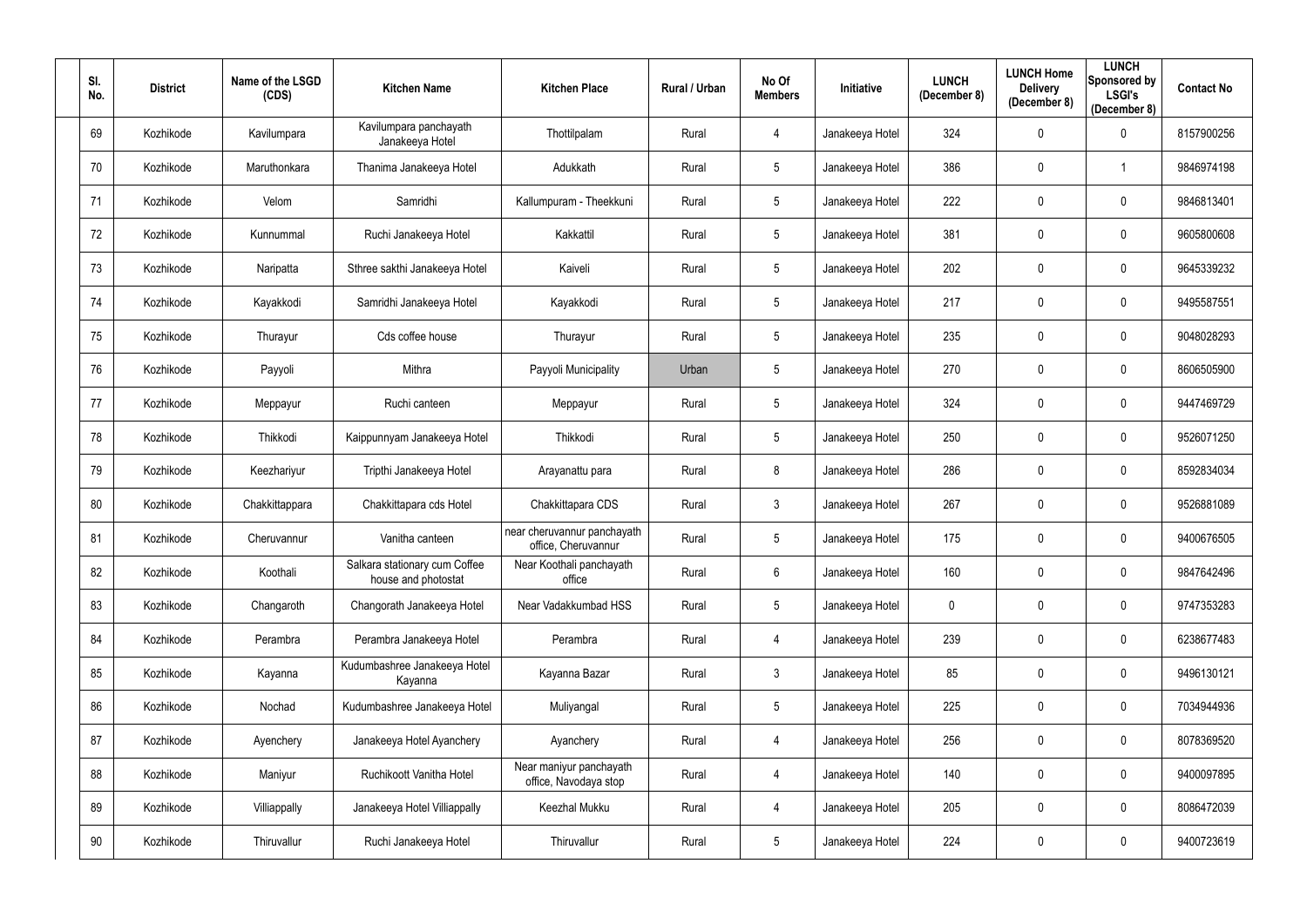|     | SI.<br>No.     | <b>District</b> | Name of the LSGD<br>(CDS) | <b>Kitchen Name</b>                      | <b>Kitchen Place</b>       | Rural / Urban | No Of<br><b>Members</b> | Initiative      | <b>LUNCH</b><br>(December 8) | <b>LUNCH Home</b><br><b>Delivery</b><br>(December 8) | <b>LUNCH</b><br>Sponsored by<br><b>LSGI's</b><br>(December 8) | <b>Contact No</b> |
|-----|----------------|-----------------|---------------------------|------------------------------------------|----------------------------|---------------|-------------------------|-----------------|------------------------------|------------------------------------------------------|---------------------------------------------------------------|-------------------|
|     | 91             | Kozhikode       | Edachery                  | Kudumbasree cafe and helpdesk            | Edachery                   | Rural         | $\overline{4}$          | Janakeeya Hotel | 335                          | $\mathbf 0$                                          | $\overline{0}$                                                | 7736287974        |
|     | 92             | Kozhikode       | Nadapuram                 | Uttupura canteen and catering            | Kallachi                   | Rural         | $6\,$                   | Janakeeya Hotel | 550                          | $\mathbf{0}$                                         | 0                                                             | 9946448011        |
|     | 93             | Kozhikode       | Chekkyad                  | Ruchi vanitha hotel                      | Puliyav                    | Rural         | 4                       | Janakeeya Hotel | 241                          | $\mathbf{0}$                                         | 0                                                             | 9048541152        |
|     | 94             | Kozhikode       | Valayam                   | Nanma Janakeeya Hotel                    | Valayam                    | Rural         | $5\phantom{.0}$         | Janakeeya Hotel | 223                          | $\mathbf 0$                                          | $\overline{0}$                                                | 9207821783        |
|     | 95             | Kozhikode       | Purameri                  | Nanma Janakeeya Hotel                    | Purameri                   | Rural         | $6\,$                   | Janakeeya Hotel | 309                          | $\mathbf 0$                                          | $\overline{0}$                                                | 9745393164        |
|     | 96             | Kozhikode       | Vanimel                   | Vanimel Janakeeya Hotel                  | Bhoomivathukkal            | Rural         | $5\,$                   | Janakeeya Hotel | 259                          | $\mathbf 0$                                          | $\mathbf 0$                                                   | 9048163049        |
|     | 97             | Kozhikode       | Tuneri                    | Menma Oottupura Janakeeya Hotel          | Tuneri                     | Rural         | $\mathfrak{Z}$          | Janakeeya Hotel | 268                          | $\mathbf 0$                                          | $\overline{0}$                                                | 9745251928        |
|     | 98             | Kozhikode       | Onchiyam                  | Adukkala                                 | Kannookkara                | Rural         | $\mathfrak{Z}$          | Janakeeya Hotel | 260                          | $\mathbf 0$                                          | $\overline{0}$                                                | 8606115054        |
|     | 99             | Kozhikode       | Chorode                   | Janani Hotel and Catering Unit           | Chorode                    | Rural         | $\overline{4}$          | Janakeeya Hotel | 307                          | $\mathbf 0$                                          | $\overline{0}$                                                | 9645426343        |
|     | 100            | Kozhikode       | Eramala                   | Janakeeya Hotel - Eramala                | Orkkatteri                 | Rural         | 8                       | Janakeeya Hotel | 207                          | $\mathbf 0$                                          | $\overline{0}$                                                | 9645239675        |
|     | 101            | Kozhikode       | Vadakara West             | Janakeeya Hotel - Vadakara west          | Vadakara                   | Urban         | $\mathfrak{Z}$          | Janakeeya Hotel | 525                          | $\mathbf 0$                                          | $\overline{0}$                                                | 8943703596        |
|     | 102            | Kozhikode       | Vadakara West             | Chithra Janakeeya Hotel                  | Vadakara New bus stand     | Urban         | $\mathfrak{Z}$          | Janakeeya Hotel | 412                          | $\mathbf 0$                                          | $\overline{0}$                                                | 9387762939        |
|     | 103            | Kozhikode       | Vadakara East             | Janakeeya Hotel Vadakara<br>Municipality | Edodi                      | Urban         | 6                       | Janakeeya Hotel | 431                          | $\mathbf 0$                                          | $\mathbf 0$                                                   | 9207604876        |
|     | 104            | Kozhikode       | Azhiyoor                  | Janakeeya Hotel Azhiyoor                 | Chombala near Block Office | Rural         | $\mathbf{3}$            | Janakeeya Hotel | 240                          | $\pmb{0}$                                            | $\overline{0}$                                                | 8086159250        |
| 104 |                |                 |                           |                                          |                            |               | 494                     |                 | 32927                        | <b>1115</b>                                          | 11                                                            |                   |
|     | $\mathbf{1}$   | Malappuram      | Triprangode               | Vishista Vanitha Canteen                 | Ottumpuram                 | Rural         | $\sqrt{5}$              | Janakeeya Hotel | 189                          | 25                                                   | $\mathbf 0$                                                   | 9526951352        |
|     | $\overline{2}$ | Malappuram      | Kondotty-2                | Amrutham Janakeeya Hotel                 | Kondotty busstand          | Urban         | $\overline{4}$          | Janakeeya Hotel | 518                          | $\mathbf 0$                                          | $5\phantom{.0}$                                               | 7356582539        |
|     | $\mathfrak{Z}$ | Malappuram      | Ponmundam                 | Janakeeya hotel                          | Athanikkal                 | Rural         | $\overline{4}$          | Janakeeya Hotel | 197                          | $\pmb{0}$                                            | $\mathbf 0$                                                   | 9746986753        |
|     | $\overline{4}$ | Malappuram      | Ponnani-1                 | Samridhi                                 | Ponnani                    | Urban         | $\overline{5}$          | Janakeeya Hotel | 105                          | $\mathbf 0$                                          | $\overline{0}$                                                | 9526810552        |
|     | $\sqrt{5}$     | Malappuram      | Parappanangadi            | Thathoos janakeeya hotel                 | Parappanangadi             | Urban         | $\mathfrak{Z}$          | Janakeeya Hotel | 188                          | 179                                                  | $\mathbf 0$                                                   | 9048515158        |
|     | $6\,$          | Malappuram      | Edayur                    | mathuraka vanita hotel                   | vattaparamb                | Rural         | $\mathbf{3}$            | Janakeeya Hotel | 184                          | $\pmb{0}$                                            | $\mathbf 0$                                                   | 9995857550        |
|     | $\overline{7}$ | Malappuram      | Kaladi                    | Thripthi Janakeeya Hotel                 | Naripparamb                | Rural         | 4                       | Janakeeya Hotel | 140                          | $\boldsymbol{0}$                                     | $\overline{0}$                                                | 9048111134        |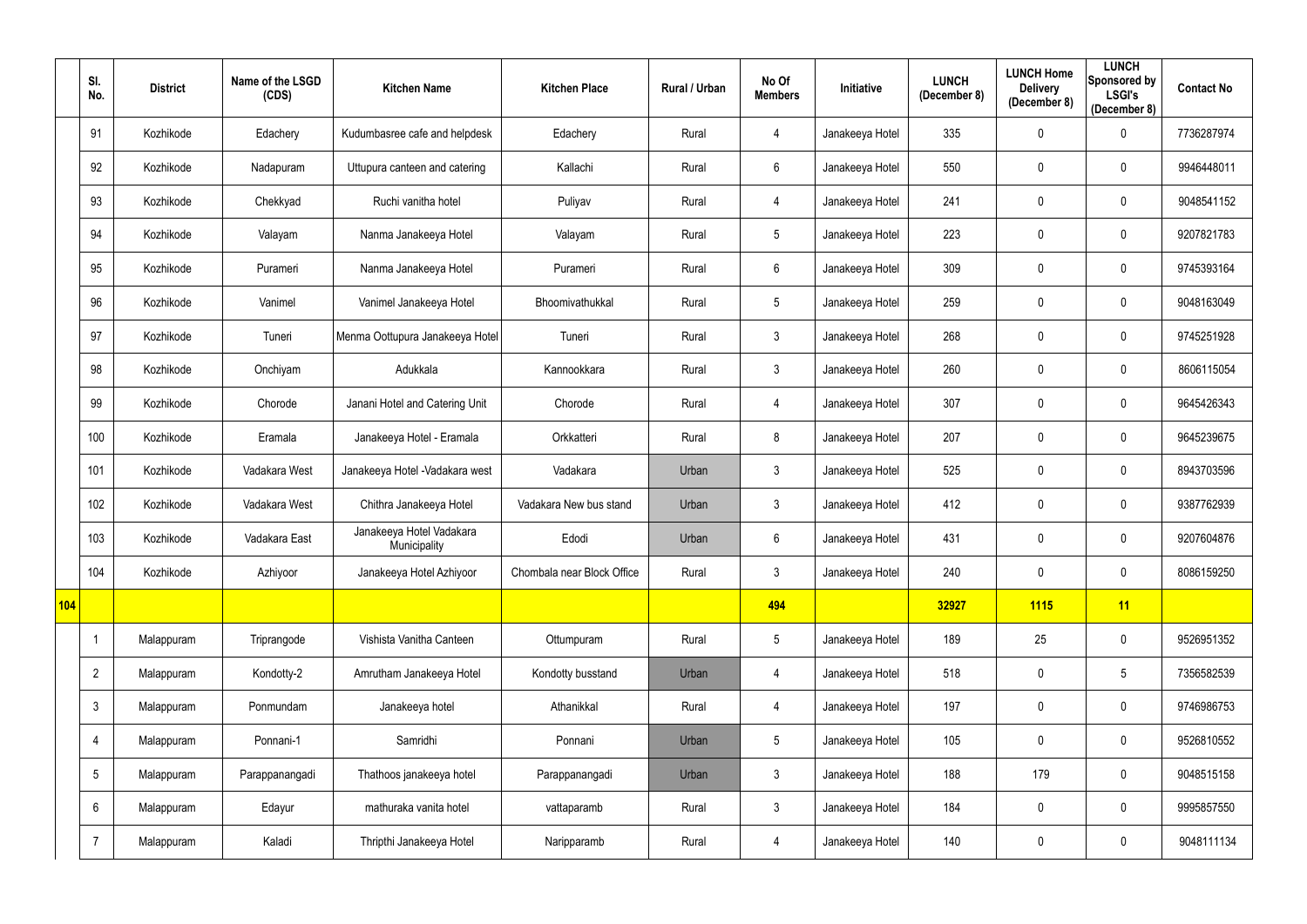| SI.<br>No.      | <b>District</b> | Name of the LSGD<br>(CDS) | <b>Kitchen Name</b>         | <b>Kitchen Place</b>                     | Rural / Urban | No Of<br><b>Members</b> | Initiative      | <b>LUNCH</b><br>(December 8) | <b>LUNCH Home</b><br><b>Delivery</b><br>(December 8) | <b>LUNCH</b><br><b>Sponsored by</b><br><b>LSGI's</b><br>(December 8) | <b>Contact No</b> |
|-----------------|-----------------|---------------------------|-----------------------------|------------------------------------------|---------------|-------------------------|-----------------|------------------------------|------------------------------------------------------|----------------------------------------------------------------------|-------------------|
| 8               | Malappuram      | Tavanur                   | Snehitha                    | Ayankalam                                | Rural         | 5                       | Janakeeya Hotel | 84                           | $\mathbf 0$                                          | 0                                                                    | 9995887155        |
| 9               | Malappuram      | Karulai                   | Janakeeya Hotel             | Karulayi Town                            | Rural         | 4                       | Janakeeya Hotel | 101                          | 25                                                   | 0                                                                    | 9388070564        |
| 10 <sup>°</sup> | Malappuram      | Melattur                  | Melattur Janakeeya Hotel    | Melattur                                 | Rural         | 5 <sup>5</sup>          | Janakeeya Hotel | 257                          | $\mathbf 0$                                          | $\mathbf 0$                                                          | 9497644650        |
| 11              | Malappuram      | Vallikkunnu               | Ruchikootu                  | Anangadi                                 | Rural         | 4                       | Janakeeya Hotel | 192                          | 117                                                  | $\mathbf 0$                                                          | 9846828029        |
| 12              | Malappuram      | Parappanangadi            | Sobhika Janakeeya hotel     | Parappanangadi                           | Urban         | 5 <sup>5</sup>          | Janakeeya Hotel | 379                          | 150                                                  | $\mathbf 0$                                                          | 9048220552        |
| 13              | Malappuram      | Vazhakkad                 | Ruchi hotel vazhakkad       | Gup school vazhakkad                     | Rural         | 5                       | Janakeeya Hotel | 386                          | 175                                                  | 0                                                                    | 9656316072        |
| 14              | Malappuram      | Amarambalam               | Janakeeya Hotel             | Opposite Federal Bank<br>Pookkottumpadam | Rural         | 4                       | Janakeeya Hotel | 114                          | 4                                                    | $\overline{2}$                                                       | 8157060589        |
| 15              | Malappuram      | Marakkara                 | Famous Hotel                | marakkara                                | Rural         | $\mathfrak{Z}$          | Janakeeya Hotel | 0                            | $\mathbf 0$                                          | $\mathbf 0$                                                          | 6238909658        |
| 16              | Malappuram      | Ozhur                     | Archana Vanitha Canteen     | Pulparambu                               | Rural         | $2^{\circ}$             | Janakeeya Hotel | 162                          | $\mathbf 0$                                          | $\mathbf 0$                                                          | 9645906084        |
| 17              | Malappuram      | Keezhuparambu             | Sisiram hotel keezhuparambu | New bazar kuniyil                        | Rural         | 5                       | Janakeeya Hotel | 127                          | 36                                                   | $\mathbf 0$                                                          | 8086830582        |
| 18              | Malappuram      | Irimbiliyam               | nandanam vanita hotel       | kotappuram                               | Rural         | 5                       | janakeeya Hotel | 256                          | $\mathbf 0$                                          | 0                                                                    | 7306302029        |
| 19              | Malappuram      | Porur                     | Kudumbasree vanitha canteen | Cherukod                                 | Rural         | 4                       | Janakeeya Hotel | 0                            | $\mathbf 0$                                          | $\mathbf 0$                                                          | 9745425647        |
| 20              | Malappuram      | Tirunavaya                | Vibhava Cafesree            | Karathoor                                | Rural         | 4                       | Janakeeya Hotel | 104                          | 32                                                   | 0                                                                    | 9645414837        |
| 21              | Malappuram      | Moothedam                 | Moothedam janakeeya hotel   | Karappuram                               | Rural         | $\mathfrak{Z}$          | Janakeeya Hotel | 183                          | $\pmb{0}$                                            | $\boldsymbol{0}$                                                     | 9447630154        |
| 22              | Malappuram      | Vazhayur                  | Three Star Janakeeya Hotel  | Karad                                    | Rural         | $\overline{4}$          | Janakeeya Hotel | 282                          | 18                                                   | $\overline{0}$                                                       | 9744305921        |
| 23              | Malappuram      | urngattiri                | Oottupura                   | Therattummal                             | Rural         | $5\phantom{.0}$         | Janakeeya Hotel | 116                          | 97                                                   | $\mathbf 0$                                                          | 9562851125        |
| 24              | Malappuram      | Maranchery                | Janakeeya Hotel maranchey   | Panambad                                 | Rural         | 5                       | Janakeeya Hotel | 64                           | 132                                                  | $\mathbf 0$                                                          | 9048081621        |
| 25              | Malappuram      | Athavanad                 | Janakeeya Bhakshanasala     | Vettichira                               | Rural         | $5\phantom{.0}$         | Janakeeya Hotel | 0                            | $\pmb{0}$                                            | $\mathbf 0$                                                          | 9495291580        |
| 26              | Malappuram      | Pothukal                  | Vanitha Canteen             | Nettikulam                               | Rural         | $6\overline{6}$         | Janakeeya Hotel | 90                           | $\pmb{0}$                                            | $\mathbf 0$                                                          | 9048501397        |
| 27              | Malappuram      | Mampad                    | <b>Bismi Cafe</b>           | Mampad                                   | Rural         | $\mathbf{3}$            | Janakeeya Hotel | 183                          | $\pmb{0}$                                            | $\overline{0}$                                                       | 9961170251        |
| 28              | Malappuram      | Marakkara                 | Ruchikoottu                 | <b>AC Nirappu</b>                        | Rural         | $5\phantom{.0}$         | Janakeeya Hotel | $\mathbf{0}$                 | $\pmb{0}$                                            | $\mathbf 0$                                                          | 9745625415        |
| 29              | Malappuram      | Alipparambu               | Oottupura                   | Alipparambu                              | Rural         | $5\phantom{.0}$         | Janakeeya Hotel | 166                          | $\boldsymbol{0}$                                     | $\overline{0}$                                                       | 9847690941        |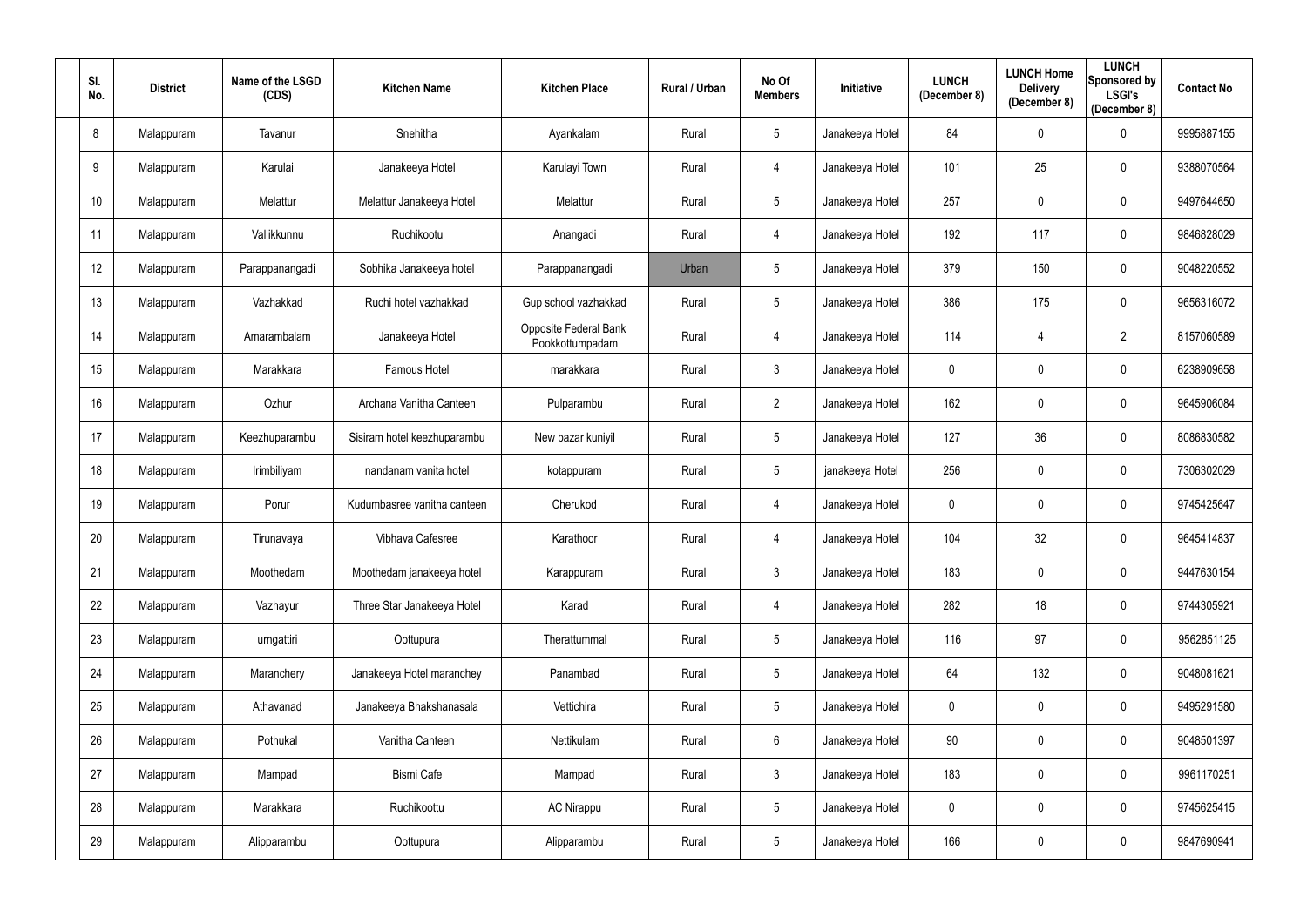| SI.<br>No. | <b>District</b> | Name of the LSGD<br>(CDS) | <b>Kitchen Name</b>                               | <b>Kitchen Place</b>   | Rural / Urban | No Of<br><b>Members</b> | Initiative      | <b>LUNCH</b><br>(December 8) | <b>LUNCH Home</b><br><b>Delivery</b><br>(December 8) | <b>LUNCH</b><br><b>Sponsored by</b><br><b>LSGI's</b><br>(December 8) | <b>Contact No</b> |
|------------|-----------------|---------------------------|---------------------------------------------------|------------------------|---------------|-------------------------|-----------------|------------------------------|------------------------------------------------------|----------------------------------------------------------------------|-------------------|
| 30         | Malappuram      | Valanchery                | Janakkeeya Hotel                                  | Valanchery             | Urban         | $5\phantom{.0}$         | Janakeeya Hotel | 0                            | $\mathbf 0$                                          | $\mathbf 0$                                                          | 8593812408        |
| 31         | Malappuram      | Chaliyar                  | Chaliyar Janakeeya Hotel                          | Akambaadam             | Rural         | $\mathbf{3}$            | Janakeeya Hotel | 89                           | 63                                                   | 0                                                                    | 9605274841        |
| 32         | Malappuram      | Kalikavu                  | Friends Janakeeya Hotel                           | Kalikavu               | Rural         | 4                       | Janakeeya Hotel | 64                           | 22                                                   | $\mathbf 0$                                                          | 9745751684        |
| 33         | Malappuram      | Angadipuram               | Janakeeya Hotel                                   | Angadipuram            | Rural         | 4                       | Janakeeya Hotel | 209                          | $\pmb{0}$                                            | $\mathbf 0$                                                          | 7902314724        |
| 34         | Malappuram      | Puzhakkattri              | Jasmin                                            | Puzhakkattiri          | Rural         | 5 <sup>5</sup>          | Janakeeya Hotel | 176                          | 131                                                  | $\mathbf 0$                                                          | 9495497872        |
| 35         | Malappuram      | Nannamukku                | Tanima                                            | Nannamukku             | Rural         | 5 <sup>5</sup>          | Janakeeya Hotel | 191                          | 109                                                  | $\mathbf 0$                                                          | 8943417885        |
| 36         | Malappuram      | Moorkkanad                | Oruma Janakeeya Hotel                             | Moorkkanad             | Rural         | 5 <sup>5</sup>          | Janakeeya Hotel | 80                           | 96                                                   | $\mathbf 0$                                                          | 9605728248        |
| 37         | Malappuram      | Edavanna                  | Souhrtham Janakeeya Hotel                         | Edavanna               | Rural         | 5                       | Janakeeya Hotel | 328                          | 126                                                  | $\mathbf 0$                                                          | 9746986110        |
| 38         | Malappuram      | Tirur                     | Ruchi Janakeeya Hotel                             | Tirur                  | Urban         | 4                       | Janakeeya Hotel | 398                          | 45                                                   | 0                                                                    | 9895409528        |
| 39         | Malappuram      | Tirur                     | Amrutham Janakeeya Hotel                          | Tirur                  | Urban         | 4                       | Janakeeya Hotel | 278                          | $\mathbf 0$                                          | $\mathbf 0$                                                          | 9745074259        |
| 40         | Malappuram      | Edappal                   | Daya Cafesree                                     | Edappal                | Rural         | 5 <sup>5</sup>          | Janakeeya Hotel | 174                          | $\mathbf 0$                                          | $\mathbf 0$                                                          | 9895439056        |
| 41         | Malappuram      | Koottilangadi             | Janakeeya Hotel                                   | Koottilangadi          | Rural         |                         | Janakeeya Hotel | 50                           | 30                                                   | $\overline{2}$                                                       | 9539471939        |
| 42         | Malappuram      | Vattamkulam               | Vibhava Janakeeya Hotel                           | Edappal                | Rural         | 4                       | Janakeeya Hotel | 158                          | $\mathbf 0$                                          | 0                                                                    | 9744844512        |
| 43         | Malappuram      | Nilambur                  | Annapporna Janakeeya Hotel                        | Nilambur               | Urban         | 8                       | Janakeeya Hotel | 324                          | 107                                                  | $\mathbf 0$                                                          | 8547795364        |
| 44         | Malappuram      | Puzhakkattri              | PT Group                                          | Ramapuram              | Rural         | $\overline{4}$          | Janakeeya Hotel | 172                          | 43                                                   | $\mathbf 0$                                                          | 9745108676        |
| 45         | Malappuram      | Vazhikkadavu              | Vanitha Janakeeya Hotel                           | Manimooli              | Rural         | $\overline{4}$          | Janakeeya Hotel | 132                          | 36                                                   | $\mathbf 0$                                                          | 8943046755        |
| 46         | Malappuram      | Chungathara               | Chungathara Annapoorna Vanitha<br>Janakeeya Hotel | Chalikkulam            | Rural         | $\mathfrak{Z}$          | Janakeeya Hotel | 32                           | $\pmb{0}$                                            | $\mathbf 0$                                                          | 9745674102        |
| 47         | Malappuram      | Vallikunnu                | Punathil Janakeeya Hotel                          | Vallikunnu             | Rural         | 4                       | Janakeeya Hotel | 76                           | 224                                                  | $\mathbf 0$                                                          | 9946051042        |
| 48         | Malappuram      | Tirurangadi               | Nirmalyam Janakeeya Hotel                         | Chanthappadi           | Urban         | 5 <sup>5</sup>          | Janakeeya Hotel | 331                          | 243                                                  | $\mathbf 0$                                                          | 9895168511        |
| 49         | Malappuram      | Purathur                  | Purathur Janakeeya Hotel                          | Kavilakkad             | Rural         | $\mathfrak{Z}$          | Janakeeya Hotel | 98                           | 110                                                  | $\overline{0}$                                                       | 9645170119        |
| 50         | Malappuram      | Kuruva                    | Swad                                              | Ambalaparamb           | Rural         | $\overline{4}$          | Janakeeya Hotel | 65                           | 49                                                   | $\mathbf 0$                                                          | 9495993543        |
| 51         | Malappuram      | Perumanna Klari           | Perumanna Klari Janakeeya Hotel                   | Near Panjayathu office | Rural         | $\mathbf{3}$            | Janakeeya Hotel | 90                           | $\boldsymbol{0}$                                     | $\overline{0}$                                                       | 7306197556        |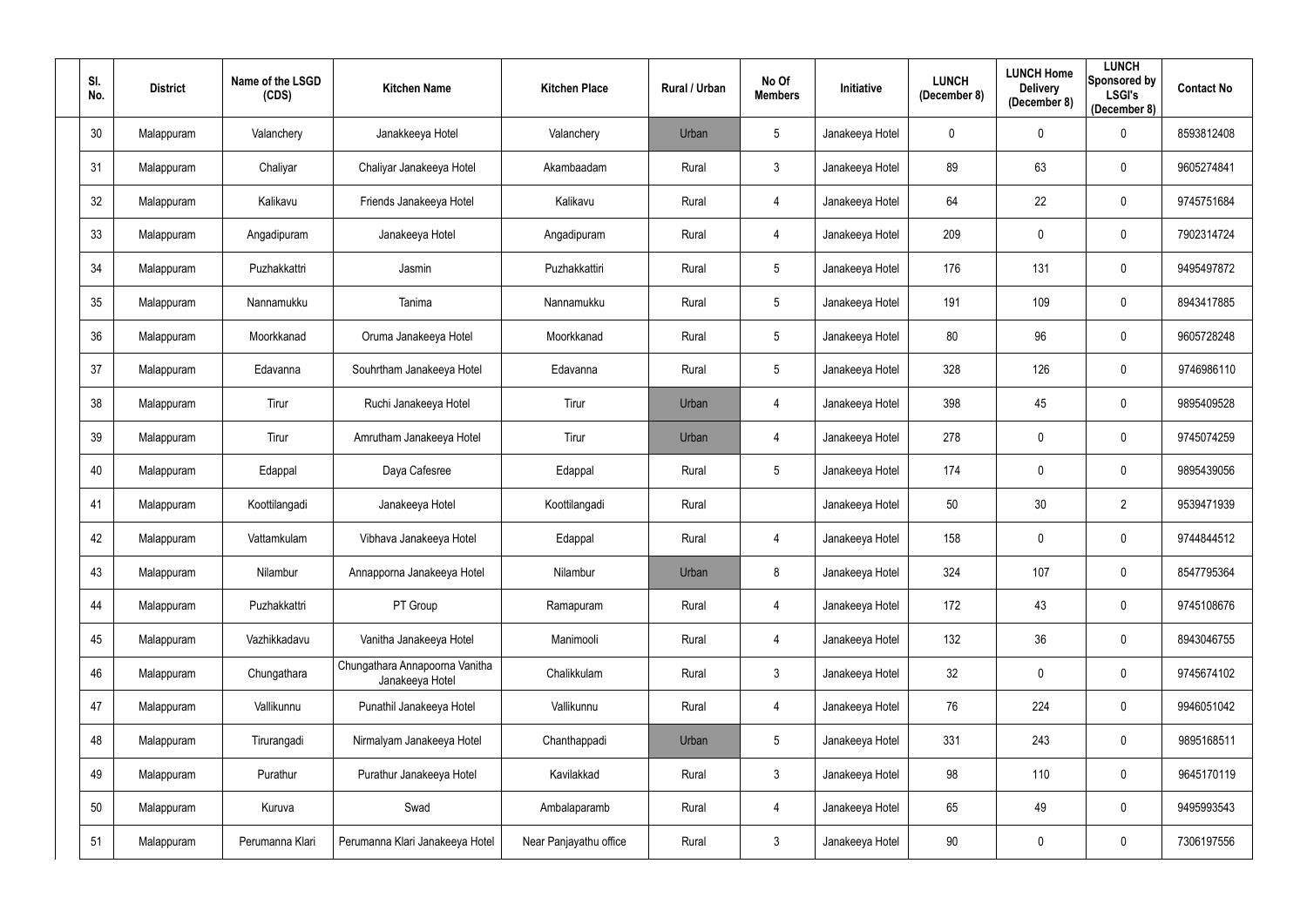|     | SI.<br>No. | <b>District</b> | Name of the LSGD<br>(CDS) | <b>Kitchen Name</b>          | <b>Kitchen Place</b> | Rural / Urban | No Of<br><b>Members</b> | Initiative      | <b>LUNCH</b><br>(December 8) | <b>LUNCH Home</b><br><b>Delivery</b><br>(December 8) | <b>LUNCH</b><br>Sponsored by<br><b>LSGI's</b><br>(December 8) | <b>Contact No</b> |
|-----|------------|-----------------|---------------------------|------------------------------|----------------------|---------------|-------------------------|-----------------|------------------------------|------------------------------------------------------|---------------------------------------------------------------|-------------------|
|     | 52         | Malappuram      | Kuttippuram               | Janakeeya Hotel Kuttippurram | Kuttipuram           | Rural         | $5\phantom{.0}$         | Janakeeya Hotel | 0                            | $\overline{0}$                                       | $\mathbf 0$                                                   | 8921459017        |
|     | 53         | Malappuram      | Niramaruthur              | Annapporna Janakeeya Hotel   | Mangad               | Rural         | $\mathfrak{Z}$          | Janakeeya Hotel | 125                          | $\mathbf 0$                                          | $\mathbf 0$                                                   | 9746334349        |
|     | 54         | Malappuram      | Veliyancode               | Cafe Kudumbashree            | Eramangalam          | Rural         | $\mathfrak{Z}$          | Janakeeya Hotel | 66                           | 68                                                   | $\overline{0}$                                                | 9567575145        |
|     | 55         | Malappuram      | Pulilkal                  | Ruchi Koottu Janakeeya Hotel | Pulikkal             | Rural         | 4                       | Janakeeya Hotel | 223                          | 51                                                   | $\mathbf 0$                                                   | 9947039208        |
|     | 56         | Malappuram      | Karuvarakund              | Janakeeya Hotel              | Karuvarakund         | Rural         | 4                       | Janakeeya Hotel | 190                          | 25                                                   | $\overline{0}$                                                | 9562233316        |
|     | 57         | Malappuram      | Thuvvur                   | Janakeeya Hotel              | Thuvvur              | Rural         | $5\phantom{.0}$         | Janakeeya Hotel | 123                          | 38                                                   | $\mathbf 0$                                                   | 8075365565        |
|     | 58         | Malappuram      | Kottakkal                 | Kottakkal Janakeeya Hotel    | Kottakkal            | Urban         | $\mathfrak{Z}$          | Janakeeya Hotel | 407                          | $\mathbf 0$                                          | $\mathbf 0$                                                   | 9946216609        |
|     | 59         | Malappuram      | Kuzhimanna                | Mythri Janakkeeya Hotel      | Cheruparamb          | Rural         | 4                       | Janakeeya Hotel | 214                          | 128                                                  | $\mathbf 0$                                                   | 9961738543        |
|     | 60         | Malappuram      | Talakkad                  | Talakkad Janakeeya Hotel     | <b>BP</b> Angadi     | Rural         | 4                       | Janakeeya Hotel | 85                           | 35                                                   | $\mathbf 0$                                                   | 9447824517        |
|     | 61         | Malappuram      | Areecode                  | Haritha sree Janakeeya Hotel | Pookottuchola        | Rural         | 4                       | Janakeeya Hotel | 121                          | 173                                                  | $\overline{0}$                                                | 7025072558        |
| 123 | 62         | Malappuram      | Cherukkavu                | Kitchen Hut Janakeeya Hotel  | Chevayoor            | Rural         | 4                       | Janakeeya Hoel  | 165                          | 173                                                  | $\mathbf 0$                                                   | 9895195887        |
|     | 63         | Malappuram      | Thiruvali                 | Janakeeya hotel              | Thiruvali            | Rural         | $5\phantom{.0}$         | Janakeeya Hotal | 0                            | $\overline{0}$                                       | $\overline{0}$                                                | 9746385945        |
|     | 64         | Malappuram      | Alamcode                  | Janakeeya hotel              | Alamcode             | Rural         | $5\phantom{.0}$         | Janakeeya Hotal | 218                          | 79                                                   | $\mathbf 0$                                                   | 8129368109        |
|     | 65         | Malappuram      | Manjeri 1                 | Cafe Janakeeya hotel         | Manjeri              | Urban         | $6\phantom{.0}$         | Janakeeya Hotal | 259                          | 119                                                  | $\mathbf{3}$                                                  | 7336671011        |
|     | 66         | Malappuram      | kalpakanchery             | Janakeeya HOTEL              | Kalpakanchery        | Rural         | 4                       | Janakeeya Hotel | 100                          | $\mathbf 0$                                          | $\overline{0}$                                                | 9048929947        |
|     | 67         | Malappuram      | Kodur                     | Janakeeya hotel              | vadakkemanna         | Rural         | 3 <sup>1</sup>          | Janakeeya hotel | 137                          | 30                                                   | $\overline{0}$                                                | 9605430938        |
|     | 68         | Malappuram      | Anakayam                  | janakeeya hotel              | Anakayam             | Rural         | $5\phantom{.0}$         | Janakeeya hotel | 234                          | $\mathbf 0$                                          | $\mathbf 0$                                                   | 7025840671        |
|     | 69         | Malappuram      | Malappuram                | Janakeeya Hotel              | Malappuram           | Urban         | $\mathbf{3}$            | Janakeeya Hotal | 196                          | 36                                                   | $\mathbf 0$                                                   | 8281125864        |
|     | 70         | Malappuram      | Tanur                     | Azhimukham Janakeeya hotel   | tanur                | Urban         | $\mathbf{3}$            | Janakeeya Hotel | 203                          | $\mathbf 0$                                          | $\overline{0}$                                                | 7594914843        |
|     | 71         | Malappuram      | Elamkulam                 | Janapriya                    | Kunnakav             | Rural         | 4                       | Janakeeya Hotel | 166                          | $\mathbf 0$                                          | $\mathbf 0$                                                   | 9496725446        |
|     | 72         | Malappuram      | Wandoor                   | Janakeeya Hotel              | wandoor              | Rural         | 4                       | Janakeeya Hotel | 166                          | $\mathbf 0$                                          | $\mathbf 0$                                                   | 8086064498        |
|     | 73         | Malappuram      | Perinthalmanna            | samrthi janakeeya hotei      | Perinthalmanna       | Urban         | $5\phantom{.0}$         | Janakeeya hotel | 127                          | $\pmb{0}$                                            | $\mathbf 0$                                                   | 7994259773        |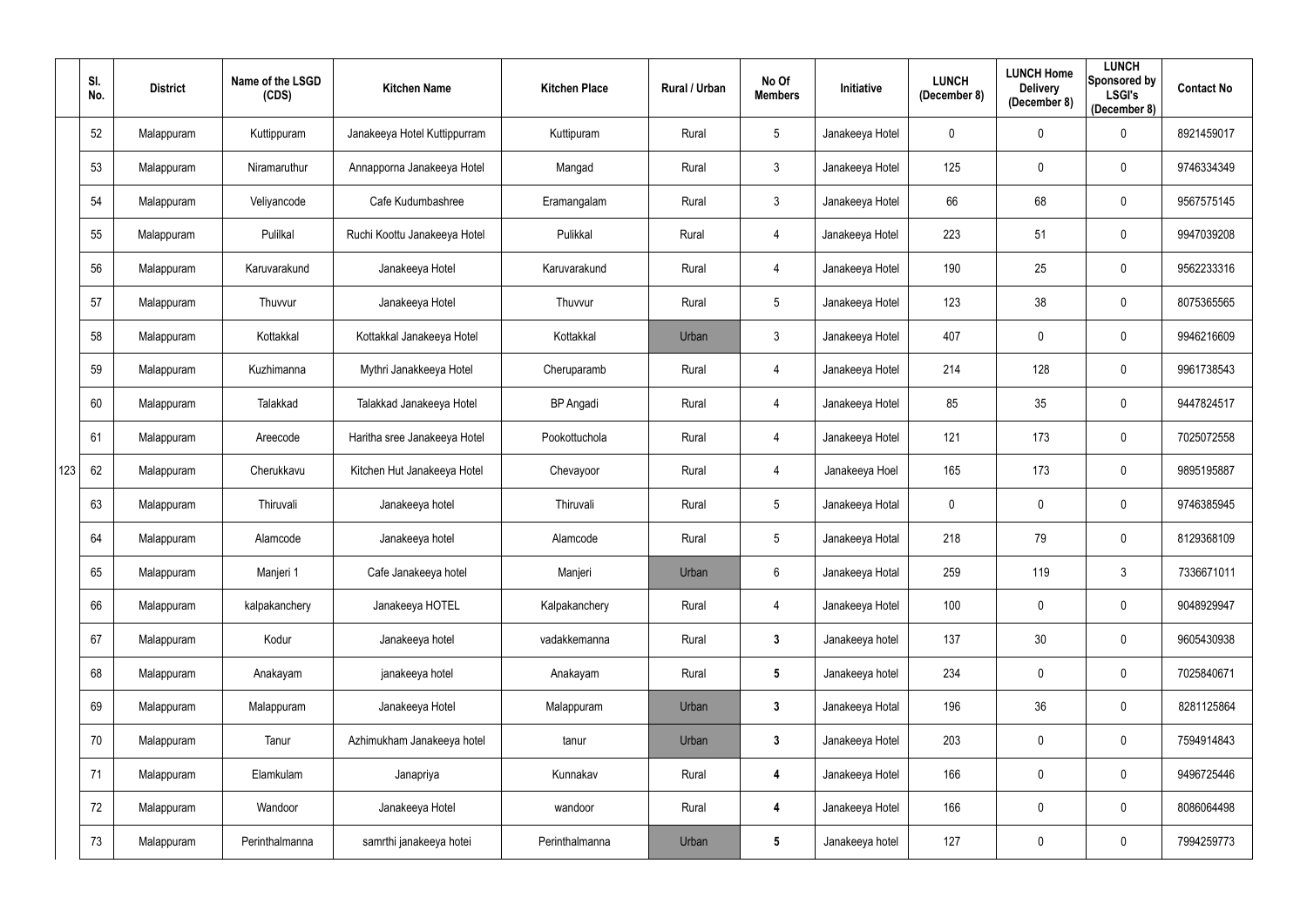| SI.<br>No. | <b>District</b> | Name of the LSGD<br>(CDS) | <b>Kitchen Name</b>        | <b>Kitchen Place</b> | Rural / Urban | No Of<br><b>Members</b> | Initiative      | <b>LUNCH</b><br>(December 8) | <b>LUNCH Home</b><br><b>Delivery</b><br>(December 8) | <b>LUNCH</b><br>Sponsored by<br><b>LSGI's</b><br>(December 8) | <b>Contact No</b> |
|------------|-----------------|---------------------------|----------------------------|----------------------|---------------|-------------------------|-----------------|------------------------------|------------------------------------------------------|---------------------------------------------------------------|-------------------|
| 74         | Malappuram      | Munniyur                  | Oottupura                  | Munniyur             | Rural         | $5\phantom{.0}$         | Janakeeya Hotel | 204                          | 187                                                  | $\overline{0}$                                                |                   |
| 75         | Malappuram      | AR Nagar                  | Aiswarya                   | AR Nagar             | Rural         | $\mathbf{3}$            | Janakeeya Hotel | 185                          | $\mathbf 0$                                          | $\mathbf 0$                                                   |                   |
| 76         | Malappuram      | Thenjippalam              | Nanma                      | Thenjippalam         | Rural         |                         | Janakeeya Hotel | 330                          | 112                                                  | $\mathbf 0$                                                   |                   |
| 77         | Malappuram      | Peruvallur                | Anugraha                   | Super bazar          | Rural         | $5\phantom{.0}$         | Jankeeya Hotel  | 198                          | 123                                                  | $\overline{2}$                                                | 9747037665        |
| 78         | Malappuram      | Muthuvallur               | Nanma janakeeya hotel      | Muthuparambu         | Rural         | $\mathbf{3}$            | Janakeeya hotel | 419                          | $\overline{0}$                                       | $\mathbf 0$                                                   | 9744406501        |
| 79         | Malappuram      | mankada                   | janakeeya hatel            | Aryiranazhipadi      | Rural         | 3 <sup>1</sup>          | janakeeya hotel | 0                            | $\overline{0}$                                       | $\overline{0}$                                                | 9539855520        |
| 80         | Malappuram      | Vengara                   | Ponnoos hotel              | Vengara              | Rural         | 4                       | Janakeeya hotel | 298                          | $\overline{0}$                                       | $\overline{0}$                                                | 9947424618        |
| 81         | Malappuram      | Pulpatta                  | Santhwanam Janakeeya hotel | Padikkal parambil    | Rural         | $5\phantom{.0}$         | Janakeeya hotel | 441                          | 425                                                  | $\overline{0}$                                                | 9526367569        |
| 82         | Malappuram      | Keezhattur                | Keezhattur Janakeeya hotel | Keezhattur           | Rural         | 4                       | Janakeeya hotel | 72                           | $\overline{0}$                                       | $\overline{0}$                                                | 9539209640        |
| 83         | Malappuram      | Cherumundam               | Nanma janakeeya hotel      | Manchingapara        | Rural         | 4                       | Janakeeya hotel | 118                          | $\mathbf 0$                                          | $\overline{0}$                                                | 9496048689        |
| 84         | Malappuram      | Chelambre                 | Soorya Janakeeya hotel     | Pulluparamb          | Rural         | $\mathbf{3}$            | Janakeeya hotel | 99                           | 111                                                  | $\overline{0}$                                                | 7994179285        |
| 85         | Malappuram      | Ponmala                   | Janakeeya hotel            | Chappangadi          | Rural         | 4                       | Janakeeya hotel | 228                          | $\mathbf 0$                                          | $\mathbf 0$                                                   | 9605811748        |
| 86         | Malappuram      | Thennala                  | <b>Bismi Hotel</b>         | Pookkiparamb         | Rural         | 4                       | Jankeeya Hotel  | 235                          | $\mathbf 0$                                          | $\overline{0}$                                                | 9995757092        |
| 87         | Malappuram      | Tanalur                   | Janakeeya Hotel            | Tanalur              | Rural         |                         | Jankeeya Hotel  | 140                          | $\mathbf 0$                                          | $\mathbf 0$                                                   |                   |
| 88         | Malappuram      | Parappur                  | Janakeeya Hotel            | chullipparambu       | Rural         | $5\phantom{.0}$         | Janakeeya Hotel | 295                          | $\mathbf 0$                                          | $\overline{0}$                                                | 9961091317        |
| 89         | Malappuram      | Edarikkode                | Janakeeya Hotel            | Edarikkod            | Rural         | 3 <sup>1</sup>          | Janakeeya Hotel | $\mathbf 0$                  | $\mathbf 0$                                          | $\mathbf 0$                                                   | 8089003770        |
| 90         | Malappuram      | Oorakam                   | Ammoos                     | Panchayath padi      | Rural         | $3\phantom{a}$          | Janakeeya Hotel | 302                          | $\overline{0}$                                       | $\mathbf 0$                                                   | 9526449294        |
| 91         | Malappuram      | Nannambra                 | Veeturuchi                 | Kundoor Athani       | Rural         | 4                       | Janakeeya Hotel | 269                          | 38                                                   | $\mathbf 0$                                                   | 9400618659        |
| 92         | Malappuram      | Pandikkad                 | Janakeeya Hotel            | Pandikkad            | Rural         | 4                       | Janakeeya Hotel | 0                            | $\mathbf 0$                                          | $\overline{0}$                                                |                   |
| 93         | Malappuram      | Chokkad                   | Natturuchi                 | Chokkad              | Rural         |                         | Janakeeya Hotel | 106                          | $\mathbf 0$                                          | $\mathbf 0$                                                   |                   |
| 94         | Malappuram      | Cheekode                  | Cheekode Janakeeya Hotel   | Cheekode             | Rural         |                         | Janakeeya Hotel | 110                          | 92                                                   | $\mathbf 0$                                                   |                   |
| 95         | Malappuram      | Makkarapparamb            | Subiksha                   | Makkarapparamb       | Rural         | $\mathbf{3}$            | Janakeeya Hotel | $\pmb{0}$                    | $\pmb{0}$                                            | $\boldsymbol{0}$                                              | 8089003770        |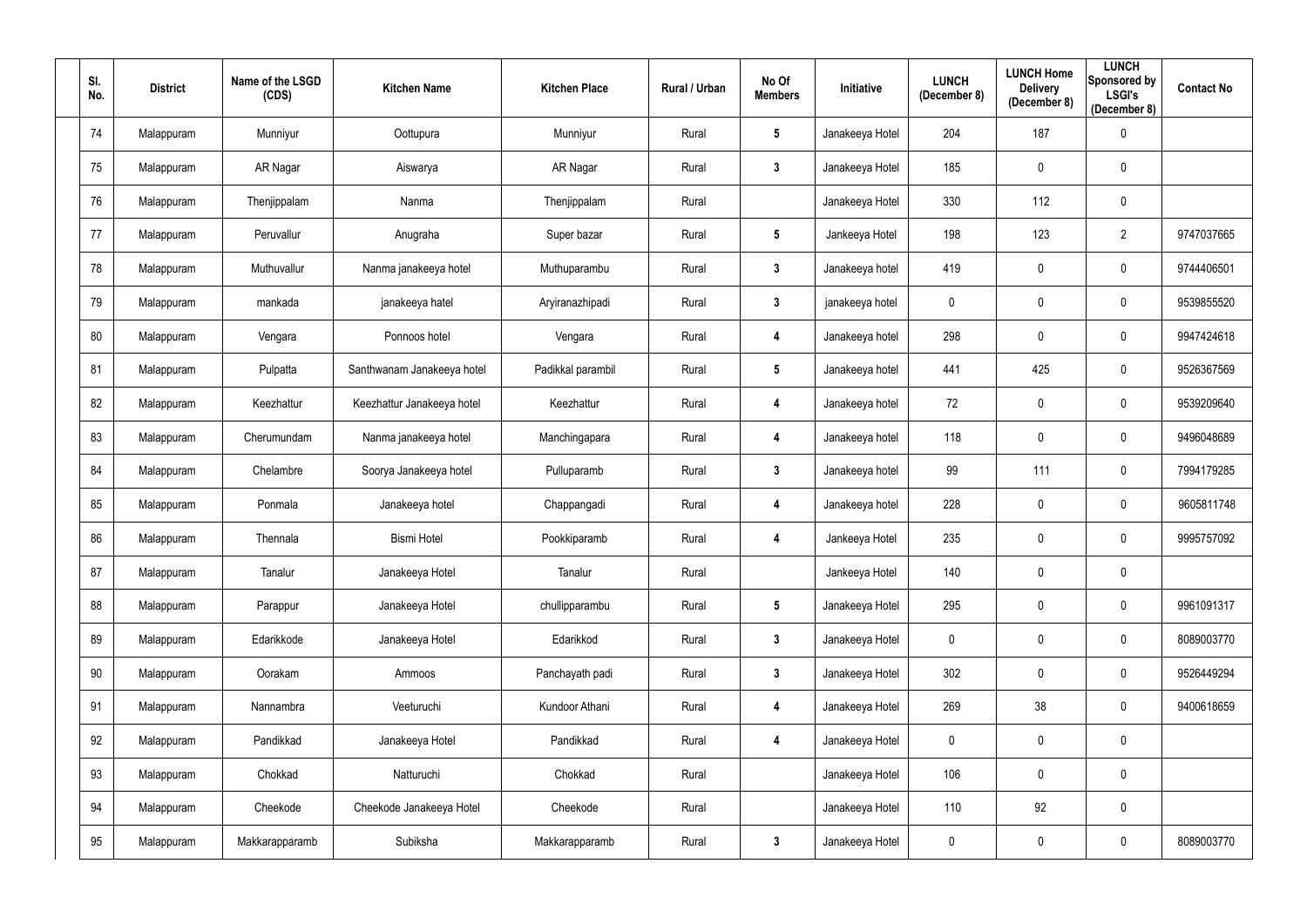| SI.<br>No. | <b>District</b> | Name of the LSGD<br>(CDS) | <b>Kitchen Name</b>      | <b>Kitchen Place</b> | Rural / Urban | No Of<br><b>Members</b> | Initiative      | <b>LUNCH</b><br>(December 8) | <b>LUNCH Home</b><br><b>Delivery</b><br>(December 8) | <b>LUNCH</b><br><b>Sponsored by</b><br><b>LSGI's</b><br>(December 8) | <b>Contact No</b> |
|------------|-----------------|---------------------------|--------------------------|----------------------|---------------|-------------------------|-----------------|------------------------------|------------------------------------------------------|----------------------------------------------------------------------|-------------------|
| 96         | Malappuram      | Ponnani-1                 | Devi Janakeeya Hotel     | Ponnani              | Urban         | $5\phantom{.0}$         | Janakeeya Hotel | 0                            | $\mathbf 0$                                          | $\mathbf 0$                                                          | 9961919097        |
| 97         | malappuram      | mangalam                  | Soubagya                 | mangalam             | Rural         | $5\phantom{.0}$         | janakeeya hotel | 128                          | 55                                                   | $\mathbf 0$                                                          |                   |
| 98         | Malappuram      | Trikkalangode             | janakeeya hotel          | karakkunnu           | Rural         | 6                       | Janakeeya Hotel | 189                          | $\pmb{0}$                                            | $\mathbf 0$                                                          |                   |
| 99         | Malppuram       | Morayoor                  | Janakeeya hotel          | Valanchery           | Rural         | $3\phantom{a}$          | Janakeeya hotel | 115                          | $\pmb{0}$                                            | $\mathbf 0$                                                          |                   |
| 100        | Malappuram      | Perumbadapp               | Janakeeya hotel          | Perumbadapp          | Rural         | 4                       | Janakeeya hotel | 0                            | $\pmb{0}$                                            | $\mathbf 0$                                                          |                   |
| 101        | Malappuram      | Tirur                     | Samruthi Janakeeya Hotel | Vettom               | <b>RURAL</b>  |                         | Janakeeya hotel | 125                          | 253                                                  | $\mathbf 0$                                                          |                   |
| 102        | Malappuram      | Kondotty                  | Janakeeya hotel          | vazhakad             | <b>RURAL</b>  |                         | janakeeya hotel | 294                          | 233                                                  | $\mathbf 0$                                                          |                   |
| 103        | Malappuram      | Perinthalmanna            | Janakeeya hotel          | pulamanthole         | <b>RURAL</b>  | 4                       | Janakeeya hotel | 168                          | $\pmb{0}$                                            | $\mathbf 0$                                                          |                   |
| 104        | Malappuram      | Tanur                     | Jankeeya hotel           | Valavannur           | <b>RURAL</b>  |                         | Janakeeya hotel | 200                          | $\pmb{0}$                                            | $\mathbf 0$                                                          |                   |
| 105        | Malappuram      | kottakkal                 | Janakeeya hotel          | kotakkal             | <b>URBAN</b>  |                         | Janakeeya hotel | 314                          | $\pmb{0}$                                            | $\mathbf 0$                                                          |                   |
| 106        | Malappuram      | Vettom                    | Thripthi Janakeeya Hotel | vettom               | <b>RURAL</b>  |                         | Janakeeya hotel | 117                          | 28                                                   | $\mathbf 0$                                                          |                   |
| 107        | Malappuram      | Nilambur                  | Janakeeya hotel          | nilambur             | <b>URBAN</b>  |                         | Janakeeya hotel | 220                          | 30                                                   | $\mathbf 0$                                                          |                   |
| 108        | Malappuram      | Nilambur                  | Janakeeya hotel          | nilambur             | <b>URBAN</b>  |                         | Janakeeya hotel | 278                          | $\pmb{0}$                                            | $\mathbf 0$                                                          |                   |
| 109        | Malappuram      | Vallikkunn                | Rasakkut                 |                      | Rural         |                         | janakeeyahotel  | 104                          | 160                                                  | $\mathbf 0$                                                          |                   |
| 110        | Malappuram      | kuruva                    | Ruchi                    |                      | Rural         | $5\phantom{.0}$         | Janakeeyahotel  | 111                          | 27                                                   | $\mathbf 0$                                                          | 9745414800        |
| 111        | Malappuram      | Kannamangalam             |                          |                      | Rural         |                         | Janakeeya Hotel | 485                          | $\pmb{0}$                                            | $\mathbf 0$                                                          |                   |
| 112        | Malappuram      | Othungal                  | janakeeya hotel          | Othukkungal          | Rural         | $5\phantom{.0}$         | Janakeeya Hotel | 240                          | $\pmb{0}$                                            | $\mathbf 0$                                                          | 9656716066        |
| 113        | Malappuram      | Pookkottur                | janakeeya hotel          | valluvambram         | Rural         | $\overline{\mathbf{4}}$ | Janakeeya Hotel | 272                          | $\pmb{0}$                                            | $\mathbf 0$                                                          | 9447334084        |
| 114        | Malappuram      | Edakkara                  | Edakkara janakeeya hotel |                      | Rural         |                         | janakeeya hotel | 146                          | $\pmb{0}$                                            | $\mathbf 0$                                                          |                   |
| 115        | Malappuram      | porur                     | Thanima Janakeeya Hotel  |                      | Rural         |                         | janakeeya hotel | 128                          | $\pmb{0}$                                            | $\mathbf 0$                                                          |                   |
| 116        | Malappuram      | pulikkal                  | Janakeeya Hotel          | pulikkal             | Rural         |                         | Janakeeya Hotel | 112                          | $\pmb{0}$                                            | $\mathbf 0$                                                          |                   |
| 117        | malappuram      | thanur                    | amma janakeeyahottel     |                      | Rural         | $5\phantom{.0}$         | janakeeyahottel | 280                          | $\pmb{0}$                                            | $\mathbf 0$                                                          |                   |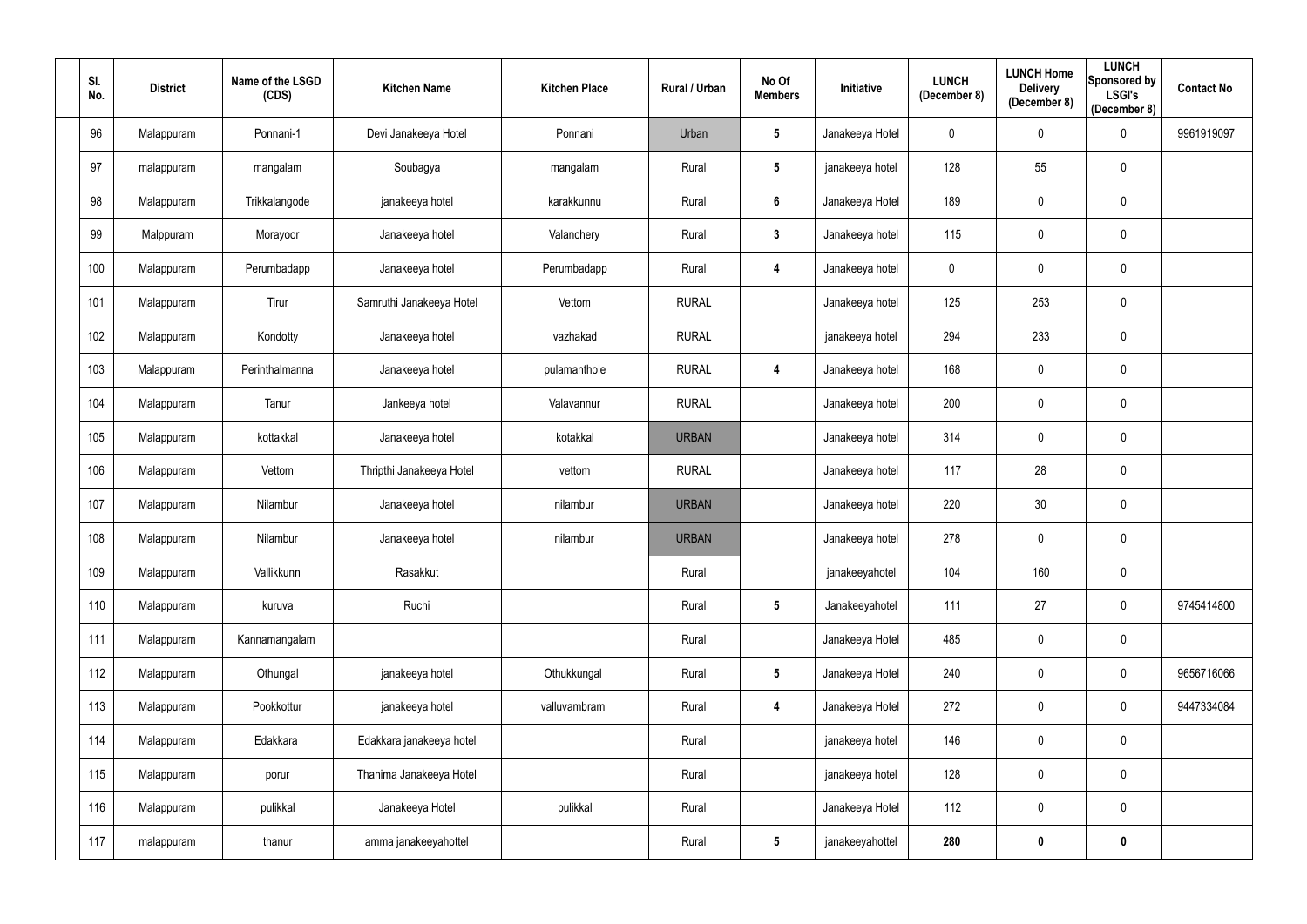|     | SI.<br>No.      | <b>District</b> | Name of the LSGD<br>(CDS) | <b>Kitchen Name</b>          | <b>Kitchen Place</b>                      | Rural / Urban | No Of<br><b>Members</b> | Initiative      | <b>LUNCH</b><br>(December 8) | <b>LUNCH Home</b><br><b>Delivery</b><br>(December 8) | <b>LUNCH</b><br>Sponsored by<br><b>LSGI's</b><br>(December 8) | <b>Contact No</b> |
|-----|-----------------|-----------------|---------------------------|------------------------------|-------------------------------------------|---------------|-------------------------|-----------------|------------------------------|------------------------------------------------------|---------------------------------------------------------------|-------------------|
|     | 118             | malappuram      | pallikkal                 | padheyam janakeeyahottel     |                                           | Rural         | $5\phantom{.0}$         | janakeeyahotel  | 150                          | 47                                                   | $\boldsymbol{0}$                                              |                   |
|     | 119             | Malappuram      | chelembra                 | janakeeyahotel2              |                                           | Rural         |                         | janakeeyahotel  | 205                          | 89                                                   | $\boldsymbol{0}$                                              |                   |
|     | 120             | Malappuram      | Purathur                  | Safa Janakeeya Hotel         | Paravanna                                 | Rural         | $5\phantom{.0}$         | Janakeeya Hotel | 92                           | 39                                                   | $\mathbf 0$                                                   |                   |
|     | 121             | malappuram      | vazhayur                  | puthuma janakeeyahotel       |                                           | Rural         |                         | janakeeyahotel  | 198                          | 25                                                   | $\bm{0}$                                                      |                   |
|     | 122             | malappuram      | mangalam                  | janakeeyahotel2              |                                           | Rural         |                         | janakeeyahotel  | 200                          | 40                                                   | $\boldsymbol{0}$                                              |                   |
|     | 123             | malappuram      | kuttippuram               | nilayoram janakeeya hotel    |                                           |               | 4                       | janakeeyahotel  | 0                            | $\boldsymbol{0}$                                     | $\boldsymbol{0}$                                              |                   |
| 123 |                 |                 |                           |                              |                                           |               |                         |                 | 20727                        | 5493                                                 | 14                                                            |                   |
|     | -1              | Palakkad        | Elapully                  | Nakshathra Vanitha canteen   | Canteen                                   | Rural         | 4                       | Janakeeya Hotel | 191                          | $\mathbf 0$                                          | $\mathbf 0$                                                   | 8547384972        |
|     | $\overline{2}$  | Palakkad        | Nalleppilly               | Vanitha Canteen              | Canteen                                   | Rural         | 4                       | Janakeeya Hotel | 140                          | $\mathbf 0$                                          | $\mathbf 0$                                                   | 9656232569        |
|     | $\mathbf{3}$    | Palakkad        | Chittur                   | Thanal vanitha Canteen       | Thathamangalam, Mettuvalavu               | Urban         | $\mathbf{3}$            | Janakeeya Hotel | 367                          | $\mathbf 0$                                          | $\mathbf 0$                                                   | 9447105400        |
|     | 4               | Palakkad        | chittur                   | urapp janakeeya hotel        | Anicode junction                          | urban         | $5\phantom{.0}$         | Janakeeya hotel | 166                          | $\mathbf 0$                                          | $\mathbf 0$                                                   | 9349930549        |
|     | 5               | Palakkad        | polpully                  | subiksha janakeeya hotel     | kallootiyal                               | Rural         | $5\phantom{.0}$         | Janakeeya hotel | 145                          | $\mathbf 0$                                          | $\mathbf 0$                                                   | 9495197498        |
|     | 6               | Palakkad        | Eruthenpathy              | Nila janakeeya hotel         | Mooniilmada muniyappan<br>kshethram near  | Rural         | $5\phantom{.0}$         | Janakeeya hotel | 137                          | $\mathbf 0$                                          | $\mathbf 0$                                                   | 9037290925        |
|     | 7               | Palakkad        | Perumatty                 | Nanam Janakeeya hotel        | kannimari                                 | Rural         | $\mathbf{3}$            | Janakeeya hotel | 145                          | $\mathbf 0$                                          | $\mathbf 0$                                                   | 9605529657        |
|     | 8               | Palakkad        | Vadakarapathy             | soubhagya janakeeya hotel    | vadakarapathy panchayath                  | Rural         | $5\phantom{.0}$         | Janakeeya hotel | 131                          | $\mathbf 0$                                          | $\overline{0}$                                                | 9633578756        |
|     | 9               | Palakkad        | Kozhinjampara             | Sreesakthi Janakeeya hotel   | Kozhinjampara<br>gramapanchayth, near bus | Rural         | $5\phantom{.0}$         | Janakeeya hotel | 175                          | $\mathbf 0$                                          | $\overline{0}$                                                | 9847121105        |
|     | 10 <sup>°</sup> | Palakkad        | Vadakkenchery             | Oottupura Vanitha Canteen    | Panchayath building,<br>Vadakkenchery     | Rural         | 4                       | Janakeeya Hotel | 224                          | $\mathbf 0$                                          | $\overline{0}$                                                | 9656360141        |
|     | 11              | Palakkad        | PKD North                 | Cafesree                     | opp. ksrtc bus stand,<br>Manjakulam road  | Urban         | 5                       | Janakeeya Hotel | 327                          | $\mathbf 0$                                          | $\overline{0}$                                                | 9037332005        |
|     | 12              | Palakkad        | Ongallur                  | Amma canteen                 | Ongallur vipanana kendram                 | Rural         | 4                       | Janakeeya Hotel | 123                          | $\mathbf 0$                                          | $\overline{0}$                                                | 7560924507        |
|     | 13              | Palakkad        | Muthuthala                | Sreelakshmi vanitha canteen  | Muthuthala panchayath                     | Rural         | 4                       | Janakeeya Hotel | 110                          | $\mathbf 0$                                          | $\overline{0}$                                                | 7558865485        |
|     | 14              | Palakkad        | Koppam                    | Natturuchi kudumbashree cafe | Near koppam village                       | Rural         | $\sqrt{5}$              | Janakeeya Hotel | 141                          | $\pmb{0}$                                            | $\mathbf 0$                                                   | 8075779172        |
|     | 15              | Palakkad        | Paruthur                  | Mamatty vanitha canteen      | Near panchayath                           | Rural         | $\sqrt{5}$              | Janakeeya Hotel | 145                          | $\mathbf 0$                                          | $\mathbf 0$                                                   | 9544847874        |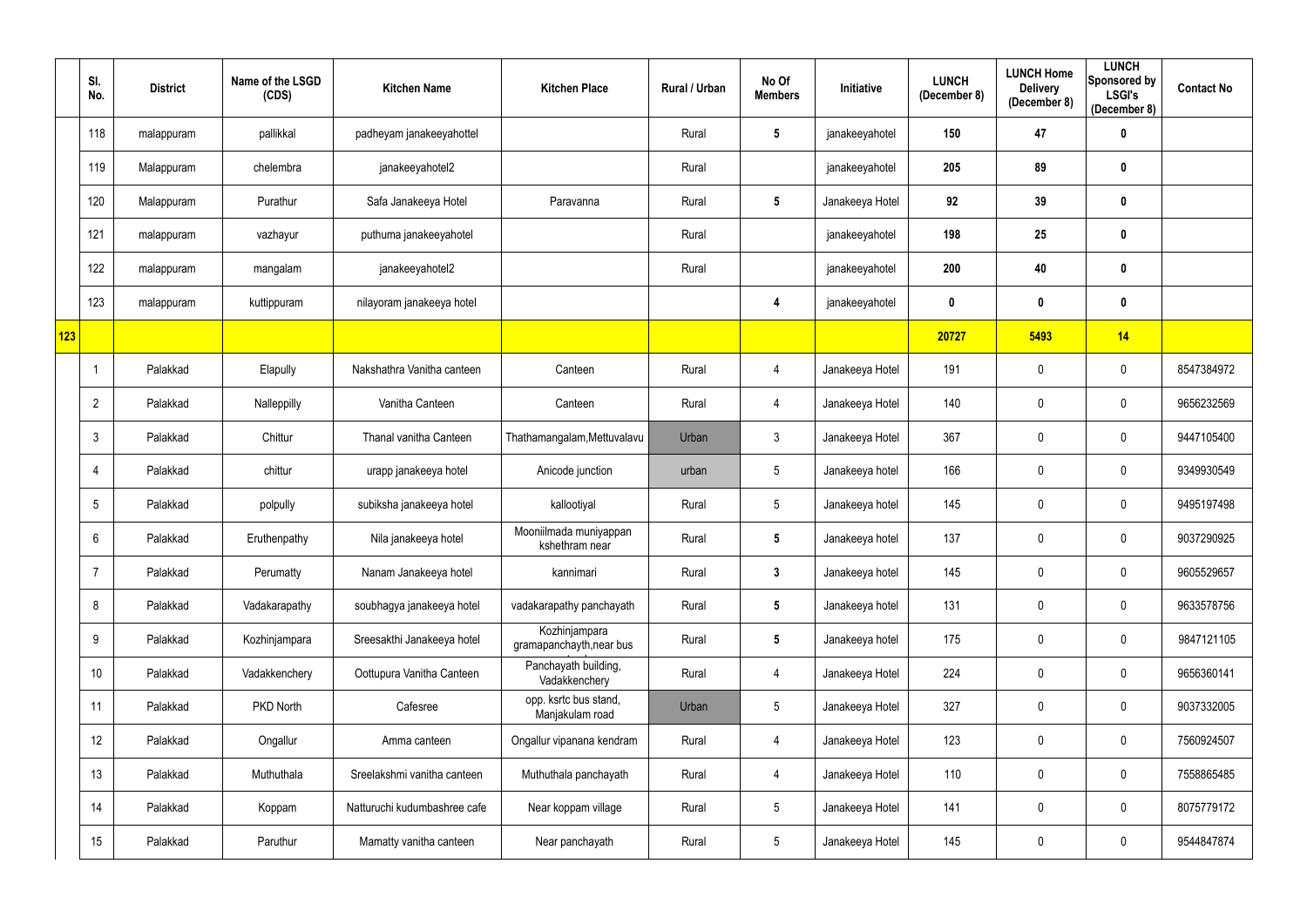| SI.<br>No. | <b>District</b> | Name of the LSGD<br>(CDS) | <b>Kitchen Name</b>             | <b>Kitchen Place</b>                      | <b>Rural / Urban</b> | No Of<br><b>Members</b> | Initiative       | <b>LUNCH</b><br>(December 8) | <b>LUNCH Home</b><br><b>Delivery</b><br>(December 8) | <b>LUNCH</b><br>Sponsored by<br><b>LSGI's</b><br>(December 8) | <b>Contact No</b> |
|------------|-----------------|---------------------------|---------------------------------|-------------------------------------------|----------------------|-------------------------|------------------|------------------------------|------------------------------------------------------|---------------------------------------------------------------|-------------------|
| 16         | Palakkad        | Vilayur                   | Souhritha caffesree (Ruchipura) | Near Vilayur Panchayath                   | Rural                | 6                       | Janakeeya Hotel  | 70                           | $\mathbf 0$                                          | $\mathbf 0$                                                   | 9747342046        |
| 17         | palakkad        | Kulukkallur               | Snehitha Janakeeya hotel        | Kulukkallur panchayath                    | Rural                | $5\phantom{.0}$         | Janakeeya hotel  | 65                           | $\mathbf 0$                                          | $\mathbf 0$                                                   | 9746701454        |
| 18         | Palakkad        | Pattambi                  | Janakeeya hotel                 | near Govt samskritha college,<br>Pattambi | Urban                | 4                       | Janakeeya hotel  | 0                            | $\pmb{0}$                                            | $\mathbf 0$                                                   | 9562043428        |
| 19         | Palakkad        | Erimayur                  | Thanima Vanitha Canteen         | Panchayath building, Erimayur             | Rural                | 5                       | Janakeeya Hotel  | 70                           | $\mathbf 0$                                          | $\overline{2}$                                                | 9746440633        |
| 20         | Palakkad        | Kizhekkencheri            | Vanitha Canteen                 | Panchayath Building,<br>Kizhakkenchery    | Rural                | 4                       | Janakeeya Hotel  | 79                           | $\mathbf 0$                                          |                                                               | 9747923418        |
| 21         | Palakkad        | Peringottukkurrissi       | Aiswarya Vanitha canteen        | Panchayth building                        | Rural                | $\mathfrak{Z}$          | Janakeeya Hotel  | 65                           | $\mathbf 0$                                          | $\boldsymbol{0}$                                              | 9048665884        |
| 22         | Palakkad        | Mundoor                   | Bharath vanitha canteen         | Panchayath building                       | Rural                | $\mathfrak{Z}$          | Janakeeya Hotel  | 182                          | $\mathbf 0$                                          | $\mathbf 0$                                                   | 8592830607        |
| 23         | Palakkad        | Kodumbu                   | kripa                           | kodumb panchayath                         | Rural                | 4                       | Janakeeya HoteL  | 66                           | $\mathbf 0$                                          | $\mathbf 0$                                                   | 9048682860        |
| 24         | Palakkad        | Thirumittakode            | Thirumuttam Janakeeya Hotel     | Karukaputhur                              | Rural                | 6                       | Janakeeya Hotel  | 107                          | $\mathbf 0$                                          | $\mathbf 0$                                                   | 9072841599        |
| 25         | Palakkad        | Akathethara               | Nanma canteen                   | kalyanamandapam                           | Rural                | $\mathfrak{Z}$          | Janakeeya Hotel  | 128                          | $\mathbf 0$                                          | $\mathbf 0$                                                   | 7025563510        |
| 26         | Palakkad        | Marutharoad               | flavours cantteen               | panchayath                                | Rural                | $5\phantom{.0}$         | Janakeeya Hotela | 84                           | $\mathbf 0$                                          | $\mathbf 0$                                                   | 9746227966        |
| 27         | Palakkad        | Trithala                  | Kairali Vanitha Hotel           | Thirthala                                 | Rural                | 5                       | Janakeeya Hotel  | 128                          | $\mathbf 0$                                          | $\mathbf 0$                                                   | 9048710155        |
| 28         | Palakkad        | Kongad                    | Annapoorna vanitha canteen      | Near Kongad village office                | Rural                | $5\overline{)}$         | Janakeeya Hotel  | 122                          | $\mathbf 0$                                          | 0                                                             | 9645425774        |
| 29         | Palakkad        | Sreekrishnapuram          | Subiksha canteen                | Near panchayath office                    | Rural                | $\mathfrak{Z}$          | Janakeeya Hotel  | 120                          | $\mathbf 0$                                          | $\mathbf 0$                                                   | 8086697226        |
| 30         | Palakkad        | Pallassana                | dhanalakshmi vanitha canteen    | pallassana panchayath<br>building         | Rural                | 5                       | Janakeeya Hotel  | 237                          | $\pmb{0}$                                            | $\overline{0}$                                                | 8943225892        |
| 31         | Palakkad        | Nenmmara                  | Nemmara Janakeeya hotel         | Nemmara junction                          | Rural                | $\overline{4}$          | Janakeeya hotel  | 288                          | $\mathbf 0$                                          | $\mathbf 0$                                                   | 8157850935        |
| 32         | Palakkad        | Ayilur                    | Janakeeya hotel                 | Thalavettanpara, Ayilur                   | Rural                | $\mathfrak{Z}$          | Janakeeya hotel  | 162                          | $\pmb{0}$                                            | $\overline{0}$                                                | 9539517856        |
| 33         | Palakkad        | Melarkode                 | Janakeeya Hotel                 | near Melarkode panchayath                 | Rural                | 4                       | Janakeeya hotel  | 188                          | $\pmb{0}$                                            | $\overline{0}$                                                | 8606193918        |
| 34         | Palakkad        | Vandazhi                  | janakeeya hotel                 | Kaniyamangalam                            | Rural                | $\mathfrak{Z}$          | Janakeeya hotel  | 52                           | $\pmb{0}$                                            | $\overline{0}$                                                | 9645919937        |
| 35         | Palakkad        | Nelliayampathy            | Janakeeya hotel                 | near Panchayat, kaikaty                   | Rural                | 4                       | Janakeeya hotel  | 0                            | $\pmb{0}$                                            | $\mathbf 0$                                                   | 9497123529        |
| 36         | Palakkad        | Elavanchery               | Snehatheeram                    | Near GUPS, Vattekkad                      | Rural                | $5\phantom{.0}$         | Janakeeya Hotel  | 262                          | $\boldsymbol{0}$                                     | $\overline{0}$                                                | 9744195274        |
| 37         | Palakkad        | Kollemkode                | Priya Vanitha Canteen           | Block Panchayath Office,<br>Kollengode    | Rural                | 4                       | Janakeeya Hotel  | 288                          | $\boldsymbol{0}$                                     | $\overline{0}$                                                | 9745456764        |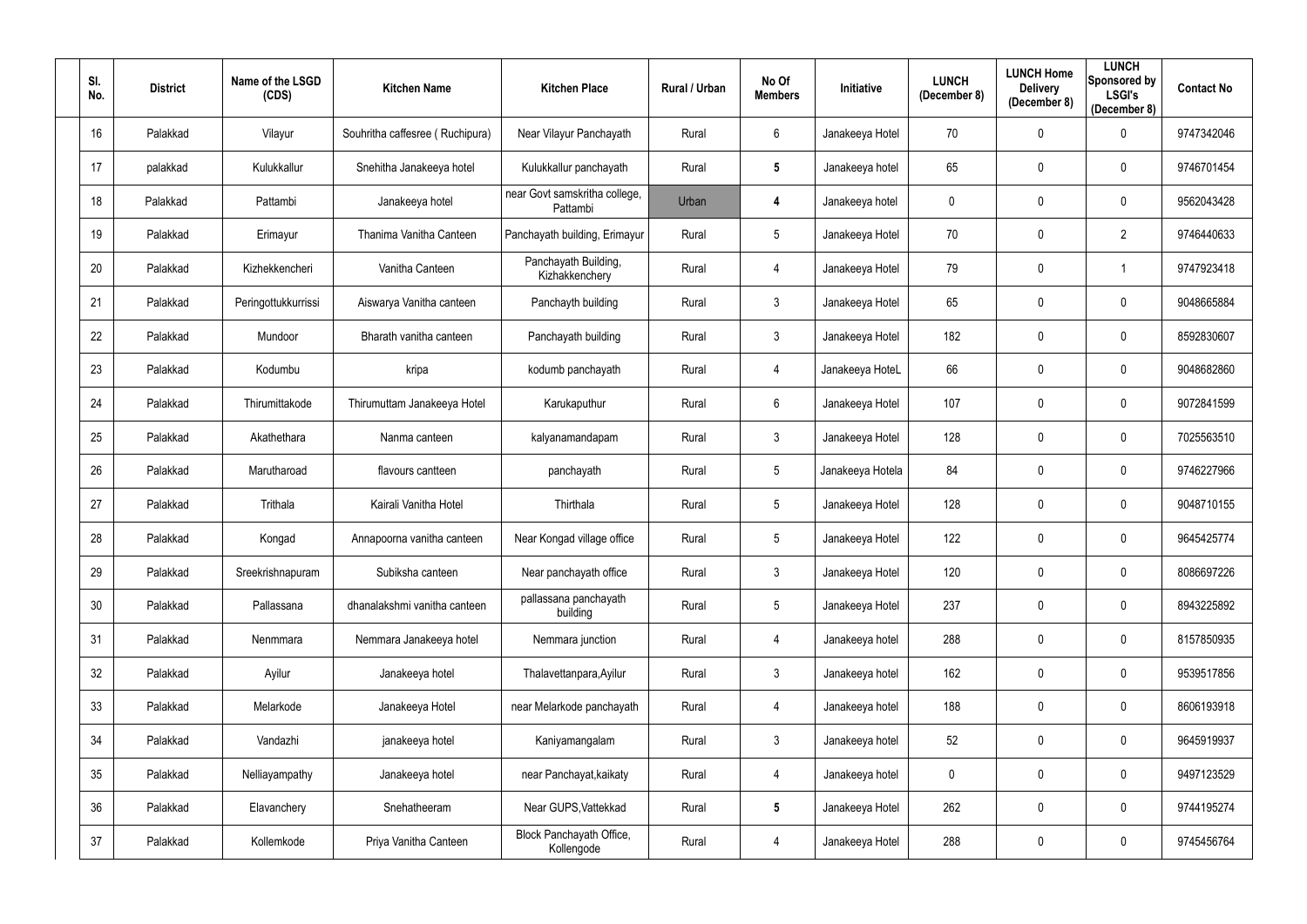|    | SI.<br>No. | <b>District</b> | Name of the LSGD<br>(CDS) | <b>Kitchen Name</b>                      | <b>Kitchen Place</b>                            | Rural / Urban | No Of<br><b>Members</b> | Initiative       | <b>LUNCH</b><br>(December 8) | <b>LUNCH Home</b><br><b>Delivery</b><br>(December 8) | <b>LUNCH</b><br>Sponsored by<br><b>LSGI's</b><br>(December 8) | <b>Contact No</b> |
|----|------------|-----------------|---------------------------|------------------------------------------|-------------------------------------------------|---------------|-------------------------|------------------|------------------------------|------------------------------------------------------|---------------------------------------------------------------|-------------------|
|    | 38         | Palakkad        | Koduvayur                 | Samridhi Kudumbashree Vanitha<br>Canteen | Panchayath Building                             | Rural         | 5                       | Janakeeya Hotel  | 182                          | $\mathbf 0$                                          | $\mathbf 0$                                                   | 8086263595        |
|    | 39         | Palakkad        | Pattanchery               | Sreelakshmi vanitha canteen              | Panchayath Building                             | Rural         | 4                       | Janakeeya Hotel  | 87                           | $\mathbf 0$                                          | $\mathbf 0$                                                   | 8086916932        |
|    | 40         | Palakkad        | Pudunagaram               | Janakeeya Hotel                          | Near KSEB, Pudunagaram                          | Rural         | 4                       | Janakeeya hotel  | 191                          | $\mathbf 0$                                          | $\overline{0}$                                                | 9497241598        |
|    | 41         | Palakkad        | Vadavanoor                | Sree Muruka Janakeeya Hotel              | Vydhyasala, Vadavanoor                          | Rural         | $5\phantom{.0}$         | Janakeeya hotel  | 187                          | $\mathbf 0$                                          | $\mathbf 0$                                                   | 9567011729        |
|    | 42         | Palakkad        | Peruvemba                 | Samridi Janakeeya Hotel                  | Peruvemba Junction                              | Rural         | 4                       | Jankeeya hotel   | 21                           | $\mathbf 0$                                          | $\boldsymbol{0}$                                              | 918089611261      |
|    | 43         | Palakkad        | Muthalamada               | Janakeeya Hotel                          | Chulliyarmedu                                   | Rural         | 4                       | Jankeeya hotel   | 278                          | $\mathbf 0$                                          | $\mathbf 0$                                                   | 9633730067        |
|    | 44         | Palakkad        | Cherppalasseri            | Swad Janakiyahotel, CPY                  | Scheduled caste coperative<br>society hall, cpy | Urban         | $5\phantom{.0}$         | Janakeeya Hotel  | 226                          | $\mathbf 0$                                          | $\mathbf 0$                                                   | 9447746082        |
|    | 45         | Palakkad        | Vellinezhi                | Aiswarya kudumbashree                    | Adakkaputhur                                    | Rural         | $\mathfrak{Z}$          | Janakeeya Hotel  | 92                           | $\mathbf 0$                                          | $\overline{0}$                                                | 9747730588        |
|    | 46         | Palakkad        | Keralasseri               | Bhagyasree janakeeya hotel               | Near village office                             | Rural         | $\mathfrak{Z}$          | Janakeeya Hotel  | 60                           | $\mathbf 0$                                          | $\mathbf 0$                                                   | 8606125128        |
|    | 47         | Palakkad        | Kottayi                   | Kudumbashree Vanitha canteen             | Near Kottayi Panchayath                         | Rural         | 4                       | Jankeeya hotel   | 100                          | $\mathbf 0$                                          | $\mathbf 0$                                                   | 9605699847        |
|    | 48         | Palakkad        | anakkara                  | udayasurya vanitha canteen               | kumbidi                                         | rural         | $5\phantom{.0}$         | Janakeeya Hotel  | 178                          | $\overline{0}$                                       | $\mathbf 0$                                                   | 9895947614        |
|    | 49         | Palakkad        | kappur                    | jeevanam hotel                           | kumaranellur                                    | rural         | $6\phantom{.}$          | Janakeeya Hotel  | 197                          | $\mathbf 0$                                          | $\mathbf 0$                                                   | 9605308385        |
| 96 | 50         | Palakkad        | Malampauzha               | Nandhanam canteen                        | near fantasy park                               | Rural         | $5\phantom{.0}$         | Janakeeya HotelT | 153                          | $\mathbf 0$                                          | 0                                                             | 807587062         |
|    | 51         | Palakkad        | Puduppariyaram            | Anaswara Canteen                         | Panchayath                                      | Rural         | 4                       | Janakeeya Hotel  | 89                           | $\mathbf 0$                                          | $\mathbf 0$                                                   | 9526677781        |
|    | 52         | Palakkad        | kadambazhipuram           | Reshmi janakeeya hotel                   | 16 mail                                         | Rural         | $5\phantom{.0}$         | Janakeeya Hotel  | 87                           | $\mathbf 0$                                          | $\overline{0}$                                                | 9048375891        |
|    | 53         | Palakkad        | Kadambazhipuram           | Ardhram Janakeeya hotel                  | Pulapatta                                       | Rural         | $\mathfrak{Z}$          | Janakeeya Hotel  | 59                           | $\mathbf 0$                                          | $\mathbf 0$                                                   | 9495775246        |
|    | 54         | Palakkad        | Kannambra                 | Sree kurumba canteen                     | kannambra                                       | Rural         | 4                       | Janakeeya Hotel  | 183                          | $\mathbf 0$                                          | $\mathbf 0$                                                   | 8157815819        |
|    | 55         | Palakkad        | karakkurissi              | Janakiya hotel                           | Near ammus auditorium,<br>Ayappankavu           | Rural         | $\mathfrak{Z}$          | Janakeeya Hotel  | 130                          | $\mathbf 0$                                          | $\mathbf 0$                                                   | 6238788932        |
|    | 56         | Palakkad        | Thenkara                  | Subiksham janakeeya hotel                | Ayurveda hospital compound<br>Then kara         | Rural         | $\overline{5}$          | Janakeeya Hotel  | 74                           | $\mathbf 0$                                          | $\overline{0}$                                                | 9747557333        |
|    | 57         | Palakkad        | Alanallur                 | Keerthi vanitha canteen and<br>catering  | Near panchayath Alanallur                       | Rural         | $5\phantom{.0}$         | Janakeeya hotel  | 139                          | $\mathbf 0$                                          | $\overline{0}$                                                | 9495447569        |
|    | 58         | Palakkad        | Pudur                     | Asil canteen                             | Pudur panchayath                                | Rural         | 4                       | Janakeeya hotel  | 48                           | $\mathbf 0$                                          | $\overline{0}$                                                | 8086968050        |
|    | 59         | Palakkad        | Parali                    | Annasree Janakeeya hotel                 | Near parali panchayath                          | Rural         | 4                       | Janakeeya hotel  | 137                          | $\boldsymbol{0}$                                     | $\overline{0}$                                                | 8281829238        |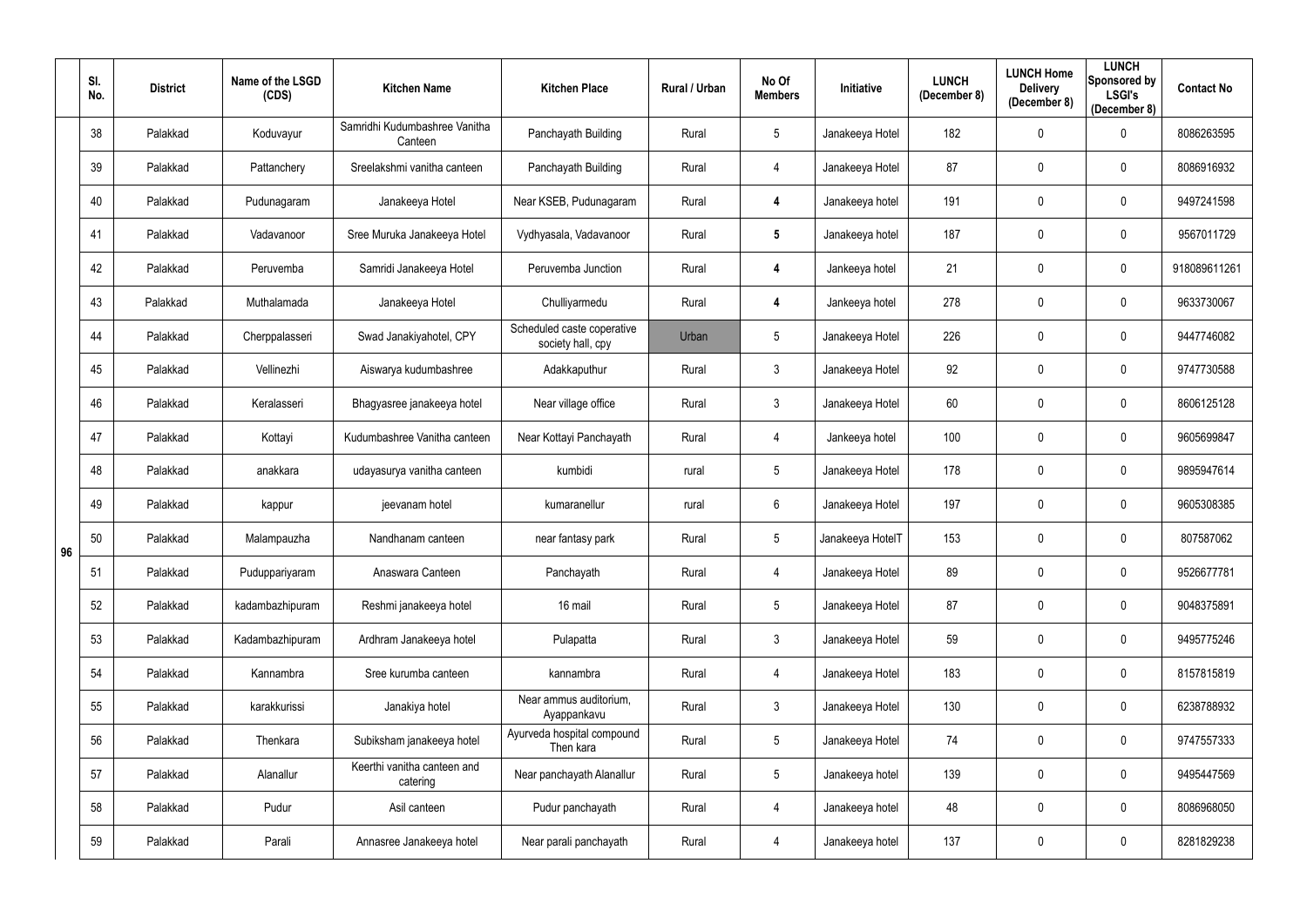| SI.<br>No. | <b>District</b> | Name of the LSGD<br>(CDS) | <b>Kitchen Name</b>                         | <b>Kitchen Place</b>                       | Rural / Urban | No Of<br><b>Members</b> | Initiative      | <b>LUNCH</b><br>(December 8) | <b>LUNCH Home</b><br><b>Delivery</b><br>(December 8) | <b>LUNCH</b><br>Sponsored by<br><b>LSGI's</b><br>(December 8) | <b>Contact No</b> |
|------------|-----------------|---------------------------|---------------------------------------------|--------------------------------------------|---------------|-------------------------|-----------------|------------------------------|------------------------------------------------------|---------------------------------------------------------------|-------------------|
| 60         | Palakkad        | Mannur                    | Kudumbasree janakeeya hotel                 | Mannur panchayath                          | Rural         | $5\phantom{.0}$         | Janakeeya hotel | 149                          | $\overline{0}$                                       | $\mathbf 0$                                                   | 9495771095        |
| 61         | Palakkad        | Kuzhalmannam              | Janasree jankeeya hotel                     | Kuzhalmannam block<br>panchayth            | Rural         | $\mathfrak{Z}$          | Jankeeya hotel  | 140                          | $\mathbf 0$                                          | $\mathbf 0$                                                   | 9847364980        |
| 62         | Palakkad        | Kavassery                 | samridhi Janakeeya Hotel                    | Alathur road, kavasheery                   | Rural         | $6\phantom{.0}$         | Janakeeya hotel | 165                          | $\pmb{0}$                                            | $\mathbf 0$                                                   | 9747570761        |
| 63         | palakkad        | chalissery                | Thanal janakeeya hotel                      | chalissery panchayath building             | Rural         | $\mathfrak{Z}$          | Janakeeya hotel | 50                           | $\pmb{0}$                                            | $\boldsymbol{0}$                                              | 9562702284        |
| 64         | palakkad        | Kottopadam                | Iva canteen and catering janakeeya<br>hotel | Block building, Near<br>aryambavu junction | Rural         | 4                       | Janakeeya hotel | 144                          | $\mathbf 0$                                          | $\mathbf 0$                                                   | 9074818126        |
| 65         | palakkad        | kumaramputhur             | Ruchi cafe janakeeya hotel                  | Panchayath kumaramputhur                   | Rural         | $3\phantom{a}$          | Janakeeya hotel | 294                          | $\mathbf 0$                                          | $\mathbf 0$                                                   | 8589968705        |
| 66         | palakkad        | Malampuzha                | Amma janakeeya hotel                        | kadukkamkunnu, Malampuzha                  | Rural         | $3\phantom{a}$          | Janakeeya hotel | 332                          | $\overline{0}$                                       | $\mathbf 0$                                                   | 9446521664        |
| 67         | palakkad        | Alathur                   | Rich Janakeeya hotel                        | Near bus stand, Alathur                    | Rural         | 4                       | Janakeeya hotel | 286                          | $\mathbf 0$                                          | $6\phantom{.}6$                                               | 9947030779        |
| 68         | palakkad        | Karimpuzha                | Janakeeya hotel                             | Karimpuzha panchayath                      | Rural         | $3\phantom{a}$          | Janakeeya hotel | 89                           | $\pmb{0}$                                            | $\mathbf 0$                                                   | 9961502739        |
| 69         | Palakkad        | Thenkurissi               | Eyeshee janakeeya hotel                     | Panchayth building,<br>Thenkurissi         | Rural         | 4                       | Jankeeya hotel  | 124                          | $\mathbf 0$                                          | $\mathbf 0$                                                   | 9995662723        |
| 70         | Palakkad        | Agali                     | Janakeeya Hotel                             | Block Panchayath building,<br>Agali        | Rural         | $5\phantom{.0}$         | Jankeeya hotel  | 167                          | $\overline{0}$                                       | $\overline{0}$                                                | 9037878897        |
| 71         | Palakkad        | Sholayur                  | Powrnami janakeeya hotel                    | anakkatty bus stand                        | Rural         | 4                       | Jankeeya hotel  | 0                            | $\overline{0}$                                       | $\overline{0}$                                                | 9159556404        |
| 72         | Palakkad        | Puthushery                | Janakeeya hotel                             | Puthushery panchayath                      | Rural         | 5                       | Janakeeya hotel | 154                          | $\mathbf 0$                                          | 0                                                             | 9562772723        |
| 73         | Palakkad        | Karimba                   | Janakeeya hotel                             | Panchayath premise                         | Rural         | $\mathbf{3}$            | Janakeeya Hotel | 105                          | $\mathbf 0$                                          | $\overline{0}$                                                | 9562163979        |
| 74         | Palakkad        | Nagalasseri               | Janakeeya hotel                             | near koottanad bus stand                   | Rural         | $5\phantom{.0}$         | Janakeeya hotel | 210                          | $\overline{0}$                                       | $\mathbf 0$                                                   | 8921928291        |
| 75         | Palakkad        | Mathur                    | Nila janakeeya Hotel                        | Near Panchayth, Mathur                     | Rural         | 4                       | Jankeeya hotel  | 172                          | $\mathbf 0$                                          | $\mathbf 0$                                                   | 9562356483        |
| 76         | Palakkad        | Chalavara                 | Janakeeya hotel                             | Chalavara panchayath                       | Rural         | $5\phantom{.0}$         | Janakeeya hotel | 99                           | $\mathbf 0$                                          | $\mathbf 0$                                                   | 9544659942        |
| 77         | Palakkad        | Ananganadi                | vanitha cateen                              | near Ananganadi panchayath                 | Rural         | $\mathfrak{Z}$          | Janakeeya Hotel | 67                           | $\mathbf 0$                                          | $\mathbf 0$                                                   | 8921410495        |
| 78         | Palakkad        | Lakkidiperur              | Janakeeya hotel                             | Lekkidi perur panchayath                   | Rural         | $5\phantom{.0}$         | Jankeeya hotel  | 126                          | $\overline{0}$                                       | $\mathbf 0$                                                   | 6238921903        |
| 79         | Palakkad        | Nellaya                   | Janakeeya hotel                             | Nellaya panchayath                         | Rural         | 4                       | Janakeeya hotel | 115                          | $\overline{0}$                                       | $\mathbf 0$                                                   | 9562432883        |
| 80         | Palakkad        | Shornur                   | Oottupura Janakeeya hotel                   | near bus stand, Shoranur                   | Urban         | $5\phantom{.0}$         | Janakeeya hotel | 0                            | 0                                                    | $\mathbf 0$                                                   | 9747102377        |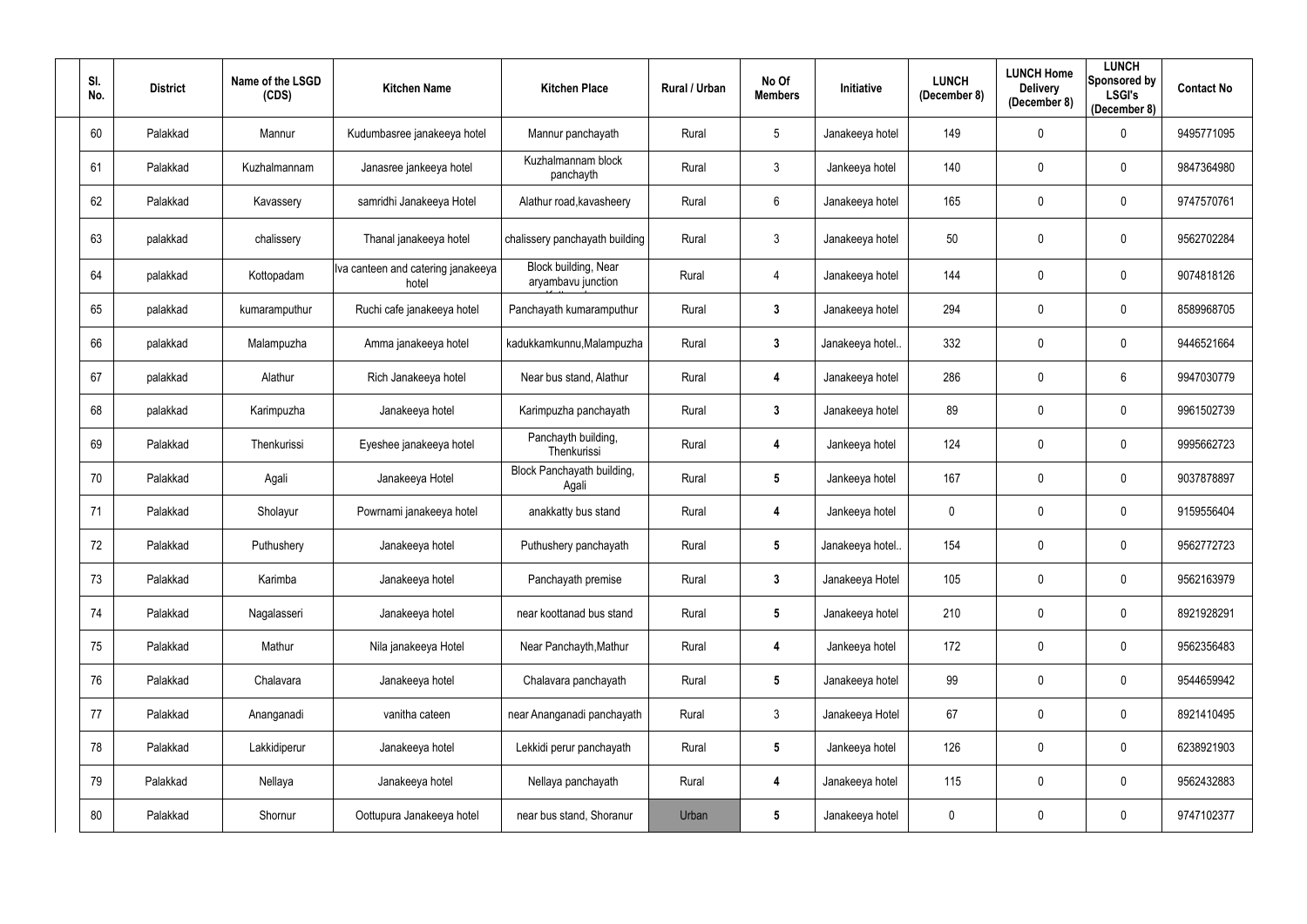| SI.<br>No. | <b>District</b> | Name of the LSGD<br>(CDS) | <b>Kitchen Name</b>             | <b>Kitchen Place</b>                       | <b>Rural / Urban</b> | No Of<br><b>Members</b> | Initiative      | <b>LUNCH</b><br>(December 8) | <b>LUNCH Home</b><br><b>Delivery</b><br>(December 8) | <b>LUNCH</b><br>Sponsored by<br><b>LSGI's</b><br>(December 8) | <b>Contact No</b> |
|------------|-----------------|---------------------------|---------------------------------|--------------------------------------------|----------------------|-------------------------|-----------------|------------------------------|------------------------------------------------------|---------------------------------------------------------------|-------------------|
| 81         | Palakkad        | Shornur                   | Snehadeepam Janakeeya hotel     | Shoranur municipality                      | Urban                | 4                       | Janakeeya hotel | 185                          | $\mathbf 0$                                          | $\mathbf 0$                                                   | 6238755729        |
| 82         | Palakkad        | Thrikkadiri               | Janakeeya hotel                 | Samskarika nilayam                         | Rural                | 4                       | Janakeeya hotel | 60                           | $\mathbf 0$                                          | $\mathbf 0$                                                   | 9544806032        |
| 83         | palakkad        | Vaniyamkulam              | Janakeeya hotel                 | near PK DAS hospital                       | Rural                | $\mathbf{3}$            | Janakeeya hotel | 268                          | $\mathbf 0$                                          | $\mathbf{3}$                                                  | 9947408415        |
| 84         | Palakkad        | Ambalappara               | Janakiya hotel                  | ambalappara<br>kalyanamandapam             | Rural                | $5\phantom{.0}$         | Janakeeya Hotel | 45                           | $\mathbf 0$                                          | $\mathbf 0$                                                   | 8129562289        |
| 85         | Palakkad        | Vallappuzha               | Janakeeya hotel                 | Hayath Complex, Vallappuzha                | Rural                | $5\phantom{.0}$         | Janakeeya Hotel | 189                          | $\mathbf{0}$                                         | $\mathbf 0$                                                   | 8086406897        |
| 86         | Palakkad        | Shoranur                  | Ela janakeeya hotel             | Vpc market, kulappully                     | Urban                | $\mathbf{3}$            | Janakeeya hotel | 131                          | $\mathbf 0$                                          | $\mathbf 0$                                                   | 8129769113        |
| 87         | Palakkad        | Mankara                   | Subiksha Janakeeya hotel        | Near Mankara Panchayath                    | Rural                | $5\phantom{.0}$         | Janakeeya hotel | 87                           | $\mathbf 0$                                          | $\mathbf 0$                                                   | 8549045637        |
| 88         | Palakkad        | Kanjirapuzha              | Surya Janakeeya hotel           | Kanjirapuzha, panchayath                   | Rural                | $5\phantom{.0}$         | Janakeeya hotel | 86                           | $\mathbf 0$                                          | $\mathbf 0$                                                   | 9048698194        |
| 89         | Palakkad        | Thachanattukara           | Haritham janakeeya hotel        | 53 mile, Thachanattukara                   | Rural                | $\mathbf{3}$            | Janakeeya hotel | 84                           | $\mathbf 0$                                          | $\mathbf 0$                                                   | 9605097810        |
| 90         | Palakkad        | Puthukode                 | Puthuma jankeeya hotel          | Thachanadi junction                        | Rural                | $6\phantom{1}6$         | Janakeeya hotel | 272                          | $\mathbf 0$                                          | $\mathbf 0$                                                   | 9744459080        |
| 91         | Palakkad        | Tarur                     | Jankeeya Hotel                  | Infront of vilage office, Tarurk           | Rural                | 4                       | Janakeeya hotel | 107                          | $\mathbf 0$                                          | $\mathbf 0$                                                   | 8606780959        |
| 92         | Palakkad        | Pirayiri                  | Janakeeya hotel                 | Near Panchayath office                     | Rural                | $5\phantom{.0}$         | Janakeeya hotel | 80                           | $\mathbf 0$                                          | $\mathbf 0$                                                   | 9037495586        |
| 93         | Palakkad        | Palakkad ulb              | Ruchi                           | Near Balaji hospital, Fort<br>Maidan       | Urban                | 4                       | Janakeeya hotel | 275                          | $\boldsymbol{0}$                                     | $\pmb{0}$                                                     | 7994185687        |
| 94         | Palakkad        | Pookkottukavu             | Punya                           | Pookkottukavu Centre                       | Rural                | 4                       | Janakeeya Hotel | 97                           | $\mathbf 0$                                          | $\mathbf 0$                                                   | 9745511432        |
| 95         | Palakkad        | Kuthanoor                 | Suryodayam jankeeya hotel       | Kalapara, kuthanoor                        | Rural                | $5\phantom{.0}$         | Jankeeya hotel  | 50                           | $\boldsymbol{0}$                                     | $\mathbf 0$                                                   | 9995159738        |
| 96         | Palakkad        | Thiruvegappura            | Janakeeya Hotel                 | Kaippuram                                  | Rural                | $5\phantom{.0}$         | Jankeeya hotel  | 152                          | $\mathbf 0$                                          | $\mathbf 0$                                                   | 8921882903        |
| 97         | Palakkad        | Thachampara               | Vanitha canteen Janakeeya Hotel | Thachampara town                           | Rural                | 4                       | Jankeeya hotel  | 82                           | $\mathbf 0$                                          | $\mathbf 0$                                                   | 9497826216        |
| 98         | Palakkad        | Kannadi                   | Sweet jankeeya hotel            | Yakkara junction                           | Rural                | $\mathbf{3}$            | Jankeeya hotel  | 80                           | $\mathbf 0$                                          | $\mathbf 0$                                                   | 9846918028        |
| 99         | Palakkad        | Pattithara                | Bavana janakeeya hotel          | kottappadam                                | Rural                | $5\phantom{.0}$         | Janakeeya hotel | 0                            | $\mathbf 0$                                          | $\mathbf 0$                                                   | 9074163402        |
| 100        | Palakkad        | Mannarkkad                | Janakeeya Hotel                 | muncipal building, busstand,<br>mannarkkad | Urban                | $\overline{\mathbf{4}}$ | Janakeeya hotel | 148                          | $\mathbf 0$                                          | $\mathbf 0$                                                   |                   |
| 101        | Palakkad        | Pirayiri                  | Kudumbashree janakeeya hotel    | Kallekkad Block Panchayath                 | Rural                | $5\phantom{.0}$         | janakeeya hotel | 80                           | $\boldsymbol{0}$                                     | $\boldsymbol{0}$                                              | 8137940343        |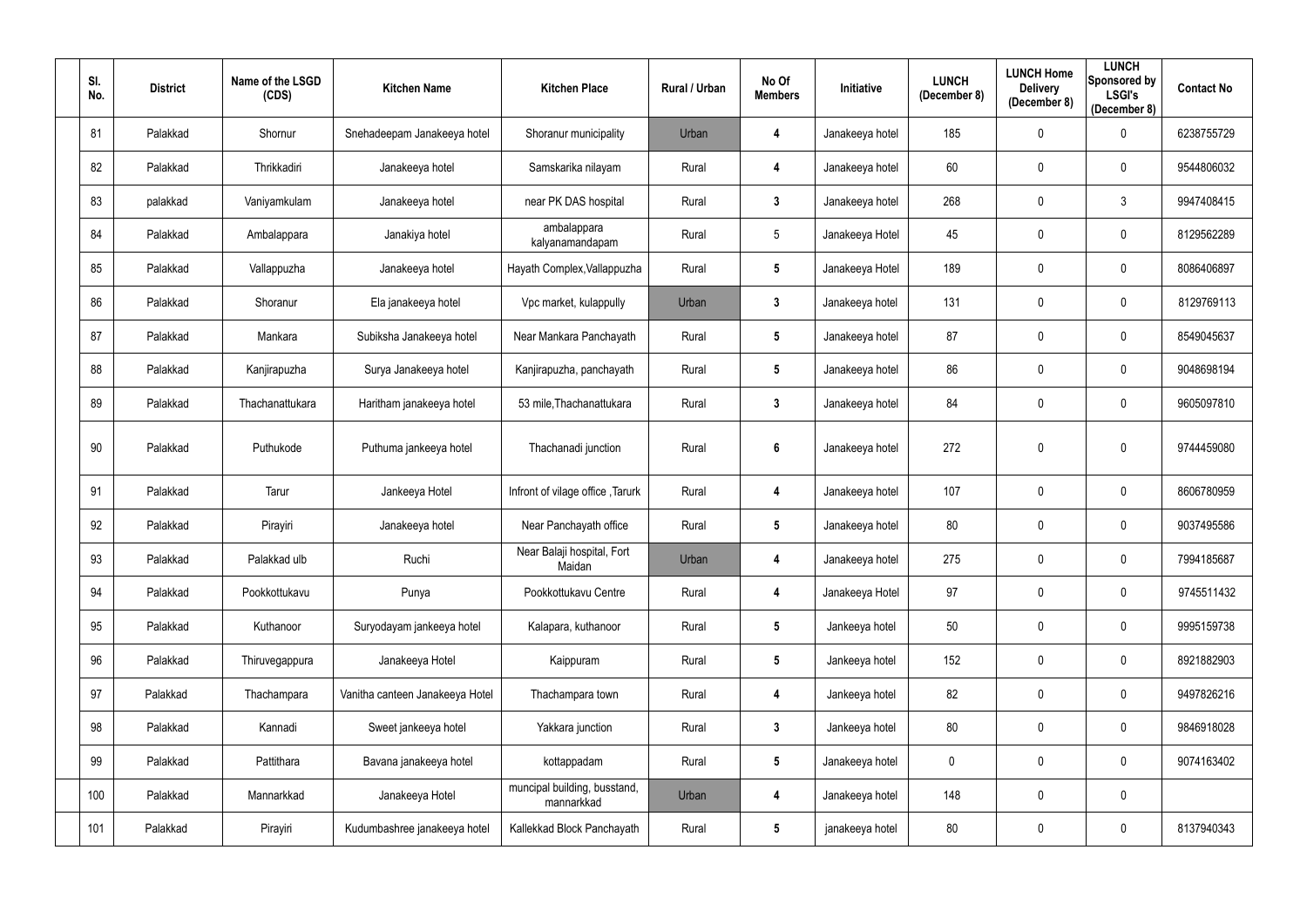|    | SI.<br>No.     | <b>District</b> | Name of the LSGD<br>(CDS) | <b>Kitchen Name</b>             | <b>Kitchen Place</b>        | Rural / Urban | No Of<br><b>Members</b> | Initiative      | <b>LUNCH</b><br>(December 8) | <b>LUNCH Home</b><br><b>Delivery</b><br>(December 8) | <b>LUNCH</b><br>Sponsored by<br><b>LSGI's</b><br>(December 8) | <b>Contact No</b> |
|----|----------------|-----------------|---------------------------|---------------------------------|-----------------------------|---------------|-------------------------|-----------------|------------------------------|------------------------------------------------------|---------------------------------------------------------------|-------------------|
|    | 102            | Palakkad        | Marutharoad               | Sreelakshmi janakeeya hotel     | Pirivusala                  | Rural         | 4                       | janakeeya hotel | 145                          | $\mathbf 0$                                          | $\mathbf 0$                                                   | 9048636162        |
| 99 |                |                 |                           |                                 |                             |               | 434                     |                 | 14019                        | $\overline{0}$                                       | 12                                                            |                   |
|    |                | Pathanamthitta  | Anicadu                   | Janatha janakeeya hotel         | Nooromave                   | Rural         | $\mathfrak{Z}$          | Janakeeya Hotel | $\boldsymbol{0}$             | 123                                                  | $\overline{0}$                                                | 6282875679        |
|    | $\overline{2}$ | Pathanamthitta  | Kaviyoor                  | Janakeeya Hotel                 | Manakkachira                | Rural         | 4                       | Janakeeya Hotel | 0                            | 163                                                  | $\overline{0}$                                                | 9747886172        |
|    | 3              | Pathanamthitta  | Kottanadu                 | Janakeeya Hotel                 | Kottanadu                   | Rural         | 4                       | Janakeeya Hotel | $\mathbf 0$                  | 150                                                  | $\mathbf 0$                                                   | 6282382608        |
|    | 4              | Pathanamthitta  | Kalloopara                | Janakeeya Hotel                 | Kalloopara                  | Rural         | $5\phantom{.0}$         | Janakeeya Hotel | $\mathbf 0$                  | 69                                                   | $\mathbf 0$                                                   | 9947471024        |
|    | 5              | Pathanamthitta  | Kunnamthanam              | Thripthi Hotel                  | Kunnamthanam                | Rural         | $\mathfrak{Z}$          | Janakeeya Hotel | $\mathbf 0$                  | 66                                                   | $\overline{0}$                                                | 6235908328        |
|    | 6              | pathanamthitta  | mallappally               | janakeeya hotel                 | mallappally                 | Rural         | $\mathfrak{Z}$          | janakeeya hotel | 0                            | 108                                                  | $\overline{0}$                                                | 9744194830        |
|    | 7              | Pathanamthitta  | kottangal                 | janakeeya hotel                 | kottangal                   | Rural         | $\mathfrak{Z}$          | Janakeeya Hotel | 0                            | 119                                                  | $\overline{0}$                                                | 9526690541        |
|    | 8              | Pathanamthitta  | Nedumpuram                | Nedumpram Janakeeya Hotel       | Podiyadi                    | Rural         | $5\phantom{.0}$         | Janakeeya Hotel | $\mathbf 0$                  | 66                                                   | $\overline{0}$                                                | 919188291409      |
|    | 9              | Pathanamthitta  | Niranam                   | Sakhi cafe                      | Niranam                     | Rural         | $\mathfrak{Z}$          | Janakeeya Hotel | 0                            | $\mathbf 0$                                          | $\overline{0}$                                                | 919526423710      |
|    | 10             | Pathanamthitta  | Peringara                 | Haritha samrudhi Catering       | <b>PMVHS Pringara</b>       | Rural         | 4                       | Janakeeya Hotel | 0                            | 50                                                   | $\mathbf 0$                                                   | 919961219550      |
|    | 11             | Pathanamthitta  | Peringara                 | Pulari janakeeya Hotel          | swamipalam                  | Rural         | 4                       | Janakeeya hotel | 0                            | $\mathbf 0$                                          | $\mathbf 0$                                                   | 919656132036      |
|    | 12             | Pathanamthitta  | Kuttor                    | Nanma Catering                  | <b>GHS Kuttoor</b>          | Rural         | $\mathfrak{Z}$          | Janakeeya Hotel | $\mathbf 0$                  | 140                                                  | $\mathbf 0$                                                   | 919526323212      |
|    | 13             | Pathanamthitta  | Kadapra                   | Niradeepam janakeeya hotel      | Kadapra                     | Rural         | 4                       | Janakeeya Hotel | $\mathbf 0$                  | $\mathbf 0$                                          | $\mathbf 0$                                                   | 9656512066        |
|    | 14             | Pathanamthitta  | Eraviperoor               | Avi cafe                        | Avi cafe                    | Rural         | $\mathfrak{Z}$          | Janakeeya Hotel | $\mathbf 0$                  | 98                                                   | $\mathbf 0$                                                   | 6238013293        |
|    | 15             | Pathanamthitta  | Koipuram                  | Ammas kudumbashree cafe         | Muttamon                    | Rural         | $5\phantom{.0}$         | Janakeeya Hotel | $\mathbf 0$                  | 140                                                  | $\mathbf 0$                                                   | 9961485931        |
|    | 16             | Pathanamthitta  | Thottappuzhassery         | Thottapuzhassery Jankeeya Hotel | Thottapuzhassery            | Rural         | 4                       | Janakeeya Hotel | $\mathbf 0$                  | $\pmb{0}$                                            | $\mathbf 0$                                                   | 9656403054        |
|    | 17             | Pathanamthitta  | Puramattom                | Top N Taste                     | Puramattom                  | Rural         | $\mathfrak{Z}$          | Janakeeya Hotel | 0                            | 26                                                   | $\mathbf 0$                                                   | 9526728230        |
|    | 18             | Pathanamthitta  | Ayroor                    | Janakeeya Hotel                 | Ayroor                      | Rural         | $6\,$                   | Janakeeya Hotel | $\mathbf 0$                  | 54                                                   | $\mathbf 0$                                                   | 8086653951        |
|    | 19             | Pathanamthitta  | Ezhumattor                | Swad Hotel                      | Thadiyoor                   | Rural         | $\mathfrak{Z}$          | Janakeeya Hotel | 0                            | 60                                                   | $\pmb{0}$                                                     | 9526857335        |
|    | 20             | Pathanamthitta  | Kozhencherry              | Ruchi Janakeeya hotel           | Community hall, kozhenchery | Rural         | 4                       | Janakeeya Hotel | $\mathbf 0$                  | 98                                                   | $\mathbf 0$                                                   | 9947387912        |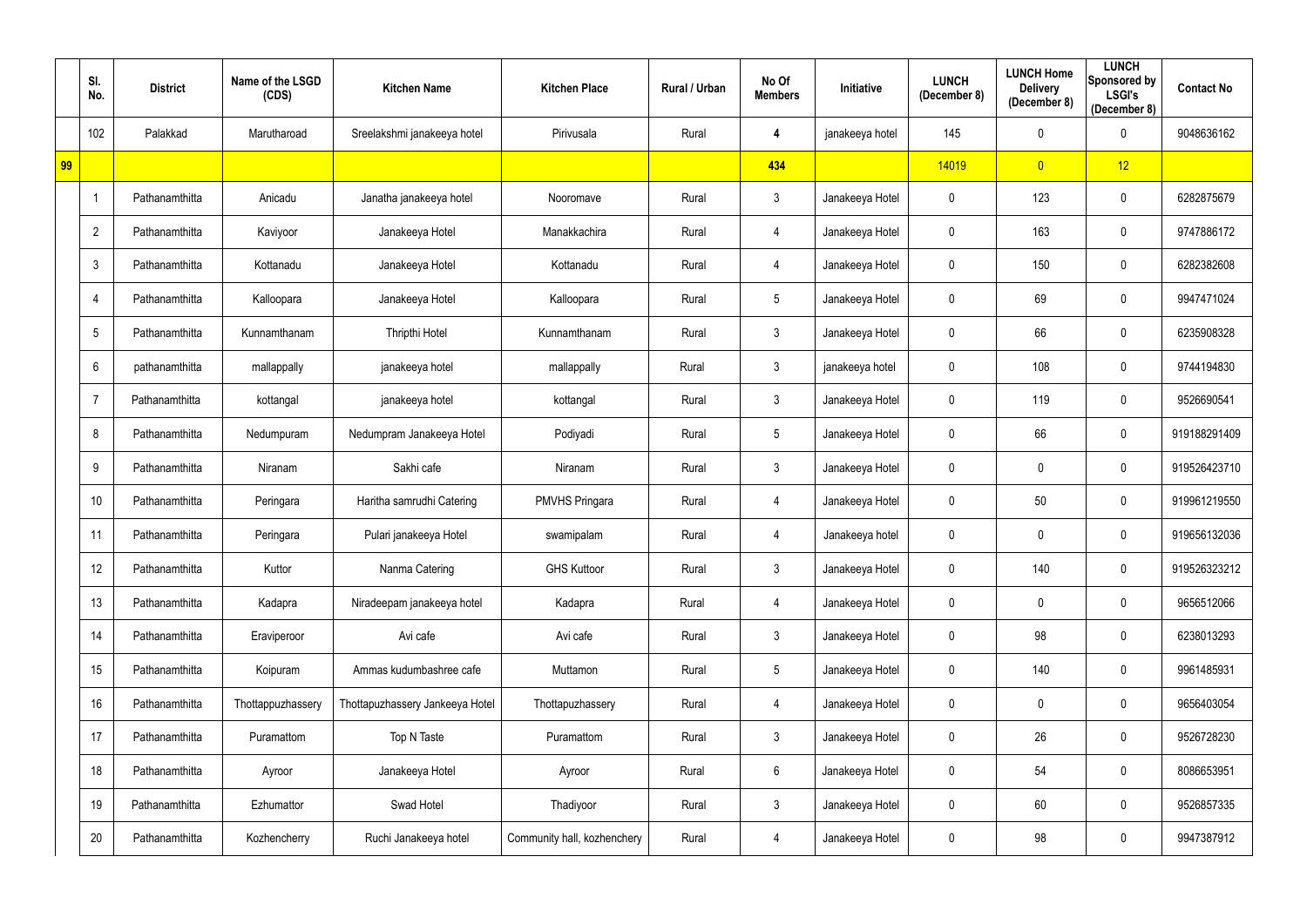|    | SI.<br>No. | <b>District</b> | Name of the LSGD<br>(CDS) | <b>Kitchen Name</b>            | <b>Kitchen Place</b>   | Rural / Urban | No Of<br><b>Members</b> | Initiative      | <b>LUNCH</b><br>(December 8) | <b>LUNCH Home</b><br><b>Delivery</b><br>(December 8) | <b>LUNCH</b><br>Sponsored by<br><b>LSGI's</b><br>(December 8) | <b>Contact No</b> |
|----|------------|-----------------|---------------------------|--------------------------------|------------------------|---------------|-------------------------|-----------------|------------------------------|------------------------------------------------------|---------------------------------------------------------------|-------------------|
|    | 21         | Pathanamthitta  | Mallappuzhassery          | Snehadeepam                    | Paramootil             | Rural         | 6                       | Janakeeya Hotel | 0                            | 48                                                   | $\mathbf 0$                                                   | 9847170052        |
|    | 22         | Pathanamthitta  | Chennerkara               | <b>Thanal Kudumbasree Cafe</b> | Nallanikunnu           | Rural         | 5                       | Janakeeya Hotel | 0                            | 55                                                   | $\mathbf 0$                                                   | 9747469562        |
|    | 23         | Pathanamthitta  | Cherukole                 | Janakeeya Hotel                | Cherukole              | Rural         | $\mathbf{3}$            | Janakeeya Hotel | $\mathbf 0$                  | 80                                                   | $\overline{0}$                                                | 7907811728        |
|    | 24         | Pathanamthitta  | Elanthoor                 | Janakeeya Hotel                | Vary                   | Rural         | 4                       | Janakeeya Hotel | 0                            | 60                                                   | $\overline{0}$                                                | 9946047385        |
|    | 25         | Pathanamthitta  | naranganam                | janakeeya hotel                | kadammanitta           | Rural         | $\mathfrak{Z}$          | janakeeya hotel | 0                            | 60                                                   | $\overline{0}$                                                | 9744478962        |
|    | 26         | Pathanamthitta  | Omalloor                  | Janakeeya Hotel                | Omalloor               | Rural         |                         | Janakeeya Hotel | 0                            | 40                                                   | $\overline{0}$                                                |                   |
|    | 27         | Pathanamthitta  | Chittar                   | Chittar janakiya hotel         | Koothattukulam         | Rural         | 3                       | Janakeeya Hotel | 0                            | 227                                                  | $\overline{0}$                                                | 9072374618        |
|    | 28         | Pathanamthitta  | Naranammoozhi             | Thanima                        | Arakkamon              | Rural         | $\mathfrak{Z}$          | Janakeeya Hotel | 0                            | $\mathbf 0$                                          | $\overline{0}$                                                | 9605021278        |
|    | 29         | Pathanamthitta  | Perunadu                  | Perunadu Janakeeya Hotel       | Perunadu               | Rural         | 5                       | Janakeeya Hotel | $\mathbf 0$                  | $\mathbf 0$                                          | $\overline{0}$                                                |                   |
| 58 | 30         | Pathanamthitta  | Ranni-Angadi              | Angadi Janakeeya Hotel         | Thoodathil church hall | Rural         | $5\phantom{.0}$         | Janakeeya Hotel | $\mathbf 0$                  | 166                                                  | $\overline{0}$                                                | 9961190622        |
|    | 31         | Pathanamthitta  | Ranni-Pazhavangadi        | Navami Hotel                   | Makkappuzha            | Rural         | 4                       | Janakeeya Hotel | 0                            | 168                                                  | $\overline{0}$                                                | 9562135824        |
|    | 32         | Pathanamthitta  | Seethathodu               | Thanima catering unit          | Seethathodu            | Rural         | 5                       | Janakeeya Hotel | 110                          | 130                                                  | $\overline{0}$                                                | 9747622310        |
|    | 33         | Pathanamthitta  | Ranni                     | Janakeeya Hotel                | Ranni                  | Rural         | 4                       | Janakeeya Hotel | 0                            | 64                                                   | $\mathbf 0$                                                   | 99462338752       |
|    | 34         | Pathanamthitta  | Vechhoochira              | Annapoorneswary hotel          | Venkurinji             | Rural         | 4                       | Janakeeya Hotel | 0                            | 176                                                  | $\overline{0}$                                                | 8547264134        |
|    | 35         | Pathanamthitta  | Vadasserikara             | Thannal Janakeeya Hotel        | Vadasserikara          | Rural         | $5\phantom{.0}$         | Janakeeya Hotel | $\mathbf 0$                  | 93                                                   | $\mathbf 0$                                                   | 8590107684        |
|    | 36         | Pathanamthitta  | Vallickodu                | Janakeeya Hotel                | Vallicodu              | Rural         | $5\phantom{.0}$         | Janakeeya Hotel | $\mathbf 0$                  | 155                                                  | $\mathbf 0$                                                   | 8547121591        |
|    | 37         | Pathanamthitta  | Pramadom                  | Aishwarya Janakeeya Hotel      | Pramadom               | Rural         | $\mathfrak{Z}$          | Janakeeya Hotel | 0                            | 68                                                   | $\mathbf 0$                                                   | 9495312020        |
|    | 38         | Pathanamthitta  | Aruvappulam               | Janakeeya Hotel                | Kallely                | Rural         | $\mathfrak{Z}$          | Janakeeya Hotel | $\mathbf 0$                  | 67                                                   | $\mathbf 0$                                                   | 9656700499        |
|    | 39         | Pathanamthitta  | mylapra                   | Manna janakeeya hotel          | mylapra                | Rural         | $\mathbf{3}$            | janakeeya hotel | $\mathbf 0$                  | 25                                                   | $\mathbf 0$                                                   | 9961750470        |
|    | 40         | Pathanamthitta  | Thannithodu               | Flowers janakeeya hotel        | Thannithodu            | Rural         | $\mathfrak{Z}$          | Janakeeya hotel | $\mathbf 0$                  | 121                                                  | $\mathbf 0$                                                   | 9061295035        |
|    | 40         | Pathanamthitta  | Malayappuzha              | Janakeeya Hotel                | Malayappuzha           | Rural         | $\mathfrak{Z}$          | Janakeeya Hotel | $\mathbf 0$                  | 182                                                  | $\mathbf 0$                                                   |                   |
|    | 41         | Pathanamthitta  | Konni                     | Janakeeya Hotel                | Konni                  | Rural         | $\mathfrak{Z}$          | Janakeeya Hotel | 0                            | $\pmb{0}$                                            | $\overline{0}$                                                |                   |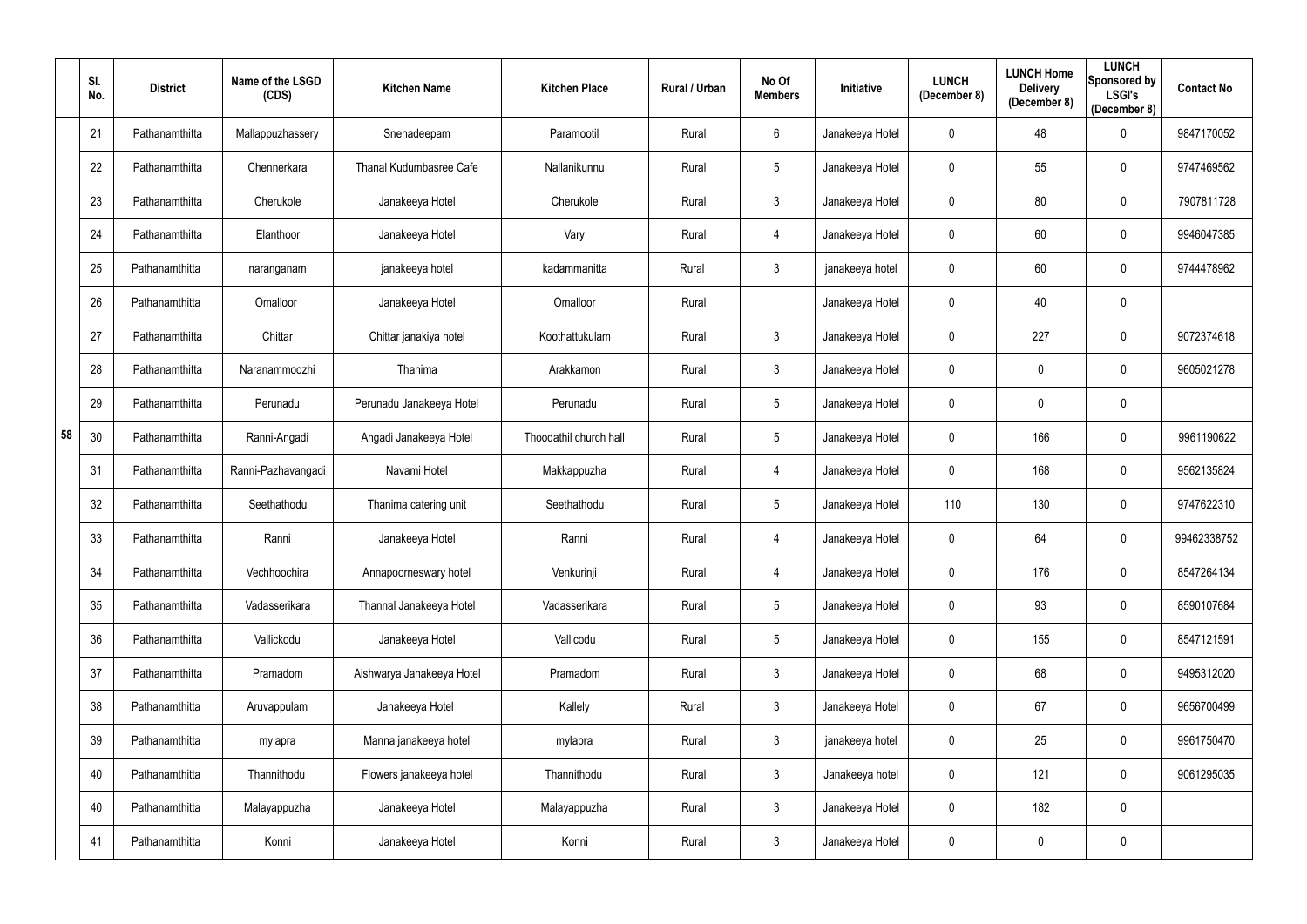|    | SI.<br>No.     | <b>District</b>    | Name of the LSGD<br>(CDS) | <b>Kitchen Name</b>           | <b>Kitchen Place</b>                 | Rural / Urban | No Of<br><b>Members</b> | <b>Initiative</b> | <b>LUNCH</b><br>(December 8) | <b>LUNCH Home</b><br><b>Delivery</b><br>(December 8) | <b>LUNCH</b><br>Sponsored by<br><b>LSGI's</b><br>(December 8) | <b>Contact No</b> |
|----|----------------|--------------------|---------------------------|-------------------------------|--------------------------------------|---------------|-------------------------|-------------------|------------------------------|------------------------------------------------------|---------------------------------------------------------------|-------------------|
|    | 43             | Pathanamthitta     | Kalanjoor                 | Kalanjoor janakeeya Hotel     | Kalanjoor                            | Rural         | 4                       | Janakeeya Hotel   | $\mathbf 0$                  | 142                                                  | $\overline{0}$                                                | 6238045066        |
|    | 44             | Pathanamthitta     | Ezhamkulam                | Swad Catering Unit            | Enathu                               | Rural         | 5                       | Janakeeya Hotel   | 0                            | 115                                                  | $\overline{0}$                                                | 9747243317        |
|    | 45             | Pathanamthitta     | Kodumon                   | Ruchiyidam Janakeeya Hotel    | Kodumon                              | Rural         | $\overline{7}$          | Janakeeya Hotel   | 0                            | $\mathbf 0$                                          | $\overline{0}$                                                | 75611017112       |
|    | 46             | Pathanamthitta     | Erathu                    | Janakeeya Hotel               | Erathu                               | Rural         | 4                       | Janakeeya Hotel   | 0                            | 160                                                  | $\overline{0}$                                                | 9645102262        |
|    | 47             | Pathanamthitta     | Enadimangalam             | Janakeeya Hotel               | Elamannoor                           | Rural         | 4                       | Janakeeya Hotel   | 0                            | 120                                                  | $\mathbf 0$                                                   |                   |
|    | 48             | Pathanamthitta     | Kadampanadu               | Janakeeya Hotel               | Mannady                              | Rural         | $\mathfrak{Z}$          | Janakeeya Hotel   | 0                            | 68                                                   | $\boldsymbol{0}$                                              |                   |
|    | 49             | Pathanamthitta     | Pallickal                 |                               |                                      | Rural         |                         | Janakeeya Hotel   | 0                            | 201                                                  | $\overline{0}$                                                |                   |
|    | 50             | Pathanamthitta     | Thumpamon                 | Ruchi Cafe                    | Mampilali                            | Rural         | $5\phantom{.0}$         | Janakeeya Hotel   | $\mathbf 0$                  | 209                                                  | $\mathbf 0$                                                   | 9188300026        |
|    | 51             | Pathanamthitta     | Kulanada                  | Bhagyalekshmi cafe unit       | Kaipuzha                             | Rural         | $\mathfrak{Z}$          | Janakeeya Hotel   | 0                            | 95                                                   | $\overline{0}$                                                |                   |
|    | 52             | Pathanamthitta     | Pandalam Thekkekara       | Pandalam Thekkekara           | Thatta                               | Rural         | $\mathfrak{Z}$          | Janakeeya Hotel   | 0                            | 117                                                  | $\mathbf 0$                                                   | 9526224922        |
|    | 53             | Pathanamthitta     | Aranmula                  | Janakeeya Hotel               | Aranmula                             | Rural         | 5                       | Janakeeya Hotel   | 0                            | 82                                                   | $\overline{0}$                                                | 9656296503        |
|    | 54             | Pathanamthitta     | Mezhuveli                 | Thripthi Janakeeya Hotel      | Mezhuveli                            | Rural         | $\mathfrak{Z}$          | Janakeeya Hotel   | 0                            | 22                                                   | $\mathbf 0$                                                   | 9495265971        |
|    | 55             | Pathanamthitta     | Adoor                     | Amma Catering Unit            | Adoor                                | Urban         | $5\phantom{.0}$         | Janakeeya Hotel   | 0                            | $\mathbf{0}$                                         | $\mathbf 0$                                                   | 8606887490        |
|    | 56             | Pathanamthitta     | Pandalam                  | Ruchi catering                | Sivarenjini Auditorium               | Urban         | 5                       | Janakeeya Hotel   | $\mathbf 0$                  | $\mathbf 0$                                          | $\overline{0}$                                                | 9846212739        |
|    | 57             | Pathanamthitta     | Thiruvalla East           | janakeeya hotel               | near private bus stand<br>thiruvalla | Urban         | $\sqrt{5}$              | Janakeeya Hotel   | $\mathbf 0$                  | 282                                                  | $\mathbf 0$                                                   | 919847729416      |
|    | 58             | Pathanamthitta     | <b>Thiruvalla West</b>    | janakeeya hotel               | kizhakkan muthoor                    | Urban         | $5\phantom{.0}$         | Janakeeya Hotel   | 0                            | 145                                                  | $\overline{0}$                                                | 919656132036      |
|    | 59             | Pathanamthitta     | Pathanamthitta            | Janakeeya Hotel               | Near Municipality Office             | Urban         | 5                       | Janakeeya Hotel   | $\mathbf 0$                  | 75                                                   | $\mathbf 0$                                                   |                   |
| 58 |                |                    |                           |                               |                                      |               | 229                     |                   | 110                          | 5348                                                 | $\bullet$                                                     |                   |
|    |                | Thiruvananthapuram | Parassala                 | Bhagyalekshmi janakeeya hotel | Mundaplavila                         | Rural         | $5\phantom{.0}$         | Janakeeya Hotel   | 352                          | $\mathbf 0$                                          | $\overline{0}$                                                | 9895463718        |
|    | $\overline{2}$ | Thiruvananthapuram | Karode                    | Karode janakeeya hotel        | Paavaara,<br>pazhaya uchakkada       | Rural         | $5\phantom{.0}$         | Janakeeya Hotel   | 333                          | $\mathbf 0$                                          | $\overline{0}$                                                | 9605122139        |
|    | $\mathfrak{Z}$ | Thiruvananthapuram | Thirupuram                | Thirupuram janakeeya hotel    | Pazhayakada                          | Rural         | $5\phantom{.0}$         | Janakeeya Hotel   | 240                          | $\mathbf 0$                                          | $\mathbf 0$                                                   | 7034723987        |
|    | 4              | Thiruvananthapuram | Chenkal                   | Karuna janakeeya hotel        | Udiyankulangara                      | Rural         | $\sqrt{5}$              | Janakeeya Hotel   | 285                          | $\pmb{0}$                                            | $\overline{0}$                                                | 9746726109        |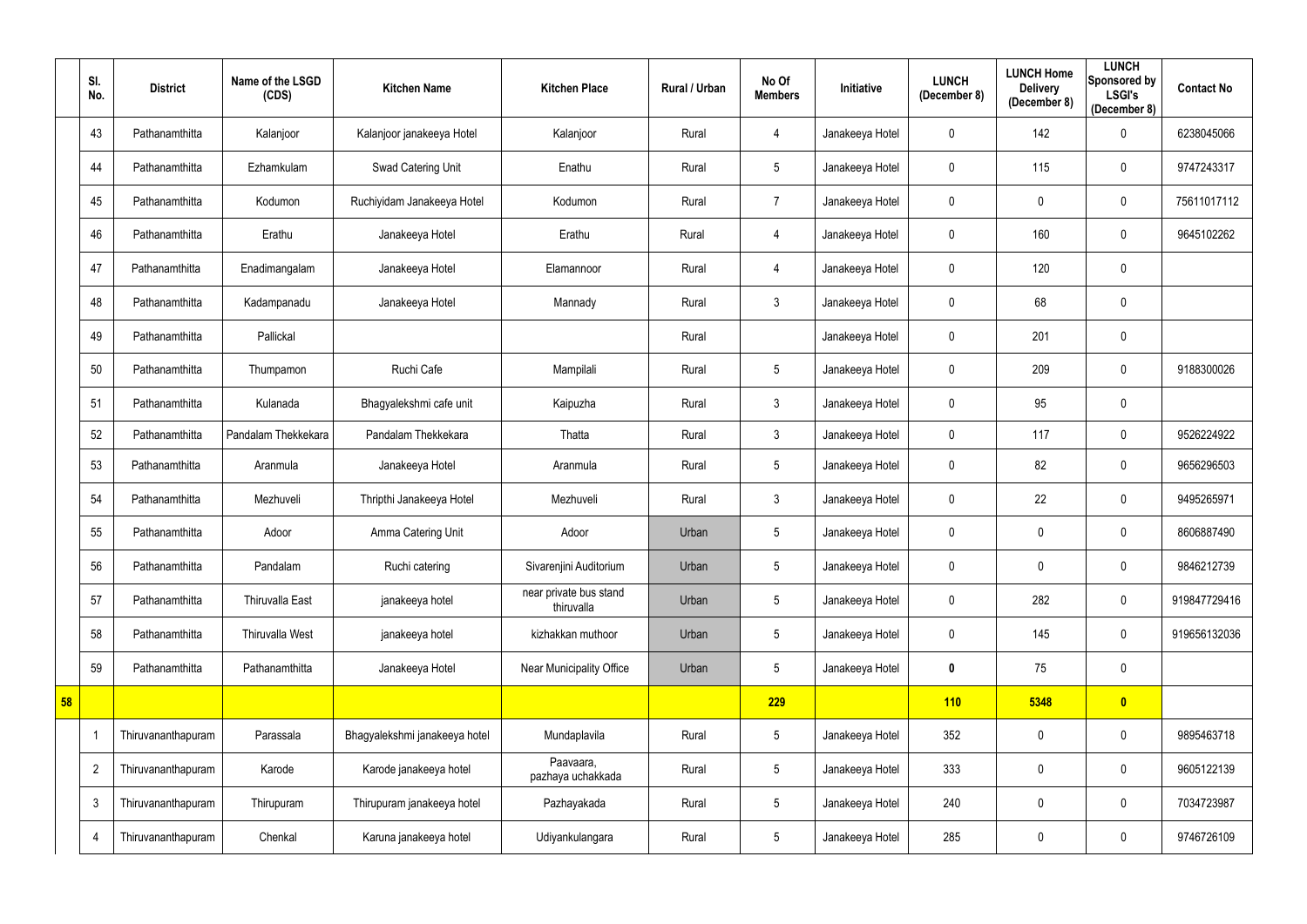| SI.<br>No.     | <b>District</b>    | Name of the LSGD<br>(CDS) | <b>Kitchen Name</b>                       | <b>Kitchen Place</b>                       | Rural / Urban | No Of<br><b>Members</b> | Initiative      | <b>LUNCH</b><br>(December 8) | <b>LUNCH Home</b><br><b>Delivery</b><br>(December 8) | <b>LUNCH</b><br><b>Sponsored by</b><br><b>LSGI's</b><br>(December 8) | <b>Contact No</b> |
|----------------|--------------------|---------------------------|-------------------------------------------|--------------------------------------------|---------------|-------------------------|-----------------|------------------------------|------------------------------------------------------|----------------------------------------------------------------------|-------------------|
| 5              | Thiruvananthapuram | Kulathoor                 | Nakshatra janakeeya hotel                 | Attapuram                                  | Rural         | 5                       | Janakeeya Hotel | 463                          | $\boldsymbol{0}$                                     | 0                                                                    | 8301924221        |
| 6              | Thiruvananthapuram | Neyyattinkara 1           | Oottupura                                 | Neyyattinkara                              | Urban         | 5                       | Janakeeya Hotel | 430                          | 0                                                    | 0                                                                    | 8129192485        |
| $\overline{7}$ | Thiruvananthapuram | Neyyattinkara 1           | Cafesree Janakeeya Hotel                  | Vazhimukku                                 | Urban         | $5\phantom{.0}$         | Janakeeya Hotel | 505                          | $\mathbf 0$                                          | $\mathbf 0$                                                          | 9995604997        |
| 8              | Thiruvananthapuram | Neyyattinkara 1           | Thripthi janakeeya Hotel                  | perumpazhuthoor                            | urban         | 4                       | janakeeya Hotel | 220                          | 0                                                    | $\mathbf 0$                                                          | 6282944199        |
| 9              | Thiruvananthapuram | Neyyattinkara 2           | Harsha catering unit                      | Neyyattinkara                              | Urban         | $5\phantom{.0}$         | Janakeeya Hotel | 420                          | $\mathbf 0$                                          | $\mathbf 0$                                                          | 9048822770        |
| 10             | Thiruvananthapuram | Neyyattinkara 2           | Devarose Janakeeya Hotel                  | Amaravila                                  | Urban         | $5\phantom{.0}$         | Janakeeya Hotel | 160                          | $\mathbf 0$                                          | 0                                                                    | 9995028659        |
| 11             | Thiruvananthapuram | Kollayil                  | Kaveri janakeeya hotel                    | Kavuvila, kottamam,<br>Dhanuvachapuram     | Rural         | 5 <sup>5</sup>          | Janakeeya Hotel | 0                            | $\mathbf 0$                                          | $\mathbf 0$                                                          | 9656815322        |
| 12             | Thiruvananthapuram | Kunnathukal               | Aiswarya Janakeeya Hotel -<br>Kunnathukal | Kuruwad, paliyodu                          | Rural         | 3                       | Janakeeya Hotel | 113                          | 0                                                    | $\mathbf 0$                                                          | 9539549507        |
| 13             | Thiruvananthapuram | Vellarada                 | Eden Janakeeya Hotel                      | Panachamoodu, Vellarada                    | Rural         | $5\phantom{.0}$         | Janakeeya Hotel | 658                          | $\mathbf 0$                                          | $\mathbf 0$                                                          | 8547973305        |
| 14             | Thiruvananthapuram | Vellarada                 | Chandrika Janakeeya Hotel -<br>Vellarada  | Vellarada                                  | Rural         | $6\phantom{.}$          | Janakeeya Hotel | 106                          | $\mathbf 0$                                          | $\mathbf 0$                                                          | 9539366295        |
| 15             | Thiruvananthapuram | Aryankode                 | Aryan Janakeeya Hotel -<br>Aryankode      | Aryankode                                  | Rural         | $5\phantom{.0}$         | Janakeeya Hotel | 151                          | $\boldsymbol{0}$                                     | 0                                                                    | 9746905408        |
| 16             | Thiruvananthapuram | Aryankode                 | stree souhritha jh                        | chemboor                                   | Rural         | 5                       | Janakeeya Hotel | 142                          | $\mathbf 0$                                          | 0                                                                    |                   |
| 17             | Thiruvananthapuram | Ottashekharamangala<br>m  | Minnaram Janakeeya Hotel                  | Kuravara, Near<br>Ottashekharamangalam UPS | Rural         | 4                       | Janakeeya Hotel | 0                            | $\mathbf 0$                                          | 0                                                                    | 9567553161        |
| 18             | Thiruvananthapuram | Kollayil                  | Janakeeya Hotel                           | Mylakkara                                  | Rural         | $5\phantom{.0}$         | Janakeeya Hotel | 0                            | 0                                                    | $\bf{0}$                                                             | 9605076268        |
| 19             | Thiruvananthapuram | perunkadavila             | shankholi janakeeya hotel                 | perunkadavila                              | rural         | $\mathbf{3}$            | Janakeeya Hotel | 189                          | $\boldsymbol{0}$                                     | $\overline{0}$                                                       |                   |
| 20             | Thiruvananthapuram | Amboori                   | Janakeeya Hotel                           | Amboori                                    | Rural         | $5\phantom{.0}$         | Janakeeya Hotel | 0                            | $\boldsymbol{0}$                                     | $\boldsymbol{0}$                                                     | 9747169098        |
| 21             | Thiruvananthapuram | Athiyanoor                | Kudumbashree janakeeya hotel              | Venpakal                                   | Rural         | 4                       | Janakeeya Hotel | 345                          | $\boldsymbol{0}$                                     | $\mathbf 0$                                                          | 919562752580      |
| 22             | Thiruvananthapuram | Kottukal                  | Vismaya janakeeya hotel                   | Uchakkada                                  | Rural         | $\overline{5}$          | Janakeeya Hotel | 855                          | $\boldsymbol{0}$                                     | $\mathbf 0$                                                          | 6282447041        |
| 23             | Thiruvananthapuram | Kanjiramkulam             | Padaswaram unit                           | Kanjiramkulam                              | Rural         | 4                       | Janakeeya Hotel | 0                            | $\boldsymbol{0}$                                     | $\mathbf 0$                                                          | 919072899432      |
| 24             | Thiruvananthapuram | Karumkulam                | Alil Janakeeya Hotel                      | Pallam                                     | Rural         | $5\phantom{.0}$         | Janakeeya Hotel | 125                          | $\boldsymbol{0}$                                     | $\mathbf{0}$                                                         | 917736513673      |
| 25             | Thiruvananthapuram | Venganoor                 | Venganoor Ruchi janakeeya hotel           | Peringamala                                | Rural         | 10                      | Janakeeya Hotel | 145                          | $\boldsymbol{0}$                                     | $\bm{0}$                                                             | 9656309710        |
| 26             | Thiruvananthapuram | Vilavoorkkal              | Priyam Janakeeya Hotel                    | Chanthamukku, Peyadu Jn                    | Rural         | $5\phantom{.0}$         | Janakeeya Hotel | 278                          | $\boldsymbol{0}$                                     | $\mathbf 0$                                                          | 7902504494        |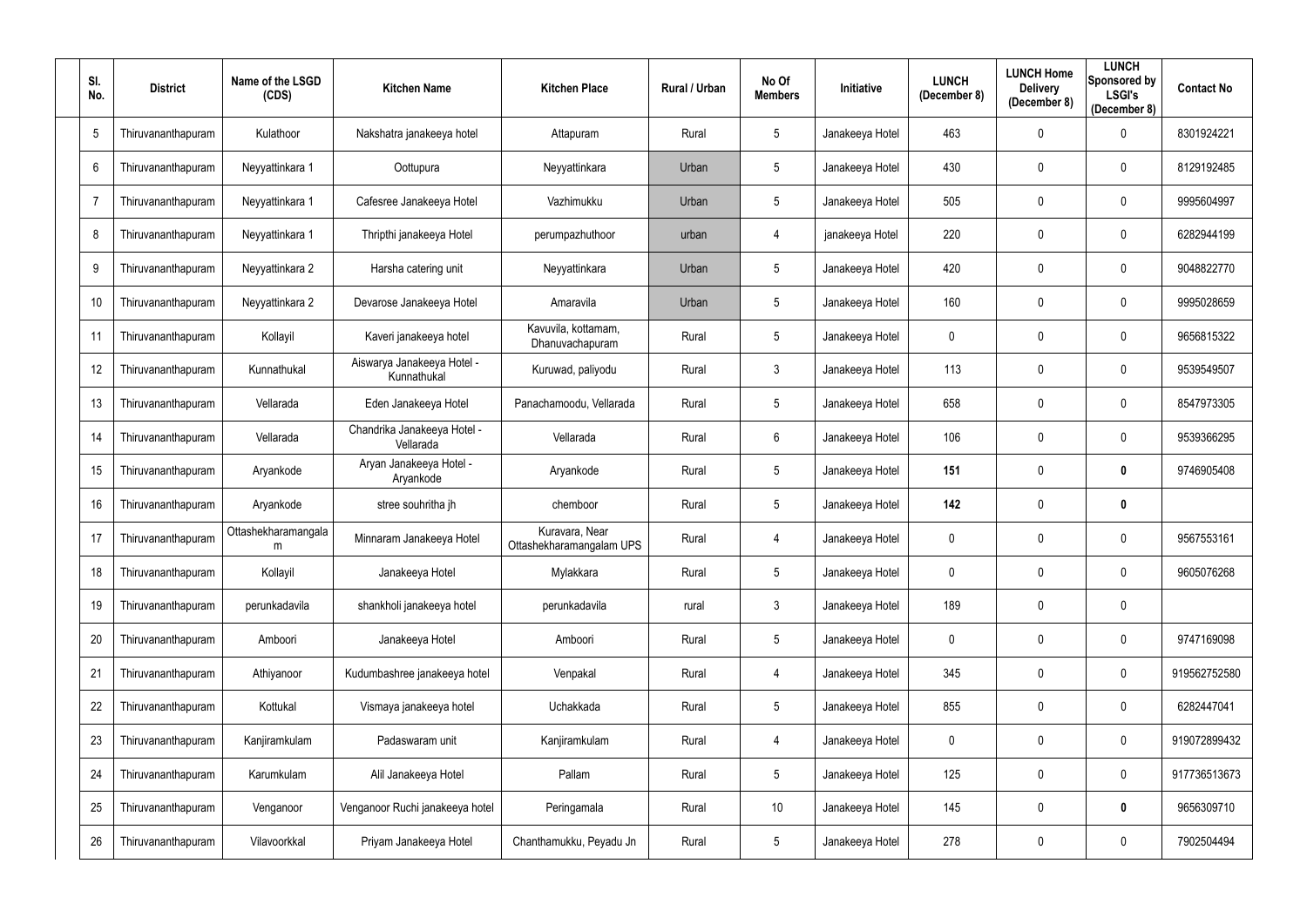| SI.<br>No. | <b>District</b>    | Name of the LSGD<br>(CDS)  | <b>Kitchen Name</b>                           | <b>Kitchen Place</b>                              | Rural / Urban | No Of<br><b>Members</b> | Initiative      | <b>LUNCH</b><br>(December 8) | <b>LUNCH Home</b><br><b>Delivery</b><br>(December 8) | <b>LUNCH</b><br>Sponsored by<br><b>LSGI's</b><br>(December 8) | <b>Contact No</b> |
|------------|--------------------|----------------------------|-----------------------------------------------|---------------------------------------------------|---------------|-------------------------|-----------------|------------------------------|------------------------------------------------------|---------------------------------------------------------------|-------------------|
| 27         | Thiruvananthapuram | Vilavoorkal                | Vilavoorkal janakeeya hotel                   | Pottayil                                          | Rural         | 5                       | Janakeeya Hotel | 246                          | $\mathbf 0$                                          | 0                                                             | 9497883130        |
| 28         | Thiruvananthapuram | Kalliyoor                  | Stree Shakthi Janakeeya Hotel                 | Kalliyoor                                         | Rural         | 5                       | Janakeeya Hotel | 0                            | $\mathbf 0$                                          | 0                                                             | 9074998782        |
| 29         | Thiruvananthapuram | Maranalloor                | Mayooram Janakeeya Hotel                      | Mannadikkonam                                     | Rural         | 4                       | Janakeeya Hotel | 178                          | $\mathbf 0$                                          | $\mathbf 0$                                                   | 9847371025        |
| 30         | Thiruvananthapuram | Pallichal                  | Vandhanam Janakeeya hotel                     | Naruvamoodu                                       | Rural         | 4                       | Janakeeya Hotel | 231                          | 0                                                    | $\mathbf 0$                                                   | 9562636222        |
| 31         | Thiruvananthapuram | Vilappil                   | Sreebhadra janakeey a hotel                   | peyad                                             | Rural         | $5\phantom{.0}$         | Janakeeya Hotel | 245                          | $\mathbf 0$                                          | $\mathbf 0$                                                   | 919496194745      |
| 32         | Thiruvananthapuram | Malayinkeezhu              | Thapasya janakeeya hotel                      | Aruvacode                                         | Rural         | 5                       | Janakeeya Hotel | 172                          | $\mathbf 0$                                          | 0                                                             | 9074329707        |
| 3,3        | Thiruvananthapuram | Andoorkonam                | Thiruvathira janakeeya hotel                  | Kaniyapuram                                       | Rural         | 3 <sup>1</sup>          | Janakeeya Hotel | 164                          | $\mathbf 0$                                          | 0                                                             | 8921698989        |
| 34         | Thiruvananthapuram | Kadinamkulam               | Sabarmathi janakeeya hotel                    | Chitattumukku                                     | Rural         | 4                       | Janakeeya Hotel | 350                          | 0                                                    | $\mathbf 0$                                                   |                   |
| 35         | Thiruvananthapuram | Azhoor                     | Kudumbadsree janakeeya hotel                  | Azhoor                                            | Rural         | 4                       | Janakeeya Hotel | 180                          | $\mathbf 0$                                          | $\mathbf 0$                                                   | 8129060294        |
| 36         | Thiruvanathapuram  | Pothencode                 | Pothencode Kudumbashree<br>Janakeeya hotel    | Pothencode ayiroorppara<br>Farmers centre         | Rural         | 5                       | Janakeeya Hotel | 62                           | $\mathbf 0$                                          | $\mathbf 0$                                                   | 9037832338        |
| 37         | Thiruvananthapuram | Mangalapuram               | Mangalapuram Kudumbashree<br>Janakeeya Hotel  | Managalapuram Junction,<br>Near Panchayath Office | Rural         | 5                       | Janakeeya Hotel | 150                          | $\mathbf 0$                                          | 0                                                             | 9995459534        |
| 38         | Thiruvananthapuram | Mangalapuram               | Swad Kudumbashree Janakeeya<br>hotel          | Murukkumpuzha                                     | Rural         | 3                       | Janakeeya Hotel | 220                          | 0                                                    | 0                                                             | 8281624670        |
| 39         | Thiruvananthapuram | Mangalapuram               | Ruchisagaram Kudumbashree<br>Janakeeya Hotel  | Chembakamangalam                                  | Rural         | 5                       | Janakeeya Hotel | 210                          | $\mathbf 0$                                          | 0                                                             | 8139079929        |
| 40         | Thiruvanathapuram  | <b>TVM Corporation CDS</b> | Krishnakripa Janakeeya hotel                  | Anayara                                           | Urban         | 5 <sup>5</sup>          | Janakeeya Hotel | 310                          | 0                                                    | $\boldsymbol{0}$                                              | 9745823832        |
| 41         | Thiruvanathapuram  | <b>TVM Corporation CDS</b> | Vanitha Janakeeya Hotel                       | Manvila                                           | Urban         | 4                       | Janakeeya Hotel | 455                          | $\mathbf 0$                                          | $\overline{0}$                                                | 8129412369        |
| 42         | Thiruvanathapuram  | <b>TVM Corporation CDS</b> | Bhagyalekshmi Kudumbashree<br>Janakeeya Hotel | EK Nayanar Trust, Medical<br>College              | Urban         | $6\overline{6}$         | Janakeeya Hotel | 350                          | $\boldsymbol{0}$                                     | $\mathbf 0$                                                   |                   |
| 43         | Thiruvanathapuram  | <b>TVM Corporation CDS</b> | Tripthi Janakeeya Hotel                       | Pallithura                                        | Urban         | $\mathfrak{Z}$          | Janakeeya Hotel | 223                          | $\boldsymbol{0}$                                     | $\mathbf 0$                                                   | 9387738568        |
| 44         | Thiruvanathapuram  | <b>TVM Corporation CDS</b> | soubhagya janakeeya Hotel                     | kazhakoottam                                      | Urban         | $\mathfrak{Z}$          | janakeeya Hotel | 369                          | $\boldsymbol{0}$                                     | $\mathbf 0$                                                   | 8921555192        |
| 45         | Thiruvanathapuram  | <b>TVM Corporation CDS</b> | Uthradam Janakeeya Hotel                      | Pattom                                            | Urban         | $\mathbf{3}$            | janakeeya Hotel | 455                          | $\boldsymbol{0}$                                     | $\mathbf 0$                                                   | 8281062575        |
| 46         | Thiruvananthapuram | <b>TVM Corporation CDS</b> | Janakeeya hotel                               | Mannarakonam                                      | Urban         | $\mathbf{3}$            | Janakeeya Hotel | 0                            | $\boldsymbol{0}$                                     | $\overline{0}$                                                | 8281088923        |
| 47         | Thiruvananthapuram | <b>TVM Corporation CDS</b> | Kismath Janakeeya Hotel                       | Pottakuzhi                                        | Urban         | $\mathfrak{Z}$          | Janakeeya Hotel | 660                          | $\boldsymbol{0}$                                     | $\mathbf 0$                                                   | 8129179622        |
| 48         | Thiruvananthapuram | <b>TVM Corporation CDS</b> | Salt and Pepper                               | Poomalliyoorkkonam                                | Urban         | $\mathfrak{Z}$          | Janakeeya Hotel | 335                          | $\boldsymbol{0}$                                     | $\mathbf 0$                                                   | 8593986935        |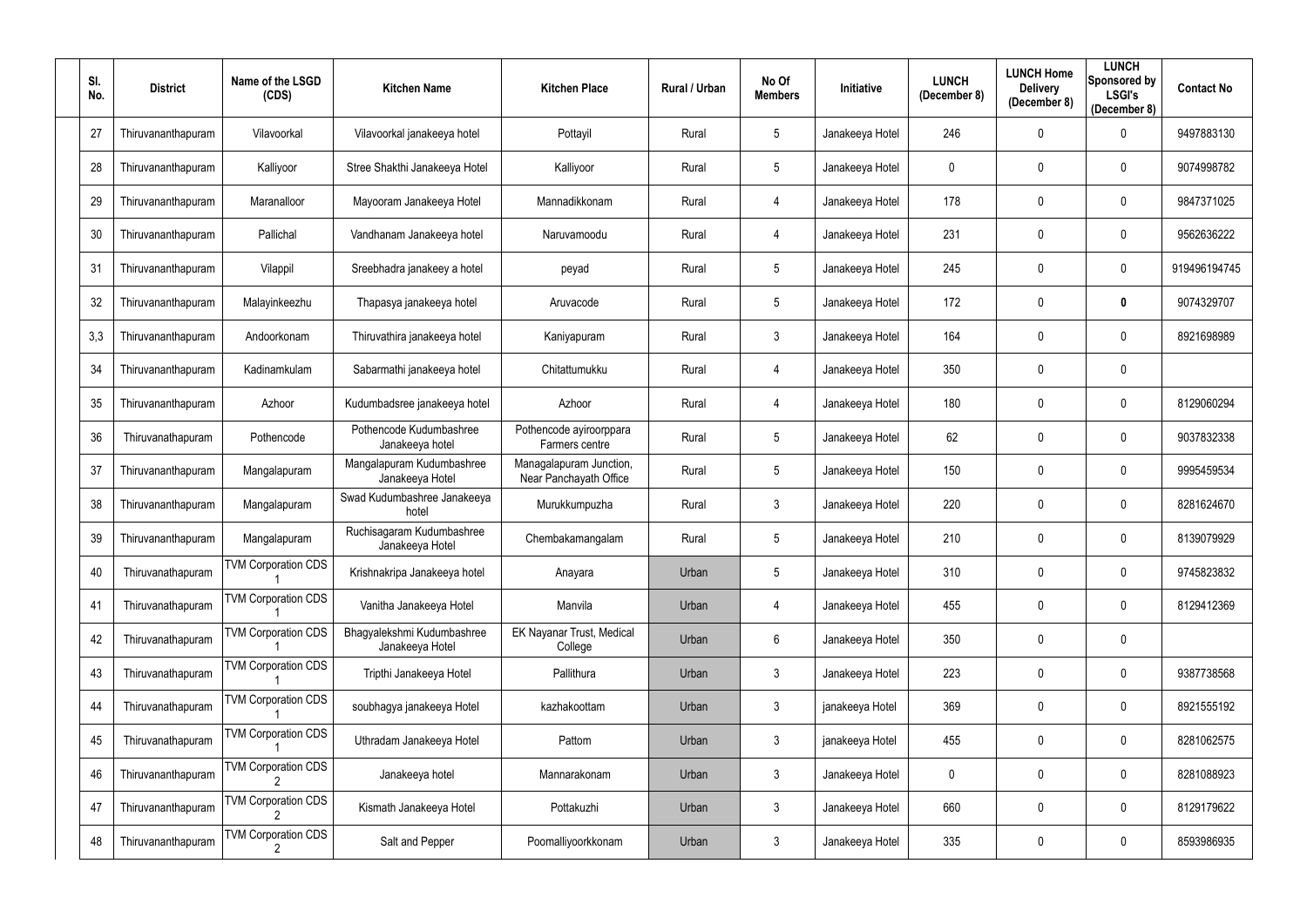|     | SI.<br>No. | <b>District</b>    | Name of the LSGD<br>(CDS)                   | <b>Kitchen Name</b>                     | <b>Kitchen Place</b>                              | Rural / Urban | No Of<br><b>Members</b> | Initiative      | <b>LUNCH</b><br>(December 8) | <b>LUNCH Home</b><br><b>Delivery</b><br>(December 8) | <b>LUNCH</b><br><b>Sponsored by</b><br><b>LSGI's</b><br>(December 8) | <b>Contact No</b> |
|-----|------------|--------------------|---------------------------------------------|-----------------------------------------|---------------------------------------------------|---------------|-------------------------|-----------------|------------------------------|------------------------------------------------------|----------------------------------------------------------------------|-------------------|
|     | 49         | Thiruvananthapuram | <b>TVM Corporation CDS</b>                  | Sreebhadra Janakeeya Hotel              | Pettah                                            | Urban         | 4                       | Janakeeya Hotel | 352                          | $\mathbf 0$                                          | $\mathbf 0$                                                          | 9847227647        |
|     | 50         | Thiruvananthapuram | <b>TVM Corporation CDS</b>                  | kalavara Janakeeya Hotel                | vattiyoorkavu                                     | Urban         | $\mathfrak{Z}$          | Janakeeya Hotel | 325                          | $\mathbf 0$                                          | $\mathbf 0$                                                          | 9847655426        |
|     | 51         | Thiruvananthapuram | <b>TVM Corporation CDS</b>                  | punartham kudumbashree                  | kudappanakunnu                                    | Urban         | $\mathfrak{Z}$          | Janakeeya Hotel | 325                          | $\pmb{0}$                                            | $\overline{0}$                                                       | 9747115789        |
|     | 52         | Thiruvananthapuram | <b>TVM Corporation CDS</b><br>$\mathcal{P}$ | peroor JH                               | Palayam                                           | Urban         | $\mathfrak{Z}$          | Janakeeya Hotel | 181                          | $\mathbf 0$                                          | $\mathbf 0$                                                          | 8086119633        |
|     | 53         | Thiruvananthapuram | Aryanadu                                    | Aryanad Janakeeya Hotel                 | Aryanad                                           | Rural         | 6                       | Janakeeya Hotel | 364                          | $\mathbf 0$                                          | $\boldsymbol{0}$                                                     | 9207447839        |
| 108 | 54         | Thiruvananthapuram | Kuttichal                                   | Kutichal Janakeeya Hotel                | Kuttichal                                         | Rural         | $5\phantom{.0}$         | Janakeeya Hotel | 248                          | $\mathbf 0$                                          | $\boldsymbol{0}$                                                     | 9446331479        |
|     | 55         | Thiruvananthapuram | Poovachal                                   | Poovachal Janakeeya Hotel               | Poovachal Panchayath                              | Rural         | $5\phantom{.0}$         | Janakeeya Hotel | 243                          | $\mathbf 0$                                          | $\mathbf 0$                                                          | 9495225046        |
|     | 56         | Thiruvananthapuram | Vithura                                     | Navodaya Janakeeya hotel                | Koppam, Vithura                                   | Rural         | 4                       | Janakeeya Hotel | 125                          | $\mathbf 0$                                          | $\mathbf 0$                                                          | 9946837014        |
|     | 57         | Thiruvananthapuram | Tholicode                                   | Tholicode Janakeeya Hotel               | Pulimoodu, Near Bharath<br>Petrol Pump, Tholicode | Rural         | 4                       | Janakeeya Hotel | 104                          | $\mathbf 0$                                          | $\mathbf 0$                                                          | 9539995862        |
|     | 58         | Thiruvananthapuram | Vellanad                                    | vellanad JH                             | kulacode vellanad                                 | Rural         | $\mathfrak{Z}$          | Janakeeya Hotel | $\mathbf 0$                  | $\mathbf 0$                                          | $\mathbf 0$                                                          | 9048295005        |
|     | 59         | Thiruvananthapuram | uzhamalackal                                | mazhavil jh                             | Puthukulangara                                    | Rural         | $5\phantom{.0}$         | Janakeeya Hotel | 0                            | $\mathbf 0$                                          | $\mathbf 0$                                                          | 96457 54988       |
|     | 60         | Thiruvananthapuram | <b>TVPM Corpn CDS 4</b>                     | Maithri Janakeeya Hotel                 | Poozhyakkunnu, Nemom, TVM                         | Urban         | 5                       | Janakeeya Hotel | 302                          | $\mathbf 0$                                          | $\overline{0}$                                                       | 9846905594        |
|     | 61         | Thiruvananthapuram | TVPM. Corpn. CDS III                        | Janatha hotel                           | Over bridge                                       | Urban         | 9                       | Janakeeya Hotel | 0                            | $\mathbf 0$                                          | $\mathbf 0$                                                          | 919746149160      |
|     | 62         | Thiruvananthapuram | TVPM. Corpn. CDS III                        | Asraya Janakeeya Hotel                  | <b>DPI</b>                                        | Urban         | 4                       | Janakeeya Hotel | 0                            | $\mathbf 0$                                          | $\mathbf 0$                                                          | 918113008306      |
|     | 63         | Thiruvananthapuram | TVPM. Corpn. CDS III                        | Ruchikkoott                             | Mudavanmukal                                      | Urban         | 4                       | Janakeeya Hotel | 745                          | $\mathbf 0$                                          | $\overline{0}$                                                       | 917907579424      |
|     | 64         | Thiruvananthapuram | TVPM. Corpn. CDS IV                         | Janakeeya hotel tvm corporation<br>cds4 | Vallakkadavu                                      | Urban         | $\overline{5}$          | Janakeeya Hotel | 100                          | $\pmb{0}$                                            | $\mathbf 0$                                                          | 8129795072        |
|     | 65         | Thiruvananthapuram | TVPM. Corpn. CDS IV                         | Karuna Janakeeya Hotel                  | Avaduthura                                        | Urban         | $5\phantom{.0}$         | Janakeeya Hotel | 298                          | $\mathbf 0$                                          | $\overline{0}$                                                       | 9567523799        |
|     | 66         | Thiruvananthapuram | Anadu                                       | Nanma anad                              | Govt LPS Anad                                     | Rural         | 4                       | Janakeeya Hotel | 276                          | $\pmb{0}$                                            | $\overline{0}$                                                       | 9645709754        |
|     | 67         | Thiruvananthapuram | Vembayam                                    | Liya canteen                            | Perumboor near panchayath<br>office               | Rural         | $5\phantom{.0}$         | Janakeeya Hotel | 0                            | $\mathbf 0$                                          | $\overline{0}$                                                       | 9544337362        |
|     | 68         | Thiruvananthapuram | Vembayam                                    | Four's Janakeeya Hotel                  | Naduveli Konchira                                 | Rural         | 4                       | Janakeeya Hotel | 201                          | $\pmb{0}$                                            | $\overline{0}$                                                       | 9526253578        |
|     | 69         | Thiruvananthapuram | Nedumangad 1                                | Subhiksham                              | Irinjayam                                         | Urban         | 4                       | Janakeeya Hotel | 237                          | $\mathbf 0$                                          | $\overline{0}$                                                       | 9745606588        |
|     | 70         | Thiruvananthapuram | Nedumangad 1                                | Ootupura                                | Pazhakutty                                        | Urban         | 6                       | Janakeeya Hotel | 252                          | $\boldsymbol{0}$                                     | $\overline{0}$                                                       | 7510910614        |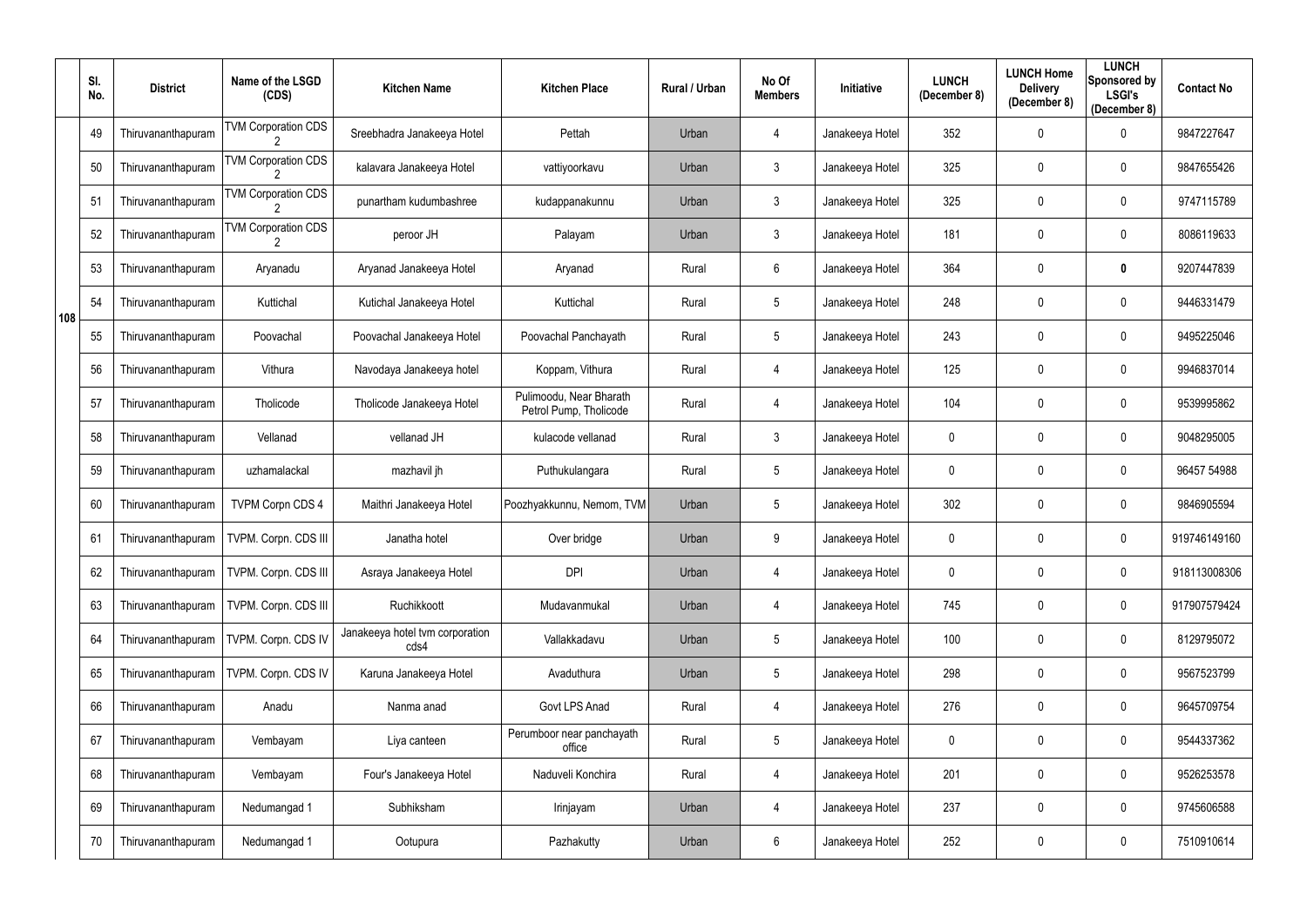| SI.<br>No. | <b>District</b>    | Name of the LSGD<br>(CDS) | <b>Kitchen Name</b>                    | <b>Kitchen Place</b>                      | Rural / Urban | No Of<br><b>Members</b> | Initiative      | <b>LUNCH</b><br>(December 8) | <b>LUNCH Home</b><br><b>Delivery</b><br>(December 8) | <b>LUNCH</b><br><b>Sponsored by</b><br><b>LSGI's</b><br>(December 8) | <b>Contact No</b> |
|------------|--------------------|---------------------------|----------------------------------------|-------------------------------------------|---------------|-------------------------|-----------------|------------------------------|------------------------------------------------------|----------------------------------------------------------------------|-------------------|
| 71         | Thiruvananthapuram | Nedumangad 2              | Niravu                                 | Near ksrtc bus stand                      | Urban         | 4                       | Janakeeya Hotel | 433                          | $\boldsymbol{0}$                                     | 0                                                                    | 9645958207        |
| 72         | Thiruvananthapuram | Nedumangad 2              | Ruchiyidam                             | <b>Near Municipality</b>                  | Urban         | 0                       | Janakeeya Hotel | 410                          | $\mathbf 0$                                          | 0                                                                    | 9846371353        |
| 73         | Thiruvananthapuram | Karakulam                 | Karakulam Vanitha hotel                | Karakulam Junction                        | Rural         | 4                       | Janakeeya Hotel | 406                          | $\mathbf 0$                                          | $\mathbf 0$                                                          | 9747176668        |
| 74         | Thiruvananthapuram | Panavoor                  | Kudumbashree vanitha hotel             | HI auditorium near panavoor<br>panchayath | Rural         | $6\phantom{.}$          | Janakeeya Hotel | 335                          | 0                                                    | $\mathbf 0$                                                          | 9526740817        |
| 75         | Thiruvananthapuram | Aruvikara                 | Nanma                                  | Aruvikara junction                        | Rural         | $\mathfrak{Z}$          | Janakeeya hotel | 241                          | $\mathbf 0$                                          | 3                                                                    | 8606524464        |
| 76         | Thiruvananthapuram | Pullampara                | Janakeeya Hotel                        | Kalumkinmukham                            | Rural         | 5 <sup>5</sup>          | Janakeeya Hotel | 0                            | $\mathbf 0$                                          | $\mathbf 0$                                                          |                   |
| 77         | Thiruvananthapuram | Pangode                   | Bhagyalekshmi janakeeya hotel          | Pangodu Panchayath Hall                   | Rural         | 5 <sup>5</sup>          | Janakeeya Hotel | 406                          | $\mathbf 0$                                          | $\boldsymbol{0}$                                                     |                   |
| 78         | Thiruvananthapuram | Manickal                  | Janakeeya hotel                        | Pirappancode                              | Rural         | 6                       | Janakeeya Hotel | 415                          | $\mathbf 0$                                          | $\mathbf 0$                                                          | 9745874522        |
| 79         | Thiruvananthapuram | Vamanapuram               | Pournami Kalamachal                    | Kalamachal                                | Rural         | $5\phantom{.0}$         | Janakeeya Hotel | 158                          | $\mathbf 0$                                          | $\mathbf 0$                                                          | 9846825964        |
| 80         | Thiruvananthapuram | kallara                   | Amma janakeeya hotel                   | kallara                                   | rural         | 4                       | Janakeeya Hotel | 246                          | $\mathbf 0$                                          | $\mathbf 0$                                                          | 8111891405        |
| 81         | Thiruvananthapuram | nellanad                  | Nellanad janakeeya hotel               | keezhayikkonam                            | rural         | 6                       | Janakeeya Hotel | 365                          | $\mathbf 0$                                          | 0                                                                    | 9946994811        |
| 82         | Thiruvananthapuram | Pazhayakunnummel          | Chaitanya janakeeya hotel              | Pazhayakunnumel                           | Rural         | 5                       | Janakeeya Hotel | 293                          | 0                                                    | $\mathbf 0$                                                          | 9496997201        |
| 83         | Thiruvananthapuram | Karavaram                 | Takkolam, Karavaram janakeeya<br>hotel | Pullurmukk, kallambalam                   | Rural         | 5                       | Janakeeya Hotel | 123                          | $\mathbf 0$                                          | 0                                                                    | 9539723288        |
| 84         | Thiruvananthapuram | Kilimanoor                | Tanima vanitha canteen                 | Kilimanoor                                | Rural         | 4                       | Janakeeya Hotel | 145                          | 0                                                    | $\mathbf 0$                                                          | 9846657166        |
| 85         | Thiruvananthapuram | Pulimath                  | Iswarya catering unit                  | Pulimath, Karet                           | Rural         | 4                       | Janakeeya Hotel | 112                          | $\boldsymbol{0}$                                     | $\mathbf 0$                                                          | 9645514593        |
| 86         | Thiruvananthapuram | Navaikkulam               | Kudumbashree janakeeya hotel           | Kadambaattukonam                          | Rural         | $5\phantom{.0}$         | Janakeeya Hotel | 85                           | $\boldsymbol{0}$                                     | $\mathbf 0$                                                          | 9400619476        |
| 87         | Thiruvananthapuram | Nagaroor                  | Janakeeya Hotel                        | Altharamoodu                              | Rural         | $5\phantom{.0}$         | Janakeeya Hotel | 149                          | $\pmb{0}$                                            | $\mathbf 0$                                                          | 7034964806        |
| 88         | Thiruvananthapuram | Pallikal                  | pallikkal janakeeya hotel              | pakalkkuri                                | rural         | 4                       | Janakeeya Hotel | 135                          | $\boldsymbol{0}$                                     | $\boldsymbol{0}$                                                     | 9447886364        |
| 89         | Thiruvananthapuram | Madavoor                  | Madavoor janakeeya hotel               | madavoor                                  | rural         | $5\phantom{.0}$         | Janakeeya Hotel | 102                          | $\boldsymbol{0}$                                     | $\mathbf 0$                                                          | 9526206002        |
| 90         | Thiruvananthapuram | Chirayinkeezh             | Sevenstar Janakeeya Hotel              | Sarkkara                                  | Rural         | $5\phantom{.0}$         | Janakeeya Hotel | 115                          | $\pmb{0}$                                            | $\overline{0}$                                                       | 8921556636        |
| 91         | Thiruvananthapuram | Kadaykkavoor              | Karmalamatha Janakeeya Hotel           | Kadakkavoor                               | Rural         | $5\phantom{.0}$         | Janakeeya Hotel | 0                            | $\boldsymbol{0}$                                     | $\bf{0}$                                                             | 9645405591        |
| 92         | Thiruvananthapuram | Mudakkal                  | Sarovaram Janakeeya Hotel              | Valakkadu                                 | Rural         | $\mathfrak{Z}$          | Janakeeya Hotel | 120                          | $\boldsymbol{0}$                                     | $\mathbf 0$                                                          | 8086240900        |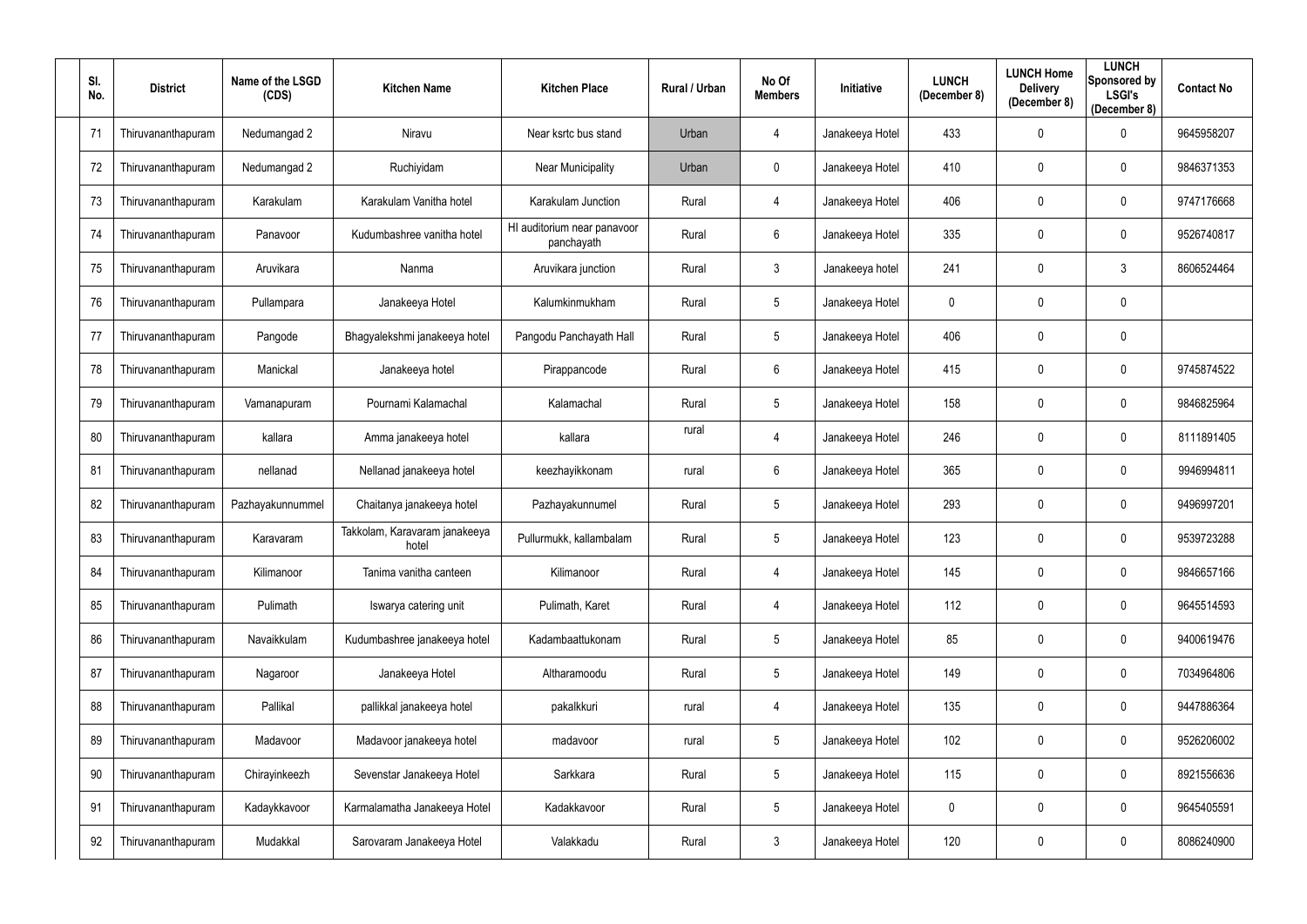|            | SI.<br>No.      | <b>District</b>    | Name of the LSGD<br>(CDS) | <b>Kitchen Name</b>                   | <b>Kitchen Place</b>                             | Rural / Urban | No Of<br><b>Members</b> | Initiative      | <b>LUNCH</b><br>(December 8) | <b>LUNCH Home</b><br><b>Delivery</b><br>(December 8) | <b>LUNCH</b><br>Sponsored by<br><b>LSGI's</b><br>(December 8) | <b>Contact No</b> |
|------------|-----------------|--------------------|---------------------------|---------------------------------------|--------------------------------------------------|---------------|-------------------------|-----------------|------------------------------|------------------------------------------------------|---------------------------------------------------------------|-------------------|
|            | 93              | Thiruvananthapuram | Vakkom                    | Jananai Janakeeya Hotel               | SN Junction, Jeeva Dhara                         | Rural         | 5                       | Janakeeya Hotel | $\mathbf 0$                  | $\mathbf{0}$                                         | $\mathbf 0$                                                   | 8137014724        |
|            | 94              | Thiruvananthapuram | Vakkom                    | Diya Janakeeya Hotel                  | Panayile Kadavu                                  | Rural         | 5                       | Janakeeya Hotel | 517                          | $\mathbf 0$                                          | $\mathbf 0$                                                   | 8590439391        |
|            | 95              | Thiruvananthapuram | Kizhuvilam                | Kudumbashree vanitha canteen          | Kizhuvillam                                      | Rural         | 4                       | Janakeeya Hotel | 0                            | $\mathbf 0$                                          | $\mathbf 0$                                                   | 9747361312        |
|            | 96              | Thiruvananthapuram | Anchuthengu               | Swad Janakeeya Hotel                  | Anchuthengu                                      | Rural         | $\overline{5}$          | Janakeeya Hotel | 191                          | $\mathbf 0$                                          | $\mathbf 0$                                                   |                   |
|            | 97              | Thiruvananthapuram | Attingal                  | Bhagyashree janakeeya hotel           | Attingal                                         | Urban         | $5\phantom{.0}$         | Janakeeya Hotel | 169                          | $\mathbf{0}$                                         | $\mathbf 0$                                                   | 9539968503        |
|            | 98              | Thiruvananthapuram | Cherunniyoor              | Lekshmi janakeeya hotel               | Dhalavapuram                                     | Rural         | $\mathfrak{Z}$          | Janakeeya Hotel | 139                          | $\mathbf 0$                                          | $\mathbf 0$                                                   | 9995391999        |
|            | 99              | Thiruvananthapuram | Chemmaruthi               | Dreams janakeeya hotel                | Mavinmoodu, muthana                              | Rural         | $\overline{5}$          | Janakeeya Hotel | 78                           | $\Omega$                                             | $\overline{2}$                                                | 8129240185        |
|            | 100             | Thiruvananthapuram | Chemmaruthi               | Natturuchi janakeeya hotel            | Panayara&sivapuram                               | Rural         | $5\,$                   | Janakeeya Hotel | 239                          | $\mathbf 0$                                          | $\mathbf 0$                                                   | 8129240185        |
|            | 101             | Thiruvananthapuram | Chemmaruthi               | Bhanusree                             | Chavadimukku                                     | Rural         | 4                       | Janakeeya Hotel | 170                          | $\mathbf 0$                                          | $\mathbf 0$                                                   | 8129240185        |
|            | 102             | Thiruvananthapuram | Manamboor                 | Manamboor janakeeya hotel             | Kavalayoor                                       | Rural         | $\overline{4}$          | Janakeeya Hotel | 179                          | $\mathbf 0$                                          | 0\$                                                           | 9074388684        |
|            | 103             | Thiruvananthapuram | Edava                     | Sreenandha janakeeyahotel             | Kaappil                                          | Rural         | $5\phantom{.0}$         | Janakeeya Hotel | 98                           | 22                                                   | $\overline{2}$                                                | 9895337334        |
|            | 104             | Thiruvananthapuram | Elakamon                  | Sreenarayana janakeeya hotel          | Elakamon                                         | Rural         | $\overline{7}$          | Janakeeya Hotel | 35                           | $\mathbf 0$                                          | $\mathbf 0$                                                   | 8086637798        |
|            | 105             | Thiruvananthapuram | Elakamon                  | kudumbashree janakeeya hotel          | Elakamon                                         | Rural         | 5                       | janakeeya hotel | 40                           | $\mathbf{0}$                                         | $\mathbf 0$                                                   | 8590725126        |
|            | 106             | Thiruvananthapuram | Vettoor                   | Kashi janakeeya hotel                 | Vettoor                                          | Rural         | 4                       | Janakeeya Hotel | 46                           | $\mathbf 0$                                          | $\mathbf 0$                                                   | 9061547396        |
|            | 107             | Thiruvananthapuram | Ottoor                    | Kudumbashree Janakeeya hotel          | ottoor                                           | rural         | $\mathfrak{Z}$          | Janakeeya Hotel | 38                           | $\mathbf 0$                                          | $\mathbf 0$                                                   | 8590570561        |
|            | 108             | Thiruvanathapuram  | Varkala                   | Janakeeya hotel                       | Varkala municipality                             | Urban         | $5\,$                   | Janakeeya Hotel | 51                           | $\mathbf 0$                                          | $\mathbf 0$                                                   | 8943261611        |
| <b>107</b> |                 |                    |                           |                                       |                                                  |               | 490                     |                 | 23542                        | 22                                                   | $\overline{7}$                                                |                   |
|            |                 | Thrissur           | Kadangodu                 | Janakeeya Hotel Kadangod              | Kadangod                                         | Rural         | $\overline{4}$          | Janakeeya Hotel | 59                           | 40                                                   | $\overline{7}$                                                |                   |
|            | $\overline{2}$  | Thrissur           | Chalakudy                 | Thripthy Janakeeya Hotel<br>Chalakudy | North Busstand Chalakudy                         | Urban         | $\overline{4}$          | Janakeeya Hotel | 238                          | 180                                                  | $\mathbf 0$                                                   | 9544048190        |
|            | $\mathfrak{Z}$  | Thrissur           | Pananchery                | Pananchery Janakeeya Hotel            | Pattikkad                                        | Rural         | $\sqrt{5}$              | Janakeeya Hotel | 99                           | 60                                                   | $\mathbf 0$                                                   | 9746354118        |
|            | 4               | Thrissur           | Kadavallur                | Janakeeya Hotel Kadavalloor           | Panjayath Compound                               | Rural         | $\overline{4}$          | Janakeeya Hotel | 84                           | 65                                                   | $\mathbf 0$                                                   |                   |
|            | $5\phantom{.0}$ | Thrissur           | Kattoor                   | Janakeeya Hotel Kattoor               | Kudumbashree Vipanana<br>Kendram, Katoor Bazzar, | Rural         | $\overline{5}$          | Janakeeya Hotel | 0                            | $\mathbf 0$                                          | $\mathbf 0$                                                   | 8606248967        |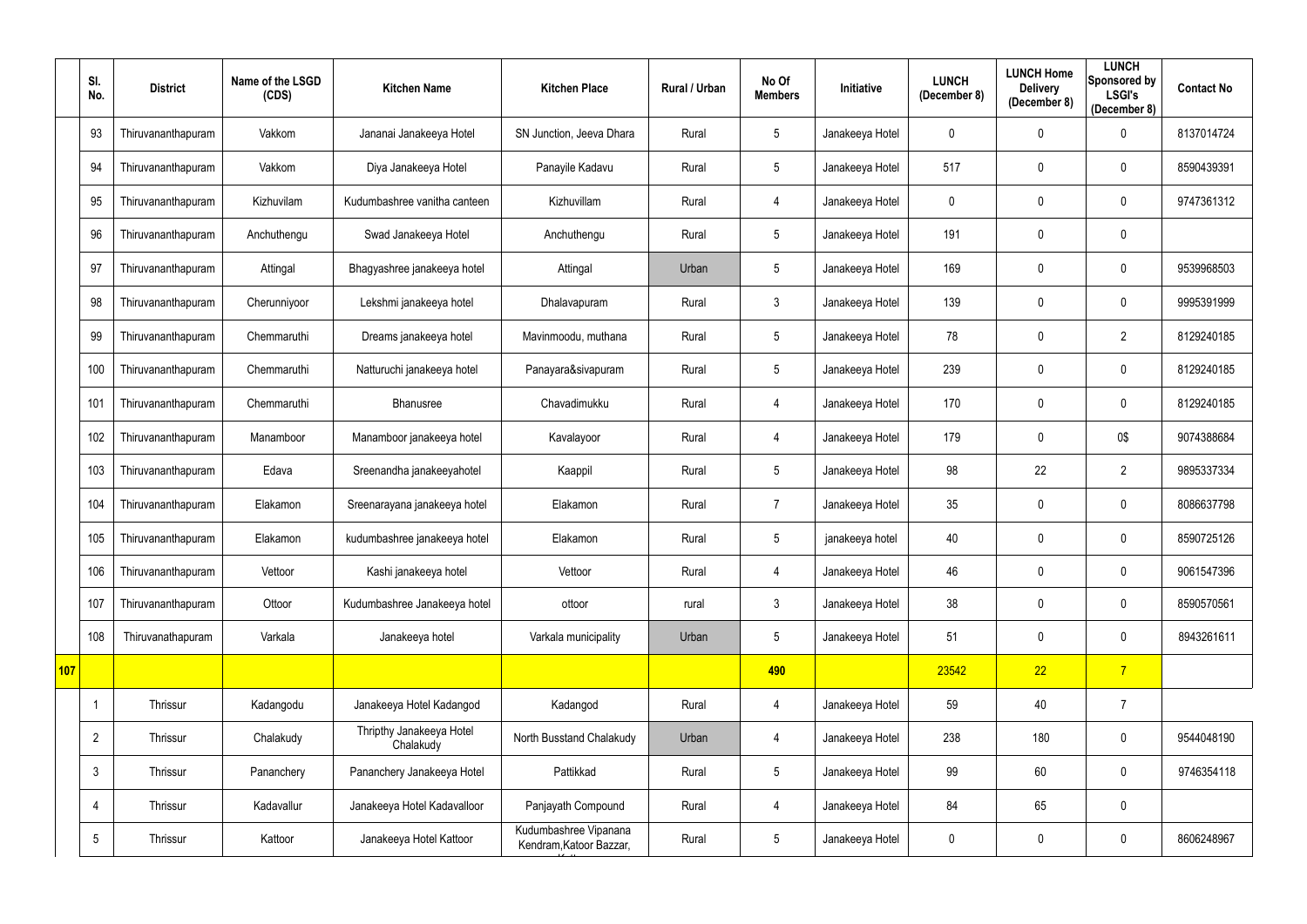| SI.<br>No.      | <b>District</b> | Name of the LSGD<br>(CDS) | <b>Kitchen Name</b>                             | <b>Kitchen Place</b>                       | <b>Rural / Urban</b> | No Of<br><b>Members</b> | Initiative      | <b>LUNCH</b><br>(December 8) | <b>LUNCH Home</b><br><b>Delivery</b><br>(December 8) | <b>LUNCH</b><br>Sponsored by<br><b>LSGI's</b><br>(December 8) | <b>Contact No</b> |
|-----------------|-----------------|---------------------------|-------------------------------------------------|--------------------------------------------|----------------------|-------------------------|-----------------|------------------------------|------------------------------------------------------|---------------------------------------------------------------|-------------------|
| $6\overline{6}$ | Thrissur        | Elavally                  | Janakeeya Hotel Elavally                        | Elavally Panchayath<br>Compound            | Rural                | 4                       | Janakeeya Hotel | 212                          | $\mathbf 0$                                          | $\mathbf 0$                                                   | 9744738247        |
|                 | Thrissur        | Paralam                   | Paralam Janakeeya Hotel                         | Nanma Kudumbashree<br>canteen              | Rural                | $\mathfrak{Z}$          | Janakeeya Hotel | 56                           | $\mathbf 0$                                          | $\mathbf 0$                                                   | 9744441594        |
| 8               | Thrissur        | Kadukutty                 | Uppum Mulakum Janakeeya Hotel<br>Kadukutty      | Kottamuri Junction                         | Rural                | $5\phantom{.0}$         | Janakeeya Hotel | 62                           | 48                                                   | $\mathbf 0$                                                   | 9846634710        |
| 9               | Thrissur        | Thrissur 2                | Kuttanellur Janakeeya Hotel                     | Kuttanellur                                | Urban                | $5\overline{)}$         | Janakeeya Hotel | 58                           | $\mathbf 0$                                          | $\mathbf 0$                                                   | 8330800498        |
| 10              | Thrissur        | Pazhayannur               | Janakeeya Hotel, Pazhayanoor                    | Pazhayannur Panchayath                     | Rural                | 4                       | Janakeeya Hotel | 248                          | $\mathbf 0$                                          | $\mathbf 0$                                                   | 9400257329        |
| 11              | Thrissur        | Aloor                     | Aloor Janakeeya Hotel                           | Aloor                                      | Rural                | 5                       | Janakeeya Hotel | 0                            | 176                                                  | $\mathbf 0$                                                   | 9946922936        |
| 12              | Thrissur        | Muriyad                   | Jankeeya Hotel, Muriyad                         | Karuna Canteen, Muriyad                    | Rural                | $5\phantom{.0}$         | Janakeeya Hotel | 75                           | $\mathbf 0$                                          | $\mathbf 0$                                                   | 9961920358        |
| 13              | Thrissur        | Valapad                   | Janakeeya Hotel Valapad                         | Valapad Chanthapadi                        | Rural                | 6                       | Janakeeya Hotel | 157                          | $\boldsymbol{0}$                                     | $\mathbf 0$                                                   |                   |
| 14              | Thrissur        | Kaipamangalam             | Kaipamngalam Janakeeya Hotel                    | Kaipamangalam Panchayath                   | Rural                | $\mathfrak{Z}$          | Janakeeya Hotel | 191                          | $\mathbf 0$                                          | $\overline{2}$                                                |                   |
| 15              | Thrissur        | Annamanada                | Snehitha Catering                               | Annamanada                                 | Rural                | $5\overline{)}$         | Janakeeya Hotel | $\mathbf 0$                  | 42                                                   | $\mathbf 0$                                                   | 9747712615        |
| 16              | Thrissur        | Vellangallur              | Janakeeya Hotel Vellangallur                    | Panchayath Community Hall                  | Rural                | 6                       | Janakeeya Hotel | 44                           | 34                                                   | $\mathbf 0$                                                   | 9947462258        |
| 17              | Thrissur        | Pavaratty                 | Janakeeya Hotel Pavaratty                       | Akashaya Vanitha Canteen                   | Rural                | $\mathfrak{Z}$          | Janakeeya Hotel | 143                          | $\mathbf 0$                                          | $\mathbf 0$                                                   |                   |
| 18              | Thrissur        | Edathiruthy               | Janakeeya Hotel Edathuruthi<br>(Nalinam Stores) | Opposite of GLPS,<br>Chenthrappinni Centre | Rural                | 4                       | Janakeeya Hotel | 128                          | $\mathbf 0$                                          | 3                                                             |                   |
| 19              | Thrissur        | Adatt                     | Janakeeya Hotel Adat                            | Muthuvara                                  | Rural                | $\overline{7}$          | Janakeeya Hotel | $\mathbf 0$                  | $\mathbf 0$                                          | $\bf{0}$                                                      | 6235203703        |
| 20              | Thrissur        | Irinjalakuda 1            | Janakeeya Hotel Irinjalakuda Cds1               | Irinjalakuda Muncipality                   | Urban                | 4                       | Janakeeya Hotel | 65                           | $\pmb{0}$                                            | $\mathbf 0$                                                   | 9526912506        |
| 21              | Thrissur        | Parapookkara              | Janakeeya Hotel , Parapookkara                  | Panchayath Canteen                         | Rural                | $5\phantom{.0}$         | Janakeeya Hotel | 75                           | $\boldsymbol{0}$                                     | $\mathbf 0$                                                   | 9605428611        |
| 22              | Thrissur        | Puthanchira               | Annapoorna Janakeeya Hotel<br>Puthenchira       | Panchayath Community Hall                  | Rural                | $5\phantom{.0}$         | Janakeeya Hotel | 23                           | $10$                                                 | $\mathbf 0$                                                   | 9383421350        |
| 23              | Thrissur        | SreeNarayanapuram         | Sree Narayana Puram Janakeeya<br>Hotel          | Sreenarayanapuram<br>Panchayath            | Rural                | $5\phantom{.0}$         | Janakeeya Hotel | 198                          | $\pmb{0}$                                            | 3\$                                                           |                   |
| 24              | Thrissur        | Nadathara                 | Nadathara Janakeeya Hotel                       | Moorkanikkara                              | Rural                | $5\phantom{.0}$         | Janakeeya Hotel | 58                           | 67                                                   | $\overline{2}$                                                | 9744611176        |
| 25              | Thrissur        | Vallachira                | Vallachira Janakeeya Hotel                      | Vallachira Gramapanchayath                 | Rural                | 4                       | Janakeeya Hotel | $\mathbf 0$                  | 28                                                   | $\mathbf 0$                                                   | 9744804256        |
| 26              | Thrissur        | Poyya                     | Janakeeya Hotel, Poyya                          | Poyya Junction                             | Rural                | $5\phantom{.0}$         | Janakeeya Hotel | $\mathbf 0$                  | $\pmb{0}$                                            | $\mathbf 0$                                                   | 7902318250        |
| 27              | Thrissur        | Wadakanchery 1            | Vrindavan Janakeeya Hotel                       | Ottupara                                   | Urban                | $5\phantom{.0}$         | Janakeeya Hotel | 238                          | $\boldsymbol{0}$                                     | $\overline{0}$                                                |                   |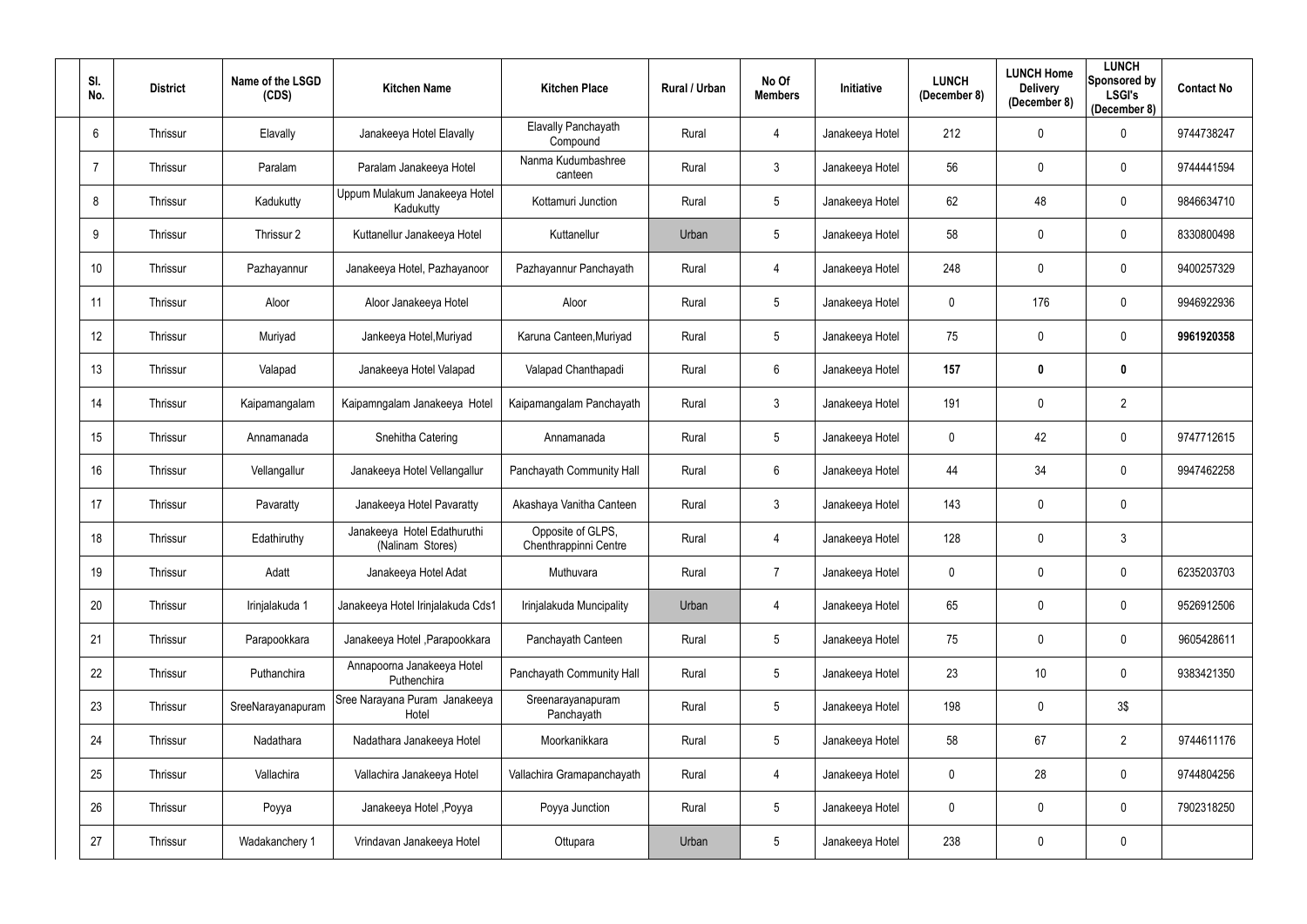|    | SI.<br>No. | <b>District</b> | Name of the LSGD<br>(CDS) | <b>Kitchen Name</b>                        | <b>Kitchen Place</b>                         | Rural / Urban | No Of<br><b>Members</b> | <b>Initiative</b> | <b>LUNCH</b><br>(December 8) | <b>LUNCH Home</b><br><b>Delivery</b><br>(December 8) | <b>LUNCH</b><br>Sponsored by<br><b>LSGI's</b><br>(December 8) | <b>Contact No</b> |
|----|------------|-----------------|---------------------------|--------------------------------------------|----------------------------------------------|---------------|-------------------------|-------------------|------------------------------|------------------------------------------------------|---------------------------------------------------------------|-------------------|
|    | 28         | Thrissur        | Varandarappilly           | Janakeeya Hotel                            | Varandarappilly Panchayath                   | Rural         | $5\phantom{.0}$         | Janakeeya Hotel   | 68                           | 26                                                   | $\mathbf 0$                                                   | 9048283463        |
|    | 29         | Thrissur        | Nenmanikkara              | Vanitha Janakeeya Hotel                    | Paliyekkara, Nenmanikkara<br>Gramapanchayath | Rural         | $5\phantom{.0}$         | Janakeeya Hotel   | 83                           | 48                                                   | $\mathbf 0$                                                   | 9747494386        |
|    | 30         | Thrissur        | Kodakara                  | Nanma Janakeeya Hotel                      | Kodakara Bus Stand                           | Rural         | $5\phantom{.0}$         | Janakeeya Hotel   | 264                          | 262                                                  | 4                                                             | 9946283762        |
|    | 31         | Thrissur        | Thekkumkkara              | Janakeeya Hotel Thekkumkara                | Vanitha Canteen, Thekkumkara                 | Rural         | 4                       | Janakeeya Hotel   | 100                          | $\mathbf 0$                                          | $\mathbf 0$                                                   |                   |
|    | 32         | Thrissur        | Alagappa Ngar             | Janakeeya Hotel                            | Amballur                                     | Rural         | $5\phantom{.0}$         | Janakeeya Hotel   | 140                          | 82                                                   | 5                                                             | 8606553521        |
|    | 33         | Thrissur        | Kolazhy                   | Janakeeya Hotel Kolazhy                    | <b>ZMLP School</b>                           | Rural         | 4                       | Janakeeya Hotel   | 98                           | 60                                                   | $\mathbf 0$                                                   | 9645535725        |
|    | 34         | Thrissur        | Manalur                   | Janakeeya Hotel Manalur                    | Govt High School, Manaloor                   | Rural         | $6\phantom{.}$          | Janakeeya Hotel   | 52                           | 22                                                   | 4                                                             | 9446619441        |
|    | 35         | Thrissur        | Arimpur                   | Janakeeya Hotel Arimbur                    | Kudumbashree Vanitha<br>Canteen , Arimbur    | Rural         | $5\phantom{.0}$         | Janakeeya Hotel   | 226                          | 20                                                   | $\mathbf 0$                                                   | 9946789338        |
|    | 36         | Thrissur        | Thanniyam                 | Thannyam Janakeeya Hotel                   | Peringottukara                               | Rural         | 4                       | Janakeeya Hotel   | 49                           | 21                                                   | $\mathbf 0$                                                   | 9048570194        |
|    | 37         | Thrissur        | Madakkathara              | Madakkathara Annapoorna<br>Janakeeya Hotel | Madakkathara                                 | Rural         | $6\phantom{.}$          | Janakeeya Hotel   | 0                            | 130                                                  | $\overline{2}$                                                | 9388431507        |
|    | 38         | Thrissur        | Athirappilly              | Panchayath Kudumbashree<br>Canteen         | Athirappilly                                 | Rural         | $\mathbf{3}$            | Janakeeya Hotel   | 0                            | $\mathbf 0$                                          | $\mathbf 0$                                                   | 9496151187        |
|    | 39         | Thrissur        | Kodassery                 | Five Star Janakeeya Hotel                  | Kodassery                                    | Rural         | 4                       | Janakeeya Hotel   | 119                          | 60                                                   | $\mathbf 0$                                                   | 9846464927        |
|    | 40         | Thrissur        | Mattathur                 | Karunya<br>kudumbShree                     | Vellikkulangara                              | Rural         | 4                       | Janakeeya Hotel   | 134                          | 110                                                  | $\mathbf 0$                                                   | 8086449102        |
|    | 41         | Thrissur        | Koratty                   | Ruchi Janakeeya Hotel                      | Koratty                                      | Rural         | 4                       | Janakeeya Hotel   | 119                          | 130                                                  | $\mathbf 0$                                                   | 9496527583        |
|    | 42         | Thrissur        | Thrikkoor                 | Susthira Janakeeya Hotel                   | Alengaad                                     | Rural         | $\mathfrak{Z}$          | Janakeeya Hotel   | 110                          | $\mathbf 0$                                          | $\mathbf 0$                                                   | 8111847055        |
|    | 43         | Thrissur        | Venkitangu                | Ottupura<br>Janakeeya Hotel Vengidangu     | Vengidangu Panchayath                        | Rural         | $\mathfrak{Z}$          | Janakeeya Hotel   | 190                          | 69                                                   | $\mathbf 0$                                                   | 8156981840        |
|    | 44         | Thrissur        | Padiyoor                  | Padiyoor<br>Janakeya Hotel                 | HDC School, Kakkathuruthy                    | Rural         | $\mathfrak{Z}$          | Janakeeya Hotel   | 0                            | $\mathbf 0$                                          | $\mathbf 0$                                                   | 9048817359        |
|    | 45         | Thrissur        | Pariyaram                 | Samridhi Janakeeya Hotel                   | Pariyaram                                    | Rural         | $5\phantom{.0}$         | Janakeeya Hotel   | 109                          | 79                                                   | $\mathbf 0$                                                   | 7025950795        |
|    | 46         | Thrissur        | Wadakanchery cds2         | Janakeeya Hotel, Wadakanchery<br>cds2      | Minaloor                                     | Urban         | $\mathfrak{Z}$          | Janakeeya Hotel   | 91                           | $\mathbf 0$                                          | $\mathbf 0$                                                   |                   |
|    | 47         | Thrissur        | Kodungaloor cds2          | Jathikka Janakeeya Hotel                   | Arakkulam                                    | Urban         | 4                       | Janakeeya Hotel   | 92                           | $\mathbf 0$                                          | $\mathbf 0$                                                   | 9745397171        |
|    | 48         | Thrissur        | Punnayur                  | Kaipunnyam Janakeeya Hotel                 | Edakazhiyur                                  | Rural         | $5\,$                   | Janakeeya Hotel   | 99                           | 45                                                   | $\mathbf 0$                                                   | 9744680885        |
| 96 | 49         | Thrissur        | Velookkara                | Velookkara Janakeeya Hotel                 | Panchayath shopping complex                  | Rural         | $\mathfrak{Z}$          | Janakeeya Hotel   | 45                           | $\boldsymbol{0}$                                     | $\mathbf 0$                                                   | 9048756685        |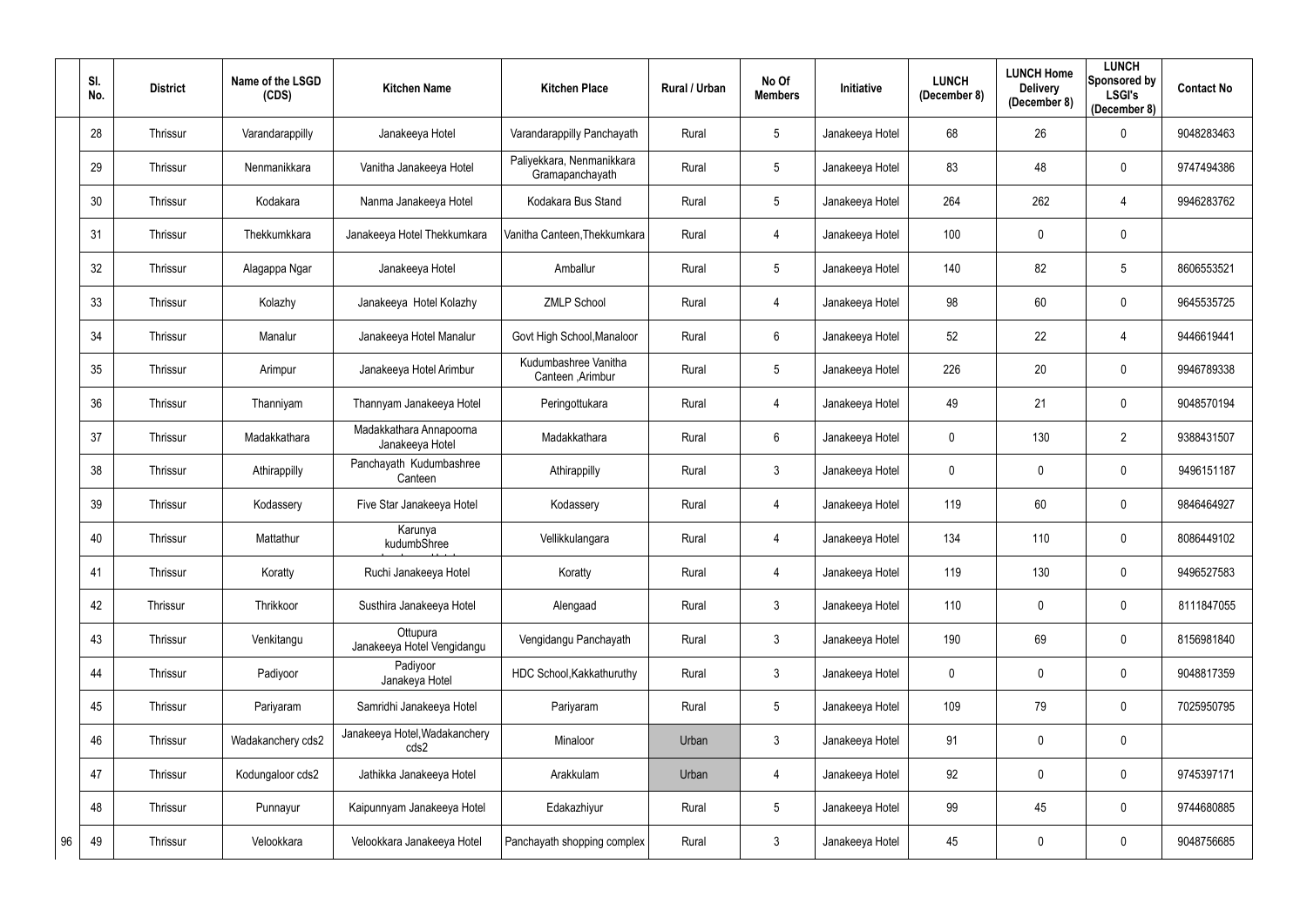| SI.<br>No. | <b>District</b> | Name of the LSGD<br>(CDS) | <b>Kitchen Name</b>               | <b>Kitchen Place</b>               | Rural / Urban | No Of<br><b>Members</b> | Initiative      | <b>LUNCH</b><br>(December 8) | <b>LUNCH Home</b><br><b>Delivery</b><br>(December 8) | <b>LUNCH</b><br>Sponsored by<br><b>LSGI's</b><br>(December 8) | <b>Contact No</b> |
|------------|-----------------|---------------------------|-----------------------------------|------------------------------------|---------------|-------------------------|-----------------|------------------------------|------------------------------------------------------|---------------------------------------------------------------|-------------------|
| 50         | Thrissur        | Meloor                    | Thanima Janakeeya Hotel Meloor    | Meloor centre                      | Rural         | 4                       | Janakeeya Hotel | 84                           | 38                                                   | $\mathbf 0$                                                   | 7902354039        |
| 51         | Thrissur        | Vallathol Nagar           | Janakeeya Hotel, Vallathol Nagar  | near youth welfare center          | rural         | $5\overline{)}$         | Janakeeya Hotel | 90                           | 63                                                   | $\mathbf 0$                                                   | 9961296574        |
| 52         | Thrissur        | Eriyad                    | janakeeya Hotel, eriyad           | community hall                     | Rural         | 4                       | Janakeeya Hotel | $\mathbf 0$                  | $\mathbf 0$                                          | $\overline{0}$                                                |                   |
| 53         | Thrissur        | Edavilangu                | Janakeeya Hotel, Edavilangu       | Edavilangu Center                  | Rural         | 4                       | Janakeeya Hotel | 154                          | $\mathbf 0$                                          |                                                               |                   |
| 54         | Thrissur        | Avanoor                   | Janakeeya Hotel, Avanoor          | near panchayath office,<br>Avanoor | Rural         | $5\phantom{.0}$         | Janakeeya Hotel | 65                           | 98                                                   | $\mathbf 0$                                                   | 9447343516        |
| 55         | Thrissur        | Mala                      | Janakeeya hotel Mala              | Near panchayath office, Mala       | Rural         | 4                       | Janakeeya Hotel | 0                            | 132                                                  | $\mathbf 0$                                                   | 9946442260        |
| 56         | Thrissur        | Guruvayur1                | Guruvayur Janakeeya Hotel         | Guruvayur                          | Urban         | $\mathbf{3}$            | Janakeeya Hotel | 501                          | 263                                                  | $\mathbf 0$                                                   | 9961227858        |
| 57         | Thrissur        | Vadakkekad                | Kudumbasree janakeeya hotel       | Nalam kallu                        | Rural         | 4                       | Janakeeya Hotel | 105                          | 34                                                   | $\overline{0}$                                                | 9645190166        |
| 58         | Thrissur        | Kadappuram                | Kadappuram janakeeya hotel        | Kadappuram panchayath<br>building  | Rural         | 4                       | Janakeeya Hotel | 67                           | 31                                                   | $\mathbf 0$                                                   | 8156984319        |
| 59         | Thrissur        | Chavakkad                 | Chavakkad Janakeeya hotel         | Chavakkad, near bus stand          | Urban         | $5\phantom{.0}$         | Janakeeya Hotel | 172                          | 84                                                   | $\overline{0}$                                                | 7560874804        |
| 60         | Thrissur        | Engadiyoor                | pavithra janikeeya hotel          | Pokulangara                        | Rural         | $5\phantom{.0}$         | Janakeeya Hotel | 145                          | $\mathbf 0$                                          | $\mathbf 0$                                                   | 9562239618        |
| 61         | Thrissur        | Varavoor                  | Friends janakeeya hotel, Varavoor | Thichur                            | Rural         | $\mathfrak{Z}$          | Janakeeya Hotel | 55                           | $\mathbf 0$                                          | $\mathbf 0$                                                   |                   |
| 62         | Thrisssur       | Punnayurkulam             | Punnayurkkulam janakeeya hotel    | Althara centre                     | Rural         | $5\phantom{.0}$         | Janakeeya Hotel | 142                          | 45                                                   | $\mathbf 0$                                                   | 8086093454        |
| 63         | Thrissur        | Thiruwilamala             | Villuadry Janakeeya hotel         | Thiruwilamala                      | Rural         | $5\phantom{.0}$         | Janakeeya Hotel | 120                          | $\mathbf 0$                                          | $\overline{0}$                                                | 9846174729        |
| 64         | Thrissur        | Kattakampal               | Janakeeya Hotel Kattakampal       | Chirakkal                          | Rural         | 4                       | Janakeeya Hotel | 42                           | 5                                                    | $\mathbf 0$                                                   |                   |
| 65         | Thrissur        | Kandanassery              | kandanassery janakeeya hotel      | kandanassery                       | Rural         | $\sqrt{5}$              | Janakeeya Hotel | 44                           | 16                                                   | $\overline{0}$                                                |                   |
| 66         | Thrissur        | Kaiparambu                | Janakeeya Hotel Kaiparambu        | Near mundoor health center         | Rural         | $5\phantom{.0}$         | janakeeya hotel | 115                          | 9                                                    | $\mathbf 0$                                                   | 9645828069        |
| 67         | Thrissur        | Thrissur 2(new)           | kitchen girls janakeeya hotel     | Olari                              | urban         | 4                       | janakeeya hotel | 126                          | 120                                                  | $\mathbf 0$                                                   | 9388828112        |
| 68         | Thrissur        | Kuzhur                    |                                   | kuzhur                             | Rural         | 4                       | janakeeya hotel | $\mathbf 0$                  | $\mathbf 0$                                          | $\mathbf 0$                                                   | 9526566073        |
| 69         | Thrissur        | Chazhur                   | Chazur Janakeeya Hotel            | Pazhuvil Center                    | Rural         | 4                       | janakeeya hotel | $\overline{7}$               | 110                                                  | $\overline{0}$                                                | 9061946216        |
| 70         | Thrissur        | Nattika                   | uttupura                          | Thriprayar                         | Rural         | $\overline{5}$          | janakeeya hotel | 179                          | $\overline{0}$                                       | $\mathbf 0$                                                   | 9544055637        |
| 71         | Thrissur        | Thalikulam                | Nidhi janakeeya hotel             | Puthenthodu                        | Rural         | $\overline{5}$          |                 | 203                          | $\mathbf 0$                                          | $\mathbf 0$                                                   | 8606213960        |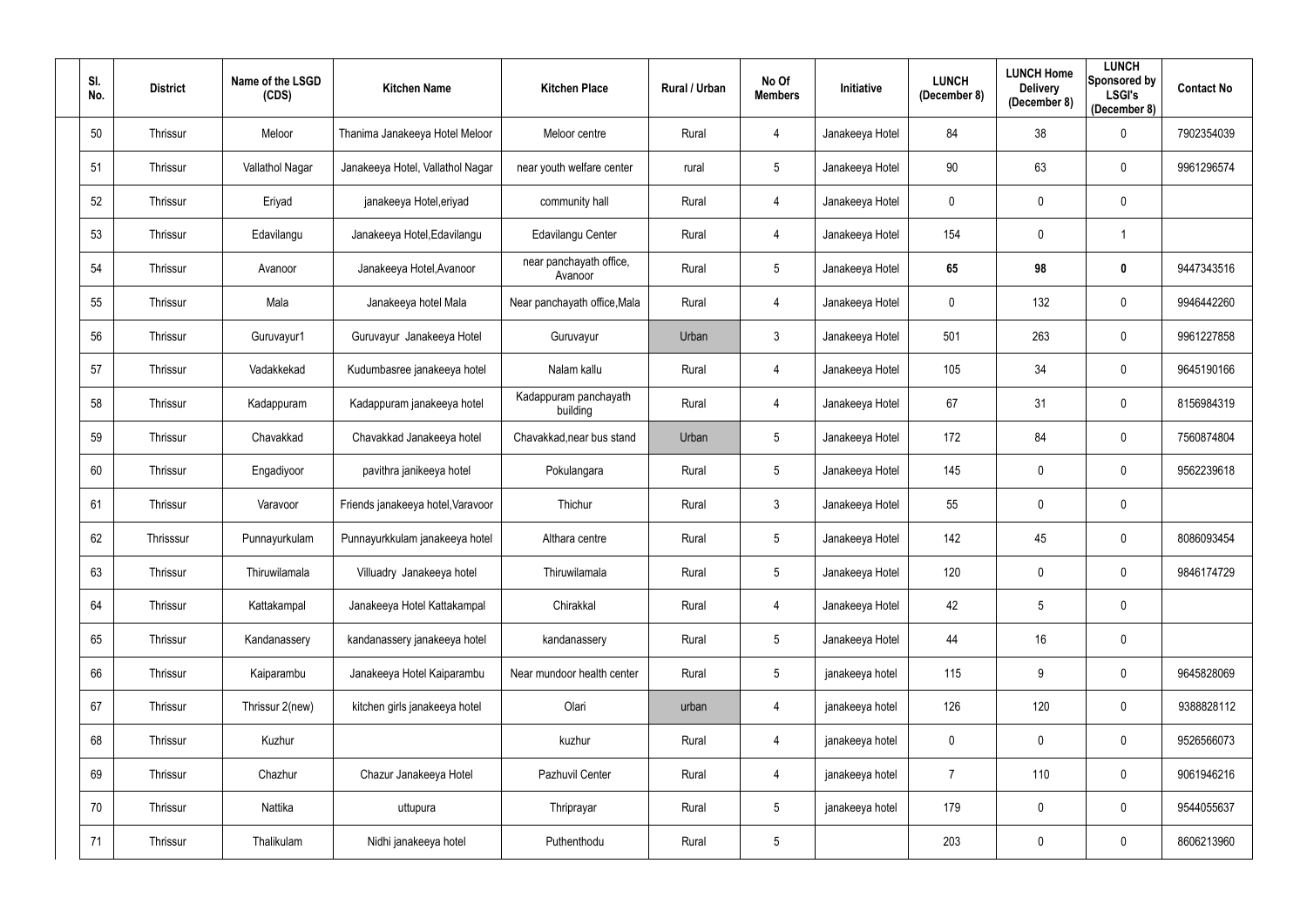| SI.<br>No. | <b>District</b> | Name of the LSGD<br>(CDS) | <b>Kitchen Name</b>          | <b>Kitchen Place</b>                   | Rural / Urban | No Of<br><b>Members</b> | <b>Initiative</b> | <b>LUNCH</b><br>(December 8) | <b>LUNCH Home</b><br><b>Delivery</b><br>(December 8) | <b>LUNCH</b><br>Sponsored by<br><b>LSGI's</b><br>(December 8) | <b>Contact No</b> |
|------------|-----------------|---------------------------|------------------------------|----------------------------------------|---------------|-------------------------|-------------------|------------------------------|------------------------------------------------------|---------------------------------------------------------------|-------------------|
| 72         | Thrissur        | Vadanapilly               | vadanappilly janakeeya hotel | vadanapilly                            | Rural         | $5\phantom{.0}$         | janakeeya hotel   | 220                          | $\mathbf 0$                                          | $\mathbf 0$                                                   | 9947728948        |
| 73         | Thrissur        | orumanayur                | orumanayur janakeeya hotel   | orumanayur                             | rural         | $5\phantom{.0}$         | janakeeya hotel   | 80                           | 55                                                   | $\mathbf 0$                                                   | 9995588758        |
| 74         | Thrissur        | Panjal                    | Five-star Janakeeya hotel    | Panjal                                 | Rural         | $5\phantom{.0}$         | janakeeya hotel   | 198                          | $\mathbf 0$                                          | $\overline{0}$                                                | 9746847353        |
| 75         | Thrissur        | veloor                    | Veloor Janakeeya hotel       | veloor                                 | Rural         | $5\phantom{.0}$         | janakeeya hotel   | 98                           | 35                                                   | $\overline{2}$                                                | 9447724685        |
| 76         | Thrissur        | Chowanoor                 | Chowanoor Janakeeya hotel    | Chowanoor                              | Rural         | $\mathfrak{Z}$          | janakeeya hotel   | $\mathbf 0$                  | $\mathbf 0$                                          | $\overline{0}$                                                | 9,526,340,307     |
| 77         | Thrissur        | Puthur                    | Puthur janakeeyahotel        | puthur                                 | Rural         | $5\phantom{.0}$         | janakeeya hotel   | 72                           | 69                                                   | $\overline{0}$                                                | 6238101595        |
| 78         | Thrissur        | Erumapetty                | subhiksha janakeeya hotel    | Erumapetty                             | Rural         | $5\phantom{.0}$         | janakeeya hotel   | 138                          | 54                                                   | $\mathbf 0$                                                   | 9207201880        |
| 79         | Thrissur        | Kondazhy                  | Santhwanam Janakeeya Hotel   | Kondazhy                               | Rural         | 4                       | janakeeya hotel   | 58                           | $\mathbf 0$                                          | $\overline{0}$                                                | 9526401759        |
| 80         | Thrissur        | Mullurkkara               | Kaniv Janakeeya Hotel        | Atoor                                  | Rural         | 4                       | janakeeya hotel   | 0                            | $\mathbf 0$                                          | $\overline{0}$                                                |                   |
| 81         | Thrissur        | Porkkulam                 | Porkulam janakeeya hotel     | Parempadam                             | Rural         | $5\phantom{.0}$         | Janakeeya hotel   | $\mathbf 0$                  | 68                                                   | $5\phantom{.0}$                                               | 8129017841        |
| 82         | Thrissur        | Puthukkad                 | Puthukkad Janakeeya Hotel    | Puthukkad                              | Rural         | $5\phantom{.0}$         | Janakeeya hotel   | 82                           | 46                                                   | $\overline{0}$                                                |                   |
| 83         | Thrissur        | Choondal                  | Choondal Janakeeya Hotel     | <b>Kechery Centre</b>                  | Rural         | 8                       | Janakeeya Hotel   | 50                           | 39                                                   | $\overline{0}$                                                |                   |
| 84         | Thrissur        | Cherpu                    | Cherpu Janakeeya Hotel       | Cherpu                                 | Rural         | $\mathfrak{Z}$          | Janakeeya Hotel   | 0                            | 70                                                   | $\mathbf 0$                                                   | 9605375648        |
| 85         | Thrissur        | Mathilakam                | Mathilakam Janakeeya hotel   | Mathilakam gramapanchayath<br>compound | Rural         | $\mathfrak{Z}$          | Janakeeya hotel   | 15                           | $\mathbf 0$                                          | $\mathbf 0$                                                   | 9995986808        |
| 86         | Thrissur        | Anthikad                  | Anthikad Janakeeya hotel     | Anthikad                               | Rural         | 4                       | Janakeeya hotel   | $\mathbf 0$                  | $\mathbf 0$                                          | $\mathbf 0$                                                   |                   |
| 87         | Thrissur        | Mullassery                | Mullassery Janakeeya Hotel   | Mullassery centre                      | Rural         | $5\phantom{.0}$         | Janakeeya hotel   | 152                          | 96                                                   | $\overline{0}$                                                |                   |
| 88         | Thrissur        | Karalam                   | Karalam Janakeeya Hotel      |                                        | Rural         | 4                       | Janakeeya hotel   | $\mathbf 0$                  | 48                                                   | $\mathbf 0$                                                   | 6282924636        |
| 89         | Thrissur        | Poomangalam               | Poomangalam Janakeeya Hotel  | Edakkulam                              | Rural         | $\mathfrak{Z}$          | Janakeeya hotel   | $\mathbf 0$                  | $\mathbf 0$                                          | $\mathbf 0$                                                   |                   |
| 90         | Thrissur        | MG Kavu                   | Annapoorna Janakeeya Hotel   | MG Kavu                                | Rural         | 4                       | Janakeeya hotel   | 158                          | 51                                                   | $\overline{0}$                                                |                   |
| 91         | Thrissur        | chelakkara                | Nila janakeeya hotel         | chelakkara                             | rural         | $\overline{5}$          | janakeeya hotel   | 148                          | $\mathbf 0$                                          | $\overline{0}$                                                |                   |
| 92         | Thrissur        | Avinissery                | Avinissery Janakeeya Hotel   | Palakkal                               | Rural         | 4                       | janakeeya hotel   | $\boldsymbol{0}$             | 112                                                  | $\mathbf 0$                                                   |                   |
| 93         | Thrissur        | Nadathara 2               | Grandmaas Janakeeya hotel    | Nadathara                              | Rural         | $\overline{5}$          | Janakeeya Hotel   | 145                          | 160                                                  | $\mathbf 0$                                                   |                   |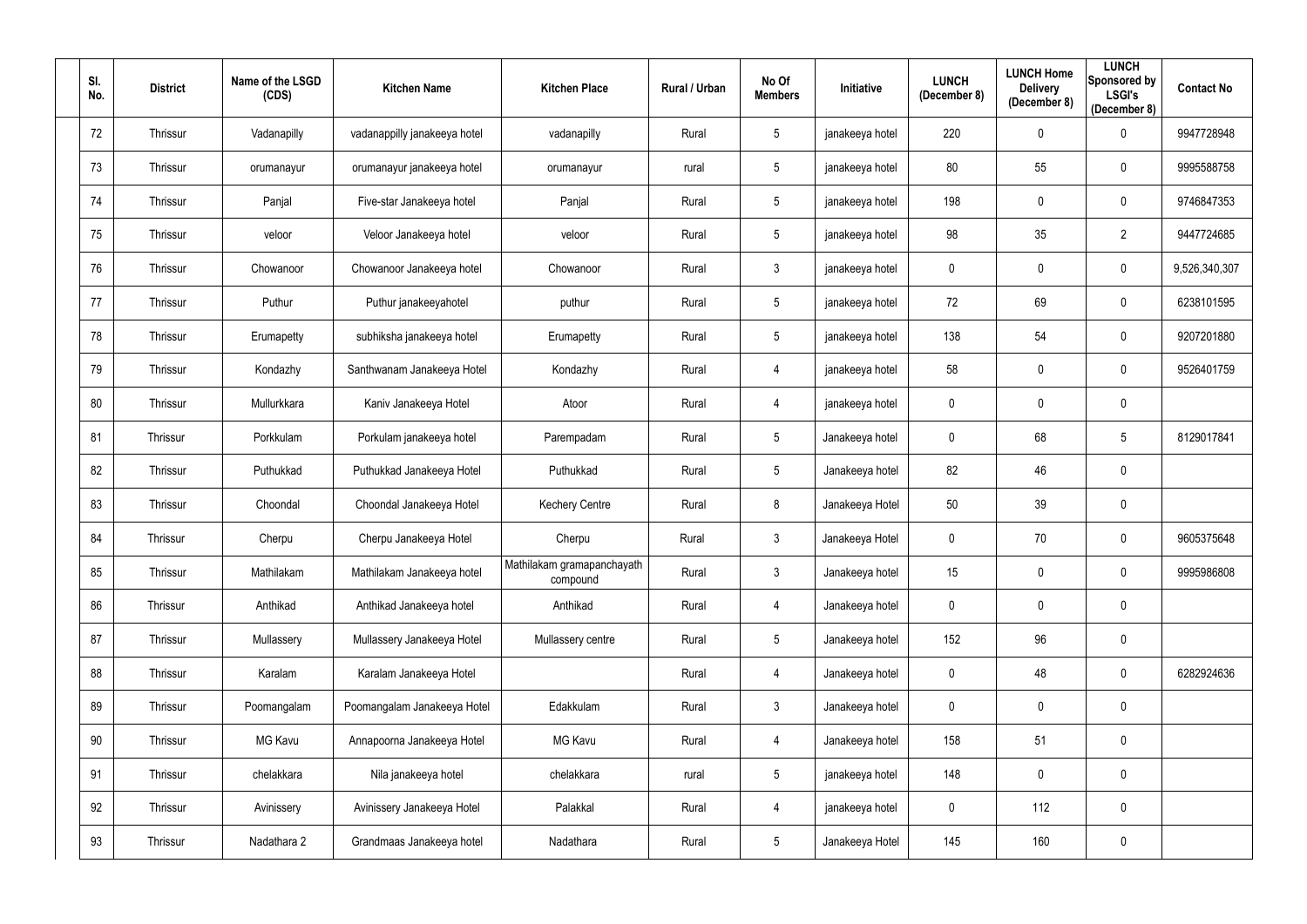|    | SI.<br>No.      | <b>District</b> | Name of the LSGD<br>(CDS) | <b>Kitchen Name</b>                 | <b>Kitchen Place</b>                   | Rural / Urban | No Of<br><b>Members</b> | <b>Initiative</b> | <b>LUNCH</b><br>(December 8) | <b>LUNCH Home</b><br><b>Delivery</b><br>(December 8) | <b>LUNCH</b><br>Sponsored by<br><b>LSGI's</b><br>(December 8) | <b>Contact No</b> |
|----|-----------------|-----------------|---------------------------|-------------------------------------|----------------------------------------|---------------|-------------------------|-------------------|------------------------------|------------------------------------------------------|---------------------------------------------------------------|-------------------|
|    | 94              | Thrissur        | Chavakkad                 | Janakeeya hotel                     | Chavakkad                              | Urban         | $5\,$                   | Janakeeya hotel   | 161                          | 34                                                   | $\mathbf 0$                                                   | 7034752180        |
|    | 95              | Thrissur        | Mala 2                    | Janakeeya hotel                     |                                        | Rural         | $5\,$                   | janakeeya hotel   | 0                            | 156                                                  | $\pmb{0}$                                                     |                   |
|    | 96              | Thrissur        | <b>Thrissur</b>           | Janakeeya hotel                     |                                        | Urban         |                         | janakeeya hotel   | 150                          | 28                                                   | $\mathbf 0$                                                   |                   |
|    | 96              |                 |                           |                                     |                                        |               | 423                     |                   | 8173                         | 4914                                                 | 31                                                            |                   |
|    |                 | Wayanad         | Vellamunda                | Thanima mess                        | 8/4 vellamuda                          | Rural         | 4                       | janakeeya Hotel   | $\mathbf 0$                  | $\mathbf 0$                                          | $\overline{0}$                                                | 7025659685        |
|    | $\overline{2}$  | Wayanad         | Thavinjal                 | Sobhagya Vanitha mess               | Thalappuzha<br>chungam                 | Rural         | $\overline{4}$          | janakeeya Hotel   | 123                          | $\overline{0}$                                       | $\pmb{0}$                                                     | 9497247541        |
|    | $\mathbf{3}$    | Wayanad         | Vythiri                   | Dharshana catering                  | Vythiri                                | Rural         | $\overline{4}$          | janakeeya Hotel   | 219                          | $\mathbf 0$                                          | $\mathbf 0$                                                   | 9074598184        |
|    | 4               | Wayanad         | Mullankolly               | Kairali catering group              | Mullankolli                            | Rural         | $\mathfrak{Z}$          | janakeeya Hotel   | 140                          | $\overline{0}$                                       | $\boldsymbol{0}$                                              | 9526706627        |
|    | $5\phantom{.0}$ | Wayanad         | Poothadi                  | Mary matha mess                     | Kenichira                              | Rural         | $5\,$                   | janakeeya Hotel   | 149                          | $\overline{0}$                                       | $\mathbf 0$                                                   | 9526376970        |
|    | $6\phantom{1}$  | Wayanad         | Meppadi                   | Cafe Kudumbashree                   | Meppadi                                | Rural         | $5\,$                   | janakeeya Hotel   | 226                          | $\pmb{0}$                                            | $\pmb{0}$                                                     | 9207935764        |
|    | $\overline{7}$  | Wayanad         | Pozhuthana                | Dhanya mess                         | Pozhuthana                             | Rural         | $\mathfrak{Z}$          | janakeeya Hotel   | 218                          | $\mathbf 0$                                          | $\mathbf 0$                                                   | 8111838165        |
|    | 8               | Wayanad         | Thondernad                | Thanima canteen                     | Korom                                  | Rural         | $\mathfrak{Z}$          | janakeeya Hotel   | 71                           | $\mathbf 0$                                          | $\mathbf 0$                                                   | 8943476943        |
|    | 9               | Wayanad         | Meenangady                | Haritham Janakeeya Hotel            | Opposite police station,<br>Meenangadi | Rural         | $6\phantom{.}6$         | janakeeya Hotel   | 185                          | $\overline{0}$                                       | $\mathbf 0$                                                   | 9526895975        |
|    | 10 <sup>°</sup> | Wayanad         | Nenmeni                   | Minnaram Mess and Chappathi<br>Unit | Cheeral                                | Rural         | $5\,$                   | janakeeya Hotel   | 93                           | $\mathbf 0$                                          | $\mathbf 0$                                                   | 8086835886        |
|    | 11              | Wayanad         | Thirunelli                | Adigamanai Mess and Catering        | Kartikulam                             | Rural         | $5\phantom{.0}$         | janakeeya Hotel   | 274                          | $\mathbf 0$                                          | $\overline{0}$                                                | 9207406211        |
|    | 12              | Wayanad         | Mananthavady              | Dhanasree canteen                   | Mananthavadi                           | Urban         | $\sqrt{5}$              | janakeeya Hotel   | 198                          | $\mathbf 0$                                          | $\overline{0}$                                                | 9496997382        |
|    | 13              | Wayanad         | Ambalavayal               | <b>Ruchi Catering</b>               | kalathuvayal                           | Rural         | $5\phantom{.0}$         | janakeeya Hotel   | 265                          | $\pmb{0}$                                            | $\mathbf 0$                                                   | 9495084437        |
| 28 | 14              | Wayanad         | Kaniyambetta              | sree Vinayaka                       | millumukk                              | rural         | $\sqrt{5}$              | janakeeya Hotel   | 207                          | $\pmb{0}$                                            | $\mathbf 0$                                                   | 9061486938        |
|    | 15              | Wayanad         | Pulpally                  | Vinayaka catering                   | Pulpally                               | Rural         | $5\,$                   | janakeeya Hotel   | 225                          | $\mathbf 0$                                          | $\mathbf 0$                                                   | 9947319307        |
|    | 16              | Wayanad         | Noolpuzha                 | Friends catering                    | Naikketty                              | Rural         | $\sqrt{5}$              | janakeeya Hotel   | 205                          | $\mathbf 0$                                          | $\mathbf 0$                                                   | 7558019388        |
|    | 17              | Wayanad         | Panamaram                 | Testy mess                          | Panamaram                              | Rural         | $\overline{4}$          | janakeeya Hotel   | 232                          | $\boldsymbol{0}$                                     | $\overline{0}$                                                | 9605814620        |
|    | 18              | wayanad         | Moopainad                 | vanitha mess                        | vaduvanchal                            | Rural         | $\sqrt{5}$              | janakeeya Hotel   | $\pmb{0}$                    | $\pmb{0}$                                            | $\overline{0}$                                                | 974596708         |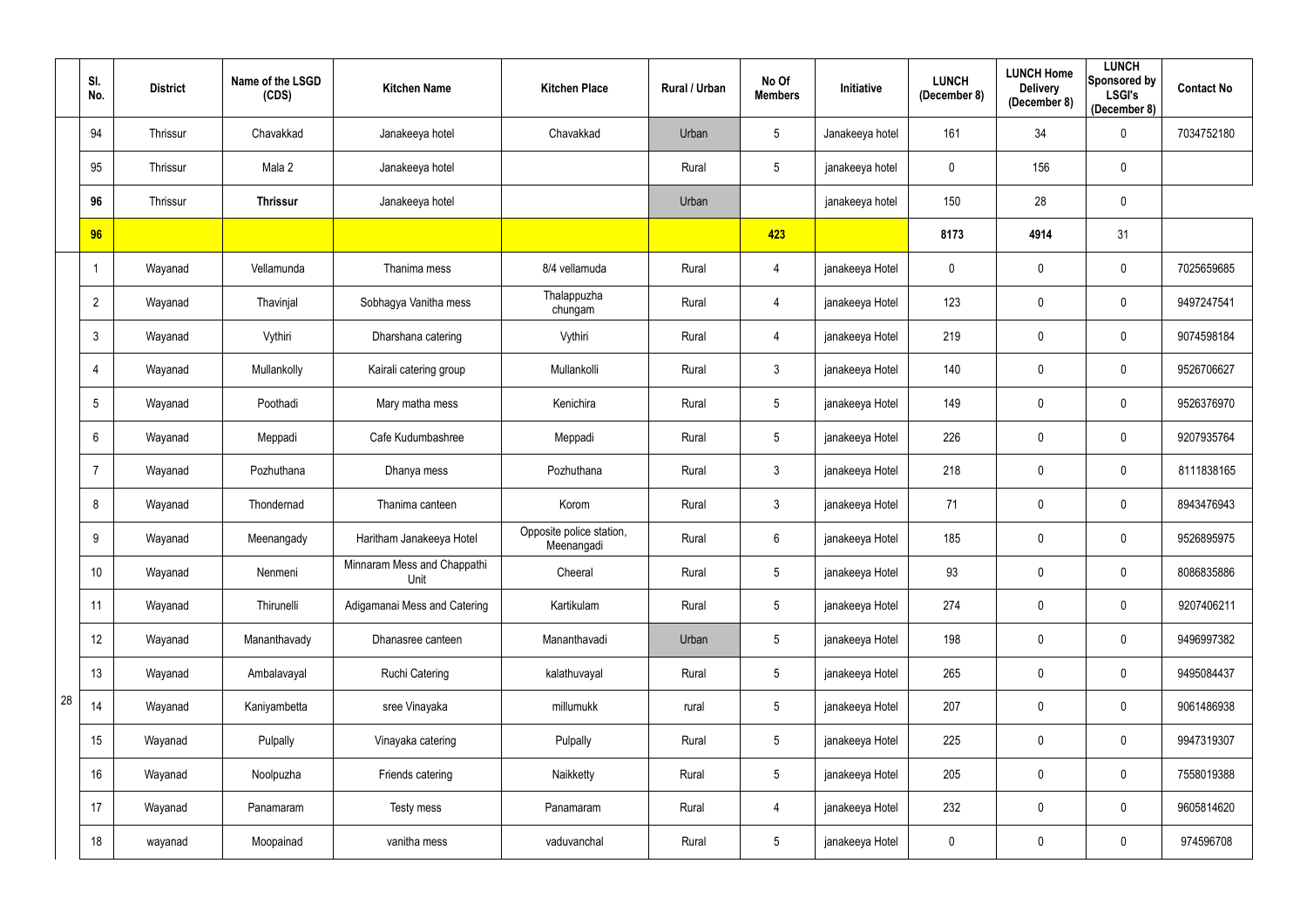|    | SI.<br>No. | <b>District</b> | Name of the LSGD<br>(CDS) | <b>Kitchen Name</b> | <b>Kitchen Place</b>            | Rural / Urban | No Of<br><b>Members</b> | Initiative      | <b>LUNCH</b><br>(December 8) | <b>LUNCH Home</b><br><b>Delivery</b><br>(December 8) | <b>LUNCH</b><br>Sponsored by<br><b>LSGI's</b><br>(December 8) | <b>Contact No</b> |
|----|------------|-----------------|---------------------------|---------------------|---------------------------------|---------------|-------------------------|-----------------|------------------------------|------------------------------------------------------|---------------------------------------------------------------|-------------------|
|    | 19         | wayanad         | Edavaka                   | <b>Teasty Mess</b>  | Irumbupalam                     | Rural         | 4                       | janakeeya Hotel | 159                          | $\mathbf 0$                                          | $\mathbf 0$                                                   | 9847842390        |
|    | 20         | wayanad         | kalpetta                  | shiya catering      | pallithazhe, kalpetta town      | urban         | 3                       | janakeeya Hotel | 362                          | $\mathbf 0$                                          | 0                                                             | 6282822890        |
|    | 21         | wayanad         | sulthan bathery           | preethis            | near telephone exchange         | urban         | .5                      | janakeeya Hotel | 334                          | $\mathbf 0$                                          | $\mathbf 0$                                                   | 9961088393        |
|    | 22         | wayanad         | Muttil                    | swad cattering      | Muttil bus stand                | Rural         | $5\phantom{.0}$         | janakeeya Hotel | 284                          | $\mathbf 0$                                          | $\mathbf 0$                                                   | 9074461322        |
|    | 23         | wayanad         | padinjarathara            | oruma               | padinjarathara town             | Rural         | $5\phantom{.0}$         | janakeeya Hotel | 319                          | $\pmb{0}$                                            | $\mathbf 0$                                                   | 9495814542        |
|    | 24         | wayanad         | kalpetta                  | Anjuse cattering    | kalpetta town                   | Urban         | $5\phantom{.0}$         | janakeeya Hotel | 364                          | $\pmb{0}$                                            | $\boldsymbol{0}$                                              | 9745883809        |
|    | 25         | wayanad         | Thariyode                 | Haritham            | kavumadham town                 | Rural         | $\mathbf{3}$            | janakeeya Hotel | 106                          | $\mathbf 0$                                          | $\mathbf 0$                                                   | 9074095457        |
|    | 26         | wayanad         | Mananthavady              | chothis mess        | Kozhikode road,<br>Mananthavady | Urban         | 3                       | janakeeya Hotel | 200                          | $\pmb{0}$                                            | $\mathbf 0$                                                   | 9947376596        |
|    | 27         | wayanad         | vengapalli                | Annapoorna          | vengapalli town                 | Rural         | 5                       | janakeeya Hotel | 399                          | $\mathbf 0$                                          | $\mathbf 0$                                                   | 7592831851        |
|    | 28         | Wayanad         | Kottathara                | Jyothi vanitha mess | Venniyod                        | Rural         | $\mathbf{3}$            | janakeeya Hotel | 270                          | $\mathbf 0$                                          | $\mathbf 0$                                                   | 9961844026        |
| 28 |            |                 |                           | 855                 |                                 |               | 122                     |                 | 5827                         | $\mathbf 0$                                          | 0                                                             |                   |
|    |            |                 |                           |                     |                                 | <b>TOTAL</b>  | 4638                    |                 |                              | 18452                                                |                                                               |                   |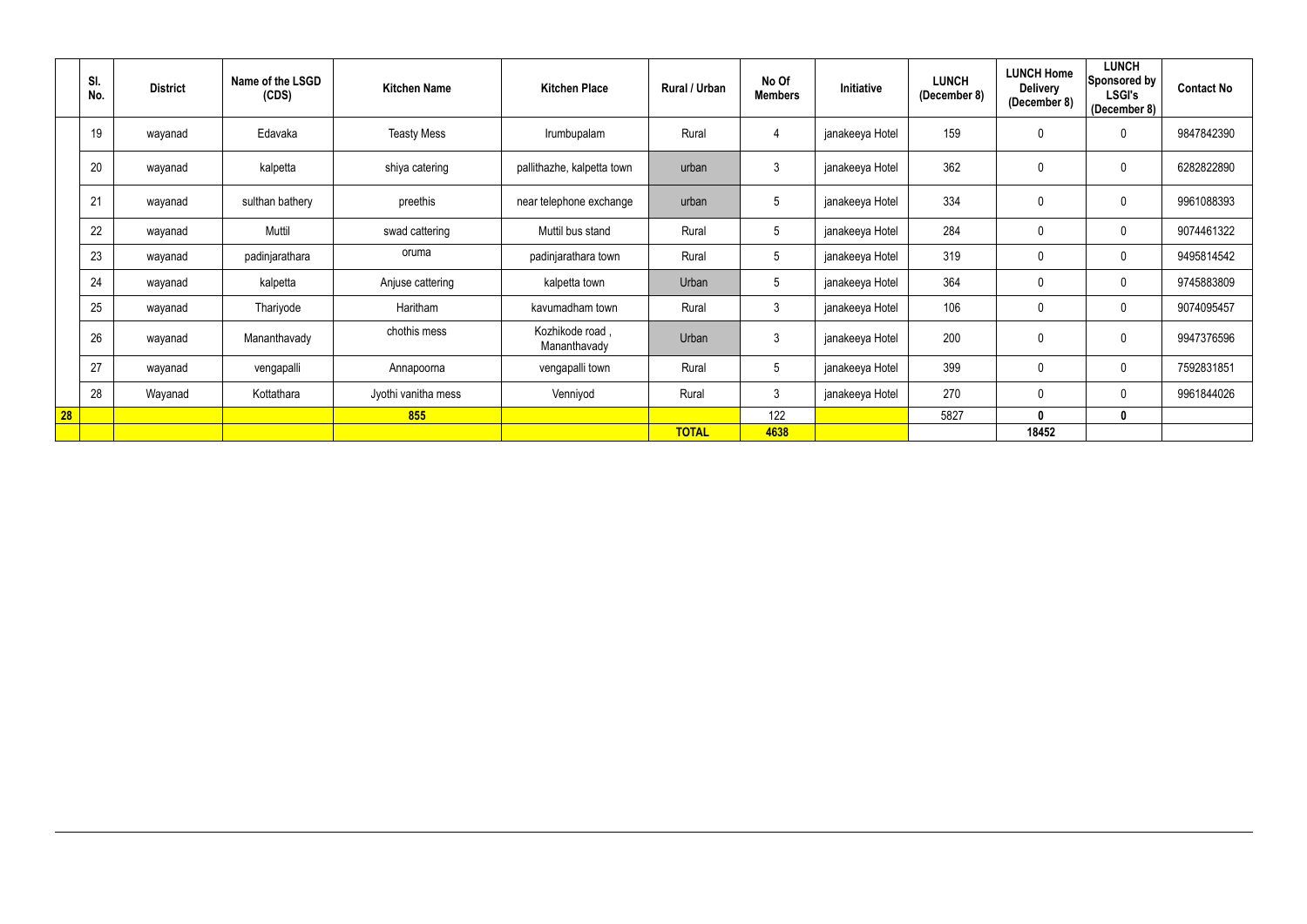| SI.<br>No. | <b>District</b> | Name of the LSGD<br>(CDS)                                                                        | <b>Kitchen Name</b>                                | <b>Kitchen Place</b>  | Rural / Urban                   | No Of<br><b>Members</b> | Initiative                                                           | <b>LUNCH</b><br>(December 8)             | <b>LUNCH Home</b><br><b>Delivery</b><br>(December 8) | <b>LUNCH</b><br>Sponsored by<br><b>LSGI's</b><br>(December 8) | <b>Contact No</b> |
|------------|-----------------|--------------------------------------------------------------------------------------------------|----------------------------------------------------|-----------------------|---------------------------------|-------------------------|----------------------------------------------------------------------|------------------------------------------|------------------------------------------------------|---------------------------------------------------------------|-------------------|
|            |                 |                                                                                                  | STATUS OF JANAKEEYA HOTELS FUNCTIONING IN DISTRICT |                       |                                 |                         | STATUS OF FOOD DISTRIBUTED THROUGH JANAKEEYA HOTELS AS ON 08.12.2021 |                                          |                                                      |                                                               |                   |
|            | <b>District</b> | <b>Total</b><br><b>Janakeeya Hotels</b>                                                          | <b>Rural Units</b>                                 | <b>Urban</b><br>units | <b>STATUS OF</b><br><b>FOOD</b> | Home<br><b>Delivery</b> | <b>Food Sponsored</b><br>by LSGIs                                    | <b>TOTAL Meals</b><br><b>Distributed</b> |                                                      |                                                               |                   |
|            | <b>TVM</b>      | 108                                                                                              | 78                                                 | 30                    | 23,542                          | 22                      | $\overline{7}$                                                       | 23,571                                   |                                                      |                                                               |                   |
|            | <b>KLM</b>      | 82                                                                                               | 72                                                 | 10 <sub>1</sub>       | 13373                           | 130                     | 5 <sub>5</sub>                                                       |                                          | 13,508                                               |                                                               |                   |
|            | PTA             | 59                                                                                               | 54                                                 | $\overline{5}$        | 110                             | 5348                    | $\overline{0}$                                                       | 5,458                                    |                                                      |                                                               |                   |
|            | <b>ALP</b>      | 86                                                                                               | 77                                                 | $\overline{9}$        | 4,860                           | 3984                    | 35                                                                   | 8,879                                    |                                                      |                                                               |                   |
|            | <b>KTM</b>      | 80                                                                                               | 72                                                 | 8 <sub>1</sub>        | 8674                            | 231                     | 23                                                                   | 8,928                                    |                                                      |                                                               |                   |
|            | <b>IDK</b>      | 49                                                                                               | 48                                                 | $\overline{1}$        | 6883                            | $\overline{0}$          | $\overline{2}$                                                       | 6,885                                    |                                                      |                                                               |                   |
|            | <b>EKM</b>      | 113                                                                                              | 81                                                 | 32                    | 22184                           | 2129                    | 9                                                                    | 24,322                                   |                                                      |                                                               |                   |
|            | <b>TSR</b>      | 96                                                                                               | 85                                                 | 11                    | 8,173                           | 4,914                   | 31                                                                   | 13,118                                   |                                                      |                                                               |                   |
|            | PGT             | 102                                                                                              | 92                                                 | 10 <sup>°</sup>       | 14,019                          | $\overline{0}$          | 12 <sub>2</sub>                                                      |                                          | 14,031                                               |                                                               |                   |
|            | <b>MLP</b>      | 123                                                                                              | 104                                                | 19 <sup>°</sup>       | 20,727                          | 5493                    | 14                                                                   |                                          | 26,234                                               |                                                               |                   |
|            | <b>WYD</b>      | 28                                                                                               | 23                                                 | 5 <sub>1</sub>        | 5827                            | $\overline{0}$          | $\overline{0}$                                                       | 5,827                                    |                                                      |                                                               |                   |
|            | <b>KKD</b>      | 104                                                                                              | 75                                                 | 29                    | 32,927                          | 1115                    | 11                                                                   |                                          | 34,053                                               |                                                               |                   |
|            | <b>KNR</b>      | 88                                                                                               | 74                                                 | 14                    | 18,849                          | $\overline{0}$          | 13                                                                   |                                          | 18,862                                               |                                                               |                   |
|            | <b>KSG</b>      | 41                                                                                               | 35                                                 | 6 <sup>1</sup>        | 7299                            | $\overline{0}$          | $\overline{0}$                                                       | 7,299                                    |                                                      |                                                               |                   |
|            | <b>Total</b>    | 1159                                                                                             | 970                                                | 189                   | 187,447                         | 23,366                  | 162                                                                  | 210,975                                  |                                                      |                                                               |                   |
|            |                 | 2210                                                                                             |                                                    |                       | 210,975                         |                         |                                                                      |                                          |                                                      |                                                               |                   |
|            | Date            | <b>Grand Total of meals</b><br><b>Distributed through</b><br>Janakeeya hotel as<br>on 08.12.2021 | Urban<br>units                                     | <b>Total</b><br>units | Rs. 20 /Lunch<br><b>Parcel</b>  | Home<br><b>Delivery</b> | <b>LUNCH</b><br>sponsored by<br><b>LSGIs</b>                         | <b>Total Meals</b>                       |                                                      |                                                               |                   |
|            | 08.12.2021      | 970                                                                                              | 189                                                | 1159                  | 187,447                         | 23,366                  | 162                                                                  |                                          | 210,975                                              |                                                               |                   |